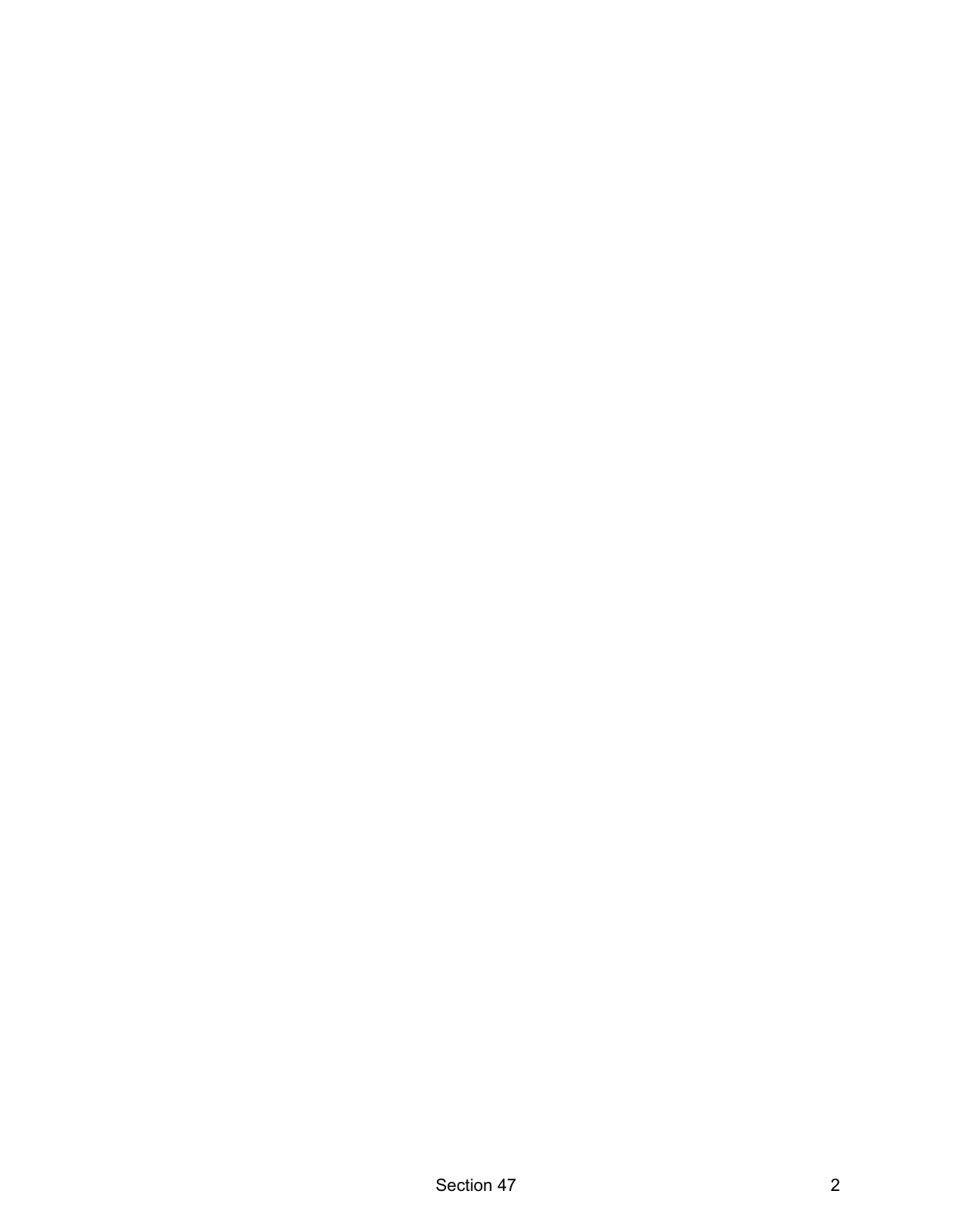#### **CITY OF PHILADELPHIA**

#### **DEPARTMENTAL SUMMARY BY FUND**

#### **FISCAL 2020 OPERATING BUDGET**

| Department      | Office of Homeless Services |            |                                                              |                   |                    |                    |                    | No.<br>24  |
|-----------------|-----------------------------|------------|--------------------------------------------------------------|-------------------|--------------------|--------------------|--------------------|------------|
|                 |                             |            |                                                              | Fiscal 2018       | Fiscal 2019        | Fiscal 2019        | Fiscal 2020        | Increase   |
|                 |                             |            |                                                              | Actual            | Original           | Estimated          | Proposed           | or         |
| No.             | Fund                        | Class      | Description                                                  | Obligations       | Appropriation      | Obligations        | <b>Budget</b>      | (Decrease) |
| (1)             | (2)                         | (3)        | (4)                                                          | (5)               | (6)                | (7)                | (8)                | (9)        |
| 01              |                             | 100        | <b>Employee Compensation</b>                                 |                   |                    |                    |                    |            |
|                 | General                     | a)         | <b>Personal Services</b>                                     | 8,685,048         | 8,830,135          | 9,120,404          | 9,545,748          | 425,344    |
|                 |                             | b)         | <b>Employee Benefits</b>                                     |                   |                    |                    |                    |            |
|                 |                             | 200        | Purchase of Services                                         | 39,045,924        | 43,554,815         | 47,319,942         | 49,073,423         | 1,753,481  |
|                 |                             | 300<br>400 | <b>Materials and Supplies</b><br>Equipment                   | 161,978<br>91,516 | 184,644<br>159,483 | 184,644<br>159,483 | 184,644<br>159,483 |            |
|                 |                             | 500        | Contributions, etc.                                          | 32,370            | 32,421             | 32,421             | 32,421             |            |
|                 |                             | 800        | Payments to Other Funds                                      |                   |                    |                    |                    |            |
|                 |                             |            | Total                                                        | 48,016,836        | 52,761,498         | 56,816,894         | 58,995,719         | 2,178,825  |
| $\overline{08}$ |                             | 100        | <b>Employee Compensation</b>                                 |                   |                    |                    |                    |            |
|                 | Grants                      | a)         | <b>Personal Services</b>                                     | 1,546,473         | 1,805,966          | 1,779,206          | 1,952,491          | 173,285    |
|                 | Revenue                     | b)         | <b>Employee Benefits</b>                                     |                   |                    |                    |                    |            |
|                 |                             | 200        | Purchase of Services                                         | 31,272,989        | 41,873,415         | 41,927,163         | 42,205,373         | 278,210    |
|                 |                             | 300        | Materials and Supplies                                       | 1,050,617         | 1,021,376          | 1,271,376          | 1,271,376          |            |
|                 |                             | 400<br>500 | Equipment<br>Contributions, etc.                             |                   |                    |                    |                    |            |
|                 |                             | 800        | Payments to Other Funds                                      |                   |                    |                    |                    |            |
|                 |                             |            | Total                                                        | 33,870,078        | 44,700,757         | 44,977,745         | 45,429,240         | 451,495    |
|                 |                             | 100        | <b>Employee Compensation</b>                                 |                   |                    |                    |                    |            |
|                 |                             | a)         | <b>Personal Services</b>                                     |                   |                    |                    |                    |            |
|                 |                             | b)         | <b>Employee Benefits</b>                                     |                   |                    |                    |                    |            |
|                 |                             | 200<br>300 | <b>Purchase of Services</b><br><b>Materials and Supplies</b> |                   |                    |                    |                    |            |
|                 |                             | 400        | Equipment                                                    |                   |                    |                    |                    |            |
|                 |                             | 500        | Contributions, etc.                                          |                   |                    |                    |                    |            |
|                 |                             | 800        | Payments to Other Funds                                      |                   |                    |                    |                    |            |
|                 |                             |            | Total                                                        |                   |                    |                    |                    |            |
|                 |                             | 100        | <b>Employee Compensation</b>                                 |                   |                    |                    |                    |            |
|                 |                             | a)         | <b>Personal Services</b>                                     |                   |                    |                    |                    |            |
|                 |                             | b)<br>200  | <b>Employee Benefits</b><br><b>Purchase of Services</b>      |                   |                    |                    |                    |            |
|                 |                             | 300        | <b>Materials and Supplies</b>                                |                   |                    |                    |                    |            |
|                 |                             | 400        | Equipment                                                    |                   |                    |                    |                    |            |
|                 |                             | 500        | Contributions, etc.                                          |                   |                    |                    |                    |            |
|                 |                             | 800        | Payments to Other Funds                                      |                   |                    |                    |                    |            |
|                 |                             |            | Total                                                        |                   |                    |                    |                    |            |
|                 |                             | 100        | <b>Employee Compensation</b>                                 |                   |                    |                    |                    |            |
|                 |                             | a)<br>b)   | <b>Personal Services</b><br><b>Employee Benefits</b>         |                   |                    |                    |                    |            |
|                 |                             | 200        | Purchase of Services                                         |                   |                    |                    |                    |            |
|                 |                             | 300        | <b>Materials and Supplies</b>                                |                   |                    |                    |                    |            |
|                 |                             | 400        | Equipment                                                    |                   |                    |                    |                    |            |
|                 |                             | 500        | Contributions, etc.                                          |                   |                    |                    |                    |            |
|                 |                             | 800        | Payments to Other Funds                                      |                   |                    |                    |                    |            |
|                 |                             |            | Total                                                        |                   |                    |                    |                    |            |
|                 |                             | 100        | <b>Employee Compensation</b><br><b>Personal Services</b>     | 10,231,521        | 10,636,101         | 10,899,610         | 11,498,239         | 598,629    |
|                 |                             | a)<br>b)   | <b>Employee Benefits</b>                                     |                   |                    |                    |                    |            |
|                 | Departmental                | 200        | Purchase of Services                                         | 70,318,913        | 85,428,230         | 89,247,105         | 91,278,796         | 2,031,691  |
|                 | Total                       | 300        | Materials and Supplies                                       | 1,212,595         | 1,206,020          | 1,456,020          | 1,456,020          |            |
|                 | All Funds                   | 400        | Equipment                                                    | 91,516            | 159,483            | 159,483            | 159,483            |            |
|                 |                             | 500        | Contributions, etc.                                          | 32,370            | 32,421             | 32,421             | 32,421             |            |
|                 |                             | 800        | Payments to Other Funds                                      |                   |                    |                    |                    |            |
|                 |                             |            | Total                                                        | 81,886,914        | 97,462,255         | 101,794,639        | 104,424,959        | 2,630,320  |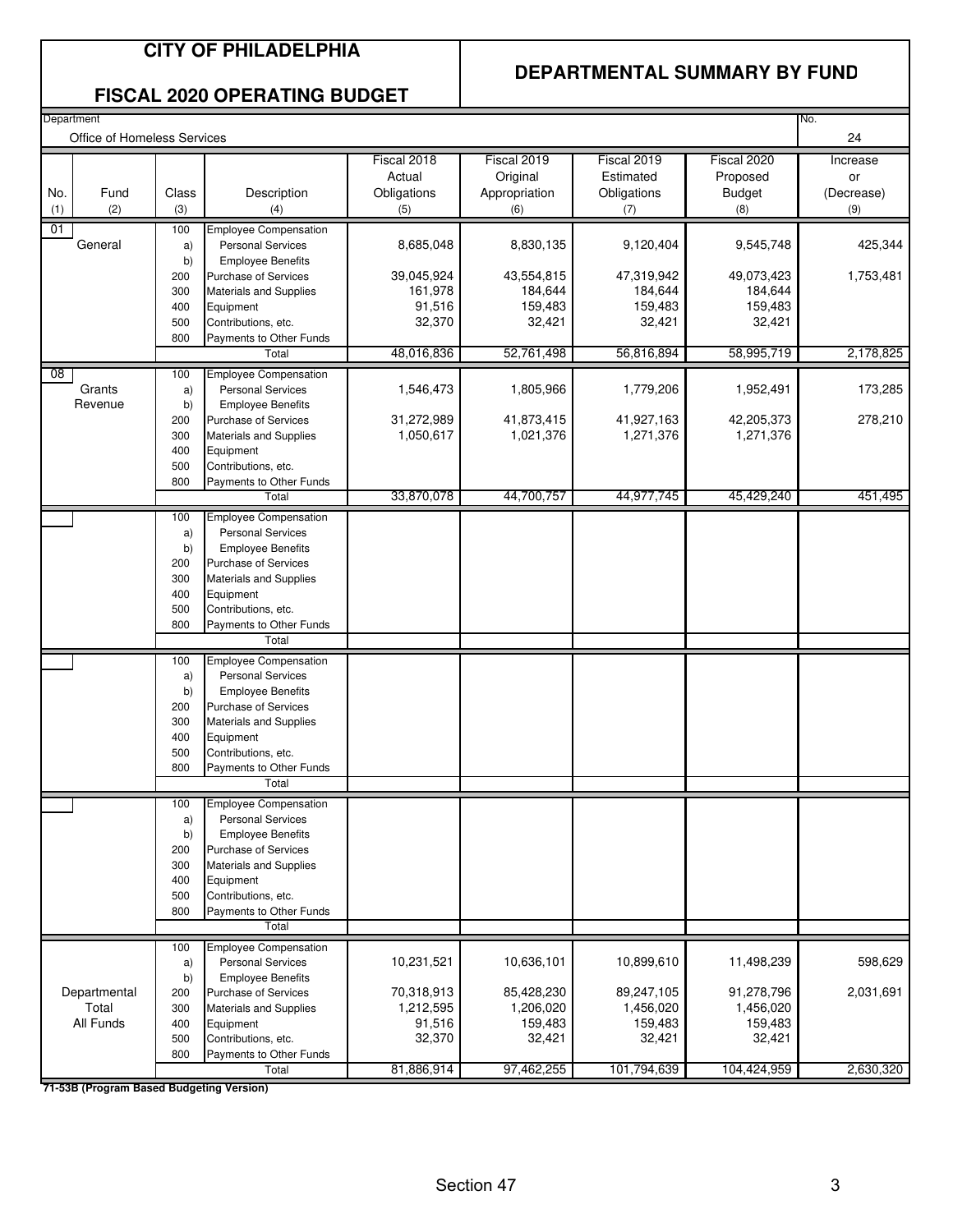#### **FISCAL 2020 OPERATING BUDGET ALL FUNDS**

### **CITY OF PHILADELPHIA DEPARTMENTAL SUMMARY INCREASES AND DECREASES**

| Department<br>Office of Homeless Services<br><b>Budget Comments</b><br>(1)<br><b>General Fund</b><br>DC33/DC47 Wage Increases<br>FY19 Adjustments (Non-recurring): Opioid Crisis<br>Response, Beacon House, Women Against Abuse<br>Opioid Crisis Initiative | Class<br>100<br>(2)<br>220,154 | Class<br>200<br>(3) | Class<br>300/400<br>(4) | Class<br>500<br>(5) | Other<br>Classes<br>(6) | No.<br>24<br>Total |
|-------------------------------------------------------------------------------------------------------------------------------------------------------------------------------------------------------------------------------------------------------------|--------------------------------|---------------------|-------------------------|---------------------|-------------------------|--------------------|
|                                                                                                                                                                                                                                                             |                                |                     |                         |                     |                         |                    |
|                                                                                                                                                                                                                                                             |                                |                     |                         |                     |                         |                    |
|                                                                                                                                                                                                                                                             |                                |                     |                         |                     |                         | (7)                |
|                                                                                                                                                                                                                                                             |                                |                     |                         |                     |                         |                    |
|                                                                                                                                                                                                                                                             |                                |                     |                         |                     |                         | 220,154            |
|                                                                                                                                                                                                                                                             |                                |                     |                         |                     |                         |                    |
|                                                                                                                                                                                                                                                             |                                | (4,026,755)         |                         |                     |                         | (4,026,755)        |
|                                                                                                                                                                                                                                                             | 205,190                        | 5,055,409           |                         |                     |                         | 5,260,599          |
| Facilities Strategic Plan                                                                                                                                                                                                                                   |                                | 100,000             |                         |                     |                         | 100,000            |
| Living Wage Increases for Contractors                                                                                                                                                                                                                       |                                | 624,827             |                         |                     |                         | 624,827            |
| <b>Total General Fund</b>                                                                                                                                                                                                                                   | 425,344                        | 1,753,481           |                         |                     |                         | 2,178,825          |
| <b>Grants Revenue Fund</b>                                                                                                                                                                                                                                  |                                |                     |                         |                     |                         |                    |
| Anticipated changes in funding level for grant accounts:                                                                                                                                                                                                    |                                |                     |                         |                     |                         |                    |
| Homeless Assistance Program                                                                                                                                                                                                                                 | 4,616                          |                     |                         |                     |                         | 4,616              |
| William Penn Bell                                                                                                                                                                                                                                           |                                | (6, 290)            |                         |                     |                         | (6, 290)           |
| <b>Emergency Solutions Grant</b>                                                                                                                                                                                                                            | 1,169                          |                     |                         |                     |                         | 1,169              |
| Phare                                                                                                                                                                                                                                                       |                                | 320,000             |                         |                     |                         | 320,000            |
| Continuum of Care                                                                                                                                                                                                                                           | 167,500                        | (35,500)            |                         |                     |                         | 132,000            |
| <b>Total Grants Revenue Fund</b>                                                                                                                                                                                                                            | 173,285                        | 278,210             |                         |                     |                         | 451,495            |
|                                                                                                                                                                                                                                                             |                                |                     |                         |                     |                         |                    |
| <b>Total Office of Homeless Services</b>                                                                                                                                                                                                                    | 598,629                        | 2,031,691           |                         |                     |                         | 2,630,320          |
|                                                                                                                                                                                                                                                             |                                |                     |                         |                     |                         |                    |
| 71-53C (Program Based Budgeting Version)                                                                                                                                                                                                                    |                                |                     |                         |                     |                         |                    |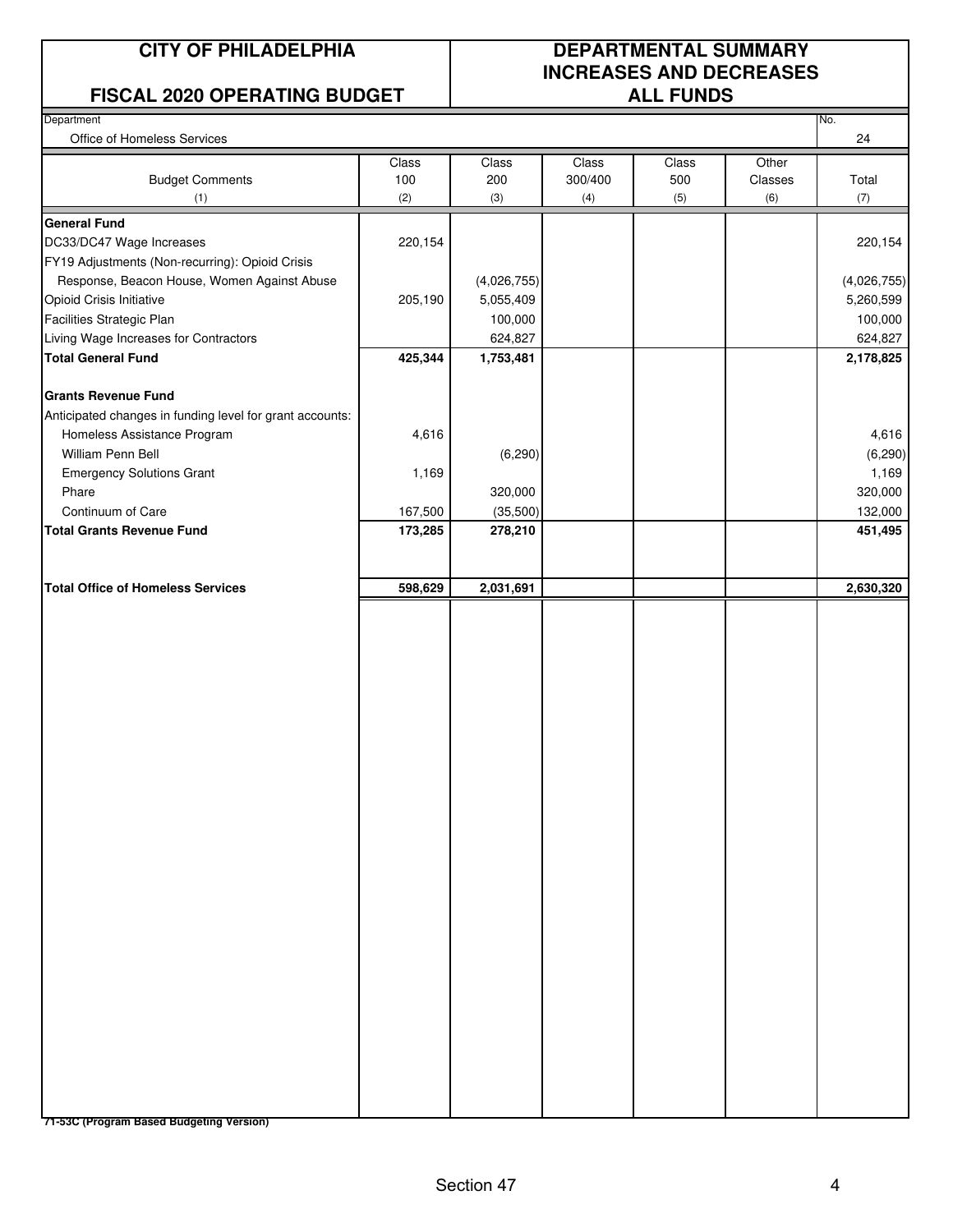#### **CITY OF PHILADELPHIA DEPARTMENTAL SUMMARY PERSONAL SERVICES**

#### **FISCAL 2020 OPERATING BUDGET**

**Department** 

|                | Office of Homeless Services                                        |           | 24          |           |             |           |           |             |                 |                 |
|----------------|--------------------------------------------------------------------|-----------|-------------|-----------|-------------|-----------|-----------|-------------|-----------------|-----------------|
|                |                                                                    |           | Fiscal 2018 |           | Fiscal 2019 |           |           | Fiscal 2020 | Increase        | Increase        |
| Line           |                                                                    | Actual    | Actual      | Budgeted  | Estimated   | Increment | Budgeted  | Department  | (Decrease)      | (Decrease)      |
| No.            | Category                                                           | Positions | Obligations | Positions | Obligations | Run - PPE | Positions | Request     | in Pos.         | in Requirements |
|                |                                                                    | 6/30/18   |             |           |             | 11/25/18  |           |             | (Col. 8 less 5) | (Col. 9 less 6) |
| (1)            | (2)                                                                | (3)       | (4)         | (5)       | (6)         | (7)       | (8)       | (9)         | (10)            | (11)            |
|                | A. Summary by Object Classification - All Funds                    |           |             |           |             |           |           |             |                 |                 |
| 1              | Lump Sum                                                           |           | 58,677      |           | 5,000       |           |           |             |                 | (5,000)         |
| 2              | Full Time                                                          | 177       | 9,739,161   | 188       | 10,617,353  | 171       | 194       | 11,220,982  | 6               | 603,629         |
| 3              | Bonus, Gross Adj.                                                  |           | 231,618     |           | 27,694      |           |           | 27,694      |                 |                 |
| 4              | PT, Temp/Seas, Bd, SCG                                             |           |             |           |             |           |           |             |                 |                 |
| 5              | Overtime                                                           |           | 145,390     |           | 189,750     |           |           | 189,750     |                 |                 |
| 6              | <b>Holiday Overtime</b>                                            |           | 40,034      |           | 38,984      |           |           | 38,984      |                 |                 |
| $\overline{7}$ | Shift/Stress                                                       |           | 14,784      |           | 14,014      |           |           | 14,014      |                 |                 |
| 8              | H&L, IOD, LT-Sick                                                  |           | 1,856       |           | 6,815       |           |           | 6,815       |                 |                 |
| 9              |                                                                    |           |             |           |             |           |           |             |                 |                 |
|                | Total                                                              | 177       | 10,231,521  | 188       | 10,899,610  | 171       | 194       | 11,498,239  | 6               | 598,629         |
|                | B. Summary of Uniformed Personnel Included in Above - All Funds    |           |             |           |             |           |           |             |                 |                 |
| 1              | Lump Sum                                                           |           |             |           |             |           |           |             |                 |                 |
| 2              | Full Time - Uniform                                                |           |             |           |             |           |           |             |                 |                 |
| 3              | Bonus, Gross Adj.                                                  |           |             |           |             |           |           |             |                 |                 |
| 4              | PT, Temp/Seas, Bd, SCG                                             |           |             |           |             |           |           |             |                 |                 |
| 5              | Overtime - Uniform                                                 |           |             |           |             |           |           |             |                 |                 |
| 6              | Unused Uniform Leave                                               |           |             |           |             |           |           |             |                 |                 |
| 7              | Shift/Stress                                                       |           |             |           |             |           |           |             |                 |                 |
| 8              | H&L, IOD, LT-Sick                                                  |           |             |           |             |           |           |             |                 |                 |
| 9              |                                                                    |           |             |           |             |           |           |             |                 |                 |
|                | Total                                                              |           |             |           |             |           |           |             |                 |                 |
|                | C. Summary by Object Classification - General Fund                 |           |             |           |             |           |           |             |                 |                 |
| 1              | Lump Sum                                                           |           | 58,677      |           | 5,000       |           |           |             |                 | (5,000)         |
| 2              | Full Time                                                          | 150       | 8,192,689   | 157       | 8,838,147   | 148       | 160       | 9,268,491   | 3               | 430,344         |
| 3              | Bonus, Gross Adj.                                                  |           | 231,618     |           | 27,694      |           |           | 27,694      |                 |                 |
| 4              | PT, Temp/Seas, Bd, SCG                                             |           |             |           |             |           |           |             |                 |                 |
| 5              | Overtime                                                           |           | 145,390     |           | 189,750     |           |           | 189,750     |                 |                 |
| 6              | Holiday Overtime                                                   |           | 40,034      |           | 38,984      |           |           | 38,984      |                 |                 |
| $\overline{7}$ | Shift/Stress                                                       |           | 14,784      |           | 14,014      |           |           | 14,014      |                 |                 |
| 8              | H&L, IOD, LT-Sick                                                  |           | 1,856       |           | 6,815       |           |           | 6,815       |                 |                 |
| 9              |                                                                    |           |             |           |             |           |           |             |                 |                 |
|                | Total                                                              | 150       | 8,685,048   | 157       | 9,120,404   | 148       | 160       | 9,545,748   | 3               | 425,344         |
|                | D. Summary of Uniformed Personnel Included in Above - General Fund |           |             |           |             |           |           |             |                 |                 |
| $\mathbf{1}$   | Lump Sum<br>Full Time - Uniform                                    |           |             |           |             |           |           |             |                 |                 |
| $\overline{c}$ |                                                                    |           |             |           |             |           |           |             |                 |                 |
| 3              | Bonus, Gross Adj.<br>PT, Temp/Seas, Bd, SCG                        |           |             |           |             |           |           |             |                 |                 |
| 4              |                                                                    |           |             |           |             |           |           |             |                 |                 |
| 5              | Overtime - Uniform                                                 |           |             |           |             |           |           |             |                 |                 |
| 6              | <b>Unused Uniform Leave</b>                                        |           |             |           |             |           |           |             |                 |                 |
| 7              | Shift/Stress                                                       |           |             |           |             |           |           |             |                 |                 |
| 8              | H&L, IOD, LT-Sick                                                  |           |             |           |             |           |           |             |                 |                 |
| 9              |                                                                    |           |             |           |             |           |           |             |                 |                 |
|                | Total<br>71-53D (Program Based Budgeting Version)                  |           |             |           |             |           |           |             |                 |                 |

No.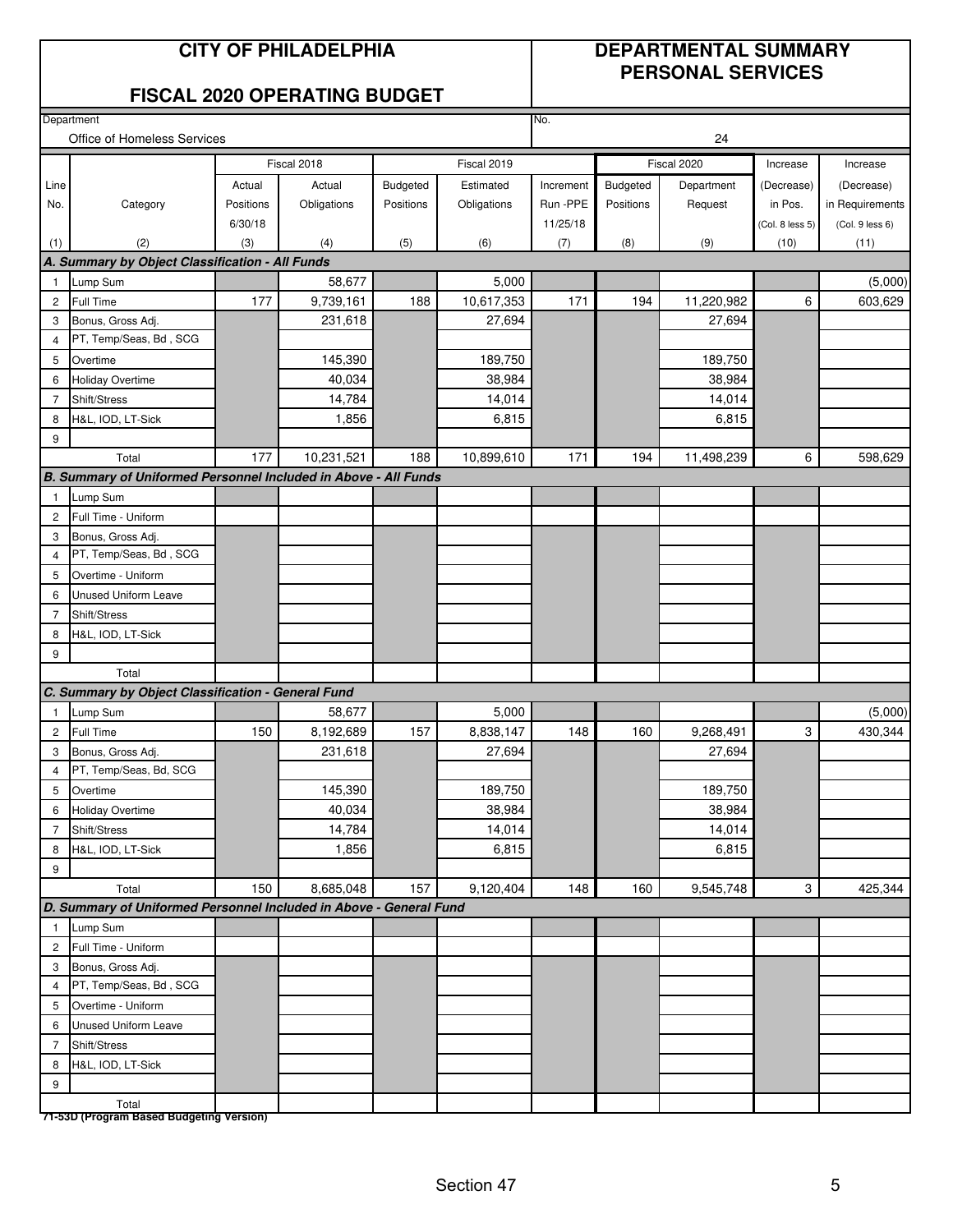|            | <b>CITY OF PHILADELPHIA</b>                                                                                                                                                                                                                                                                                                                  |                         | <b>PROGRAM SUMMARY - ALL FUNDS</b>                         |                                       |                  |                 |  |  |
|------------|----------------------------------------------------------------------------------------------------------------------------------------------------------------------------------------------------------------------------------------------------------------------------------------------------------------------------------------------|-------------------------|------------------------------------------------------------|---------------------------------------|------------------|-----------------|--|--|
|            | <b>FISCAL 2020 OPERATING BUDGET</b>                                                                                                                                                                                                                                                                                                          |                         |                                                            |                                       |                  |                 |  |  |
| Department |                                                                                                                                                                                                                                                                                                                                              | No.                     | Program                                                    |                                       |                  | No.             |  |  |
|            | Office of Homeless Services                                                                                                                                                                                                                                                                                                                  | 24                      |                                                            | Homelessness Prevention and Diversion |                  | 06              |  |  |
|            |                                                                                                                                                                                                                                                                                                                                              |                         | <b>Program Description</b>                                 |                                       |                  |                 |  |  |
|            | Located at OHS Homeless Access Points, formerly known as "Intake," this is the front door to the homeless system where<br>OHS staff help people respond to imminent homelessness by providing counseling, mediation, and one-time financial<br>assistance for security deposits, rent, and utilities, and, if necessary, entry into shelter. |                         |                                                            |                                       |                  |                 |  |  |
|            |                                                                                                                                                                                                                                                                                                                                              |                         | <b>Program Objectives</b>                                  |                                       |                  |                 |  |  |
| sites.     | Continue to implement recommendations from PHL Participatory Design Lab.<br>Employ mobile assessors, e.g. as multi-lingual and culturally-competent staff persons who can do assessments in the<br>community and reach people who are under-represented in the homeless service system or are unable to come to centralized                  |                         |                                                            |                                       |                  |                 |  |  |
|            |                                                                                                                                                                                                                                                                                                                                              |                         | <b>Performance Measures</b>                                |                                       |                  |                 |  |  |
|            |                                                                                                                                                                                                                                                                                                                                              |                         | Fiscal 2018                                                | Fiscal 2019                           | Fiscal 2019      | Fiscal 2020     |  |  |
|            | Description                                                                                                                                                                                                                                                                                                                                  |                         | Year-End                                                   | Year-to-Date                          | Target           | Target          |  |  |
|            | (1)                                                                                                                                                                                                                                                                                                                                          |                         |                                                            | $(Q1 + Q2)$                           |                  |                 |  |  |
|            | Number of households provided homeless prevention assistance                                                                                                                                                                                                                                                                                 |                         | (2)<br>837                                                 | (3)<br>546                            | (4)<br>725       | (5)<br>800      |  |  |
|            | OHS's annual target assumes \$1,000 of assistance per household. Often, households require less assistance, and OHS is able to serve<br>more households. The number might vary, based on level of need.                                                                                                                                      |                         |                                                            |                                       |                  |                 |  |  |
|            |                                                                                                                                                                                                                                                                                                                                              |                         | <b>Summary by Fund</b>                                     |                                       |                  |                 |  |  |
|            |                                                                                                                                                                                                                                                                                                                                              | Fiscal 2018             | Fiscal 2019                                                | Fiscal 2019                           | Fiscal 2020      | Increase        |  |  |
| Fund       | Fund                                                                                                                                                                                                                                                                                                                                         | Actual                  | Original                                                   | Estimated                             | Proposed         | or              |  |  |
| No.        |                                                                                                                                                                                                                                                                                                                                              | Obligations             | Appropriations                                             | Obligations                           | <b>Budget</b>    | (Decrease)      |  |  |
| (1)<br>01  | (2)<br>General                                                                                                                                                                                                                                                                                                                               | (3)<br>4,578,755        | (4)<br>5,171,865                                           | (5)<br>6,211,602                      | (6)<br>6,255,727 | (7)<br>44,125   |  |  |
| 08         | <b>Grants Revenue</b>                                                                                                                                                                                                                                                                                                                        | 564,553                 | 1,362,881                                                  | 1,257,911                             | 1,251,621        | (6, 290)        |  |  |
|            |                                                                                                                                                                                                                                                                                                                                              |                         |                                                            |                                       |                  |                 |  |  |
|            |                                                                                                                                                                                                                                                                                                                                              |                         |                                                            |                                       |                  |                 |  |  |
|            |                                                                                                                                                                                                                                                                                                                                              |                         |                                                            |                                       |                  |                 |  |  |
|            |                                                                                                                                                                                                                                                                                                                                              |                         |                                                            |                                       |                  |                 |  |  |
|            | Total                                                                                                                                                                                                                                                                                                                                        | 5,143,308               | 6,534,746<br><b>Summary of Full Time Positions by Fund</b> | 7,469,513                             | 7,507,348        | 37,835          |  |  |
| Fund       |                                                                                                                                                                                                                                                                                                                                              | <b>Actual Positions</b> | Fiscal 2019                                                | Increment Run                         | Fiscal 2020      | Inc. $/$ (Dec.) |  |  |
| No.        | Fund                                                                                                                                                                                                                                                                                                                                         | 6/30/18                 | <b>Budgeted</b>                                            | PPE 11/25/18                          | <b>Budgeted</b>  | (Col. 6 less 4) |  |  |
| (1)        | (2)                                                                                                                                                                                                                                                                                                                                          | (3)                     | (4)                                                        | (5)                                   | (6)              | (7)             |  |  |
| 01         | General                                                                                                                                                                                                                                                                                                                                      | 38                      | 39                                                         | 35                                    | 39               |                 |  |  |
| 08         | <b>Grants Revenue</b>                                                                                                                                                                                                                                                                                                                        | 2                       | $\overline{c}$                                             | $\overline{c}$                        | $\overline{c}$   |                 |  |  |
|            |                                                                                                                                                                                                                                                                                                                                              |                         |                                                            |                                       |                  |                 |  |  |
|            |                                                                                                                                                                                                                                                                                                                                              |                         |                                                            |                                       |                  |                 |  |  |
|            |                                                                                                                                                                                                                                                                                                                                              |                         |                                                            |                                       |                  |                 |  |  |
|            |                                                                                                                                                                                                                                                                                                                                              |                         |                                                            |                                       |                  |                 |  |  |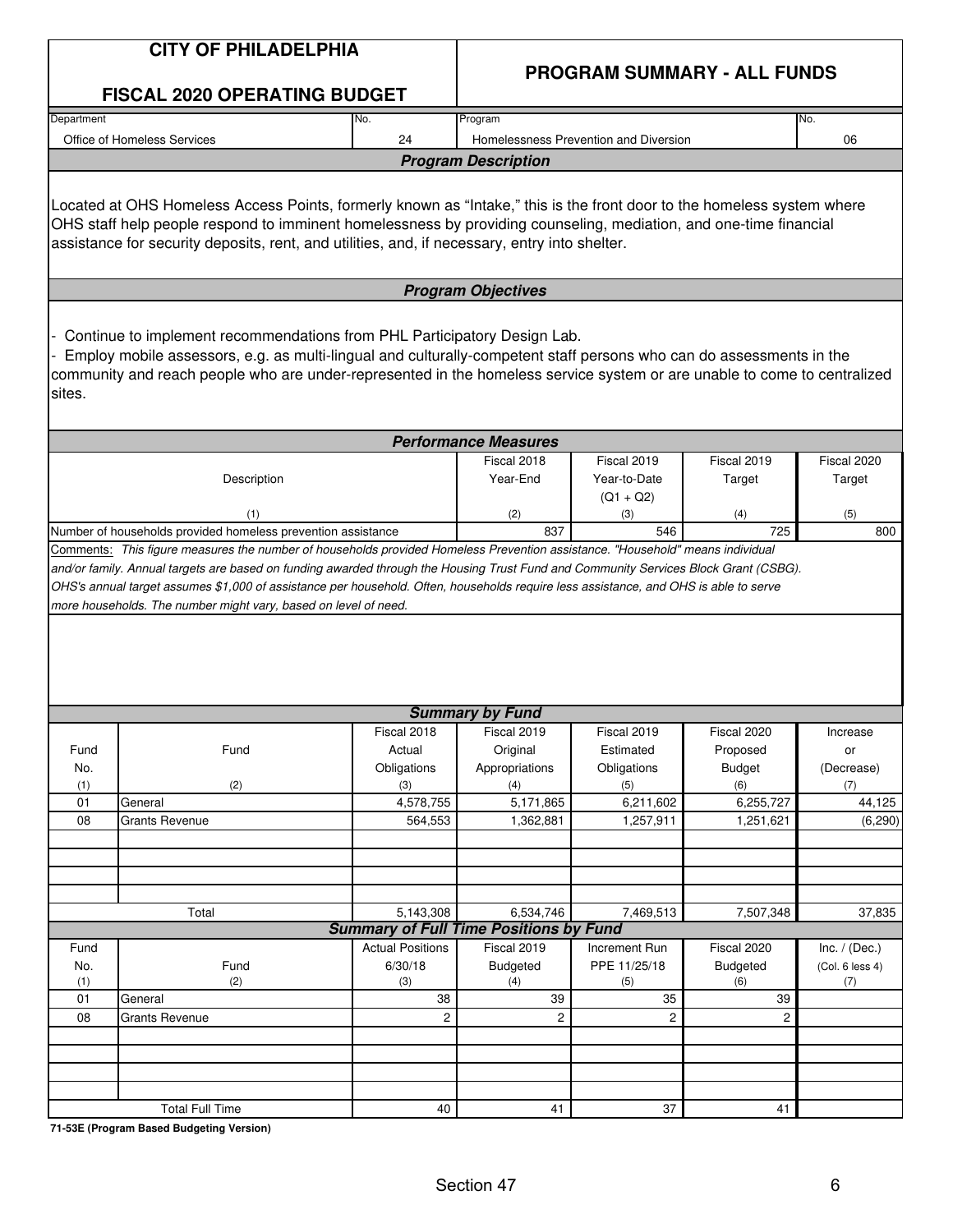#### **FISCAL 2020 OPFRATING BUDGET**

### **PROGRAM SUMMARY - ALL FUNDS**

|              | I IUUAL LULU UI LIIATIITU DUDUL |             | $\sqrt{2}$                                          |                                       |                 |                     |  |  |  |
|--------------|---------------------------------|-------------|-----------------------------------------------------|---------------------------------------|-----------------|---------------------|--|--|--|
| Department   |                                 | No.         | Program                                             |                                       |                 | No.                 |  |  |  |
|              | Office of Homeless Services     | 24          |                                                     | Homelessness Prevention and Diversion |                 | 06                  |  |  |  |
|              |                                 |             | <b>Selected Associated Non-Tax Revenues by Fund</b> |                                       |                 |                     |  |  |  |
|              |                                 | Fiscal 2018 | Fiscal 2019                                         | Fiscal 2019                           | Fiscal 2020     | Increase            |  |  |  |
| Fund         | Fund                            | Actual      | Original                                            | Estimate                              | Proposed        | or                  |  |  |  |
| No.          |                                 | Revenues    | <b>Budget</b>                                       |                                       | <b>Budget</b>   | (Decrease)          |  |  |  |
| (1)          | (2)                             | (3)         | (4)                                                 | (5)                                   | (6)             | (7)                 |  |  |  |
| 01           | General                         |             |                                                     |                                       |                 |                     |  |  |  |
| 08           | <b>Grants Revenue</b>           | 13,010      | 1,362,881                                           | 1,257,911                             | 1,251,621       | (6, 290)            |  |  |  |
|              |                                 |             |                                                     |                                       |                 |                     |  |  |  |
|              |                                 |             |                                                     |                                       |                 |                     |  |  |  |
|              |                                 |             | <b>Selected Associated Capital Projects</b>         |                                       |                 |                     |  |  |  |
| Dept.        |                                 | Carry       | Fiscal 2019                                         | Fiscal 2019                           | Fiscal 2020     | Fiscal 2020         |  |  |  |
| Where        | Description                     | Forward     | Original Approp.                                    | Original Approp.                      | Proposed Budget | Proposed Bdgt       |  |  |  |
| Appropriated |                                 |             | (GO Only)                                           | (All Other Sources)                   | (GO Only)       | (All Other Sources) |  |  |  |
| (1)          | (2)                             | (3)         | (4)                                                 | (5)                                   | (6)             | (7)                 |  |  |  |
|              |                                 |             |                                                     |                                       |                 |                     |  |  |  |
|              |                                 |             |                                                     |                                       |                 |                     |  |  |  |
|              |                                 |             |                                                     |                                       |                 |                     |  |  |  |
|              |                                 |             |                                                     |                                       |                 |                     |  |  |  |
|              |                                 |             |                                                     |                                       |                 |                     |  |  |  |
|              |                                 |             |                                                     |                                       |                 |                     |  |  |  |
|              |                                 |             |                                                     |                                       |                 |                     |  |  |  |
|              |                                 |             |                                                     |                                       |                 |                     |  |  |  |
|              |                                 |             |                                                     |                                       |                 |                     |  |  |  |
|              |                                 |             |                                                     |                                       |                 |                     |  |  |  |
|              |                                 |             |                                                     |                                       |                 |                     |  |  |  |
|              |                                 |             |                                                     |                                       |                 |                     |  |  |  |
|              |                                 |             |                                                     |                                       |                 |                     |  |  |  |
|              |                                 |             |                                                     |                                       |                 |                     |  |  |  |
|              |                                 |             | <b>Selected Associated Operating Costs</b>          |                                       |                 |                     |  |  |  |
| Dept.        |                                 | Fiscal 2018 | Fiscal 2019                                         | Fiscal 2019                           | Fiscal 2020     | Increase            |  |  |  |
| Where        | Description                     | Calculated  | Calculated                                          | Calculated                            | Calculated      | or                  |  |  |  |
| Appropriated |                                 | Obligations | Appropriations                                      | Obligations                           | <b>Budget</b>   | (Decrease)          |  |  |  |
| (1)          | (2)                             | (3)         | (4)                                                 | (5)                                   | (6)             | (7)                 |  |  |  |
| Finance      | Employee Benefits - Civilian    | 983,489     | 983,946                                             | 983,946                               | 1,001,312       | 17,367              |  |  |  |
| Finance      | Employee Benefits - Uniform     |             |                                                     |                                       |                 |                     |  |  |  |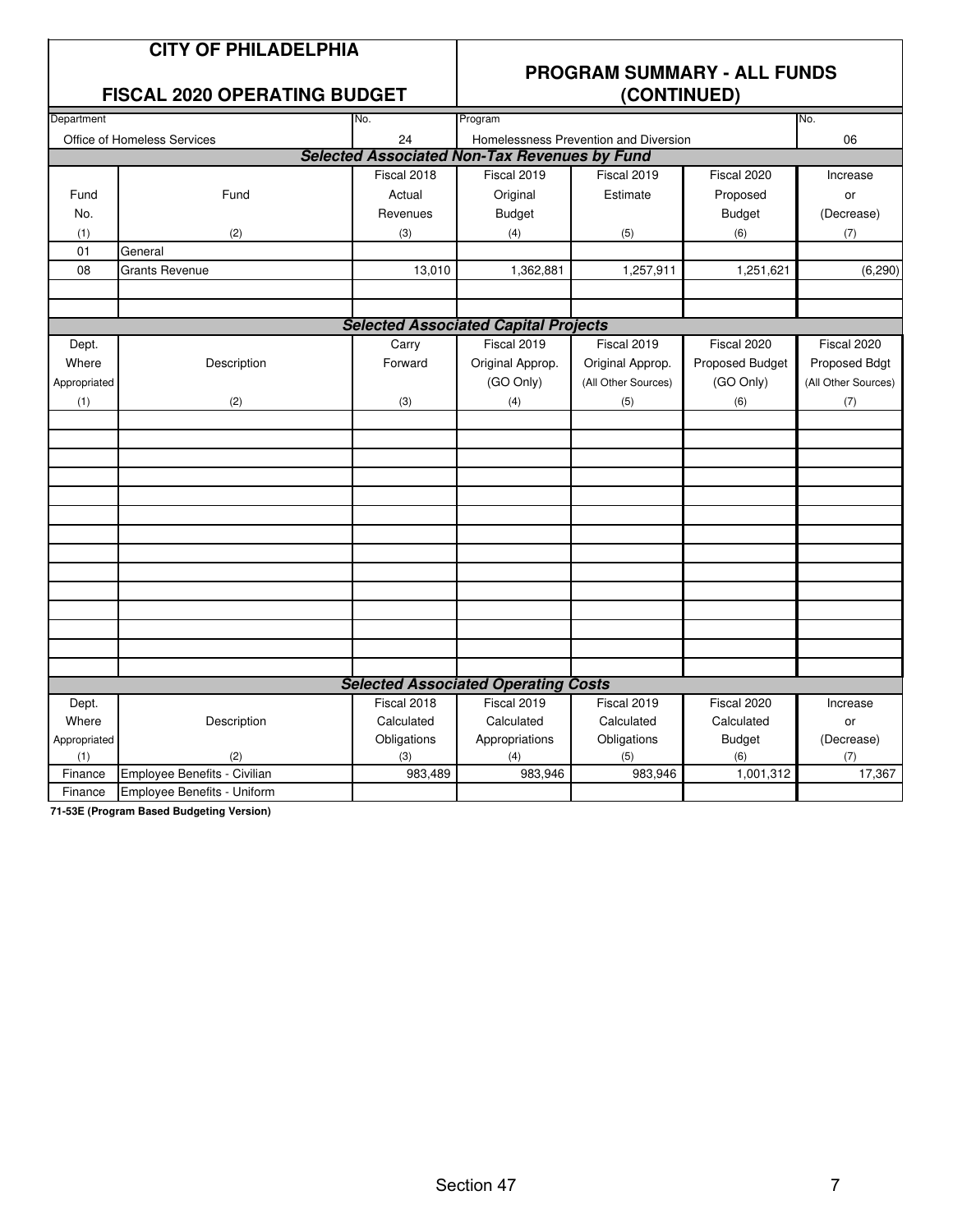|            | <b>CITY OF PHILADELPHIA</b><br><b>FISCAL 2020 OPERATING BUDGET</b> |                                                     | <b>PROGRAM SUMMARY</b>      |                                       |                 |            |  |  |
|------------|--------------------------------------------------------------------|-----------------------------------------------------|-----------------------------|---------------------------------------|-----------------|------------|--|--|
| Department |                                                                    | No.                                                 | Program                     |                                       |                 | No.        |  |  |
|            | Office of Homeless Services                                        | 24                                                  |                             | Homelessness Prevention and Diversion |                 | 06         |  |  |
| Fund       |                                                                    | No.                                                 |                             |                                       |                 |            |  |  |
| General    |                                                                    | 01                                                  | <b>Summary by Class</b>     |                                       |                 |            |  |  |
|            |                                                                    | Fiscal 2018                                         | Fiscal 2019                 | Fiscal 2019                           | Fiscal 2020     | Increase   |  |  |
|            |                                                                    | Actual                                              | Original                    | Estimated                             |                 |            |  |  |
| Class      | Description                                                        |                                                     |                             |                                       | Proposed        | or         |  |  |
|            |                                                                    | Obligations                                         | Appropriations              | Obligations                           | <b>Budget</b>   | (Decrease) |  |  |
| (1)<br>100 | (2)<br><b>Employee Compensation</b>                                | (3)                                                 | (4)                         | (5)                                   | (6)             | (7)        |  |  |
|            | <b>Personal Services</b>                                           |                                                     |                             |                                       |                 |            |  |  |
| a)<br>b)   |                                                                    | 2,310,860                                           | 2,116,952                   | 2,318,018                             | 2,358,499       | 40,481     |  |  |
|            | <b>Employee Benefits</b><br>Purchase of Services                   |                                                     |                             |                                       |                 |            |  |  |
| 200        |                                                                    | 2,267,895                                           | 3,054,913                   | 3,893,584                             | 3,897,228       | 3,644      |  |  |
| 300        | Materials and Supplies                                             |                                                     |                             |                                       |                 |            |  |  |
| 400        | Equipment                                                          |                                                     |                             |                                       |                 |            |  |  |
| 500        | Contributions, Indemnities and Taxes                               |                                                     |                             |                                       |                 |            |  |  |
| 700        | <b>Debt Service</b>                                                |                                                     |                             |                                       |                 |            |  |  |
| 800        | Payments to Other Funds                                            |                                                     |                             |                                       |                 |            |  |  |
| 900        | Advances and Misc. Payments                                        |                                                     |                             |                                       |                 |            |  |  |
|            | Total                                                              | 4,578,755                                           | 5,171,865                   | 6,211,602                             | 6,255,727       | 44,125     |  |  |
|            |                                                                    |                                                     | <b>Summary of Positions</b> |                                       |                 |            |  |  |
|            |                                                                    | Actual                                              | Fiscal 2019                 | Increment                             | Fiscal 2020     | Increase   |  |  |
|            |                                                                    | Positions                                           | Budgeted                    | Run                                   | <b>Budgeted</b> | or         |  |  |
| Code       | Category<br>(2)                                                    | 6/30/18<br>(3)                                      | Positions                   | PPE 11/25/18                          | Positions       | (Decrease) |  |  |
| (1)<br>101 | Full Time - Civilian                                               | 38                                                  | (4)<br>39                   | (5)<br>35                             | (6)<br>39       | (7)        |  |  |
| 105        | Full Time - Uniform                                                |                                                     |                             |                                       |                 |            |  |  |
|            | Total                                                              | 38                                                  | 39                          | 35                                    | 39              |            |  |  |
|            |                                                                    | <b>Selected Associated Non-Tax Revenues by Type</b> |                             |                                       |                 |            |  |  |
|            |                                                                    | Fiscal 2018                                         | Fiscal 2019                 | Fiscal 2019                           | Fiscal 2020     | Increase   |  |  |
|            | Description                                                        | Actual                                              | Original                    | Estimate                              | Proposed        | or         |  |  |
|            |                                                                    | Revenues                                            | <b>Budget</b>               |                                       | <b>Budget</b>   | (Decrease) |  |  |
|            |                                                                    | (2)                                                 | (3)                         | (4)                                   |                 |            |  |  |
|            | (1)<br>Local (Non-Governmental)                                    |                                                     |                             |                                       | (5)             | (6)        |  |  |
| Federal    |                                                                    |                                                     |                             |                                       |                 |            |  |  |
| State      |                                                                    |                                                     |                             |                                       |                 |            |  |  |
|            | <b>Other Governments</b>                                           |                                                     |                             |                                       |                 |            |  |  |
|            | Other Funds of the City                                            |                                                     |                             |                                       |                 |            |  |  |
|            | Total                                                              |                                                     |                             |                                       |                 |            |  |  |
|            | 71-53F (Program Based Budgeting Version)                           |                                                     |                             |                                       |                 |            |  |  |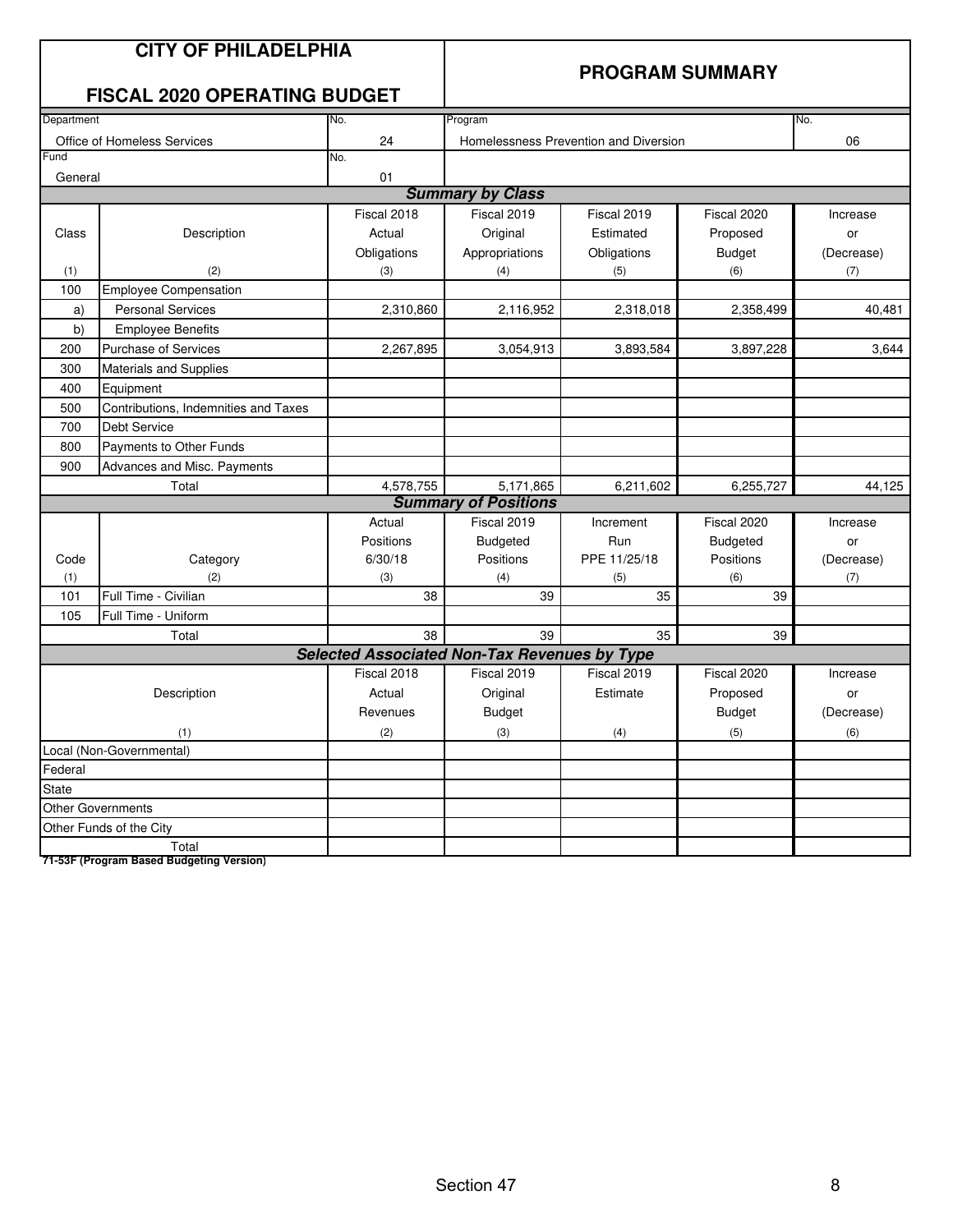|                                                                                              | <b>CITY OF PHILADELPHIA</b><br><b>FISCAL 2020 OPERATING BUDGET</b> |                                                                                                                                                                                                                                                                                                                                                                                                                                                |                                                                                                                                                                                                                           |                                                                             | <b>SCHEDULE 100</b><br><b>LIST OF POSITIONS</b><br><b>BY PROGRAM</b>                              |                                                                                                                                                |                                                                                                                                                                                |                                                                                                                                          |                                                            |
|----------------------------------------------------------------------------------------------|--------------------------------------------------------------------|------------------------------------------------------------------------------------------------------------------------------------------------------------------------------------------------------------------------------------------------------------------------------------------------------------------------------------------------------------------------------------------------------------------------------------------------|---------------------------------------------------------------------------------------------------------------------------------------------------------------------------------------------------------------------------|-----------------------------------------------------------------------------|---------------------------------------------------------------------------------------------------|------------------------------------------------------------------------------------------------------------------------------------------------|--------------------------------------------------------------------------------------------------------------------------------------------------------------------------------|------------------------------------------------------------------------------------------------------------------------------------------|------------------------------------------------------------|
| Department                                                                                   |                                                                    |                                                                                                                                                                                                                                                                                                                                                                                                                                                |                                                                                                                                                                                                                           | No.                                                                         | Program                                                                                           |                                                                                                                                                |                                                                                                                                                                                |                                                                                                                                          | No.                                                        |
| Fund                                                                                         |                                                                    | Office of Homeless Services                                                                                                                                                                                                                                                                                                                                                                                                                    |                                                                                                                                                                                                                           | 24<br>No.                                                                   |                                                                                                   | Homelessness Prevention and Diversion                                                                                                          |                                                                                                                                                                                |                                                                                                                                          | 06                                                         |
| General                                                                                      |                                                                    |                                                                                                                                                                                                                                                                                                                                                                                                                                                |                                                                                                                                                                                                                           | 01                                                                          |                                                                                                   |                                                                                                                                                |                                                                                                                                                                                |                                                                                                                                          |                                                            |
| Line<br>No.<br>(1)                                                                           | Class<br>Code<br>(2)                                               | Title<br>(3)                                                                                                                                                                                                                                                                                                                                                                                                                                   | Salary<br>Range<br>(in dollars)<br>(4)                                                                                                                                                                                    | Fiscal<br>2018<br>Actual Pos.<br>6/30/18<br>(5)                             | Fiscal<br>2019<br>Budgeted<br>Positions<br>(6)                                                    | Increment<br>Run -PPE<br>11/25/18<br>(7)                                                                                                       | Fiscal<br>2020<br>Budgeted<br>Positions<br>(8)                                                                                                                                 | Annual<br>Salary<br>7/1/19<br>(9)                                                                                                        | Increase<br>(Decrease)<br>(Col. 8)<br>less Col. 6)<br>(10) |
| $\mathbf{1}$<br>$\overline{\mathbf{c}}$<br>3<br>4<br>5<br>6<br>7<br>8<br>9<br>10<br>11<br>12 | 1A21<br>5A91<br>7A03<br>1A37                                       | A398 Assistant Managing Director<br>Clerical Supervisor I<br>1A04 Clerk III<br>6G04 Housing & Fire Inspector II<br><b>Relocation Services Adminstrator</b><br>Semi-Skilled Laborer<br>Service Representative<br>5A80 Social Service Program Analyst<br>5A06 Social Work Services Manager I<br>5A07 Social Work Services Manager II<br>5A05 Social Work Services Trainee<br>5A08 Social Work Supervisor<br>Prevention, Diversion & Intake Total | 87,500<br>37,421 - 40,725<br>39,793 - 43,420<br>45,029 - 49,479<br>72,956 - 93,796<br>36,340 - 39,498<br>36,340 - 39,498<br>52,321 - 67,274<br>39,676 - 51,007<br>46,079 - 59,245<br>37, 237 - 47, 875<br>59,744 - 76,796 | 1<br>2<br>1<br>1<br>$\overline{\mathbf{c}}$<br>1<br>5<br>16<br>4<br>5<br>38 | $\mathbf{1}$<br>2<br>1<br>1<br>$\overline{\mathbf{c}}$<br>$\mathbf{1}$<br>5<br>16<br>5<br>5<br>39 | 1<br>$\overline{c}$<br>1<br>1<br>-1<br>4<br>$\overline{1}$<br>$\overline{\mathbf{c}}$<br>16<br>$\overline{\mathbf{c}}$<br>$\overline{4}$<br>35 | $\mathbf{1}$<br>$\overline{c}$<br>1<br>$\mathbf{1}$<br>$\overline{\mathbf{c}}$<br>$\mathbf{1}$<br>5<br>$\mathbf{1}$<br>$\mathbf 2$<br>16<br>$\overline{\mathbf{c}}$<br>5<br>39 | 87,500<br>79,772<br>45,045<br>46,866<br>189,842<br>40,323<br>190,970<br>67,899<br>100,402<br>1,000,396<br>76,794<br>389,308<br>2,315,117 | 1<br>$\overline{c}$<br>(3)                                 |
|                                                                                              |                                                                    | 71-531 (Program Based Budgeting Version)                                                                                                                                                                                                                                                                                                                                                                                                       |                                                                                                                                                                                                                           |                                                                             |                                                                                                   |                                                                                                                                                |                                                                                                                                                                                |                                                                                                                                          |                                                            |

Section 47 9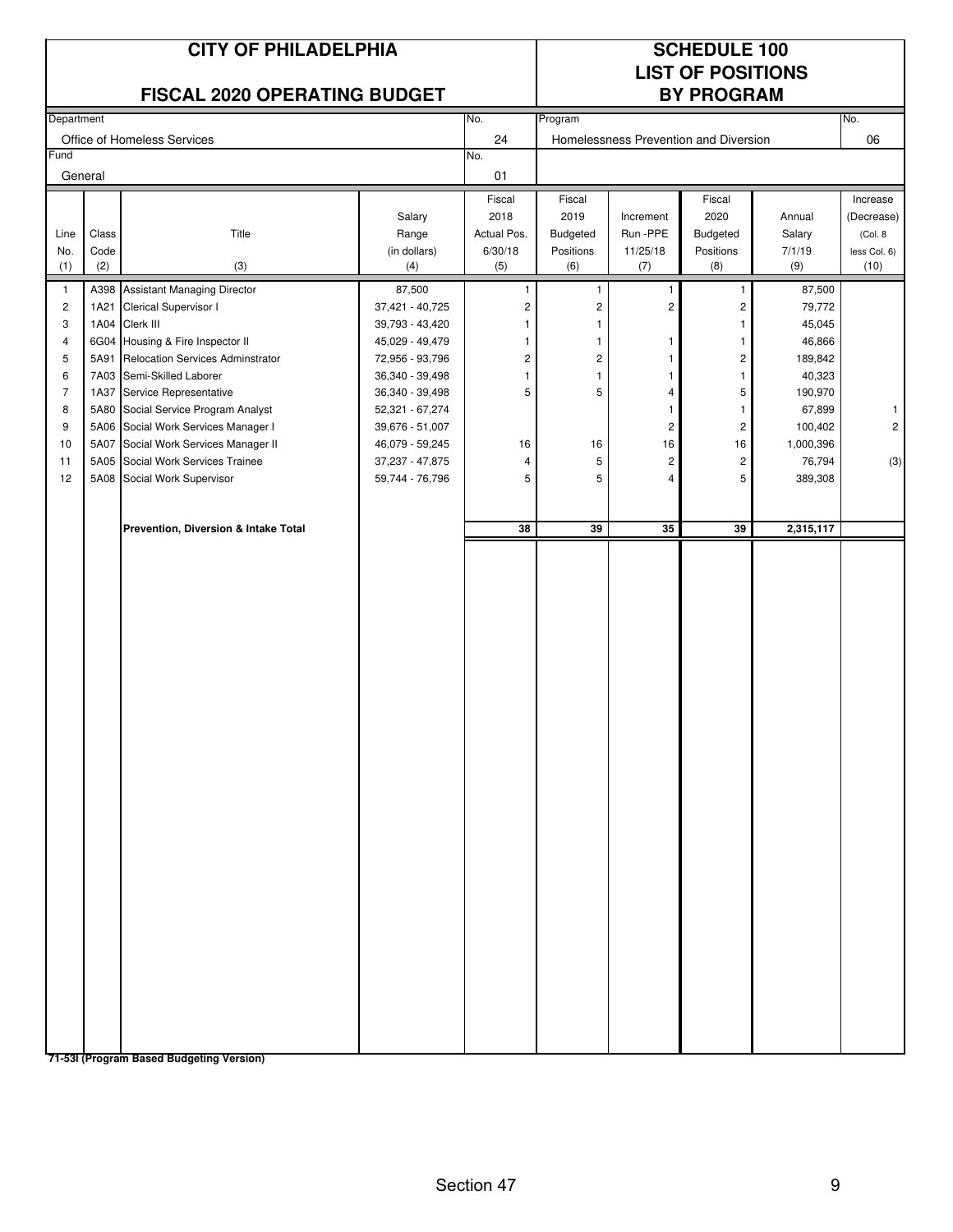|                    |                      | <b>CITY OF PHILADELPHIA</b><br><b>FISCAL 2020 OPERATING BUDGET</b>                                        |                                |                             |                                        | <b>SCHEDULE 100</b><br><b>LIST OF POSITIONS</b><br><b>BY PROGRAM</b> |                                                |                                          |                                                |                                         |                                                    |
|--------------------|----------------------|-----------------------------------------------------------------------------------------------------------|--------------------------------|-----------------------------|----------------------------------------|----------------------------------------------------------------------|------------------------------------------------|------------------------------------------|------------------------------------------------|-----------------------------------------|----------------------------------------------------|
| Department         |                      |                                                                                                           |                                |                             | No.                                    | Program                                                              |                                                |                                          |                                                |                                         | No.                                                |
|                    |                      | Office of Homeless Services                                                                               |                                |                             | 24                                     |                                                                      |                                                | Homelessness Prevention and Diversion    |                                                |                                         | 06                                                 |
| Fund               |                      |                                                                                                           |                                |                             | No.                                    |                                                                      |                                                |                                          |                                                |                                         |                                                    |
|                    | General              |                                                                                                           |                                |                             | 01                                     |                                                                      |                                                |                                          |                                                |                                         |                                                    |
| Line<br>No.<br>(1) | Class<br>Code<br>(2) | Title<br>(3)                                                                                              |                                |                             | Salary<br>Range<br>(in dollars)<br>(4) | Fiscal<br>2018<br>Actual Pos.<br>6/30/18<br>(5)                      | Fiscal<br>2019<br>Budgeted<br>Positions<br>(6) | Increment<br>Run -PPE<br>11/25/18<br>(7) | Fiscal<br>2020<br>Budgeted<br>Positions<br>(8) | Annual<br>Salary<br>7/1/19<br>(9)       | Inc.<br>(Dec.)<br>(Col. 8)<br>less Col. 6)<br>(10) |
|                    |                      | From Schedule I                                                                                           |                                |                             |                                        | 38                                                                   | 39                                             | 35                                       | 39                                             | 2,315,117                               |                                                    |
|                    |                      | Overtime - Civilian<br>Holiday Overtime - Civilian                                                        |                                |                             |                                        |                                                                      |                                                |                                          |                                                | 23,750<br>688                           |                                                    |
|                    |                      |                                                                                                           |                                |                             |                                        | 38                                                                   | 39                                             | 35                                       | 39                                             |                                         |                                                    |
|                    |                      | <b>Total Gross Requirements</b><br>Plus: Earned Increment<br>Plus: Longevity<br>Less: (Vacancy Allowance) |                                | <b>Total Budget Request</b> |                                        |                                                                      |                                                |                                          |                                                | 2,339,555<br>18,328<br>616<br>2,358,499 |                                                    |
|                    |                      |                                                                                                           |                                |                             | <b>Summary of Personal Services</b>    |                                                                      |                                                |                                          |                                                |                                         |                                                    |
|                    |                      |                                                                                                           |                                | Fiscal 2018                 |                                        | Fiscal 2019                                                          |                                                |                                          | Fiscal 2020                                    |                                         | $Inc. / (Dec.)$ Inc. / (Dec.)                      |
| Line<br>No.        |                      | Category                                                                                                  | Actual<br>Positions<br>6/30/18 | Actual<br>Obligations       | <b>Budgeted</b><br>Positions           | Estimated<br>Obligations                                             | Increment<br>Run-PPE<br>11/25/18               | Budgeted<br>Positions                    | Department<br>Request                          | in Require.<br>(Col. 9<br>less Col. 6)  | in Bud. Pos.<br>(Col. 8<br>less Col. 5)            |
| (1)                |                      | (2)                                                                                                       | (3)                            | (4)                         | (5)                                    | (6)                                                                  | (7)                                            | (8)                                      | (9)                                            | (10)                                    | (11)                                               |
| $\mathbf{1}$       | Lump Sum             |                                                                                                           |                                | 10,850                      |                                        |                                                                      |                                                |                                          |                                                |                                         |                                                    |
| $\overline{2}$     |                      | Full Time - Civilian                                                                                      | 38                             | 2,292,514                   | 39                                     | 2,293,580                                                            | 35                                             | 39                                       | 2,334,061                                      | 40,481                                  |                                                    |
| 3                  |                      | Full Time - Uniform                                                                                       |                                |                             |                                        |                                                                      |                                                |                                          |                                                |                                         |                                                    |
| $\overline{4}$     |                      | Bonus, Gross Adj.                                                                                         |                                |                             |                                        |                                                                      |                                                |                                          |                                                |                                         |                                                    |
| 5                  |                      | PT, Temp/Seas, Bd, SCG                                                                                    |                                |                             |                                        |                                                                      |                                                |                                          |                                                |                                         |                                                    |
| 6                  |                      | Overtime - Civilian                                                                                       |                                | 7,483                       |                                        | 23,750                                                               |                                                |                                          | 23,750                                         |                                         |                                                    |
| $\overline{7}$     |                      | Overtime - Uniform                                                                                        |                                |                             |                                        |                                                                      |                                                |                                          |                                                |                                         |                                                    |
| 8                  |                      | Holiday Overtime - Civilian                                                                               |                                |                             |                                        | 688                                                                  |                                                |                                          | 688                                            |                                         |                                                    |
| 9                  |                      | Unused Uniform Leave                                                                                      |                                |                             |                                        |                                                                      |                                                |                                          |                                                |                                         |                                                    |
| 10                 | Shift/Stress         |                                                                                                           |                                |                             |                                        |                                                                      |                                                |                                          |                                                |                                         |                                                    |
| 11                 |                      | H&L, IOD, LT-Sick                                                                                         |                                | 13                          |                                        |                                                                      |                                                |                                          |                                                |                                         |                                                    |
| 12                 |                      | Total                                                                                                     | 38                             | 2,310,860                   | 39                                     | 2,318,018                                                            | 35                                             | 39                                       | 2,358,499                                      | 40,481                                  |                                                    |

Total<br>T1-53J (Program Based Budgeting Version)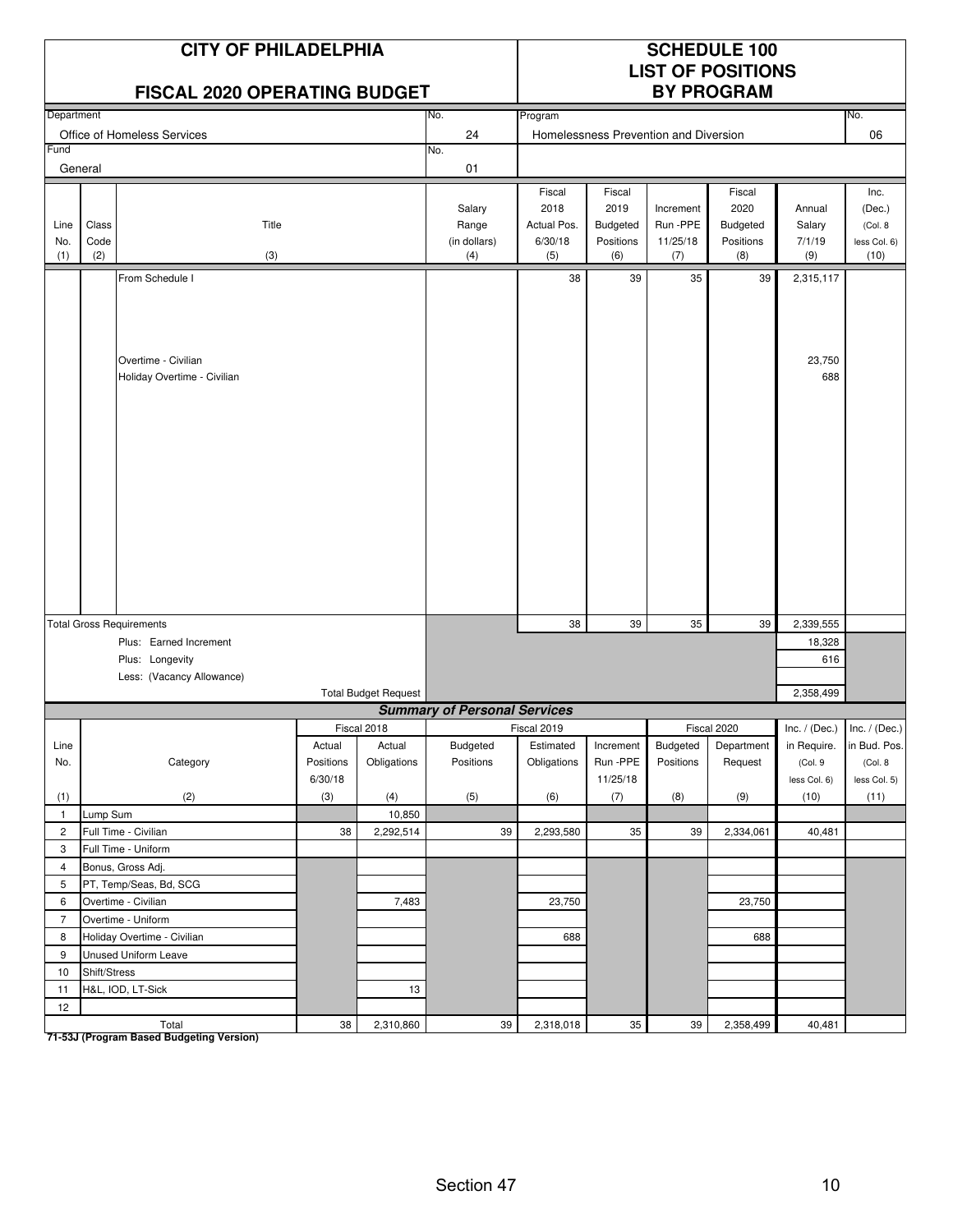| <b>CITY OF PHILADELPHIA</b> |
|-----------------------------|
|-----------------------------|

#### **FISCAL 2020 OPERATING BUDGET**

### **SCHEDULE 200 PURCHASE OF SERVICES**

|            |                                                  |                                                   | .              |                                       |              |            |  |  |  |
|------------|--------------------------------------------------|---------------------------------------------------|----------------|---------------------------------------|--------------|------------|--|--|--|
| Department |                                                  | No.                                               | Program        |                                       |              | No.        |  |  |  |
|            | Office of Homeless Services                      | 24                                                |                | Homelessness Prevention and Diversion |              | 06         |  |  |  |
| Fund       |                                                  | No.                                               |                |                                       |              |            |  |  |  |
| General    |                                                  | 01                                                |                |                                       |              |            |  |  |  |
|            |                                                  | Fiscal 2018                                       | Fiscal 2019    | Fiscal 2019                           | Fiscal 2020  | Increase   |  |  |  |
| Code       | Description                                      | Actual                                            | Original       | Estimated                             | Departmental | or         |  |  |  |
|            |                                                  | Obligations                                       | Appropriations | Obligations                           | Request      | (Decrease) |  |  |  |
| (1)        | (2)                                              | (3)<br><b>Schedule 200 - Purchase of Services</b> | (4)            | (5)                                   | (6)          | (7)        |  |  |  |
| 201        | Cleaning & Laundering                            |                                                   |                |                                       |              |            |  |  |  |
| 202        | <b>Janitorial Services</b>                       |                                                   |                |                                       |              |            |  |  |  |
| 205        | Refuse, Garbage, Silt and Sludge Removal         |                                                   |                |                                       |              |            |  |  |  |
| 209        | Telephone & Communication                        |                                                   |                |                                       |              |            |  |  |  |
| 210        | <b>Postal Services</b>                           |                                                   |                |                                       |              |            |  |  |  |
| 211        | Transportation                                   |                                                   |                |                                       |              |            |  |  |  |
| 215        | Licenses, Permits & Inspection Charges           |                                                   |                |                                       |              |            |  |  |  |
| 216        | Commercial off the Shelf Software Licenses       |                                                   |                |                                       |              |            |  |  |  |
| 220        | <b>Electric Current</b>                          |                                                   |                |                                       |              |            |  |  |  |
| 221        | <b>Gas Services</b>                              |                                                   |                |                                       |              |            |  |  |  |
| 222        | Steam for Heating                                |                                                   |                |                                       |              |            |  |  |  |
| 230        | Meals (non-travel) & Official Entertaining       |                                                   |                |                                       |              |            |  |  |  |
| 231        | <b>Overtime Meals</b>                            |                                                   |                |                                       |              |            |  |  |  |
| 240        | Advertising & Promotional Activities             |                                                   |                |                                       |              |            |  |  |  |
| 250        | <b>Professional Services</b>                     | 1,913,256                                         | 2,701,399      | 3,540,070                             | 3,540,070    |            |  |  |  |
| 251        | Professional Svcs. - Information Technology      |                                                   |                |                                       |              |            |  |  |  |
| 252        | Accounting & Auditing Services                   |                                                   |                |                                       |              |            |  |  |  |
| 253        | <b>Legal Services</b>                            | 80,000                                            | 80,000         | 80,000                                | 80,000       |            |  |  |  |
| 254        | Mental Health & Intellectual Disability Services |                                                   |                |                                       |              |            |  |  |  |
| 255        | <b>Dues</b>                                      |                                                   |                |                                       |              |            |  |  |  |
| 256        | Seminar & Training Sessions                      |                                                   |                |                                       |              |            |  |  |  |
| 257        | Architectural & Engineering Services             |                                                   |                |                                       |              |            |  |  |  |
| 258        | <b>Court Reporters</b>                           |                                                   |                |                                       |              |            |  |  |  |
| 259        | <b>Arbitration Fees</b>                          |                                                   |                |                                       |              |            |  |  |  |
| 260        | Repair & Maintenance Charges                     |                                                   |                |                                       |              |            |  |  |  |
| 261        | Repaving, Repairing & Resurfacing Streets        |                                                   |                |                                       |              |            |  |  |  |
| 262        | Demolition of Buildings                          |                                                   |                |                                       |              |            |  |  |  |
| 264        | Abatement of Nuisances                           |                                                   |                |                                       |              |            |  |  |  |
| 265        | Rehabilitation of Property                       |                                                   |                |                                       |              |            |  |  |  |
| 266        | Maint. & Support - Comp. Hardware & Software     |                                                   |                |                                       |              |            |  |  |  |
| 275<br>276 | Juror Fees                                       |                                                   |                |                                       |              |            |  |  |  |
| 277        | Juror Expenses<br><b>Witness Fees</b>            |                                                   |                |                                       |              |            |  |  |  |
| 280        | Insurance & Official Bonds                       |                                                   |                |                                       |              |            |  |  |  |
| 282        | Lease Purchase - Computer Systems                |                                                   |                |                                       |              |            |  |  |  |
| 283        | Lease Purchase - Vehicles                        |                                                   |                |                                       |              |            |  |  |  |
| 284        | Ground & Building Rental                         | 131,655                                           | 173,514        | 173,514                               | 177,158      | 3,644      |  |  |  |
| 285        | Rents - Other                                    |                                                   |                |                                       |              |            |  |  |  |
| 286        | Rental of Parking Spaces                         |                                                   |                |                                       |              |            |  |  |  |
| 290        | Payments for Care of Individuals                 | 142,984                                           | 100,000        | 100,000                               | 100,000      |            |  |  |  |
| 295        | <b>Imprest Advances</b>                          |                                                   |                |                                       |              |            |  |  |  |
| 298        | Payments for Burials & Graves                    |                                                   |                |                                       |              |            |  |  |  |
| 299        | Other Expenses (not otherwise classified)        |                                                   |                |                                       |              |            |  |  |  |
|            |                                                  |                                                   |                |                                       |              |            |  |  |  |
|            |                                                  |                                                   |                |                                       |              |            |  |  |  |
|            |                                                  |                                                   |                |                                       |              |            |  |  |  |
|            | Total                                            | 2,267,895                                         | 3,054,913      | 3,893,584                             | 3,897,228    | 3,644      |  |  |  |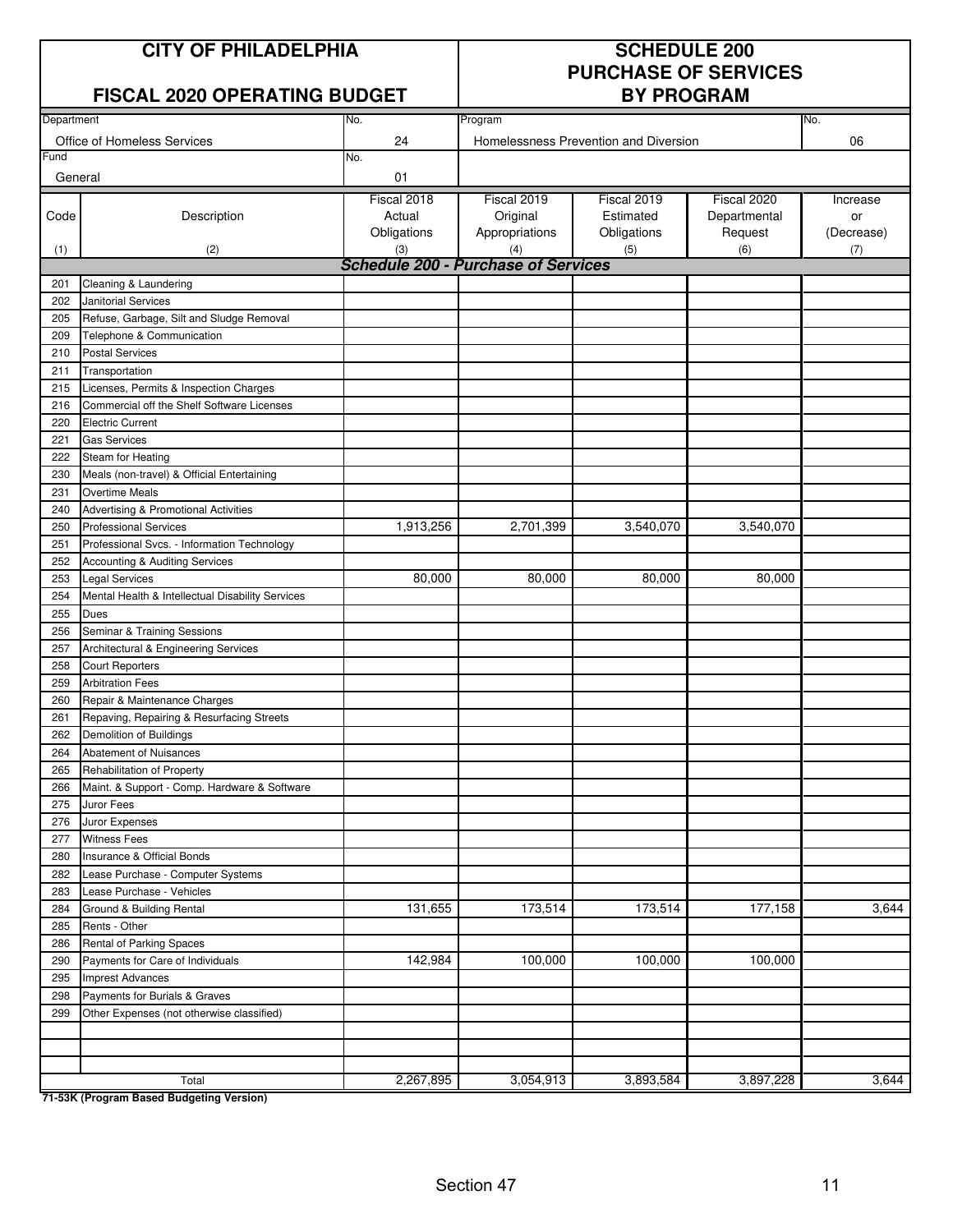|                                                  | <b>CITY OF PHILADELPHIA</b><br><b>FISCAL 2020 OPERATING BUDGET</b> |             |               | <b>SUPPORTING DETAIL:</b><br><b>PROFESSIONAL SERVICES AND</b><br><b>CARE OF INDIVIDUALS, BY PROGRAM</b> |                                       |                                              |            |  |
|--------------------------------------------------|--------------------------------------------------------------------|-------------|---------------|---------------------------------------------------------------------------------------------------------|---------------------------------------|----------------------------------------------|------------|--|
|                                                  |                                                                    |             |               |                                                                                                         |                                       |                                              | No.        |  |
| Department                                       |                                                                    |             | No.           | Program                                                                                                 |                                       |                                              |            |  |
| Fund                                             | Office of Homeless Services                                        |             | 24<br>No.     |                                                                                                         | Homelessness Prevention and Diversion |                                              | 06         |  |
|                                                  | General                                                            |             | 01            |                                                                                                         |                                       |                                              |            |  |
|                                                  |                                                                    |             | Fiscal 2018   | Fiscal 2019                                                                                             | Fiscal 2019                           | Fiscal 2020                                  | Increase   |  |
|                                                  |                                                                    |             | Actual        | Original                                                                                                | Estimated                             | Department                                   | or         |  |
| Class                                            | Description                                                        |             | Obligations   | Appropriation                                                                                           | Obligations                           | Request                                      | (Decrease) |  |
| (1)                                              | (2)                                                                |             | (3)           | (4)                                                                                                     | (5)                                   | (6)                                          | (7)        |  |
| 250s<br>Professional Services (250-254, 257-259) |                                                                    |             | 1,993,256     | 2,781,399                                                                                               | 3,620,070                             | 3,620,070                                    |            |  |
| 290                                              | Payments for Care of Individuals                                   |             | 142,984       | 100,000                                                                                                 | 100,000                               | 100,000                                      |            |  |
| Minor                                            | Name of Contractor                                                 | Fiscal 2018 | Fiscal 2019   | Fiscal 2019                                                                                             | Fiscal 2020                           | Describe purpose or scope of                 |            |  |
| Object                                           | or Provider                                                        | Actual      | Original      | Estimated                                                                                               | Department                            | service provided. Include, if                |            |  |
| Code                                             |                                                                    | Obligations | Appropriation | Obligations                                                                                             | Request                               | applicable, unit cost of service.            |            |  |
| 250                                              | <b>Professional Services</b><br><b>US Facilities</b>               | 976,113     | 747,558       | 747,558                                                                                                 |                                       | Maintenance                                  |            |  |
|                                                  | Scotlandyard                                                       | 637,734     | 654,432       | 688,971                                                                                                 |                                       | Security                                     |            |  |
|                                                  | Horizon House                                                      | 299,409     | 299,409       | 299,409                                                                                                 |                                       | Navigation Center                            |            |  |
|                                                  | UAC/SELF                                                           |             |               | 804,132                                                                                                 |                                       | Navigation Center                            |            |  |
|                                                  | Philabundance - Hub of Hope                                        |             | 281,300       | 281,300                                                                                                 |                                       | Operational support                          |            |  |
|                                                  | TBD - Hub of Hope                                                  |             | 718,700       | 718,700                                                                                                 |                                       | Hub of Hope operations                       |            |  |
|                                                  | <b>TBD</b>                                                         |             |               |                                                                                                         |                                       | 3,540,070 Maint., Security, Nav. Center, Hub |            |  |
|                                                  | Sub-total                                                          | 1,913,256   | 2,701,399     | 3,540,070                                                                                               | 3,540,070                             |                                              |            |  |
| 253                                              | <b>Legal Services</b>                                              |             |               |                                                                                                         |                                       |                                              |            |  |
|                                                  | Homeless Advocacy Project                                          | 80,000      | 80,000        | 80,000                                                                                                  |                                       | 80,000 Legal Services                        |            |  |
|                                                  |                                                                    |             |               |                                                                                                         |                                       |                                              |            |  |
| 290                                              | Payments for Care of Individuals                                   |             |               |                                                                                                         |                                       |                                              |            |  |
|                                                  | PERA                                                               | 142,984     | 100,000       | 100,000                                                                                                 |                                       | 100,000 Emergency Relocation Assistance      |            |  |
|                                                  |                                                                    |             |               |                                                                                                         |                                       |                                              |            |  |
|                                                  |                                                                    |             |               |                                                                                                         |                                       |                                              |            |  |
|                                                  |                                                                    |             |               |                                                                                                         |                                       |                                              |            |  |
|                                                  |                                                                    |             |               |                                                                                                         |                                       |                                              |            |  |
|                                                  |                                                                    |             |               |                                                                                                         |                                       |                                              |            |  |
|                                                  |                                                                    |             |               |                                                                                                         |                                       |                                              |            |  |
|                                                  |                                                                    |             |               |                                                                                                         |                                       |                                              |            |  |
|                                                  |                                                                    |             |               |                                                                                                         |                                       |                                              |            |  |
|                                                  |                                                                    |             |               |                                                                                                         |                                       |                                              |            |  |
|                                                  |                                                                    |             |               |                                                                                                         |                                       |                                              |            |  |
|                                                  |                                                                    |             |               |                                                                                                         |                                       |                                              |            |  |
|                                                  |                                                                    |             |               |                                                                                                         |                                       |                                              |            |  |
|                                                  |                                                                    |             |               |                                                                                                         |                                       |                                              |            |  |
|                                                  |                                                                    |             |               |                                                                                                         |                                       |                                              |            |  |
|                                                  |                                                                    |             |               |                                                                                                         |                                       |                                              |            |  |
|                                                  |                                                                    |             |               |                                                                                                         |                                       |                                              |            |  |
|                                                  |                                                                    |             |               |                                                                                                         |                                       |                                              |            |  |
|                                                  |                                                                    |             |               |                                                                                                         |                                       |                                              |            |  |
|                                                  |                                                                    |             |               |                                                                                                         |                                       |                                              |            |  |
|                                                  |                                                                    |             |               |                                                                                                         |                                       |                                              |            |  |
|                                                  |                                                                    |             |               |                                                                                                         |                                       |                                              |            |  |
|                                                  |                                                                    |             |               |                                                                                                         |                                       |                                              |            |  |
|                                                  | 74 E9N (Dreament Beend Budgeting Version)                          |             |               |                                                                                                         |                                       |                                              |            |  |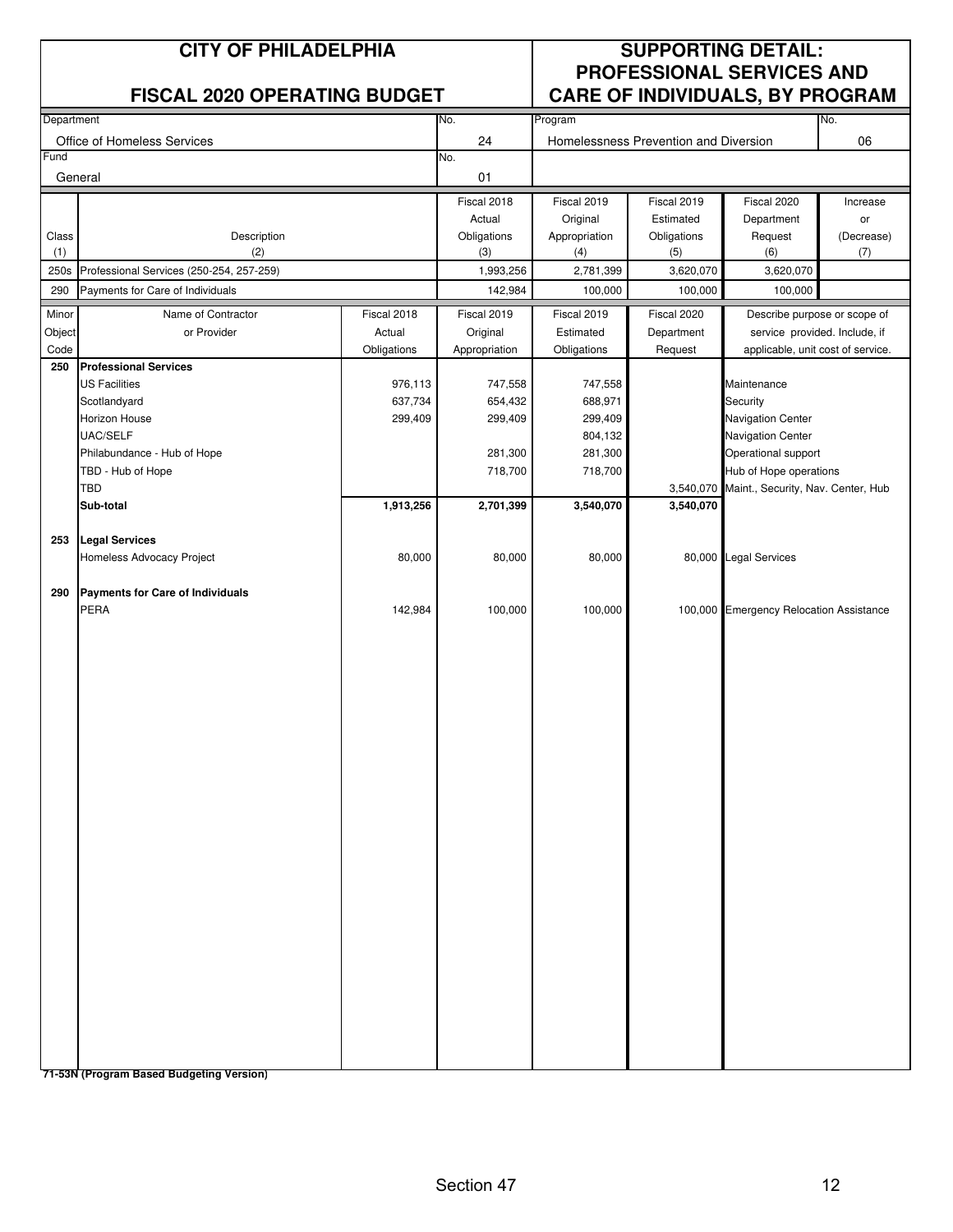| <b>CITY OF PHILADELPHIA</b><br><b>FISCAL 2020 OPERATING BUDGET</b> |                                                          |                                      |                                          | <b>SUPPORTING DETAIL:</b><br><b>CLASSES OTHER THAN</b><br>250s AND 290, BY PROGRAM |                                       |                      |                                                                                                    |
|--------------------------------------------------------------------|----------------------------------------------------------|--------------------------------------|------------------------------------------|------------------------------------------------------------------------------------|---------------------------------------|----------------------|----------------------------------------------------------------------------------------------------|
| Department                                                         |                                                          |                                      | No.                                      | Program                                                                            |                                       |                      | No.                                                                                                |
|                                                                    | Office of Homeless Services                              |                                      | 24                                       |                                                                                    | Homelessness Prevention and Diversion |                      | 06                                                                                                 |
| Fund                                                               | General                                                  |                                      | No.<br>01                                |                                                                                    |                                       |                      |                                                                                                    |
| Minor<br>Object<br>Code                                            | Name of Contractor<br>or Provider                        | Fiscal 2018<br>Actual<br>Obligations | Fiscal 2019<br>Original<br>Appropriation | Fiscal 2019<br>Estimated<br>Obligations                                            | Fiscal 2020<br>Department<br>Request  |                      | Describe purpose or scope of<br>service provided. Include, if<br>applicable, unit cost of service. |
| 284                                                                | <b>Ground and Building Rental</b><br><b>WHY Partners</b> | 131,655                              | 173,514                                  | 173,514                                                                            |                                       | 177,158 Intake Lease |                                                                                                    |

**71-53O (Program Based Budgeting Version)**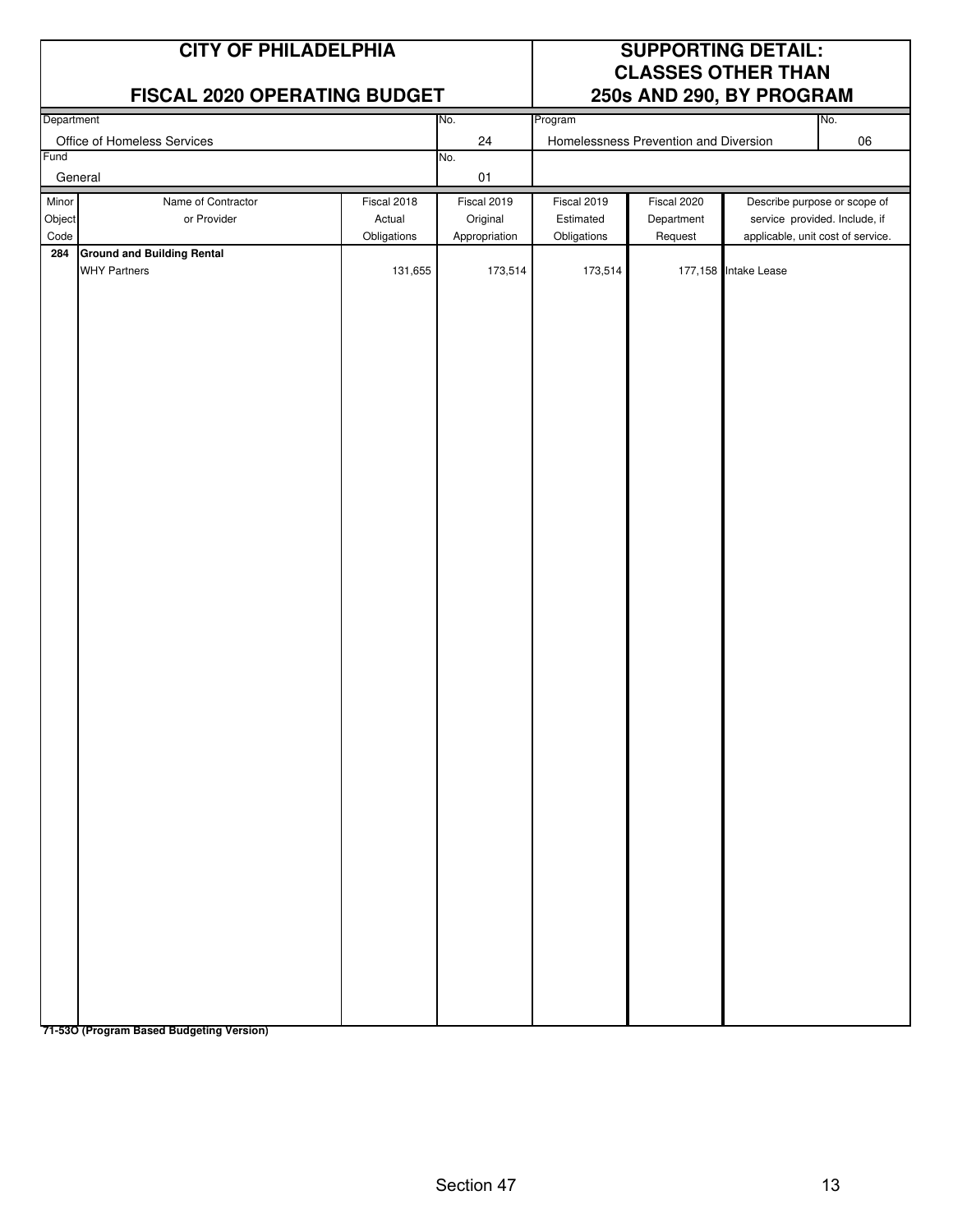|            | <b>CITY OF PHILADELPHIA</b><br><b>FISCAL 2020 OPERATING BUDGET</b> | <b>PROGRAM SUMMARY</b>                              |                             |                                       |                 |            |
|------------|--------------------------------------------------------------------|-----------------------------------------------------|-----------------------------|---------------------------------------|-----------------|------------|
| Department |                                                                    | No.                                                 | Program                     |                                       |                 | No.        |
|            | Office of Homeless Services                                        | 24                                                  |                             | Homelessness Prevention and Diversion |                 | 06         |
| Fund       |                                                                    | No.                                                 |                             |                                       |                 |            |
|            | <b>Grants Revenue</b>                                              | 08                                                  | <b>Summary by Class</b>     |                                       |                 |            |
|            |                                                                    |                                                     |                             |                                       |                 |            |
|            |                                                                    | Fiscal 2018                                         | Fiscal 2019                 | Fiscal 2019                           | Fiscal 2020     | Increase   |
| Class      | Description                                                        | Actual                                              | Original                    | Estimated                             | Proposed        | or         |
|            |                                                                    | Obligations                                         | Appropriations              | Obligations                           | <b>Budget</b>   | (Decrease) |
| (1)<br>100 | (2)<br><b>Employee Compensation</b>                                | (3)                                                 | (4)                         | (5)                                   | (6)             | (7)        |
| a)         | <b>Personal Services</b>                                           | 110,649                                             | 127,881                     | 136,621                               | 136,621         |            |
| b)         | <b>Employee Benefits</b>                                           |                                                     |                             |                                       |                 |            |
| 200        | <b>Purchase of Services</b>                                        | 453,904                                             | 1,235,000                   | 1,121,290                             | 1,115,000       | (6, 290)   |
| 300        | <b>Materials and Supplies</b>                                      |                                                     |                             |                                       |                 |            |
| 400        | Equipment                                                          |                                                     |                             |                                       |                 |            |
| 500        | Contributions, Indemnities and Taxes                               |                                                     |                             |                                       |                 |            |
| 700        | <b>Debt Service</b>                                                |                                                     |                             |                                       |                 |            |
| 800        | Payments to Other Funds                                            |                                                     |                             |                                       |                 |            |
| 900        | Advances and Misc. Payments                                        |                                                     |                             |                                       |                 |            |
|            | Total                                                              | 564,553                                             | 1,362,881                   | 1,257,911                             | 1,251,621       | (6, 290)   |
|            |                                                                    |                                                     | <b>Summary of Positions</b> |                                       |                 |            |
|            |                                                                    | Actual                                              | Fiscal 2019                 | Increment                             | Fiscal 2020     | Increase   |
|            |                                                                    | Positions                                           | Budgeted                    | Run                                   | <b>Budgeted</b> | or         |
| Code       | Category                                                           | 6/30/18                                             | Positions                   | PPE 11/25/18                          | Positions       | (Decrease) |
| (1)        | (2)                                                                | (3)                                                 | (4)                         | (5)                                   | (6)             | (7)        |
| 101        | Full Time - Civilian                                               | 2                                                   | 2                           | 2                                     | $\overline{c}$  |            |
| 105        | Full Time - Uniform                                                |                                                     |                             |                                       |                 |            |
|            | Total                                                              | 2                                                   | $\overline{2}$              | $\overline{2}$                        | $\overline{2}$  |            |
|            |                                                                    | <b>Selected Associated Non-Tax Revenues by Type</b> |                             |                                       |                 |            |
|            |                                                                    | Fiscal 2018                                         | Fiscal 2019                 | Fiscal 2019                           | Fiscal 2020     | Increase   |
|            | Description                                                        | Actual                                              | Original                    | Estimate                              | Proposed        | or         |
|            |                                                                    | Revenues                                            | <b>Budget</b>               |                                       | <b>Budget</b>   | (Decrease) |
|            | (1)                                                                | (2)                                                 | (3)                         | (4)                                   | (5)             | (6)        |
|            | Local (Non-Governmental)                                           | 13,010                                              | 40,000                      | 47,490                                | 41,200          | (6,290)    |
| Federal    |                                                                    |                                                     | 1,322,881                   | 1,210,421                             | 1,210,421       |            |
| State      |                                                                    |                                                     |                             |                                       |                 |            |
|            | <b>Other Governments</b>                                           |                                                     |                             |                                       |                 |            |
|            | Other Funds of the City                                            |                                                     |                             |                                       |                 |            |
|            | Total                                                              | 13,010                                              | 1,362,881                   | 1,257,911                             | 1,251,621       | (6,290)    |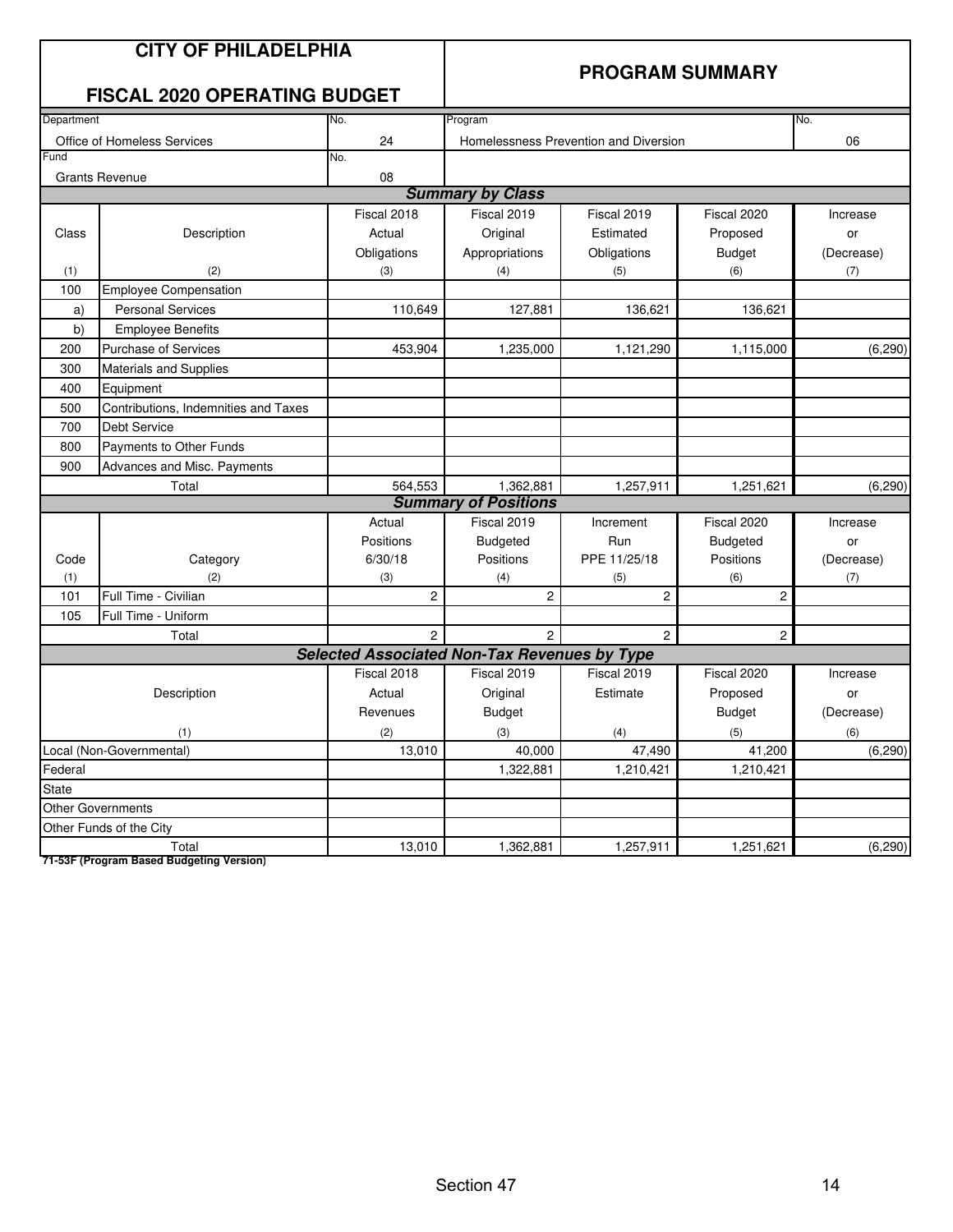| <b>CITY OF PHILADELPHIA</b> |
|-----------------------------|
|-----------------------------|

|                                   |                                      | <b>FISCAL 2020 OPERATING BUDGET</b>                      |                                       | <b>WITHIN PROGRAM</b>                       |               |                     |                      |  |
|-----------------------------------|--------------------------------------|----------------------------------------------------------|---------------------------------------|---------------------------------------------|---------------|---------------------|----------------------|--|
| Department                        |                                      |                                                          | No.                                   | Program                                     |               |                     | No.                  |  |
| Office of Homeless Services<br>24 |                                      |                                                          | Homelessness Prevention and Diversion |                                             |               | 06                  |                      |  |
| Fund                              |                                      |                                                          | No.                                   |                                             |               |                     |                      |  |
|                                   | <b>Grants Revenue</b>                |                                                          | 08                                    |                                             |               |                     |                      |  |
|                                   | <b>Funding Sources</b>               | <b>Grant Title</b>                                       |                                       |                                             |               | <b>Grant Number</b> | <b>Index Code</b>    |  |
| X                                 | Federal                              | <b>Emergency Solutions Grant</b>                         |                                       |                                             |               | G24677              | 241420               |  |
|                                   | <b>State</b>                         | <b>Award Period</b>                                      |                                       |                                             | Type of Grant |                     |                      |  |
|                                   | Other Govt.                          | Not Applicable                                           |                                       |                                             | Drawdown      |                     |                      |  |
|                                   | Local (Non-Govt.)                    |                                                          |                                       | <b>Grant Objective</b>                      |               |                     |                      |  |
|                                   |                                      | To provide funding for prevention and diversion services |                                       |                                             |               |                     |                      |  |
|                                   |                                      |                                                          |                                       | <b>Summary by Class</b>                     |               |                     |                      |  |
|                                   |                                      |                                                          | Fiscal 2018                           | Fiscal 2019                                 | Fiscal 2019   | Fiscal 2020         | Increase             |  |
| Class                             |                                      | Description                                              | Actual                                | Original                                    | Estimated     | Department          | or                   |  |
|                                   |                                      |                                                          | Obligations                           | Appropriations                              | Obligations   | Request             | (Decrease)           |  |
| (1)                               |                                      | (2)                                                      | (3)                                   | (4)                                         | (5)           | (6)                 | (7)                  |  |
| 100a)                             | <b>Personal Services</b>             |                                                          | 97,788                                | 87,881                                      | 95,421        | 95,421              |                      |  |
| 100 b)                            | Employee Benefits - Total            |                                                          |                                       |                                             |               |                     |                      |  |
|                                   | Class 186 - Flex Cash Pmts.          |                                                          |                                       |                                             |               |                     |                      |  |
|                                   |                                      | Class 187 - Worker's Comp. - Disability                  |                                       |                                             |               |                     |                      |  |
|                                   | Class 188 - Worker's Comp. - Medical |                                                          |                                       |                                             |               |                     |                      |  |
|                                   | Class 189 - Medicare Tax             |                                                          |                                       |                                             |               |                     |                      |  |
|                                   | Class 190 - Pension Obligation Bonds |                                                          |                                       |                                             |               |                     |                      |  |
|                                   | Class 191 - Pension Contributions    |                                                          |                                       |                                             |               |                     |                      |  |
|                                   | Class 192 - FICA                     |                                                          |                                       |                                             |               |                     |                      |  |
|                                   | Class 193 - Health / Medical         |                                                          |                                       |                                             |               |                     |                      |  |
|                                   | Class 194 - Group Life               |                                                          |                                       |                                             |               |                     |                      |  |
|                                   | Class 195 - Group Legal              |                                                          |                                       |                                             |               |                     |                      |  |
| 200                               | <b>Purchase of Services</b>          |                                                          |                                       | 400,000                                     | 400,000       | 400,000             |                      |  |
| 300                               | Materials and Supplies               |                                                          |                                       |                                             |               |                     |                      |  |
| 400                               | Equipment                            |                                                          |                                       |                                             |               |                     |                      |  |
| 500                               | Contributions, Indemnities and Taxes |                                                          |                                       |                                             |               |                     |                      |  |
| 800                               | Payments to Other Funds              |                                                          |                                       |                                             |               |                     |                      |  |
| 900                               | Advances and Misc. Payments          |                                                          |                                       |                                             |               |                     |                      |  |
|                                   | Total                                |                                                          | 97,788                                | 487,881<br><b>Summary by Funding Source</b> | 495,421       | 495,421             |                      |  |
|                                   |                                      |                                                          | Fiscal 2018                           | Fiscal 2019                                 | Fiscal 2019   | Fiscal 2020         | Increase             |  |
| Code                              |                                      | Category                                                 | Actual                                | Original                                    | Estimated     | Department          | or                   |  |
|                                   |                                      |                                                          | Revenue                               | <b>Budget</b>                               | Revenue       | Request             | (Decrease)           |  |
| (1)                               |                                      | (2)                                                      | (3)                                   | (4)                                         | (5)           | (6)                 | (7)                  |  |
| 100                               | Federal                              |                                                          |                                       | 487,881                                     | 495,421       | 495,421             |                      |  |
| 200                               | <b>State</b>                         |                                                          |                                       |                                             |               |                     |                      |  |
| 300                               | Other Governments                    |                                                          |                                       |                                             |               |                     |                      |  |
| 400                               | Local (Non-Governmental)             |                                                          |                                       |                                             |               |                     |                      |  |
|                                   | Total                                |                                                          |                                       | 487,881                                     | 495,421       | 495,421             |                      |  |
|                                   |                                      |                                                          |                                       | <b>Summary of Positions</b>                 |               |                     |                      |  |
|                                   |                                      |                                                          | Actual Pos.                           | Fiscal 2019                                 | Incr. Run     | Fiscal 2020         | Inc. $/$ (Dec.)      |  |
| Code                              |                                      | Category                                                 | 6/30/18                               | Budgeted Pos.                               | PPE 11/25/18  | Budgeted Pos.       | (Col. 6 less Col. 4) |  |
| (1)                               |                                      | (2)                                                      | (3)                                   | (4)                                         | (5)           | (6)                 | (7)                  |  |
| 101                               | Full Time - Civilian                 |                                                          | 1                                     | 1                                           | $\mathbf{1}$  | 1                   |                      |  |
| 105                               | Full Time - Uniform                  |                                                          |                                       |                                             |               |                     |                      |  |
|                                   | Total                                |                                                          | $\mathbf{1}$                          | $\mathbf{1}$                                | $\mathbf{1}$  | $\mathbf{1}$        |                      |  |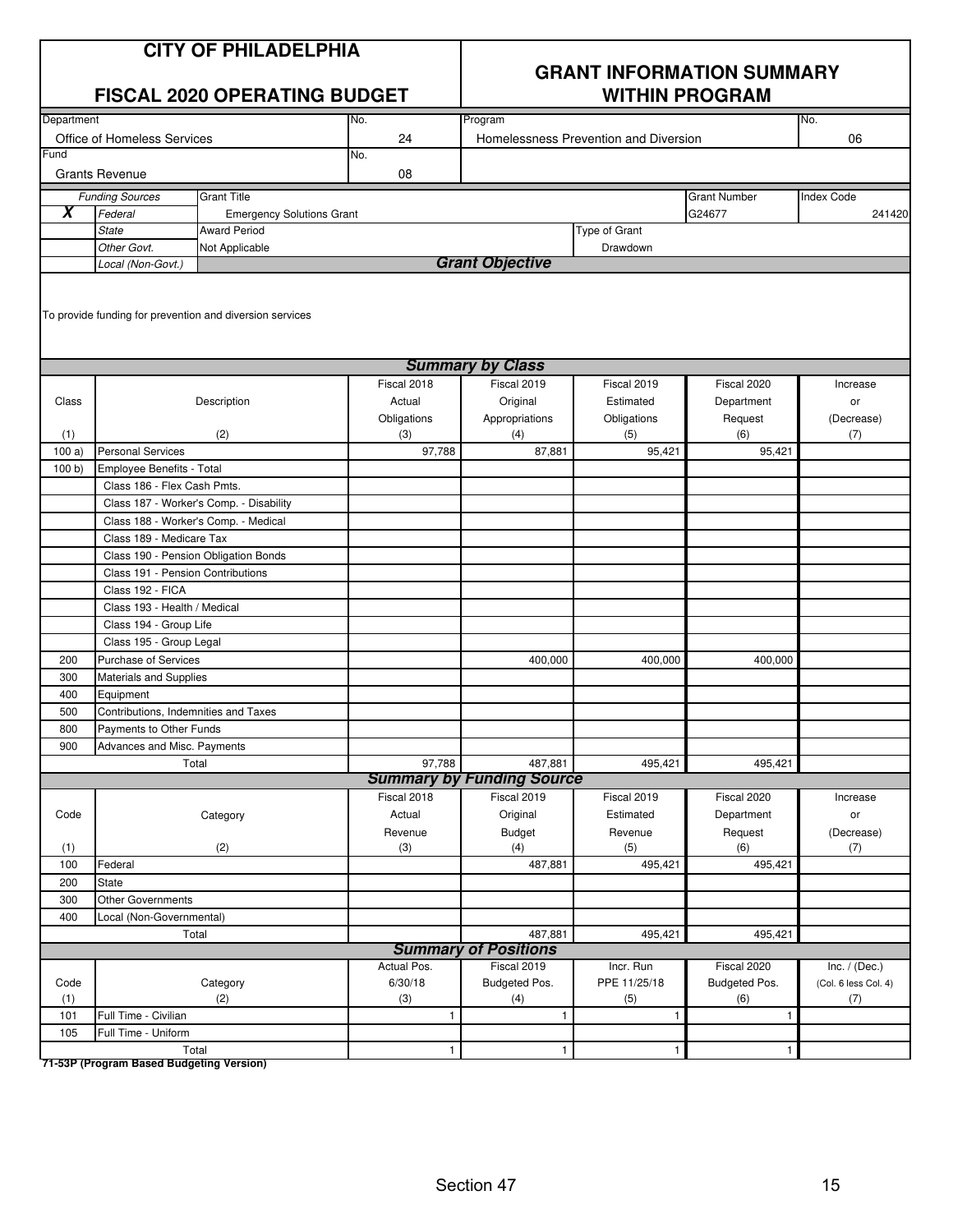| <b>CITY OF PHILADELPHIA</b> |
|-----------------------------|
|-----------------------------|

|                     | <b>FISCAL 2020 OPERATING BUDGET</b>                              |                                         |             | <b>WITHIN PROGRAM</b>            |                                       |                                                    |                      |
|---------------------|------------------------------------------------------------------|-----------------------------------------|-------------|----------------------------------|---------------------------------------|----------------------------------------------------|----------------------|
| Department          |                                                                  |                                         | No.         | Program                          |                                       |                                                    | No.                  |
|                     | Office of Homeless Services                                      |                                         | 24          |                                  | Homelessness Prevention and Diversion |                                                    |                      |
| Fund                |                                                                  |                                         | No.         |                                  |                                       |                                                    |                      |
|                     | <b>Grants Revenue</b>                                            |                                         | 08          |                                  |                                       |                                                    |                      |
|                     | <b>Funding Sources</b>                                           | <b>Grant Title</b>                      |             |                                  |                                       | <b>Grant Number</b>                                | <b>Index Code</b>    |
| $\overline{\bm{x}}$ | Federal                                                          | <b>Community Services Block Grant</b>   |             |                                  |                                       | G24435                                             | 241352               |
|                     | <b>State</b>                                                     | <b>Award Period</b>                     |             |                                  | Type of Grant                         |                                                    |                      |
|                     | Other Govt.                                                      | Not Applicable                          |             |                                  |                                       | Categorical - US Dept of Health and Human Services |                      |
|                     | Local (Non-Govt.)                                                |                                         |             | <b>Grant Objective</b>           |                                       |                                                    |                      |
|                     | To provide funding for emergency relocation services             |                                         |             |                                  |                                       |                                                    |                      |
|                     |                                                                  |                                         |             | <b>Summary by Class</b>          |                                       |                                                    |                      |
|                     |                                                                  |                                         | Fiscal 2018 | Fiscal 2019                      | Fiscal 2019                           | Fiscal 2020                                        | Increase             |
| Class               |                                                                  | Description                             | Actual      | Original                         | Estimated                             | Department                                         | or                   |
|                     |                                                                  |                                         | Obligations | Appropriations                   | Obligations                           | Request                                            | (Decrease)           |
| (1)                 |                                                                  | (2)                                     | (3)         | (4)                              | (5)                                   | (6)                                                | (7)                  |
| 100a                | <b>Personal Services</b>                                         |                                         |             |                                  |                                       |                                                    |                      |
| 100 b)              | Employee Benefits - Total                                        |                                         |             |                                  |                                       |                                                    |                      |
|                     | Class 186 - Flex Cash Pmts.                                      |                                         |             |                                  |                                       |                                                    |                      |
|                     |                                                                  | Class 187 - Worker's Comp. - Disability |             |                                  |                                       |                                                    |                      |
|                     | Class 188 - Worker's Comp. - Medical<br>Class 189 - Medicare Tax |                                         |             |                                  |                                       |                                                    |                      |
|                     | Class 190 - Pension Obligation Bonds                             |                                         |             |                                  |                                       |                                                    |                      |
|                     | Class 191 - Pension Contributions                                |                                         |             |                                  |                                       |                                                    |                      |
|                     | Class 192 - FICA                                                 |                                         |             |                                  |                                       |                                                    |                      |
|                     | Class 193 - Health / Medical                                     |                                         |             |                                  |                                       |                                                    |                      |
|                     | Class 194 - Group Life                                           |                                         |             |                                  |                                       |                                                    |                      |
|                     | Class 195 - Group Legal                                          |                                         |             |                                  |                                       |                                                    |                      |
| 200                 | Purchase of Services                                             |                                         | 453,904     | 515,000                          | 515,000                               | 515,000                                            |                      |
| 300                 | Materials and Supplies                                           |                                         |             |                                  |                                       |                                                    |                      |
| 400                 | Equipment                                                        |                                         |             |                                  |                                       |                                                    |                      |
| 500                 | Contributions, Indemnities and Taxes                             |                                         |             |                                  |                                       |                                                    |                      |
| 800                 | Payments to Other Funds                                          |                                         |             |                                  |                                       |                                                    |                      |
| 900                 | Advances and Misc. Payments                                      |                                         |             |                                  |                                       |                                                    |                      |
|                     | Total                                                            |                                         | 453,904     | 515,000                          | 515,000                               | 515,000                                            |                      |
|                     |                                                                  |                                         |             | <b>Summary by Funding Source</b> |                                       |                                                    |                      |
|                     |                                                                  |                                         | Fiscal 2018 | Fiscal 2019                      | Fiscal 2019                           | Fiscal 2020                                        | Increase             |
| Code                |                                                                  | Category                                | Actual      | Original                         | Estimated                             | Department                                         | or                   |
|                     |                                                                  |                                         | Revenue     | <b>Budget</b>                    | Revenue                               | Request                                            | (Decrease)           |
| (1)                 |                                                                  | (2)                                     | (3)         | (4)                              | (5)                                   | (6)                                                | (7)                  |
| 100                 | Federal                                                          |                                         |             | 515,000                          | 515,000                               | 515,000                                            |                      |
| 200                 | <b>State</b><br>Other Governments                                |                                         |             |                                  |                                       |                                                    |                      |
| 300<br>400          |                                                                  |                                         |             |                                  |                                       |                                                    |                      |
|                     | Local (Non-Governmental)                                         |                                         |             | 515,000                          |                                       |                                                    |                      |
|                     | Total                                                            |                                         |             | <b>Summary of Positions</b>      | 515,000                               | 515,000                                            |                      |
|                     |                                                                  |                                         | Actual Pos. | Fiscal 2019                      | Incr. Run                             | Fiscal 2020                                        | Inc. $/$ (Dec.)      |
| Code                |                                                                  | Category                                | 6/30/18     | Budgeted Pos.                    | PPE 11/25/18                          | Budgeted Pos.                                      | (Col. 6 less Col. 4) |
| (1)                 |                                                                  | (2)                                     | (3)         | (4)                              | (5)                                   | (6)                                                | (7)                  |
| 101                 | Full Time - Civilian                                             |                                         |             |                                  |                                       |                                                    |                      |
| 105                 | Full Time - Uniform                                              |                                         |             |                                  |                                       |                                                    |                      |
|                     | Total                                                            |                                         |             |                                  |                                       |                                                    |                      |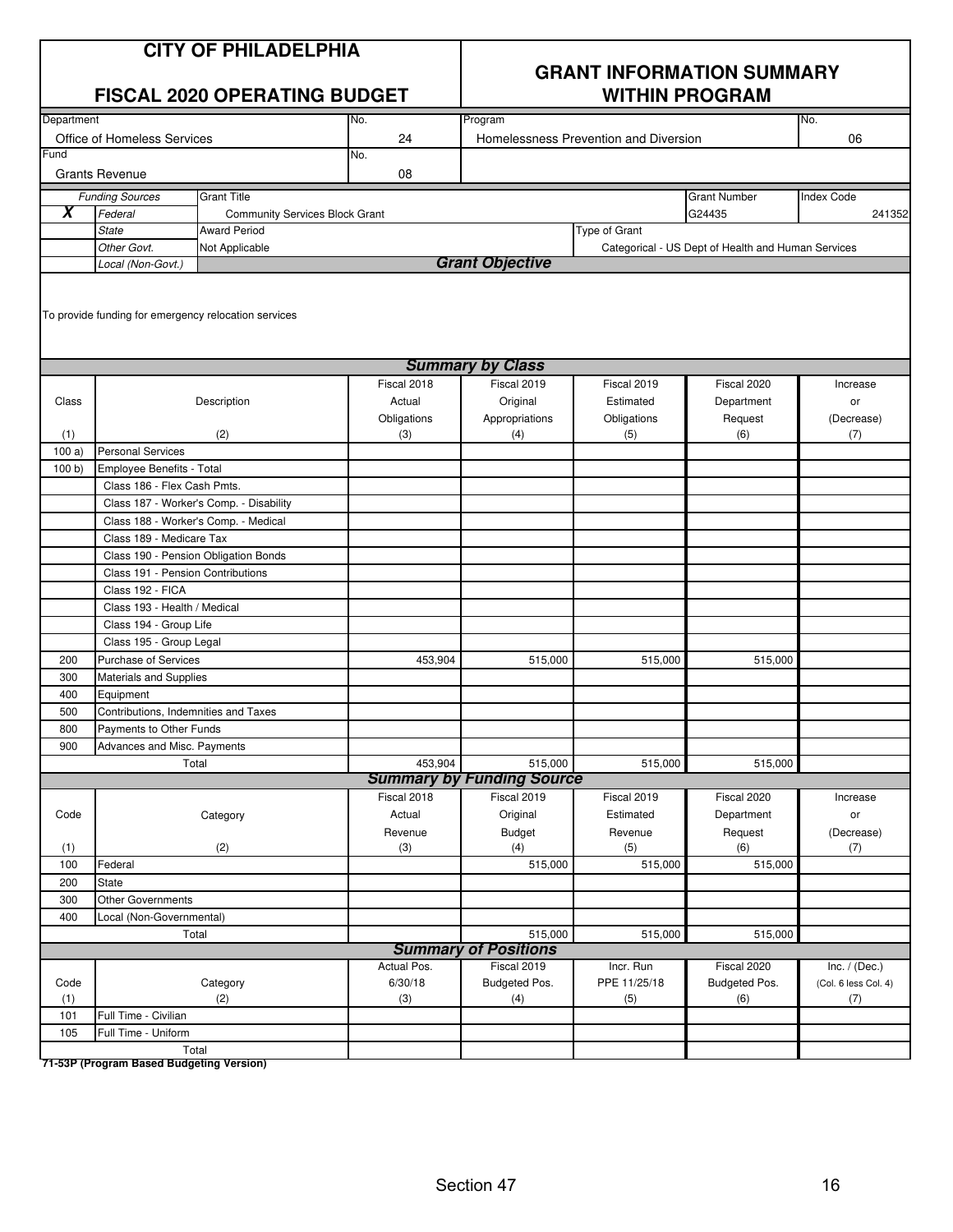| <b>CITY OF PHILADELPHIA</b> |
|-----------------------------|
|-----------------------------|

|            | <b>FISCAL 2020 OPERATING BUDGET</b>                              |                                                      |                                          | <b>WITHIN PROGRAM</b>            |                                       |                     |                      |  |
|------------|------------------------------------------------------------------|------------------------------------------------------|------------------------------------------|----------------------------------|---------------------------------------|---------------------|----------------------|--|
| Department |                                                                  |                                                      | No.                                      | Program                          |                                       |                     | No.                  |  |
|            | Office of Homeless Services                                      |                                                      | 24                                       |                                  | Homelessness Prevention and Diversion |                     | 06                   |  |
| Fund       |                                                                  |                                                      | No.                                      |                                  |                                       |                     |                      |  |
|            | <b>Grants Revenue</b>                                            |                                                      | 08                                       |                                  |                                       |                     |                      |  |
|            | <b>Funding Sources</b>                                           | <b>Grant Title</b>                                   |                                          |                                  |                                       | <b>Grant Number</b> | <b>Index Code</b>    |  |
| X          | Federal                                                          |                                                      | Emergency Solutions Grant Program (ESGP) |                                  |                                       | G24677              | <b>TBD</b>           |  |
|            | <b>State</b>                                                     | <b>Award Period</b>                                  |                                          |                                  | Type of Grant                         |                     |                      |  |
|            | Other Govt.                                                      | 1/1/19-12/31/19                                      |                                          |                                  | Reimbursement                         |                     |                      |  |
|            | Local (Non-Govt.)                                                |                                                      |                                          | <b>Grant Objective</b>           |                                       |                     |                      |  |
|            |                                                                  | To provide funding for emergency relocation services |                                          |                                  |                                       |                     |                      |  |
|            |                                                                  |                                                      |                                          | <b>Summary by Class</b>          |                                       |                     |                      |  |
|            |                                                                  |                                                      | Fiscal 2018                              | Fiscal 2019                      | Fiscal 2019                           | Fiscal 2020         | Increase             |  |
| Class      |                                                                  | Description                                          | Actual                                   | Original                         | Estimated                             | Department          | or                   |  |
|            |                                                                  |                                                      | Obligations                              | Appropriations                   | Obligations                           | Request             | (Decrease)           |  |
| (1)        |                                                                  | (2)                                                  | (3)                                      | (4)                              | (5)                                   | (6)                 | (7)                  |  |
| 100a)      | <b>Personal Services</b>                                         |                                                      |                                          |                                  |                                       |                     |                      |  |
| 100 b)     | Employee Benefits - Total                                        |                                                      |                                          |                                  |                                       |                     |                      |  |
|            | Class 186 - Flex Cash Pmts.                                      |                                                      |                                          |                                  |                                       |                     |                      |  |
|            |                                                                  | Class 187 - Worker's Comp. - Disability              |                                          |                                  |                                       |                     |                      |  |
|            | Class 188 - Worker's Comp. - Medical                             |                                                      |                                          |                                  |                                       |                     |                      |  |
|            | Class 189 - Medicare Tax<br>Class 190 - Pension Obligation Bonds |                                                      |                                          |                                  |                                       |                     |                      |  |
|            | Class 191 - Pension Contributions                                |                                                      |                                          |                                  |                                       |                     |                      |  |
|            | Class 192 - FICA                                                 |                                                      |                                          |                                  |                                       |                     |                      |  |
|            | Class 193 - Health / Medical                                     |                                                      |                                          |                                  |                                       |                     |                      |  |
|            | Class 194 - Group Life                                           |                                                      |                                          |                                  |                                       |                     |                      |  |
|            | Class 195 - Group Legal                                          |                                                      |                                          |                                  |                                       |                     |                      |  |
| 200        | Purchase of Services                                             |                                                      |                                          | 320,000                          | 200,000                               | 200,000             |                      |  |
| 300        | Materials and Supplies                                           |                                                      |                                          |                                  |                                       |                     |                      |  |
| 400        | Equipment                                                        |                                                      |                                          |                                  |                                       |                     |                      |  |
| 500        | Contributions, Indemnities and Taxes                             |                                                      |                                          |                                  |                                       |                     |                      |  |
| 800        | Payments to Other Funds                                          |                                                      |                                          |                                  |                                       |                     |                      |  |
| 900        | Advances and Misc. Payments                                      |                                                      |                                          |                                  |                                       |                     |                      |  |
|            | Total                                                            |                                                      |                                          | 320,000                          | 200,000                               | 200,000             |                      |  |
|            |                                                                  |                                                      |                                          | <b>Summary by Funding Source</b> |                                       |                     |                      |  |
|            |                                                                  |                                                      | Fiscal 2018                              | Fiscal 2019                      | Fiscal 2019                           | Fiscal 2020         | Increase             |  |
| Code       |                                                                  | Category                                             | Actual                                   | Original                         | Estimated                             | Department          | or                   |  |
|            |                                                                  |                                                      | Revenue                                  | <b>Budget</b>                    | Revenue                               | Request             | (Decrease)           |  |
| (1)        |                                                                  | (2)                                                  | (3)                                      | (4)                              | (5)                                   | (6)                 | (7)                  |  |
| 100        | Federal                                                          |                                                      |                                          | 320,000                          | 200,000                               | 200,000             |                      |  |
| 200        | State                                                            |                                                      |                                          |                                  |                                       |                     |                      |  |
| 300        | Other Governments                                                |                                                      |                                          |                                  |                                       |                     |                      |  |
| 400        | Local (Non-Governmental)                                         |                                                      |                                          |                                  |                                       |                     |                      |  |
|            | Total                                                            |                                                      |                                          | 320,000                          | 200,000                               | 200,000             |                      |  |
|            |                                                                  |                                                      |                                          | <b>Summary of Positions</b>      |                                       |                     |                      |  |
|            |                                                                  |                                                      | Actual Pos.                              | Fiscal 2019                      | Incr. Run                             | Fiscal 2020         | Inc. $/$ (Dec.)      |  |
| Code       |                                                                  | Category                                             | 6/30/18                                  | Budgeted Pos.                    | PPE 11/25/18                          | Budgeted Pos.       | (Col. 6 less Col. 4) |  |
| (1)        |                                                                  | (2)                                                  | (3)                                      | (4)                              | (5)                                   | (6)                 | (7)                  |  |
| 101        | Full Time - Civilian                                             |                                                      |                                          |                                  |                                       |                     |                      |  |
| 105        | Full Time - Uniform<br>Total                                     |                                                      |                                          |                                  |                                       |                     |                      |  |
|            |                                                                  |                                                      |                                          |                                  |                                       |                     |                      |  |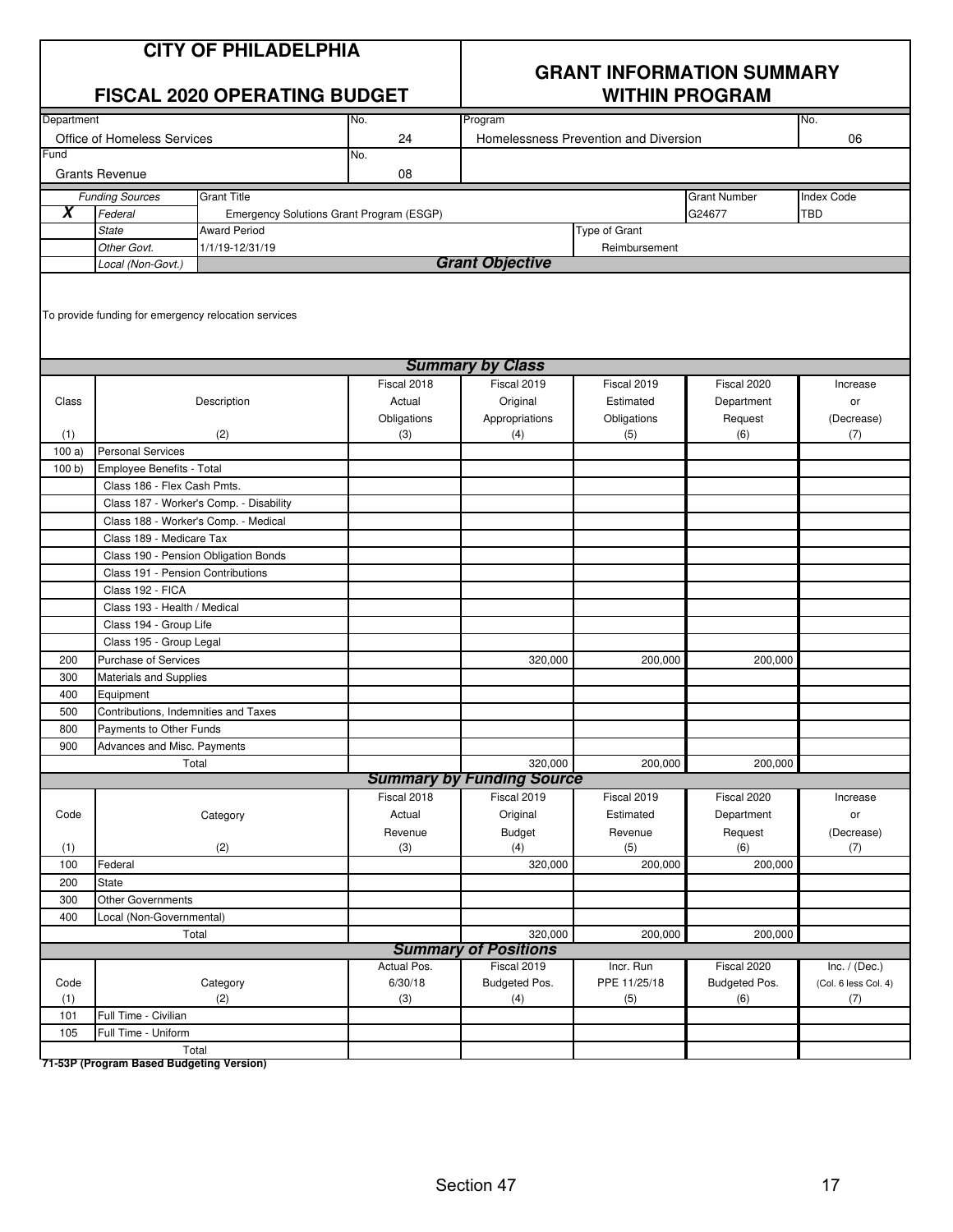#### **CITY OF PHILADELPHIA**

#### **FISCAL 2020 OPERATING BUDGET WITHIN PROGRAM**

## **GRANT INFORMATION SUMMARY**

| Department                         |                                          |                                                                                                                                                                                    | No.              | Program                               |                  |                     | No.                  |
|------------------------------------|------------------------------------------|------------------------------------------------------------------------------------------------------------------------------------------------------------------------------------|------------------|---------------------------------------|------------------|---------------------|----------------------|
| <b>Office of Homeless Services</b> |                                          |                                                                                                                                                                                    | 24               | Homelessness Prevention and Diversion |                  | 06                  |                      |
| Fund                               |                                          |                                                                                                                                                                                    | No.              |                                       |                  |                     |                      |
|                                    | <b>Grants Revenue</b>                    |                                                                                                                                                                                    | 08               |                                       |                  |                     |                      |
|                                    | <b>Funding Sources</b>                   | <b>Grant Title</b>                                                                                                                                                                 |                  |                                       |                  | <b>Grant Number</b> | <b>Index Code</b>    |
|                                    | Federal                                  | <b>William Penn Bell</b>                                                                                                                                                           |                  |                                       |                  | G24L05              | 245042               |
|                                    | <b>State</b>                             | <b>Award Period</b>                                                                                                                                                                |                  |                                       | Type of Grant    |                     |                      |
|                                    | Other Govt.                              | <b>TBD</b>                                                                                                                                                                         |                  |                                       | Reimbursement    |                     |                      |
| X                                  | Local (Non-Govt.)                        |                                                                                                                                                                                    |                  | <b>Grant Objective</b>                |                  |                     |                      |
|                                    |                                          |                                                                                                                                                                                    |                  |                                       |                  |                     |                      |
|                                    | early childhood education participation. | To fund Building Early Links for Learning (BELL) project with the goals of understanding conditions relevant to young children experieincing homelessness and removing barriers to |                  |                                       |                  |                     |                      |
|                                    |                                          |                                                                                                                                                                                    |                  | <b>Summary by Class</b>               |                  |                     |                      |
|                                    |                                          |                                                                                                                                                                                    | Fiscal 2018      | Fiscal 2019                           | Fiscal 2019      | Fiscal 2020         | Increase             |
| Class                              |                                          | Description                                                                                                                                                                        | Actual           | Original                              | Estimated        | Department          | or                   |
|                                    |                                          |                                                                                                                                                                                    | Obligations      | Appropriations                        | Obligations      | Request             | (Decrease)           |
| (1)                                |                                          | (2)                                                                                                                                                                                | (3)              | (4)                                   | (5)              | (6)                 | (7)                  |
| 100a)                              | <b>Personal Services</b>                 |                                                                                                                                                                                    | 12,861           | 40,000                                | 41,200           | 41,200              |                      |
| 100 b)                             | Employee Benefits - Total                |                                                                                                                                                                                    |                  |                                       |                  |                     |                      |
|                                    | Class 186 - Flex Cash Pmts.              |                                                                                                                                                                                    |                  |                                       |                  |                     |                      |
|                                    |                                          | Class 187 - Worker's Comp. - Disability                                                                                                                                            |                  |                                       |                  |                     |                      |
|                                    |                                          | Class 188 - Worker's Comp. - Medical                                                                                                                                               |                  |                                       |                  |                     |                      |
|                                    | Class 189 - Medicare Tax                 |                                                                                                                                                                                    |                  |                                       |                  |                     |                      |
|                                    |                                          | Class 190 - Pension Obligation Bonds                                                                                                                                               |                  |                                       |                  |                     |                      |
|                                    | Class 191 - Pension Contributions        |                                                                                                                                                                                    |                  |                                       |                  |                     |                      |
|                                    | Class 192 - FICA                         |                                                                                                                                                                                    |                  |                                       |                  |                     |                      |
|                                    | Class 193 - Health / Medical             |                                                                                                                                                                                    |                  |                                       |                  |                     |                      |
|                                    | Class 194 - Group Life                   |                                                                                                                                                                                    |                  |                                       |                  |                     |                      |
|                                    | Class 195 - Group Legal                  |                                                                                                                                                                                    |                  |                                       |                  |                     |                      |
| 200                                | <b>Purchase of Services</b>              |                                                                                                                                                                                    |                  |                                       | 6,290            |                     | (6, 290)             |
| 300                                | Materials and Supplies                   |                                                                                                                                                                                    |                  |                                       |                  |                     |                      |
| 400                                | Equipment                                |                                                                                                                                                                                    |                  |                                       |                  |                     |                      |
| 500                                | Contributions, Indemnities and Taxes     |                                                                                                                                                                                    |                  |                                       |                  |                     |                      |
| 800                                | Payments to Other Funds                  |                                                                                                                                                                                    |                  |                                       |                  |                     |                      |
| 900                                | Advances and Misc. Payments              |                                                                                                                                                                                    |                  |                                       |                  |                     |                      |
|                                    |                                          | Total                                                                                                                                                                              | 12,861           | 40,000                                | 47,490           | 41,200              | (6, 290)             |
|                                    |                                          |                                                                                                                                                                                    |                  | <b>Summary by Funding Source</b>      |                  |                     |                      |
|                                    |                                          |                                                                                                                                                                                    | Fiscal 2018      | Fiscal 2019                           | Fiscal 2019      | Fiscal 2020         | Increase             |
| Code                               |                                          | Category                                                                                                                                                                           | Actual           | Original                              | Estimated        | Department          | or                   |
|                                    |                                          |                                                                                                                                                                                    | Revenue          | <b>Budget</b>                         | Revenue          | Request             | (Decrease)           |
| (1)                                |                                          | (2)                                                                                                                                                                                | (3)              | (4)                                   | (5)              | (6)                 | (7)                  |
| 100                                | Federal                                  |                                                                                                                                                                                    |                  |                                       |                  |                     |                      |
| 200<br>300                         | State<br><b>Other Governments</b>        |                                                                                                                                                                                    |                  |                                       |                  |                     |                      |
|                                    |                                          |                                                                                                                                                                                    |                  |                                       |                  |                     |                      |
| 400                                | Local (Non-Governmental)                 | Total                                                                                                                                                                              | 13,010<br>13,010 | 40,000<br>40,000                      | 47,490<br>47,490 | 41,200<br>41,200    | (6, 290)             |
|                                    |                                          |                                                                                                                                                                                    |                  | <b>Summary of Positions</b>           |                  |                     | (6, 290)             |
|                                    |                                          |                                                                                                                                                                                    | Actual Pos.      | Fiscal 2019                           | Incr. Run        | Fiscal 2020         | Inc. $/$ (Dec.)      |
| Code                               |                                          | Category                                                                                                                                                                           | 6/30/18          | Budgeted Pos.                         | PPE 11/25/18     | Budgeted Pos.       | (Col. 6 less Col. 4) |
| (1)                                |                                          | (2)                                                                                                                                                                                | $(3)$            | (4)                                   | (5)              | (6)                 | (7)                  |
| 101                                | Full Time - Civilian                     |                                                                                                                                                                                    | $\mathbf{1}$     | 1                                     | $\mathbf{1}$     | $\mathbf{1}$        |                      |
| 105                                | Full Time - Uniform                      |                                                                                                                                                                                    |                  |                                       |                  |                     |                      |
|                                    |                                          | Total                                                                                                                                                                              | 1                | $\mathbf{1}$                          | $\mathbf{1}$     | 1                   |                      |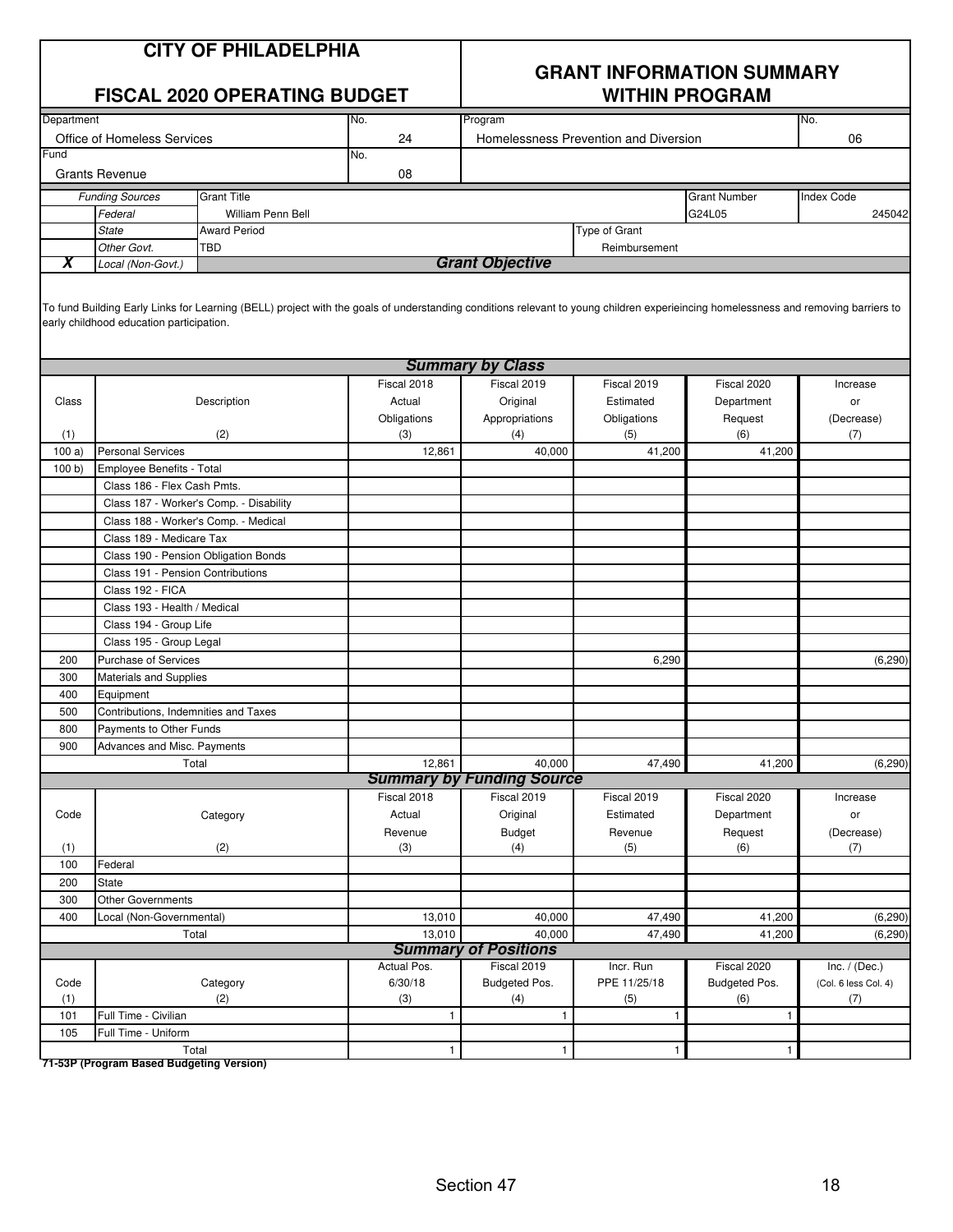|            | <b>CITY OF PHILADELPHIA</b>                                                                                                                                                                                                                                                                                                                                                                                                                                                                                                                                                                                                                                                                                                   | <b>PROGRAM SUMMARY - ALL FUNDS</b> |                                               |                             |                         |                        |  |
|------------|-------------------------------------------------------------------------------------------------------------------------------------------------------------------------------------------------------------------------------------------------------------------------------------------------------------------------------------------------------------------------------------------------------------------------------------------------------------------------------------------------------------------------------------------------------------------------------------------------------------------------------------------------------------------------------------------------------------------------------|------------------------------------|-----------------------------------------------|-----------------------------|-------------------------|------------------------|--|
|            | <b>FISCAL 2020 OPERATING BUDGET</b>                                                                                                                                                                                                                                                                                                                                                                                                                                                                                                                                                                                                                                                                                           |                                    |                                               |                             |                         |                        |  |
| Department |                                                                                                                                                                                                                                                                                                                                                                                                                                                                                                                                                                                                                                                                                                                               | No.                                | Program                                       |                             |                         | No.                    |  |
|            | Office of Homeless Services                                                                                                                                                                                                                                                                                                                                                                                                                                                                                                                                                                                                                                                                                                   | 24                                 | <b>Emergency &amp; Temporary Housing</b>      |                             |                         | 07                     |  |
|            |                                                                                                                                                                                                                                                                                                                                                                                                                                                                                                                                                                                                                                                                                                                               |                                    | <b>Program Description</b>                    |                             |                         |                        |  |
|            | This program meets the immediate and short-term housing needs of people experiencing homelessness, by providing shelter<br>beds, Safe Haven beds, and transitional housing beds.                                                                                                                                                                                                                                                                                                                                                                                                                                                                                                                                              |                                    |                                               |                             |                         |                        |  |
|            |                                                                                                                                                                                                                                                                                                                                                                                                                                                                                                                                                                                                                                                                                                                               |                                    | <b>Program Objectives</b>                     |                             |                         |                        |  |
|            | Meet the unique housing needs of people exiting street homelessness who have an Opioid Use Disorder.<br>Eliminate the practice of providing chairs to people experiencing homelessness who come in for shelter after hours by<br>providing beds instead.                                                                                                                                                                                                                                                                                                                                                                                                                                                                      |                                    |                                               |                             |                         |                        |  |
|            |                                                                                                                                                                                                                                                                                                                                                                                                                                                                                                                                                                                                                                                                                                                               |                                    | <b>Performance Measures</b>                   |                             |                         |                        |  |
|            | Description                                                                                                                                                                                                                                                                                                                                                                                                                                                                                                                                                                                                                                                                                                                   |                                    | Fiscal 2018<br>Year-End                       | Fiscal 2019<br>Year-to-Date | Fiscal 2019<br>Target   | Fiscal 2020<br>Target  |  |
|            | (1)                                                                                                                                                                                                                                                                                                                                                                                                                                                                                                                                                                                                                                                                                                                           |                                    | (2)                                           | $(Q1 + Q2)$<br>(3)          | (4)                     | (5)                    |  |
|            | Percent of exits to permanent housing destinations from shelter<br>and transitional housing programs                                                                                                                                                                                                                                                                                                                                                                                                                                                                                                                                                                                                                          | 35.0%                              | 35.0%                                         | 30.0%                       | 35.0%                   |                        |  |
|            | Comments: OHS expanded the number of programs participating in the Homeless Management Information System (HMIS) starting in late FY18.<br>The FY19 target is lower than the FY18 year-end, as it is not yet clear whether OHS will see the same overall rate in FY19 as was seen in FY18.<br>While the target is lower because of that uncertainty, the year-to-date percent is equal to the year-end percent in FY18. Over time, this<br>expansion will give OHS a better overall picture of the system.<br>Median length of stay in shelter, transitional, & safe haven programs<br>Comments: Safe Havens serve hard-to-reach homeless persons who have severe mental illness, are on the streets, and have been unable or |                                    | 154                                           | 141                         | 160                     | 154                    |  |
|            | unwilling to participate in supportive services. The program provides 24-hour residence for an unspecified duration.                                                                                                                                                                                                                                                                                                                                                                                                                                                                                                                                                                                                          |                                    |                                               |                             |                         |                        |  |
|            |                                                                                                                                                                                                                                                                                                                                                                                                                                                                                                                                                                                                                                                                                                                               |                                    | <b>Summary by Fund</b>                        |                             |                         |                        |  |
|            |                                                                                                                                                                                                                                                                                                                                                                                                                                                                                                                                                                                                                                                                                                                               | Fiscal 2018                        | Fiscal 2019                                   | Fiscal 2019                 | Fiscal 2020             | Increase               |  |
| Fund       | Fund                                                                                                                                                                                                                                                                                                                                                                                                                                                                                                                                                                                                                                                                                                                          | Actual                             | Original                                      | Estimated                   | Proposed                | or                     |  |
| No.        |                                                                                                                                                                                                                                                                                                                                                                                                                                                                                                                                                                                                                                                                                                                               | Obligations                        | Appropriations                                | Obligations                 | <b>Budget</b>           | (Decrease)             |  |
| (1)        | (2)                                                                                                                                                                                                                                                                                                                                                                                                                                                                                                                                                                                                                                                                                                                           | (3)                                | (4)                                           | (5)                         | (6)                     | (7)                    |  |
| 01<br>08   | General<br><b>Grants Revenue</b>                                                                                                                                                                                                                                                                                                                                                                                                                                                                                                                                                                                                                                                                                              | 35,045,877<br>15,673,937           | 35,779,077<br>8,972,956                       | 39,422,652<br>9,174,914     | 39,135,006<br>9,180,699 | (287, 646)<br>5,785    |  |
|            |                                                                                                                                                                                                                                                                                                                                                                                                                                                                                                                                                                                                                                                                                                                               |                                    |                                               |                             |                         |                        |  |
|            |                                                                                                                                                                                                                                                                                                                                                                                                                                                                                                                                                                                                                                                                                                                               |                                    |                                               |                             |                         |                        |  |
|            |                                                                                                                                                                                                                                                                                                                                                                                                                                                                                                                                                                                                                                                                                                                               |                                    |                                               |                             |                         |                        |  |
|            | Total                                                                                                                                                                                                                                                                                                                                                                                                                                                                                                                                                                                                                                                                                                                         | 50,719,814                         | 44,752,033                                    | 48,597,566                  | 48,315,705              | (281, 861)             |  |
|            |                                                                                                                                                                                                                                                                                                                                                                                                                                                                                                                                                                                                                                                                                                                               |                                    | <b>Summary of Full Time Positions by Fund</b> |                             |                         |                        |  |
| Fund       |                                                                                                                                                                                                                                                                                                                                                                                                                                                                                                                                                                                                                                                                                                                               | <b>Actual Positions</b>            | Fiscal 2019                                   | Increment Run               | Fiscal 2020             | Inc. $/$ (Dec.)        |  |
| No.<br>(1) | Fund<br>(2)                                                                                                                                                                                                                                                                                                                                                                                                                                                                                                                                                                                                                                                                                                                   | 6/30/18<br>(3)                     | <b>Budgeted</b><br>(4)                        | PPE 11/25/18<br>(5)         | <b>Budgeted</b><br>(6)  | (Col. 6 less 4)<br>(7) |  |
| 01         | General                                                                                                                                                                                                                                                                                                                                                                                                                                                                                                                                                                                                                                                                                                                       | $\overline{7}$                     | $\overline{7}$                                | 11                          | 9                       | $\overline{2}$         |  |
| 08         | <b>Grants Revenue</b>                                                                                                                                                                                                                                                                                                                                                                                                                                                                                                                                                                                                                                                                                                         | $\overline{4}$                     | 4                                             | 5                           | 4                       |                        |  |
|            |                                                                                                                                                                                                                                                                                                                                                                                                                                                                                                                                                                                                                                                                                                                               |                                    |                                               |                             |                         |                        |  |
|            |                                                                                                                                                                                                                                                                                                                                                                                                                                                                                                                                                                                                                                                                                                                               |                                    |                                               |                             |                         |                        |  |
|            |                                                                                                                                                                                                                                                                                                                                                                                                                                                                                                                                                                                                                                                                                                                               |                                    |                                               |                             |                         |                        |  |
|            | <b>Total Full Time</b>                                                                                                                                                                                                                                                                                                                                                                                                                                                                                                                                                                                                                                                                                                        | 11                                 | 11                                            | 16                          | 13                      | $2 \mid$               |  |
|            |                                                                                                                                                                                                                                                                                                                                                                                                                                                                                                                                                                                                                                                                                                                               |                                    |                                               |                             |                         |                        |  |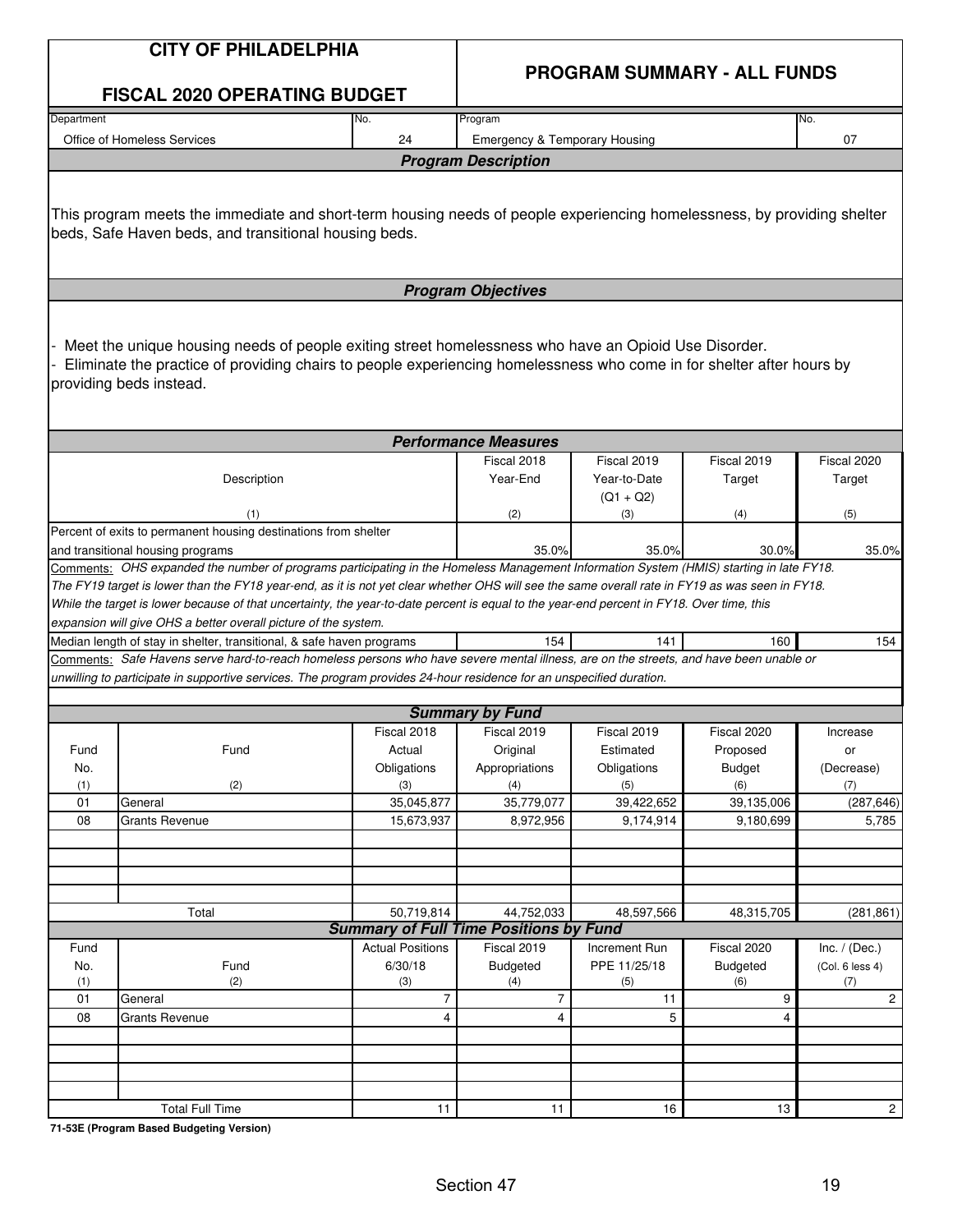|  |  | <b>CITY OF PHILADELPHIA</b> |
|--|--|-----------------------------|
|--|--|-----------------------------|

#### **FISCAL 2020 OPERATING BUDGET**

### **PROGRAM SUMMARY - ALL FUNDS**

|                                          |                                    |             | \~~'''''''''                                        |                     |                 |                     |  |
|------------------------------------------|------------------------------------|-------------|-----------------------------------------------------|---------------------|-----------------|---------------------|--|
| Department                               |                                    | No.         | Program                                             | No.                 |                 |                     |  |
| 24<br><b>Office of Homeless Services</b> |                                    |             | <b>Emergency &amp; Temporary Housing</b>            |                     |                 | 07                  |  |
|                                          |                                    |             | <b>Selected Associated Non-Tax Revenues by Fund</b> |                     |                 |                     |  |
|                                          |                                    | Fiscal 2018 | Fiscal 2019                                         | Fiscal 2019         | Fiscal 2020     | Increase            |  |
| Fund                                     | Fund                               | Actual      | Original                                            | Estimate            | Proposed        | or                  |  |
| No.                                      |                                    | Revenues    | <b>Budget</b>                                       |                     | <b>Budget</b>   | (Decrease)          |  |
| (1)                                      | (2)                                | (3)         | (4)                                                 | (5)                 | (6)             | (7)                 |  |
| 01                                       | General                            |             |                                                     |                     |                 |                     |  |
| 08                                       | <b>Grants Revenue</b>              | 9,627,047   | 8,972,956                                           | 9,174,914           | 9,176,083       | 1,169               |  |
|                                          |                                    |             |                                                     |                     |                 |                     |  |
|                                          |                                    |             |                                                     |                     |                 |                     |  |
|                                          |                                    |             | <b>Selected Associated Capital Projects</b>         |                     |                 |                     |  |
| Dept.                                    |                                    | Carry       | Fiscal 2019                                         | Fiscal 2019         | Fiscal 2020     | Fiscal 2020         |  |
| Where                                    | Description                        | Forward     | Original Approp.                                    | Original Approp.    | Proposed Budget | Proposed Bdgt       |  |
| Appropriated                             |                                    |             | (GO Only)                                           | (All Other Sources) | (GO Only)       | (All Other Sources) |  |
| (1)                                      | (2)                                | (3)         | (4)                                                 | (5)                 | (6)             | (7)                 |  |
| OHS                                      | <b>OHS Facility Renovations</b>    | 3,468,000   | 1,200,000                                           |                     | 1,000,000       |                     |  |
|                                          |                                    |             |                                                     |                     |                 |                     |  |
|                                          |                                    |             |                                                     |                     |                 |                     |  |
|                                          |                                    |             |                                                     |                     |                 |                     |  |
|                                          |                                    |             |                                                     |                     |                 |                     |  |
|                                          |                                    |             |                                                     |                     |                 |                     |  |
|                                          |                                    |             |                                                     |                     |                 |                     |  |
|                                          |                                    |             |                                                     |                     |                 |                     |  |
|                                          |                                    |             |                                                     |                     |                 |                     |  |
|                                          |                                    |             |                                                     |                     |                 |                     |  |
|                                          |                                    |             |                                                     |                     |                 |                     |  |
|                                          |                                    |             |                                                     |                     |                 |                     |  |
|                                          |                                    |             |                                                     |                     |                 |                     |  |
|                                          |                                    |             |                                                     |                     |                 |                     |  |
|                                          |                                    |             | <b>Selected Associated Operating Costs</b>          |                     |                 |                     |  |
| Dept.                                    |                                    | Fiscal 2018 | Fiscal 2019                                         | Fiscal 2019         | Fiscal 2020     | Increase            |  |
| Where                                    | Description                        | Calculated  | Calculated                                          | Calculated          | Calculated      | or                  |  |
| Appropriated                             |                                    | Obligations | Appropriations                                      | Obligations         | <b>Budget</b>   | (Decrease)          |  |
| (1)                                      | (2)                                | (3)         | (4)                                                 | (5)                 | (6)             | (7)                 |  |
| Finance                                  | Employee Benefits - Civilian       | 263,534     | 281,486                                             | 281,486             | 284,358         | 2,872               |  |
| Finance                                  | <b>Employee Benefits - Uniform</b> |             |                                                     |                     |                 |                     |  |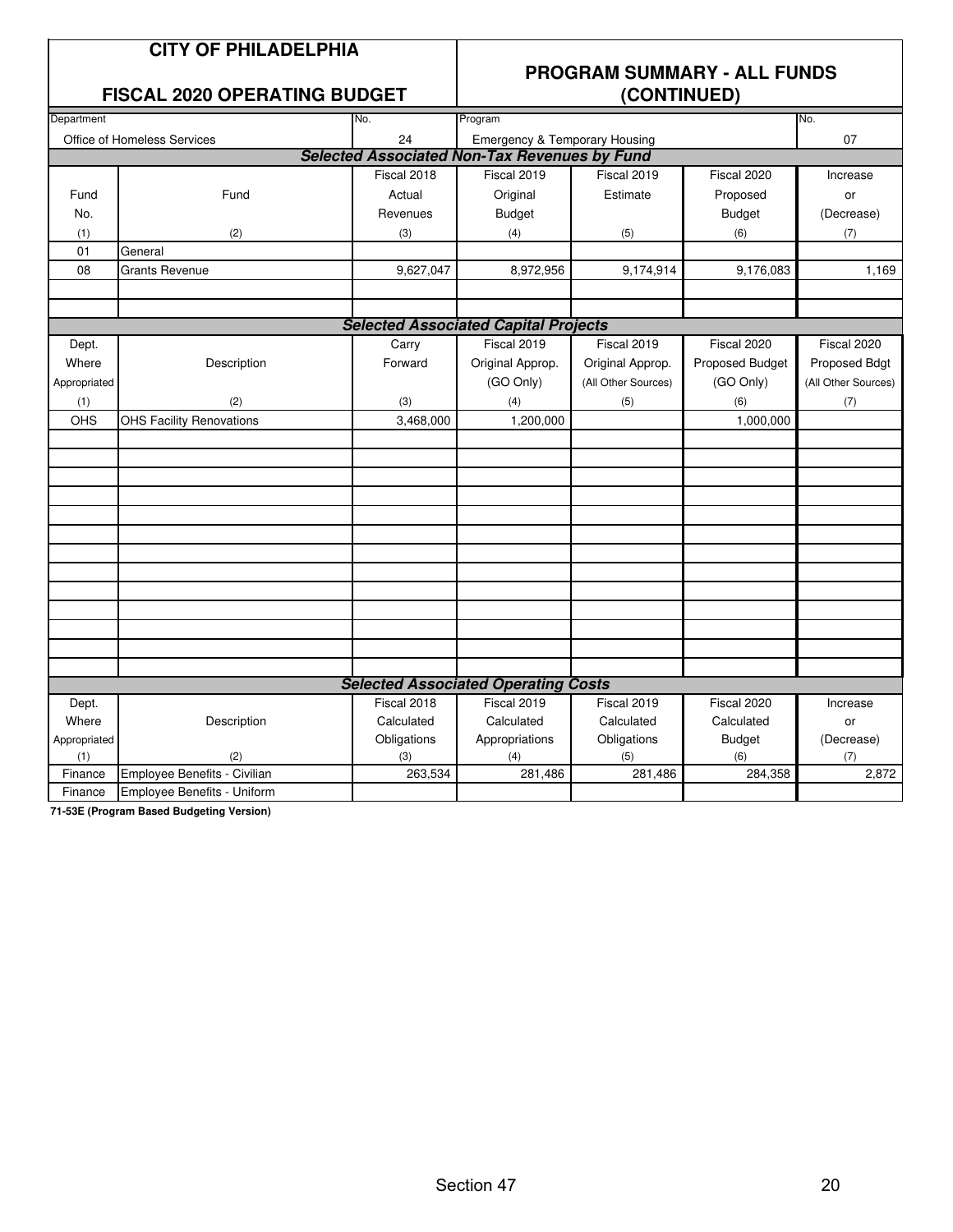|                  | <b>CITY OF PHILADELPHIA</b><br><b>FISCAL 2020 OPERATING BUDGET</b> |                                                     |                                          |              | <b>PROGRAM SUMMARY</b> |                |
|------------------|--------------------------------------------------------------------|-----------------------------------------------------|------------------------------------------|--------------|------------------------|----------------|
| Department       |                                                                    | No.                                                 | Program                                  |              |                        | No.            |
|                  | Office of Homeless Services                                        | 24                                                  | <b>Emergency &amp; Temporary Housing</b> |              |                        | 07             |
| Fun <sub>d</sub> |                                                                    | No.                                                 |                                          |              |                        |                |
| General          |                                                                    | 01                                                  |                                          |              |                        |                |
|                  |                                                                    |                                                     | <b>Summary by Class</b>                  |              |                        |                |
|                  |                                                                    | Fiscal 2018                                         | Fiscal 2019                              | Fiscal 2019  | Fiscal 2020            | Increase       |
| Class            | Description                                                        | Actual                                              | Original                                 | Estimated    | Proposed               | or             |
|                  |                                                                    | Obligations                                         | Appropriations                           | Obligations  | <b>Budget</b>          | (Decrease)     |
| (1)              | (2)                                                                | (3)                                                 | (4)                                      | (5)          | (6)                    | (7)            |
| 100              | <b>Employee Compensation</b>                                       |                                                     |                                          |              |                        |                |
| a)               | <b>Personal Services</b>                                           | 614,298                                             | 541,503                                  | 658,144      | 664,838                | 6,694          |
| b)               | <b>Employee Benefits</b>                                           |                                                     |                                          |              |                        |                |
| 200              | <b>Purchase of Services</b>                                        | 34,431,579                                          | 35,237,574                               | 38,764,508   | 38,470,168             | (294, 340)     |
| 300              | <b>Materials and Supplies</b>                                      |                                                     |                                          |              |                        |                |
| 400              | Equipment                                                          |                                                     |                                          |              |                        |                |
| 500              | Contributions, Indemnities and Taxes                               |                                                     |                                          |              |                        |                |
| 700              | <b>Debt Service</b>                                                |                                                     |                                          |              |                        |                |
| 800              | Payments to Other Funds                                            |                                                     |                                          |              |                        |                |
| 900              | Advances and Misc. Payments                                        |                                                     |                                          |              |                        |                |
|                  | Total                                                              | 35,045,877                                          | 35,779,077                               | 39,422,652   | 39,135,006             | (287, 646)     |
|                  |                                                                    |                                                     | <b>Summary of Positions</b>              |              |                        |                |
|                  |                                                                    | Actual                                              | Fiscal 2019                              | Increment    | Fiscal 2020            | Increase       |
|                  |                                                                    | Positions                                           | <b>Budgeted</b>                          | Run          | <b>Budgeted</b>        | or             |
| Code             | Category                                                           | 6/30/18                                             | Positions                                | PPE 11/25/18 | Positions              | (Decrease)     |
| (1)              | (2)                                                                | (3)                                                 | (4)                                      | (5)          | (6)                    | (7)            |
| 101              | Full Time - Civilian                                               | $\overline{7}$                                      | $\overline{7}$                           | 11           | 9                      | $\overline{c}$ |
| 105              | Full Time - Uniform                                                |                                                     |                                          |              |                        |                |
|                  | Total                                                              | $\overline{7}$                                      | $\overline{7}$                           | 11           | 9                      | $\overline{2}$ |
|                  |                                                                    | <b>Selected Associated Non-Tax Revenues by Type</b> |                                          |              |                        |                |
|                  |                                                                    | Fiscal 2018                                         | Fiscal 2019                              | Fiscal 2019  | Fiscal 2020            | Increase       |
|                  | Description                                                        | Actual                                              | Original                                 | Estimate     | Proposed               | or             |
|                  |                                                                    | Revenues                                            | <b>Budget</b>                            |              | <b>Budget</b>          | (Decrease)     |
|                  | (1)                                                                | (2)                                                 | (3)                                      | (4)          | (5)                    | (6)            |
|                  | Local (Non-Governmental)                                           |                                                     |                                          |              |                        |                |
| Federal          |                                                                    |                                                     |                                          |              |                        |                |
| State            |                                                                    |                                                     |                                          |              |                        |                |
|                  | <b>Other Governments</b>                                           |                                                     |                                          |              |                        |                |
|                  | Other Funds of the City                                            |                                                     |                                          |              |                        |                |
|                  | Total                                                              |                                                     |                                          |              |                        |                |
|                  | 71-53F (Program Based Budgeting Version)                           |                                                     |                                          |              |                        |                |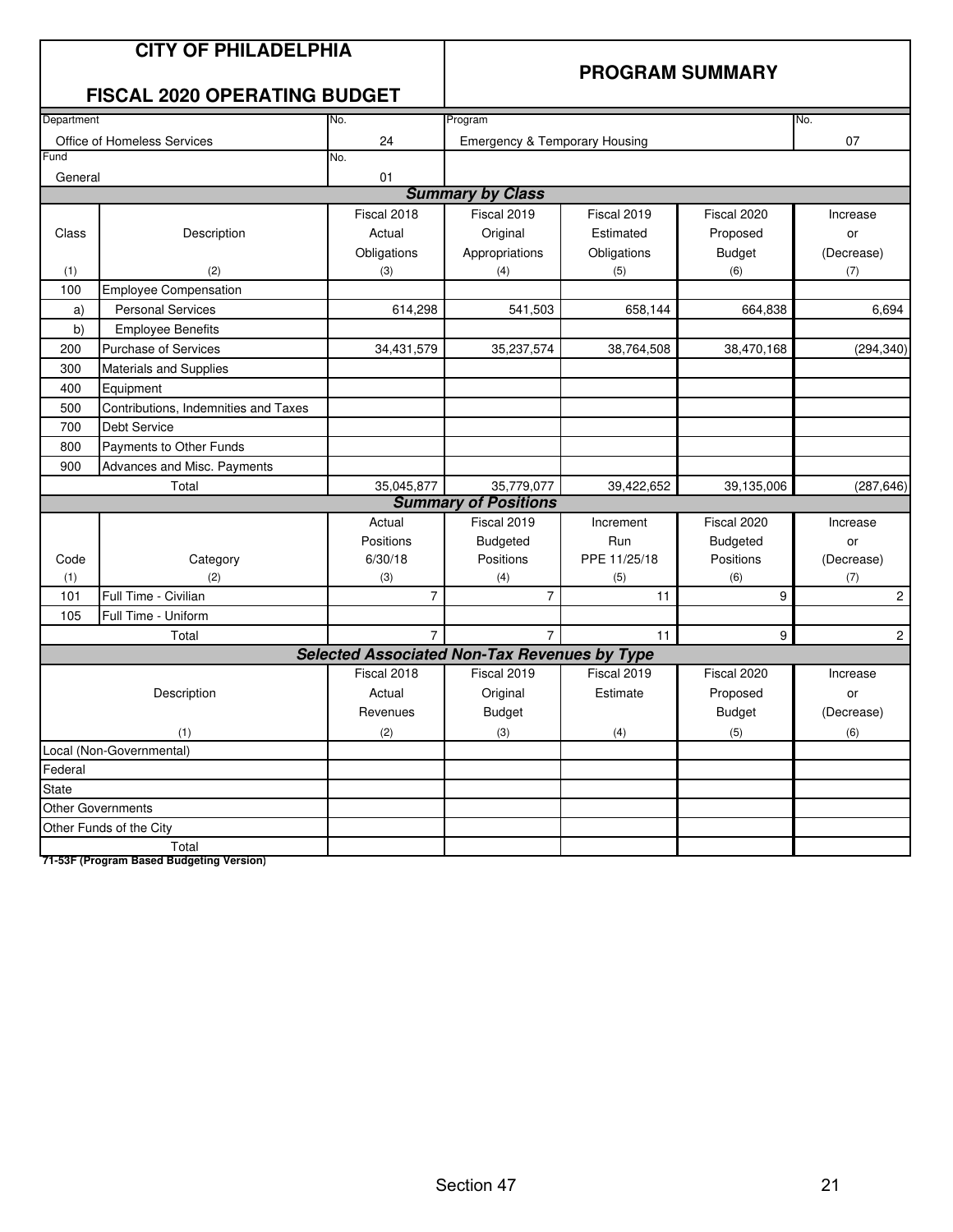|                                       |                      | <b>CITY OF PHILADELPHIA</b><br><b>FISCAL 2020 OPERATING BUDGET</b>                                       |                                                            |                                                      | <b>SCHEDULE 100</b><br><b>LIST OF POSITIONS</b><br><b>BY PROGRAM</b> |                                                            |                                                                |                                             |                                                           |
|---------------------------------------|----------------------|----------------------------------------------------------------------------------------------------------|------------------------------------------------------------|------------------------------------------------------|----------------------------------------------------------------------|------------------------------------------------------------|----------------------------------------------------------------|---------------------------------------------|-----------------------------------------------------------|
| Department                            |                      |                                                                                                          |                                                            | No.                                                  | Program                                                              |                                                            |                                                                |                                             | No.                                                       |
| Fund                                  |                      | Office of Homeless Services                                                                              |                                                            | 24<br>No.                                            |                                                                      | <b>Emergency &amp; Temporary Housing</b>                   |                                                                |                                             | 07                                                        |
|                                       | General              |                                                                                                          |                                                            | 01                                                   |                                                                      |                                                            |                                                                |                                             |                                                           |
| Line<br>No.<br>(1)<br>$\mathbf{1}$    | Class<br>Code<br>(2) | Title<br>(3)<br>A398 Assistant Managing Director                                                         | Salary<br>Range<br>(in dollars)<br>(4)<br>87,550 - 103,000 | Fiscal<br>2018<br>Actual Pos.<br>6/30/18<br>(5)<br>1 | Fiscal<br>2019<br>Budgeted<br>Positions<br>(6)<br>1                  | Increment<br>Run -PPE<br>11/25/18<br>(7)<br>$\overline{c}$ | Fiscal<br>2020<br>Budgeted<br>Positions<br>(8)<br>$\mathbf{1}$ | Annual<br>Salary<br>7/1/19<br>(9)<br>87,550 | Increase<br>(Decrease)<br>(Col. 8<br>less Col. 6)<br>(10) |
| $\overline{c}$<br>3<br>$\overline{4}$ | 5A80<br>5A81         | Social Service Program Analyst<br>Social Service Program Supervisor<br>5A05 Social Work Services Trainee | 52,321 - 67,274<br>63,566 - 81,721<br>37, 237 - 47, 875    | 4<br>$\overline{\mathbf{c}}$                         | 4<br>$\overline{\mathbf{c}}$                                         | 6<br>$\sqrt{2}$<br>$\mathbf{1}$                            | 6<br>$\overline{c}$                                            | 406,725<br>165,892                          | $\overline{c}$                                            |
|                                       |                      | <b>Emergency &amp; Temporary Housing Total</b>                                                           |                                                            | $\overline{7}$                                       | $\overline{7}$                                                       | 11                                                         | $\overline{9}$                                                 | 660,167                                     | $\overline{2}$                                            |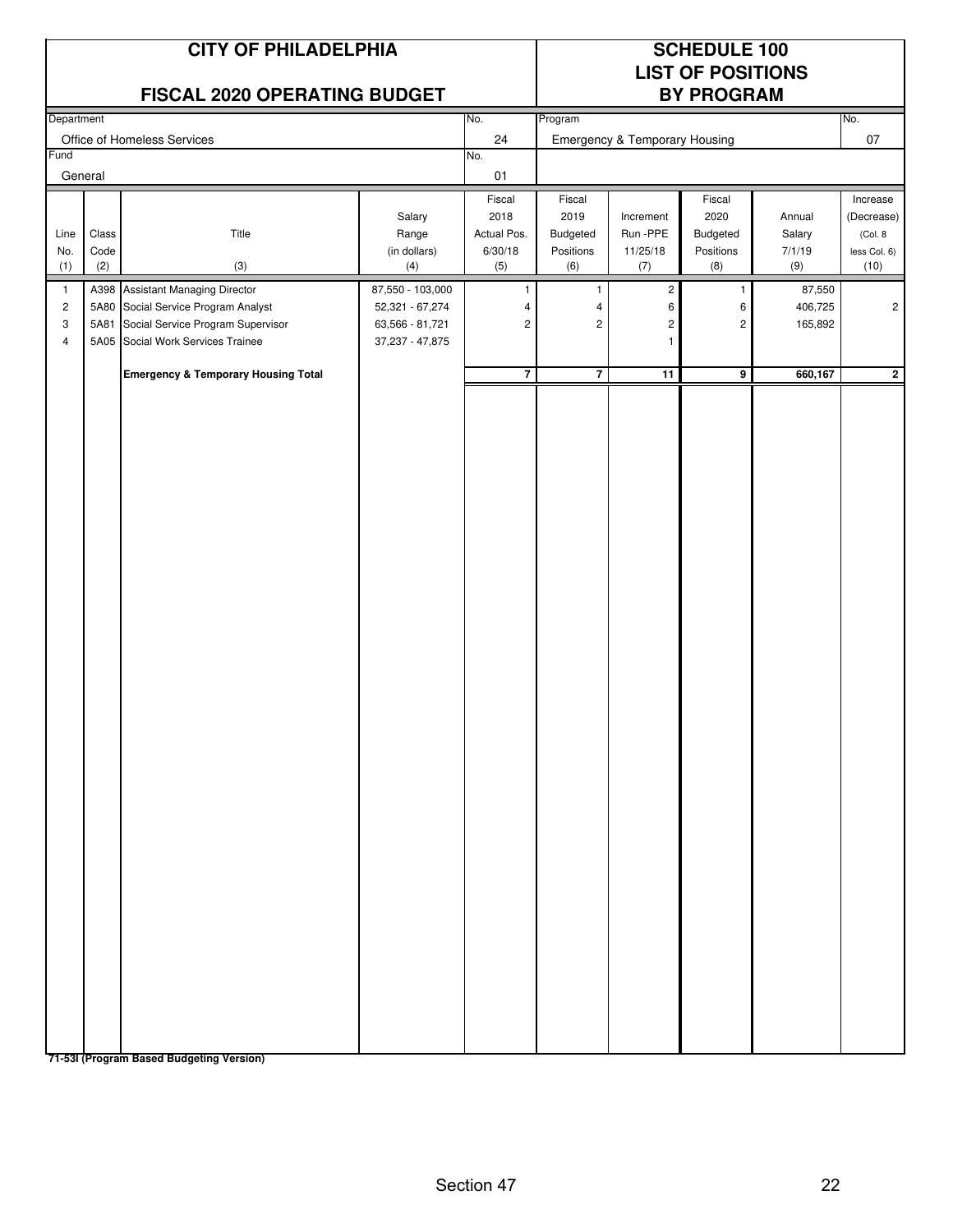|                    |                      | <b>CITY OF PHILADELPHIA</b><br><b>FISCAL 2020 OPERATING BUDGET</b> |                      |                             |                                        |                                                 |                                                |                                          | <b>SCHEDULE 100</b><br><b>LIST OF POSITIONS</b><br><b>BY PROGRAM</b> |                                   |                                                   |
|--------------------|----------------------|--------------------------------------------------------------------|----------------------|-----------------------------|----------------------------------------|-------------------------------------------------|------------------------------------------------|------------------------------------------|----------------------------------------------------------------------|-----------------------------------|---------------------------------------------------|
| Department         |                      |                                                                    |                      |                             | No.                                    | Program                                         |                                                |                                          |                                                                      |                                   | No.                                               |
|                    |                      | Office of Homeless Services                                        |                      |                             | 24                                     |                                                 |                                                | <b>Emergency &amp; Temporary Housing</b> |                                                                      |                                   | 07                                                |
| Fund               | General              |                                                                    |                      |                             | No.<br>01                              |                                                 |                                                |                                          |                                                                      |                                   |                                                   |
|                    |                      |                                                                    |                      |                             |                                        |                                                 |                                                |                                          |                                                                      |                                   |                                                   |
| Line<br>No.<br>(1) | Class<br>Code<br>(2) | Title<br>(3)                                                       |                      |                             | Salary<br>Range<br>(in dollars)<br>(4) | Fiscal<br>2018<br>Actual Pos.<br>6/30/18<br>(5) | Fiscal<br>2019<br>Budgeted<br>Positions<br>(6) | Increment<br>Run-PPE<br>11/25/18<br>(7)  | Fiscal<br>2020<br><b>Budgeted</b><br>Positions<br>(8)                | Annual<br>Salary<br>7/1/19<br>(9) | Inc.<br>(Dec.)<br>(Col. 8<br>less Col. 6)<br>(10) |
|                    |                      | From Schedule I                                                    |                      |                             |                                        | $\overline{7}$                                  | $\overline{7}$                                 | 11                                       | 9                                                                    | 660,167                           | $\overline{2}$                                    |
|                    |                      | Overtime - Civilian                                                |                      |                             |                                        |                                                 |                                                |                                          |                                                                      | 2,000                             |                                                   |
|                    |                      | <b>Total Gross Requirements</b>                                    |                      |                             |                                        | $\overline{7}$                                  | $\overline{7}$                                 | 11                                       | 9                                                                    | 662,167                           | $\overline{c}$                                    |
|                    |                      | Plus: Earned Increment                                             |                      |                             |                                        |                                                 |                                                |                                          |                                                                      | 2,438                             |                                                   |
|                    |                      | Plus: Longevity                                                    |                      |                             |                                        |                                                 |                                                |                                          |                                                                      | 233                               |                                                   |
|                    |                      | Less: (Vacancy Allowance)                                          |                      |                             |                                        |                                                 |                                                |                                          |                                                                      |                                   |                                                   |
|                    |                      |                                                                    |                      | <b>Total Budget Request</b> |                                        |                                                 |                                                |                                          |                                                                      | 664,838                           |                                                   |
|                    |                      |                                                                    |                      |                             | <b>Summary of Personal Services</b>    |                                                 |                                                |                                          |                                                                      |                                   |                                                   |
| Line               |                      |                                                                    | Actual               | Fiscal 2018<br>Actual       | Budgeted                               | Fiscal 2019<br>Estimated                        | Increment                                      | Budgeted                                 | Fiscal 2020<br>Department                                            | in Require.                       | Inc. / (Dec.) Inc. / (Dec.)<br>in Bud. Pos.       |
| No.                |                      | Category                                                           | Positions<br>6/30/18 | Obligations                 | Positions                              | Obligations                                     | Run -PPE<br>11/25/18                           | Positions                                | Request                                                              | (Col. 9<br>less Col. 6)           | (Col. 8<br>less Col. 5)                           |
| (1)                |                      | (2)                                                                | (3)                  | (4)                         | (5)                                    | (6)                                             | (7)                                            | (8)                                      | (9)                                                                  | (10)                              | (11)                                              |
| $\mathbf{1}$       | Lump Sum             |                                                                    |                      |                             |                                        |                                                 |                                                |                                          |                                                                      |                                   |                                                   |
| $\overline{2}$     |                      | Full Time - Civilian                                               | $\overline{7}$       | 614,298                     | $\overline{7}$                         | 656,144                                         | 11                                             | 9                                        | 662,838                                                              | 6,694                             | $\overline{2}$                                    |
| 3                  |                      | Full Time - Uniform                                                |                      |                             |                                        |                                                 |                                                |                                          |                                                                      |                                   |                                                   |
| $\overline{4}$     |                      | Bonus, Gross Adj.                                                  |                      |                             |                                        |                                                 |                                                |                                          |                                                                      |                                   |                                                   |
| 5                  |                      | PT, Temp/Seas, Bd, SCG                                             |                      |                             |                                        |                                                 |                                                |                                          |                                                                      |                                   |                                                   |
| 6                  |                      | Overtime - Civilian                                                |                      |                             |                                        | 2,000                                           |                                                |                                          | 2,000                                                                |                                   |                                                   |
| $7^{\circ}$        |                      | Overtime - Uniform                                                 |                      |                             |                                        |                                                 |                                                |                                          |                                                                      |                                   |                                                   |
| 8                  |                      | Holiday Overtime - Civilian                                        |                      |                             |                                        |                                                 |                                                |                                          |                                                                      |                                   |                                                   |
| 9                  |                      | Unused Uniform Leave                                               |                      |                             |                                        |                                                 |                                                |                                          |                                                                      |                                   |                                                   |
| 10                 | Shift/Stress         |                                                                    |                      |                             |                                        |                                                 |                                                |                                          |                                                                      |                                   |                                                   |
| 11                 |                      | H&L, IOD, LT-Sick                                                  |                      |                             |                                        |                                                 |                                                |                                          |                                                                      |                                   |                                                   |
| 12                 |                      | Total                                                              | $\sqrt{7}$           | 614,298                     | $\boldsymbol{7}$                       | 658,144                                         | 11                                             | $\mathsf{9}$                             | 664,838                                                              | 6,694                             | $2 \mid$                                          |

Total<br>T1-53J (Program Based Budgeting Version)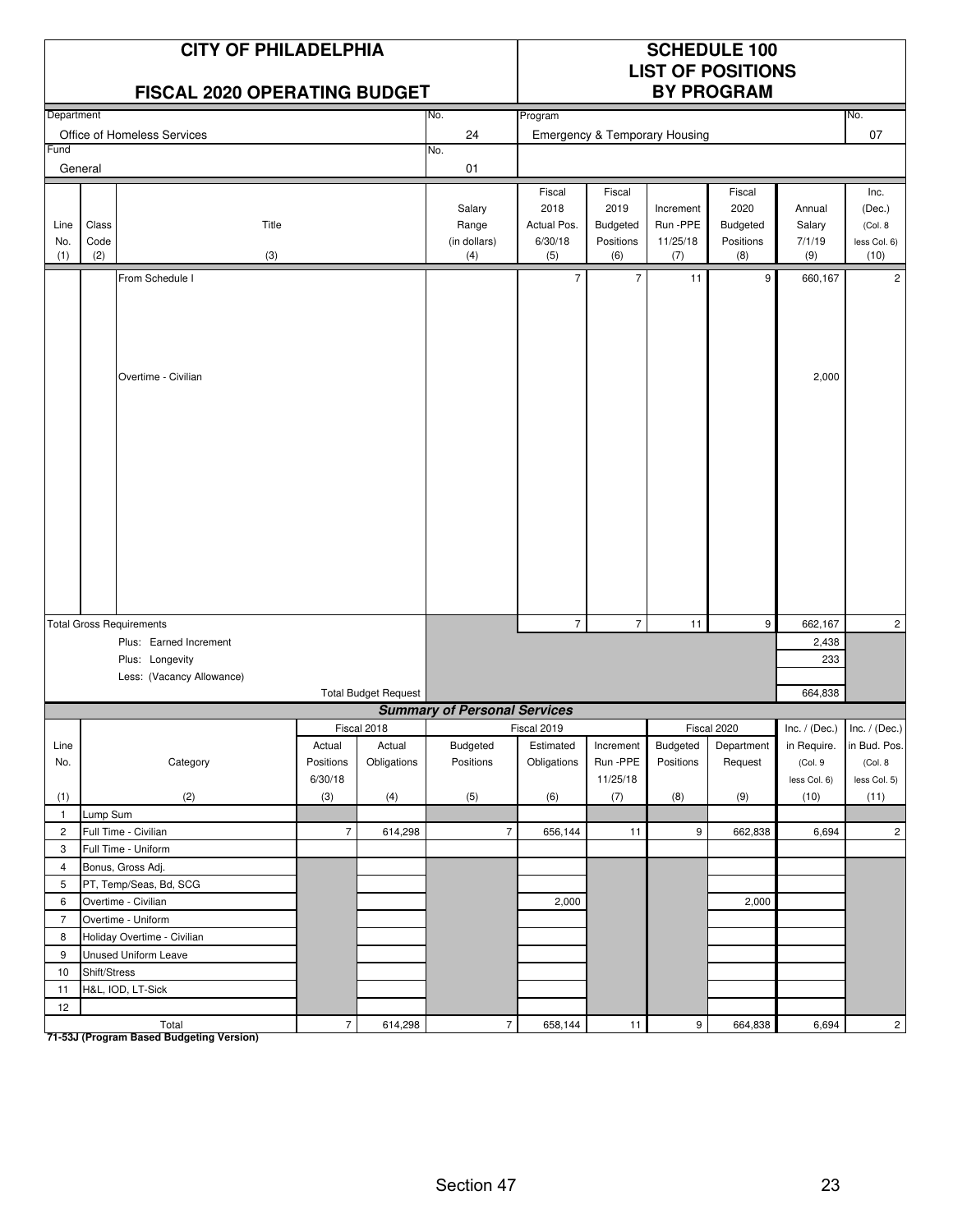| <b>CITY OF PHILADELPHIA</b> |
|-----------------------------|
|-----------------------------|

#### **FISCAL 2020 OPERATING BUDGET**

### **SCHEDULE 200 PURCHASE OF SERVICES**

| Department |                                                             | No.                                               | Program                                  |             |              | No.        |
|------------|-------------------------------------------------------------|---------------------------------------------------|------------------------------------------|-------------|--------------|------------|
|            | Office of Homeless Services                                 | 24                                                | <b>Emergency &amp; Temporary Housing</b> |             |              | 07         |
| Fund       |                                                             | No.                                               |                                          |             |              |            |
| General    |                                                             | 01                                                |                                          |             |              |            |
|            |                                                             | Fiscal 2018                                       | Fiscal 2019                              | Fiscal 2019 | Fiscal 2020  | Increase   |
| Code       | Description                                                 | Actual                                            | Original                                 | Estimated   | Departmental | or         |
|            |                                                             | Obligations                                       | Appropriations                           | Obligations | Request      | (Decrease) |
| (1)        | (2)                                                         | (3)<br><b>Schedule 200 - Purchase of Services</b> | (4)                                      | (5)         | (6)          | (7)        |
| 201        | Cleaning & Laundering                                       |                                                   |                                          |             |              |            |
| 202        | <b>Janitorial Services</b>                                  |                                                   |                                          |             |              |            |
| 205        | Refuse, Garbage, Silt and Sludge Removal                    |                                                   |                                          |             |              |            |
| 209        | Telephone & Communication                                   |                                                   |                                          |             |              |            |
| 210        | <b>Postal Services</b>                                      |                                                   |                                          |             |              |            |
| 211        | Transportation                                              |                                                   |                                          |             |              |            |
| 215        | Licenses, Permits & Inspection Charges                      |                                                   |                                          |             |              |            |
| 216        | Commercial off the Shelf Software Licenses                  |                                                   |                                          |             |              |            |
| 220        | <b>Electric Current</b>                                     |                                                   |                                          |             |              |            |
| 221        | <b>Gas Services</b>                                         |                                                   |                                          |             |              |            |
| 222        | Steam for Heating                                           |                                                   |                                          |             |              |            |
| 230        | Meals (non-travel) & Official Entertaining                  |                                                   |                                          |             |              |            |
| 231        | <b>Overtime Meals</b>                                       |                                                   |                                          |             |              |            |
| 240        | Advertising & Promotional Activities                        |                                                   |                                          |             |              |            |
| 250        | <b>Professional Services</b>                                | 2,639,652                                         | 2,033,603                                | 4,033,603   | 4,365,549    | 331,946    |
| 251        | Professional Svcs. - Information Technology                 |                                                   |                                          |             |              |            |
| 252        | Accounting & Auditing Services                              |                                                   |                                          |             |              |            |
| 253        | <b>Legal Services</b>                                       |                                                   |                                          |             |              |            |
| 254        | Mental Health & Intellectual Disability Services            |                                                   |                                          |             |              |            |
| 255        | Dues                                                        |                                                   |                                          |             |              |            |
| 256        | Seminar & Training Sessions                                 |                                                   |                                          |             |              |            |
| 257        | Architectural & Engineering Services                        |                                                   |                                          |             |              |            |
| 258        | <b>Court Reporters</b>                                      |                                                   |                                          |             |              |            |
| 259        | <b>Arbitration Fees</b>                                     |                                                   |                                          |             |              |            |
| 260        | Repair & Maintenance Charges                                |                                                   |                                          |             |              |            |
| 261        | Repaving, Repairing & Resurfacing Streets                   |                                                   |                                          |             |              |            |
| 262        | Demolition of Buildings                                     |                                                   |                                          |             |              |            |
| 264        | Abatement of Nuisances                                      |                                                   |                                          |             |              |            |
| 265        | Rehabilitation of Property                                  |                                                   |                                          |             |              |            |
| 266        | Maint. & Support - Comp. Hardware & Software                |                                                   |                                          |             |              |            |
| 275        | Juror Fees                                                  |                                                   |                                          |             |              |            |
| 276        | Juror Expenses                                              |                                                   |                                          |             |              |            |
| 277        | <b>Witness Fees</b>                                         |                                                   |                                          |             |              |            |
| 280        | Insurance & Official Bonds                                  |                                                   |                                          |             |              |            |
| 282        | Lease Purchase - Computer Systems                           |                                                   |                                          |             |              |            |
| 283        | Lease Purchase - Vehicles                                   |                                                   |                                          |             |              |            |
| 284        | Ground & Building Rental                                    | 2,827,104                                         | 2,802,456                                | 2,802,456   | 2,861,308    | 58,852     |
| 285        | Rents - Other                                               |                                                   |                                          |             |              |            |
| 286        | Rental of Parking Spaces                                    | 28,964,823                                        | 30,401,515                               | 31,928,449  | 31,243,311   | (685, 138) |
| 290<br>295 | Payments for Care of Individuals<br><b>Imprest Advances</b> |                                                   |                                          |             |              |            |
| 298        | Payments for Burials & Graves                               |                                                   |                                          |             |              |            |
| 299        | Other Expenses (not otherwise classified)                   |                                                   |                                          |             |              |            |
|            |                                                             |                                                   |                                          |             |              |            |
|            |                                                             |                                                   |                                          |             |              |            |
|            |                                                             |                                                   |                                          |             |              |            |
|            | Total                                                       | 34,431,579                                        | 35,237,574                               | 38,764,508  | 38,470,168   | (294, 340) |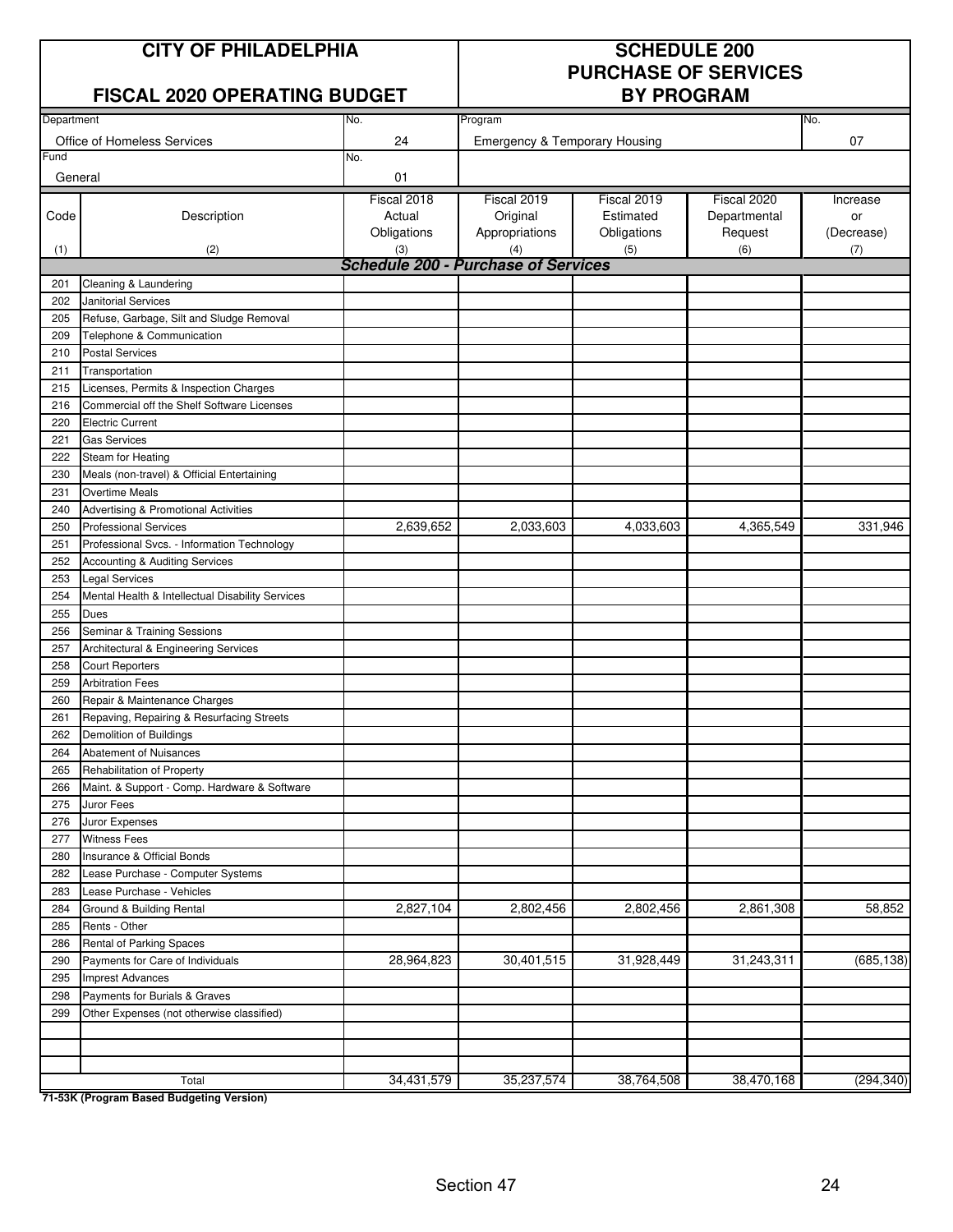|              | <b>CITY OF PHILADELPHIA</b>                         |             |                    |                      |                                          | <b>SUPPORTING DETAIL:</b><br><b>PROFESSIONAL SERVICES AND</b> |                   |
|--------------|-----------------------------------------------------|-------------|--------------------|----------------------|------------------------------------------|---------------------------------------------------------------|-------------------|
|              | <b>FISCAL 2020 OPERATING BUDGET</b>                 |             |                    |                      |                                          | <b>CARE OF INDIVIDUALS, BY PROGRAM</b>                        |                   |
| Department   |                                                     |             | No.                | Program              |                                          |                                                               | No.               |
| Fund         | Office of Homeless Services                         |             | 24<br>No.          |                      | <b>Emergency &amp; Temporary Housing</b> |                                                               | 07                |
| General      |                                                     |             | 01                 |                      |                                          |                                                               |                   |
|              |                                                     |             | Fiscal 2018        | Fiscal 2019          | Fiscal 2019                              | Fiscal 2020                                                   | Increase          |
|              |                                                     |             | Actual             | Original             | Estimated                                | Department                                                    | or                |
| Class<br>(1) | Description<br>(2)                                  |             | Obligations<br>(3) | Appropriation<br>(4) | Obligations<br>(5)                       | Request<br>(6)                                                | (Decrease)<br>(7) |
| 250s         | Professional Services (250-254, 257-259)            |             | 2,639,652          | 2,033,603            | 4,033,603                                | 4,365,549                                                     | 331,946           |
| 290          | Payments for Care of Individuals                    |             | 28,964,823         | 30,401,515           | 31,928,449                               | 31,243,311                                                    | (685, 138)        |
| Minor        | Name of Contractor                                  | Fiscal 2018 | Fiscal 2019        | Fiscal 2019          | Fiscal 2020                              | Describe purpose or scope of                                  |                   |
| Object       | or Provider                                         | Actual      | Original           | Estimated            | Department                               | service provided. Include, if                                 |                   |
| Code<br>250  | <b>Professional Services - Specialized Services</b> | Obligations | Appropriation      | Obligations          | Request                                  | applicable, unit cost of service.                             |                   |
|              | Core Care                                           | 513,294     | 358,405            | 358,405              |                                          | 358,405 Food Services                                         |                   |
|              | <b>Drueding Center</b>                              | 79,725      | 79,725             | 79,725               |                                          | 79,725 Case Management                                        |                   |
|              | Food Management Services/Linton's                   | 446,976     | 349,588            | 349,588              | 349,588                                  | <b>Food Services</b>                                          |                   |
|              | <b>HACE</b>                                         |             |                    | 2,000,000            |                                          | Beacon House                                                  |                   |
|              | Public Health Management Corp                       | 742,508     | 344,494            | 344,494              | 344,494                                  | Case Management                                               |                   |
|              | TBD                                                 |             |                    |                      |                                          | 2,331,946 Navigation and Respite                              |                   |
|              | Sub-total - Specialized Services                    | 1,782,503   | 1,132,212          | 3,132,212            | 3,464,158                                |                                                               |                   |
| 250          | <b>Professional Services - Transitional Housing</b> |             |                    |                      |                                          |                                                               |                   |
|              | DePaul                                              | 150,000     | 150,000            | 150,000              |                                          | Transitional Housing                                          |                   |
|              | Methodist                                           | 20,051      | 20,051             | 20,051               |                                          | <b>Transitional Housing</b>                                   |                   |
|              | Potters House Mission                               | 16,664      | 16,664             | 16,664               |                                          | <b>Transitional Housing</b>                                   |                   |
|              | The Doe Fund                                        | 499,162     | 543,404            | 543,404              |                                          | <b>Transitional Housing</b>                                   |                   |
|              | Urban Affairs Coalition                             | 171,272     | 171,272            | 171,272              |                                          | <b>Transitional Housing</b>                                   |                   |
|              | TBD<br>Sub-total - Transitional Housing             | 857,149     | 901,391            | 901,391              | 901,391<br>901,391                       | <b>Transitional Housing</b>                                   |                   |
|              |                                                     |             |                    |                      |                                          |                                                               |                   |
|              | <b>Total - Professional Services</b>                | 2,639,652   | 2,033,603          | 4,033,603            | 4,365,549                                |                                                               |                   |
|              |                                                     |             |                    |                      |                                          |                                                               |                   |
|              |                                                     |             |                    |                      |                                          |                                                               |                   |
|              |                                                     |             |                    |                      |                                          |                                                               |                   |
|              |                                                     |             |                    |                      |                                          |                                                               |                   |
|              |                                                     |             |                    |                      |                                          |                                                               |                   |
|              |                                                     |             |                    |                      |                                          |                                                               |                   |
|              |                                                     |             |                    |                      |                                          |                                                               |                   |
|              |                                                     |             |                    |                      |                                          |                                                               |                   |
|              |                                                     |             |                    |                      |                                          |                                                               |                   |
|              |                                                     |             |                    |                      |                                          |                                                               |                   |
|              |                                                     |             |                    |                      |                                          |                                                               |                   |
|              |                                                     |             |                    |                      |                                          |                                                               |                   |
|              |                                                     |             |                    |                      |                                          |                                                               |                   |
|              |                                                     |             |                    |                      |                                          |                                                               |                   |
|              |                                                     |             |                    |                      |                                          |                                                               |                   |
|              |                                                     |             |                    |                      |                                          |                                                               |                   |
|              |                                                     |             |                    |                      |                                          |                                                               |                   |
|              |                                                     |             |                    |                      |                                          |                                                               |                   |
|              | 71 E2N (Broaram Bassed Budgeting Vargion)           |             |                    |                      |                                          |                                                               |                   |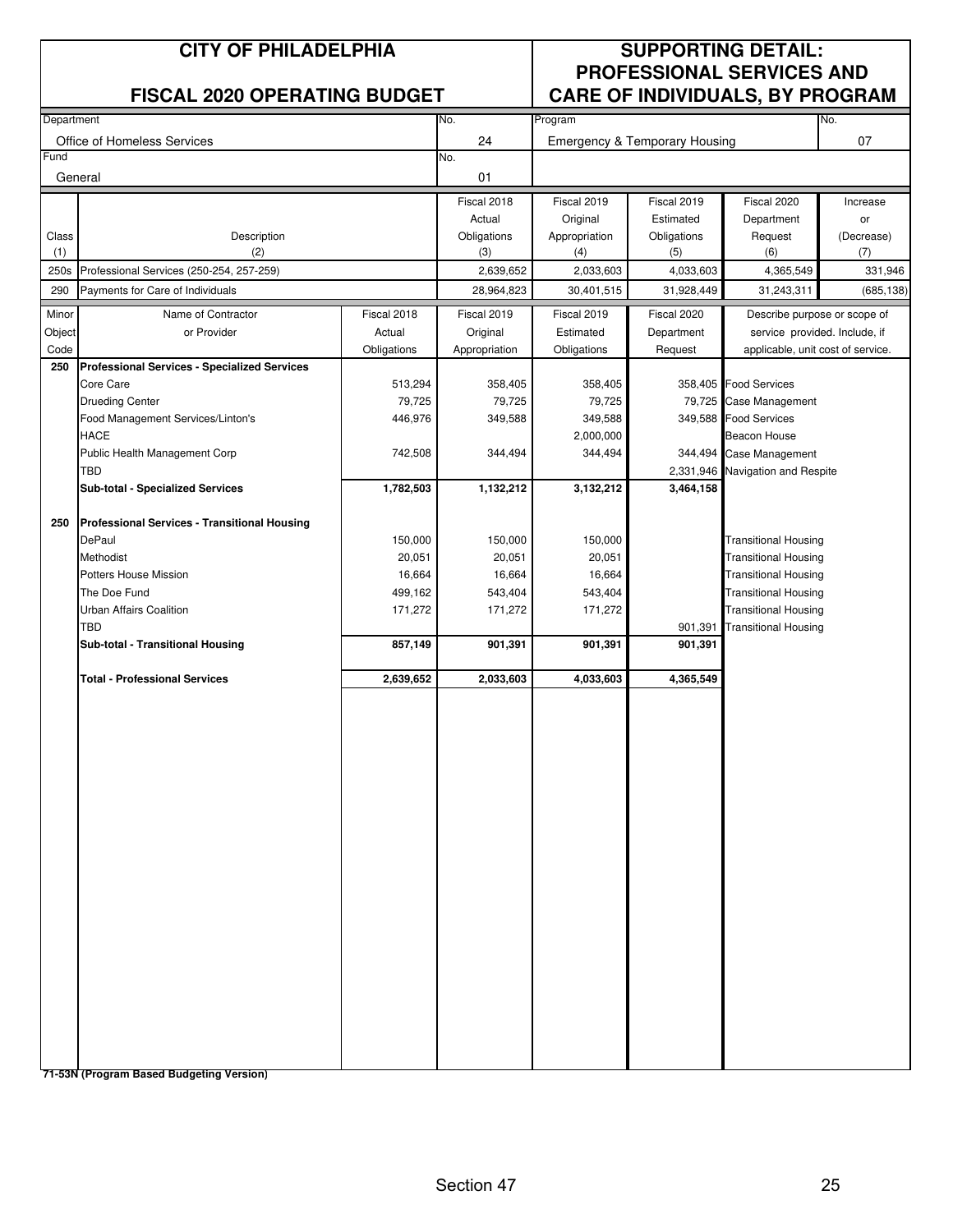|            | <b>CITY OF PHILADELPHIA</b><br><b>FISCAL 2020 OPERATING BUDGET</b>       |                      |                       |                           |                                          | <b>SUPPORTING DETAIL:</b><br><b>PROFESSIONAL SERVICES AND</b> |                  |
|------------|--------------------------------------------------------------------------|----------------------|-----------------------|---------------------------|------------------------------------------|---------------------------------------------------------------|------------------|
|            |                                                                          |                      |                       |                           |                                          | <b>CARE OF INDIVIDUALS, BY PROGRAM</b>                        |                  |
| Department |                                                                          |                      | No.                   | Program                   |                                          |                                                               | No.              |
| Fund       | Office of Homeless Services                                              |                      | 24<br>No.             |                           | <b>Emergency &amp; Temporary Housing</b> |                                                               | 07               |
| General    |                                                                          |                      | 01                    |                           |                                          |                                                               |                  |
|            |                                                                          |                      |                       |                           |                                          |                                                               |                  |
|            |                                                                          |                      | Fiscal 2018           | Fiscal 2019               | Fiscal 2019                              | Fiscal 2020                                                   | Increase         |
| Class      | Description                                                              |                      | Actual<br>Obligations | Original<br>Appropriation | Estimated<br>Obligations                 | Department<br>Request                                         | or<br>(Decrease) |
| (1)        | (2)                                                                      |                      | (3)                   | (4)                       | (5)                                      | (6)                                                           | (7)              |
| 250s       | Professional Services (250-254, 257-259)                                 |                      | 2,639,652             | 2,033,603                 | 4,033,603                                | 4,365,549                                                     | 331,946          |
| 290        | Payments for Care of Individuals                                         |                      | 28,964,823            | 30,401,515                | 31,928,449                               | 31,243,311                                                    | (685, 138)       |
| Minor      | Name of Contractor                                                       | Fiscal 2018          | Fiscal 2019           | Fiscal 2019               | Fiscal 2020                              | Describe purpose or scope of                                  |                  |
| Object     | or Provider                                                              | Actual               | Original              | Estimated                 | Department                               | service provided. Include, if                                 |                  |
| Code       |                                                                          | Obligations          | Appropriation         | Obligations               | Request                                  | applicable, unit cost of service.                             |                  |
| 290        | <b>Payments for Care of Individuals</b>                                  |                      |                       |                           |                                          |                                                               |                  |
|            | <b>ACTS-Master</b>                                                       | 1,442,324            | 1,675,723             | 1,950,483                 |                                          | <b>Emergency Shelter</b>                                      |                  |
|            | Bethesda Broad S. Ministry                                               | 146,621              | 206,912               | 206,912                   |                                          | <b>Emergency Shelter</b>                                      |                  |
|            | <b>Bethesda Project</b>                                                  | 1,132,031            | 1,177,031             | 1,208,770                 |                                          | <b>Emergency Shelter</b>                                      |                  |
|            | Bethesda Project - The Well<br>Bethesda Project - Trinity Winter Respite | 120,225<br>56,968    | 178,455<br>57,803     | 178,455<br>57,803         |                                          | <b>Emergency Shelter</b>                                      |                  |
|            | <b>Catholic Social Services</b>                                          | 335,253              | 335,253               | 355,253                   |                                          | <b>Emergency Shelter</b><br><b>Emergency Shelter</b>          |                  |
|            | Congreso de Latinos Unidos Inc                                           | 500,000              | 500,000               | 500,000                   |                                          | <b>Emergency Shelter</b>                                      |                  |
|            | Darlene Morris                                                           | 431,320              | 656,947               | 656,947                   |                                          | <b>Emergency Shelter</b>                                      |                  |
|            | Episcopal - St Barnabas Mission                                          | 694,459              | 694,459               | 714,459                   |                                          | <b>Emergency Shelter</b>                                      |                  |
|            | Gaudenzia - High St/ Washington Ave                                      | 400,012              | 442,472               | 442,472                   |                                          | <b>Emergency Shelter</b>                                      |                  |
|            | Gaudenzia - House of Passage                                             | 1,050,000            | 1,245,138             | 1,595,138                 |                                          | <b>Emergency Shelter</b>                                      |                  |
|            | Horizon House - Randolph Court                                           | 641,547              | 670,000               | 560,375                   |                                          | <b>Emergency Shelter</b>                                      |                  |
|            | Kirkbride Realty                                                         | 251,901              | 285,222               | 285,222                   |                                          | <b>Emergency Shelter</b>                                      |                  |
|            | Lutheran Settlement                                                      | 985,308              | 1,122,908             | 1,426,783                 |                                          | <b>Emergency Shelter</b>                                      |                  |
|            | Mt Airy Bethesda                                                         | 1,498,991            | 1,488,473             | 1,513,925                 |                                          | <b>Emergency Shelter</b>                                      |                  |
|            | <b>ODAAT</b>                                                             | 46,400               | 207,867               | 30,000                    |                                          | <b>Emergency Shelter</b>                                      |                  |
|            | One Day at a Time/UAC                                                    | 102,717              | 226,360               | 226,360                   |                                          | <b>Emergency Shelter</b>                                      |                  |
|            | People's Emergency Center (Gloria's Place)                               | 530,459              | 525,230               | 609,309                   |                                          | <b>Emergency Shelter</b>                                      |                  |
|            | <b>Prevention Point</b><br>Project Home - Safe Haven                     | 191,520<br>31,233    | 1,486,910             | 1,260,000<br>34,740       |                                          | <b>Emergency Shelter</b><br><b>Emergency Shelter</b>          |                  |
|            | Resources for Human Development                                          | 147,742              | 245,950               | 738,030                   |                                          | <b>Emergency Shelter</b>                                      |                  |
|            | Resources for Human Development - Woodstock                              | 1,270,975            | 1,270,975             | 1,208,420                 |                                          | <b>Emergency Shelter</b>                                      |                  |
|            | Resources for Human Development - Fernwood                               | 995,779              | 501,513               | 486,073                   |                                          | <b>Emergency Shelter</b>                                      |                  |
|            | Salvation Army - Red Shield/Eliza Shirley                                | 2,653,673            | 2,703,673             | 2,571,385                 |                                          | <b>Emergency Shelter</b>                                      |                  |
|            | Socio-Emotional Learning Family, Inc - Erie/Sus                          | 387,231              |                       |                           |                                          | <b>Emergency Shelter</b>                                      |                  |
|            | Socio-Emotional Learning Family, Inc - Outley                            | 1,352,053            |                       |                           |                                          | <b>Emergency Shelter</b>                                      |                  |
|            | Socio-Emotional Learning Family, Inc - Station House                     | 1,420,554            |                       |                           |                                          | <b>Emergency Shelter</b>                                      |                  |
|            | Travelers Aid - Kirkbride                                                | 1,712,828            | 1,671,257             | 1,627,316                 |                                          | <b>Emergency Shelter</b>                                      |                  |
|            | Urban Affairs Coalition                                                  | 51,125               | 203,543               | 213,415                   |                                          | <b>Emergency Shelter</b>                                      |                  |
|            | Urban Affairs Coalition/Somerset                                         | 1,337,678            | 1,307,729             | 1,307,729                 |                                          | <b>Emergency Shelter</b>                                      |                  |
|            | Urban Affairs Coalition/Molletta/Toga                                    | 441,886              | 441,836               | 441,886                   |                                          | <b>Emergency Shelter</b>                                      |                  |
|            | Urban Affairs Coalition/SELF<br>Valley Youth House                       | 1,854,333<br>470,000 | 3,859,259             | 4,199,166<br>670,000      |                                          | <b>Emergency Shelter</b>                                      |                  |
|            | Women Against Abuse                                                      | 1,601,623            | 700,000<br>1,752,881  | 1,751,623                 |                                          | <b>Emergency Shelter</b><br><b>Emergency Shelter</b>          |                  |
|            | Women Against Abuse - Domestic Ab. (Carol's Place)                       | 2,678,054            | 2,559,736             | 2,900,000                 |                                          | <b>Emergency Shelter</b>                                      |                  |
|            | TBD                                                                      |                      |                       |                           | 31,243,311                               |                                                               |                  |
|            | Sub-total - Payments for Care of Individuals                             | 28,964,823           | 30,401,515            | 31,928,449                | 31,243,311                               |                                                               |                  |
|            |                                                                          |                      |                       |                           |                                          |                                                               |                  |
|            |                                                                          |                      |                       |                           |                                          |                                                               |                  |
|            |                                                                          |                      |                       |                           |                                          |                                                               |                  |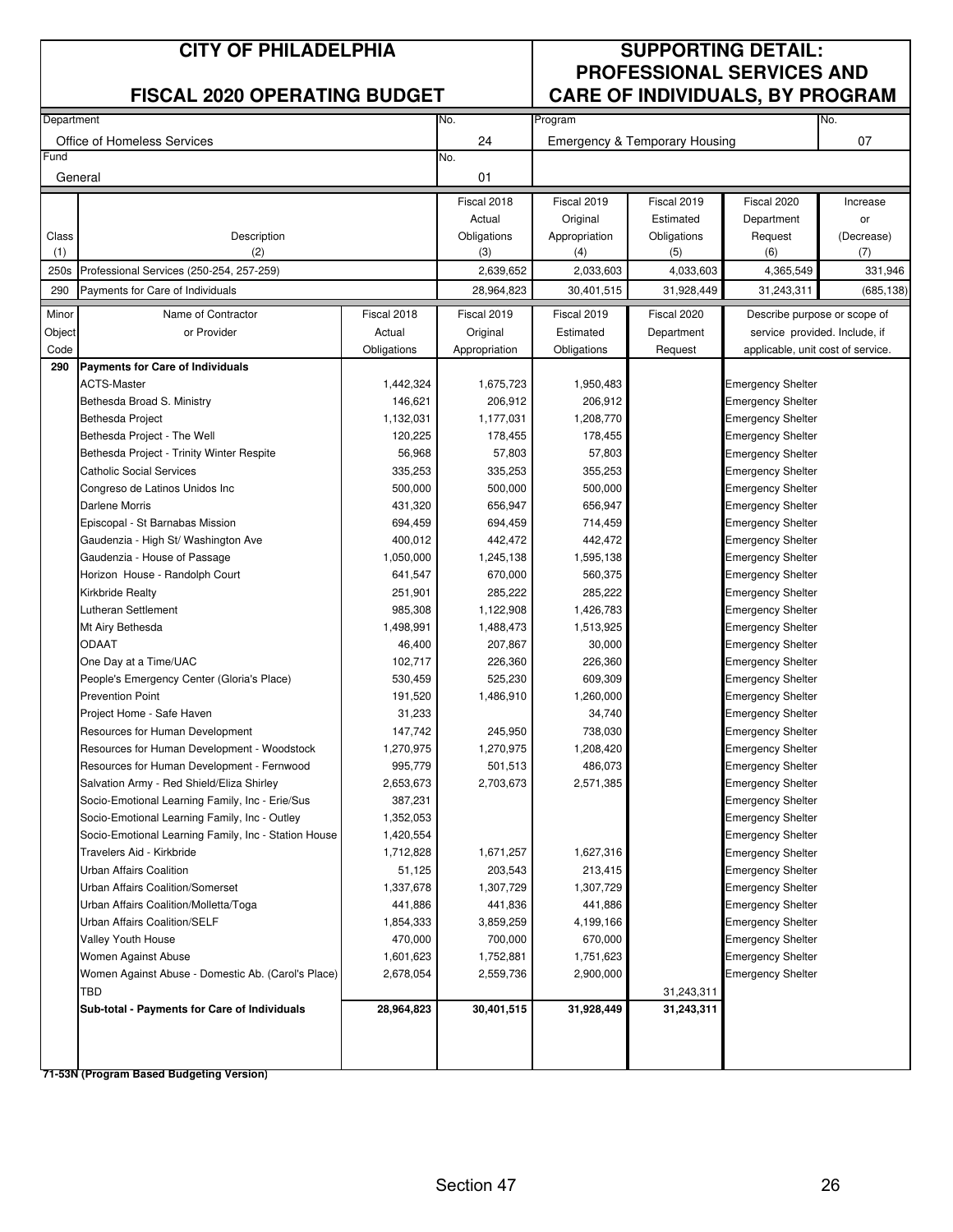#### **CITY OF PHILADELPHIA SUPPORTING DETAIL:**

#### **FISCAL 2020 OPERATING BUDGET 250s AND 290, BY PROGRAM**

# **CLASSES OTHER THAN**

| Department |                                        |             | No.           | Program     |                               |                                   | No.                           |
|------------|----------------------------------------|-------------|---------------|-------------|-------------------------------|-----------------------------------|-------------------------------|
|            | Office of Homeless Services            |             | 24            |             | Emergency & Temporary Housing |                                   | 07                            |
| Fund       |                                        |             | No.           |             |                               |                                   |                               |
|            | General                                |             | 01            |             |                               |                                   |                               |
| Minor      | Name of Contractor                     | Fiscal 2018 | Fiscal 2019   | Fiscal 2019 | Fiscal 2020                   |                                   | Describe purpose or scope of  |
| Object     | or Provider                            | Actual      | Original      | Estimated   | Department                    |                                   | service provided. Include, if |
| Code       |                                        | Obligations | Appropriation | Obligations | Request                       | applicable, unit cost of service. |                               |
| 284        | <b>Ground and Building Rental</b>      |             |               |             |                               |                                   |                               |
|            | 1320 Arch Street                       | 393,384     | 388,484       | 388,484     |                               | 396,642 Shelter Lease             |                               |
|            | 802 N Broad LLC                        | 5,975       |               |             |                               | <b>Rental Lease</b>               |                               |
|            | <b>Bainbridge Properties</b>           | 304,700     | 339,721       | 339,721     |                               | 346,855 Shelter Lease             |                               |
|            | Kalidave Limited                       | 222,456     | 217,559       | 217,559     |                               | 222,128 Shelter Lease             |                               |
|            | <b>Kirkbride Realty</b>                | 329,461     | 320,233       | 320,233     |                               | 326,958 Shelter Lease             |                               |
|            | Philadelphia Municipal Authority       | 615,952     | 558,450       | 558,450     |                               | 570,177 Shelter Lease             |                               |
|            | Philadelphia Municipal Authority       | 580,951     | 611,484       | 611,484     |                               | 624,325 Shelter Lease             |                               |
|            | RedGap Limited                         | 374,229     | 366,525       | 366,525     |                               | 374,222 Warehouse Lease           |                               |
|            | Sub-total - Ground and Building Rental | 2,827,104   | 2,802,456     | 2,802,456   | 2,861,308                     |                                   |                               |
|            |                                        |             |               |             |                               |                                   |                               |
|            |                                        |             |               |             |                               |                                   |                               |
|            |                                        |             |               |             |                               |                                   |                               |
|            |                                        |             |               |             |                               |                                   |                               |
|            |                                        |             |               |             |                               |                                   |                               |
|            |                                        |             |               |             |                               |                                   |                               |
|            |                                        |             |               |             |                               |                                   |                               |
|            |                                        |             |               |             |                               |                                   |                               |
|            |                                        |             |               |             |                               |                                   |                               |
|            |                                        |             |               |             |                               |                                   |                               |
|            |                                        |             |               |             |                               |                                   |                               |
|            |                                        |             |               |             |                               |                                   |                               |
|            |                                        |             |               |             |                               |                                   |                               |
|            |                                        |             |               |             |                               |                                   |                               |
|            |                                        |             |               |             |                               |                                   |                               |
|            |                                        |             |               |             |                               |                                   |                               |
|            |                                        |             |               |             |                               |                                   |                               |
|            |                                        |             |               |             |                               |                                   |                               |
|            |                                        |             |               |             |                               |                                   |                               |
|            |                                        |             |               |             |                               |                                   |                               |
|            |                                        |             |               |             |                               |                                   |                               |
|            |                                        |             |               |             |                               |                                   |                               |
|            |                                        |             |               |             |                               |                                   |                               |
|            |                                        |             |               |             |                               |                                   |                               |
|            |                                        |             |               |             |                               |                                   |                               |
|            |                                        |             |               |             |                               |                                   |                               |
|            |                                        |             |               |             |                               |                                   |                               |
|            |                                        |             |               |             |                               |                                   |                               |
|            |                                        |             |               |             |                               |                                   |                               |
|            |                                        |             |               |             |                               |                                   |                               |
|            |                                        |             |               |             |                               |                                   |                               |
|            |                                        |             |               |             |                               |                                   |                               |
|            |                                        |             |               |             |                               |                                   |                               |
|            |                                        |             |               |             |                               |                                   |                               |
|            |                                        |             |               |             |                               |                                   |                               |
|            |                                        |             |               |             |                               |                                   |                               |
|            |                                        |             |               |             |                               |                                   |                               |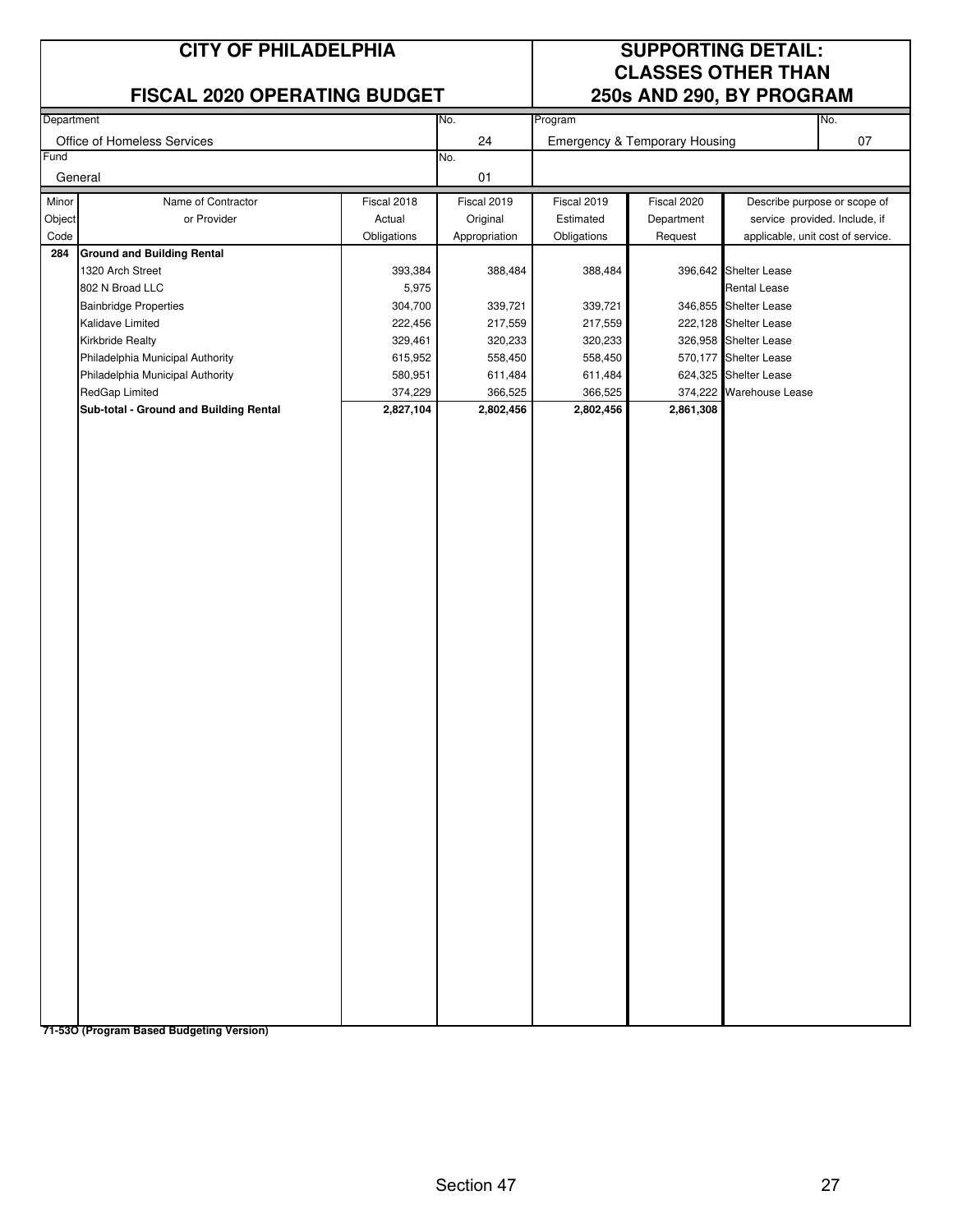|            | <b>CITY OF PHILADELPHIA</b><br><b>FISCAL 2020 OPERATING BUDGET</b> |                                                     |                               | <b>PROGRAM SUMMARY</b> |                 |            |
|------------|--------------------------------------------------------------------|-----------------------------------------------------|-------------------------------|------------------------|-----------------|------------|
| Department |                                                                    | No.                                                 | Program                       |                        |                 | No.        |
|            | Office of Homeless Services                                        | 24                                                  | Emergency & Temporary Housing |                        |                 | 07         |
| Fund       |                                                                    | No.                                                 |                               |                        |                 |            |
|            | <b>Grants Revenue</b>                                              | 08                                                  | <b>Summary by Class</b>       |                        |                 |            |
|            |                                                                    | Fiscal 2018                                         | Fiscal 2019                   | Fiscal 2019            | Fiscal 2020     |            |
|            |                                                                    | Actual                                              |                               | Estimated              |                 | Increase   |
| Class      | Description                                                        |                                                     | Original                      |                        | Proposed        | or         |
|            | (2)                                                                | Obligations                                         | Appropriations                | Obligations            | <b>Budget</b>   | (Decrease) |
| (1)<br>100 | <b>Employee Compensation</b>                                       | (3)                                                 | (4)                           | (5)                    | (6)             | (7)        |
| a)         | <b>Personal Services</b>                                           | 158,384                                             | 216,558                       | 216,558                | 222,343         | 5,785      |
| b)         | <b>Employee Benefits</b>                                           |                                                     |                               |                        |                 |            |
| 200        | Purchase of Services                                               | 14,464,937                                          | 7,735,022                     | 7,686,980              | 7,686,980       |            |
| 300        | <b>Materials and Supplies</b>                                      | 1,050,617                                           | 1,021,376                     | 1,271,376              | 1,271,376       |            |
| 400        | Equipment                                                          |                                                     |                               |                        |                 |            |
| 500        | Contributions, Indemnities and Taxes                               |                                                     |                               |                        |                 |            |
| 700        | <b>Debt Service</b>                                                |                                                     |                               |                        |                 |            |
| 800        | Payments to Other Funds                                            |                                                     |                               |                        |                 |            |
| 900        | Advances and Misc. Payments                                        |                                                     |                               |                        |                 |            |
|            | Total                                                              | 15,673,937                                          | 8,972,956                     | 9,174,914              | 9,180,699       | 5,785      |
|            |                                                                    |                                                     | <b>Summary of Positions</b>   |                        |                 |            |
|            |                                                                    | Actual                                              | Fiscal 2019                   | Increment              | Fiscal 2020     | Increase   |
|            |                                                                    | Positions                                           | Budgeted                      | Run                    | <b>Budgeted</b> | or         |
| Code       | Category                                                           | 6/30/18                                             | Positions                     | PPE 11/25/18           | Positions       | (Decrease) |
| (1)        | (2)                                                                | (3)                                                 | (4)                           | (5)                    | (6)             | (7)        |
| 101        | Full Time - Civilian                                               | 4                                                   | 4                             | 5                      | 4               |            |
| 105        | Full Time - Uniform                                                |                                                     |                               |                        |                 |            |
|            | Total                                                              |                                                     | 4                             | 5                      | $\overline{4}$  |            |
|            |                                                                    | <b>Selected Associated Non-Tax Revenues by Type</b> |                               |                        |                 |            |
|            |                                                                    | Fiscal 2018                                         | Fiscal 2019                   | Fiscal 2019            | Fiscal 2020     | Increase   |
|            | Description                                                        | Actual                                              | Original                      | Estimate               | Proposed        | or         |
|            |                                                                    | Revenues                                            | <b>Budget</b>                 |                        | <b>Budget</b>   | (Decrease) |
|            | (1)                                                                | (2)                                                 | (3)                           | (4)                    | (5)             | (6)        |
|            | Local (Non-Governmental)                                           | 15,050                                              |                               |                        |                 |            |
| Federal    |                                                                    | 4,064,708                                           | 2,827,755                     | 2,828,755              | 2,829,924       | 1,169      |
| State      |                                                                    | 5,547,289                                           | 6,145,201                     | 6,346,159              | 6,346,159       |            |
|            | <b>Other Governments</b>                                           |                                                     |                               |                        |                 |            |
|            | Other Funds of the City                                            |                                                     |                               |                        |                 |            |
|            | Total                                                              | 9,627,047                                           | 8,972,956                     | 9,174,914              | 9,176,083       | 1,169      |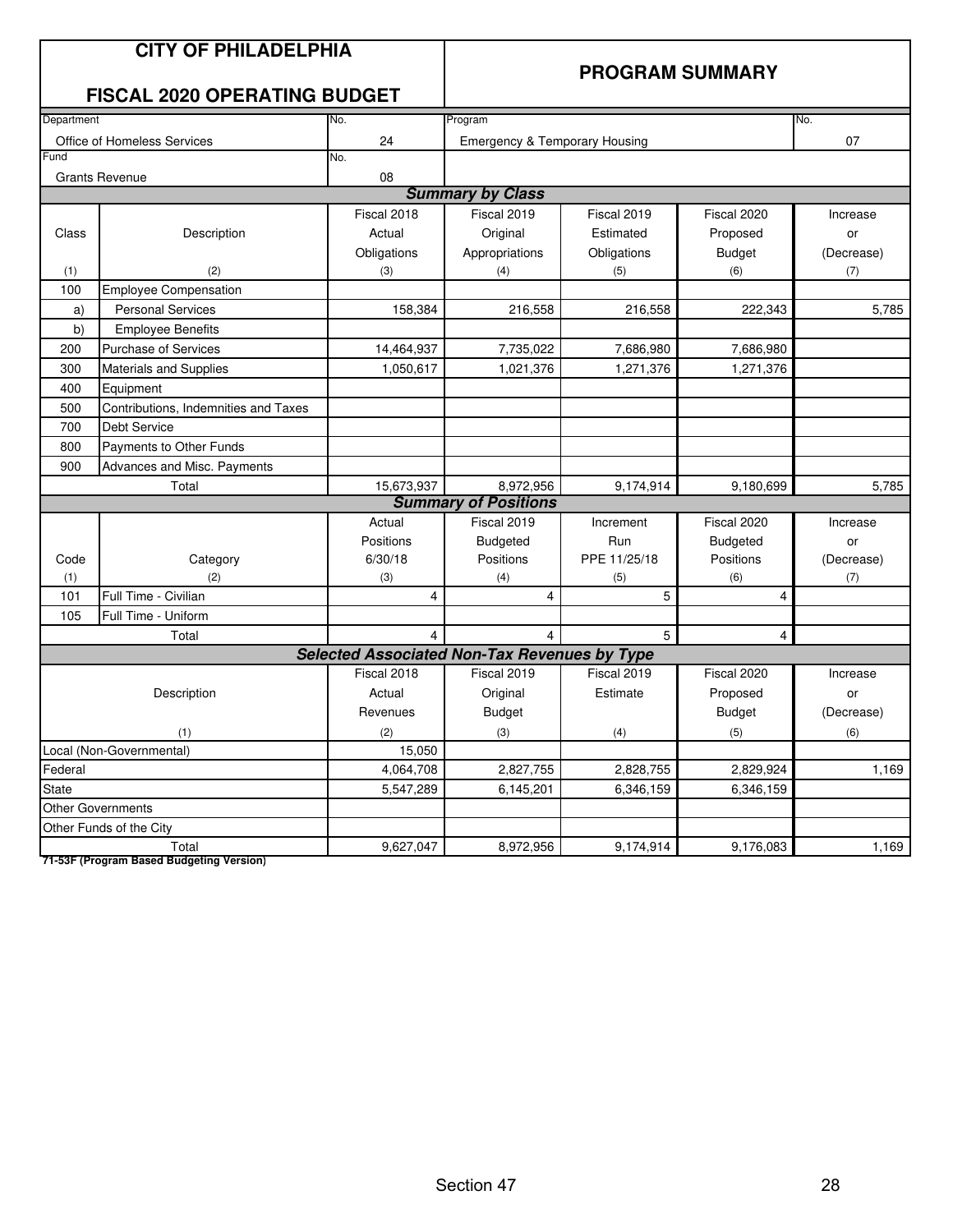| <b>CITY OF PHILADELPHIA</b> |
|-----------------------------|
|-----------------------------|

|            |                                      | <b>FISCAL 2020 OPERATING BUDGET</b>              |              |                                               |               | <b>WITHIN PROGRAM</b> |                      |
|------------|--------------------------------------|--------------------------------------------------|--------------|-----------------------------------------------|---------------|-----------------------|----------------------|
| Department |                                      |                                                  | No.          | Program                                       |               |                       | No.                  |
|            | Office of Homeless Services          |                                                  | 24           | <b>Emergency &amp; Temporary Housing</b>      |               |                       | 07                   |
| $=$ und    |                                      |                                                  | No.          |                                               |               |                       |                      |
|            | <b>Grants Revenue</b>                |                                                  | 08           |                                               |               |                       |                      |
|            | <b>Funding Sources</b>               | <b>Grant Title</b>                               |              |                                               |               | <b>Grant Number</b>   | <b>Index Code</b>    |
|            | Federal                              | Homeless Assistance Program                      |              |                                               |               | G24381                | Various              |
| X          | <b>State</b>                         | <b>Award Period</b>                              |              |                                               | Type of Grant |                       |                      |
|            | Other Govt.                          | Not Applicable                                   |              |                                               | Advance       |                       |                      |
| χ          | Local (Non-Govt.)                    |                                                  |              | <b>Grant Objective</b>                        |               |                       |                      |
|            |                                      | To provide case management to emergency shelters |              |                                               |               |                       |                      |
|            |                                      |                                                  |              | <b>Summary by Class</b>                       |               |                       |                      |
|            |                                      |                                                  | Fiscal 2018  | Fiscal 2019                                   | Fiscal 2019   | Fiscal 2020           | Increase             |
| Class      |                                      | Description                                      | Actual       | Original                                      | Estimated     | Department            | or                   |
|            |                                      |                                                  | Obligations  | Appropriations                                | Obligations   | Request               | (Decrease)           |
| (1)        |                                      | (2)                                              | (3)          | (4)                                           | (5)           | (6)                   | (7)                  |
| 100a)      | <b>Personal Services</b>             |                                                  | 158,384      | 153,867                                       | 153,867       | 158,483               | 4,616                |
| 100 b      | Employee Benefits - Total            |                                                  |              |                                               |               |                       |                      |
|            | Class 186 - Flex Cash Pmts.          |                                                  |              |                                               |               |                       |                      |
|            |                                      | Class 187 - Worker's Comp. - Disability          |              |                                               |               |                       |                      |
|            |                                      | Class 188 - Worker's Comp. - Medical             |              |                                               |               |                       |                      |
|            | Class 189 - Medicare Tax             |                                                  |              |                                               |               |                       |                      |
|            |                                      | Class 190 - Pension Obligation Bonds             |              |                                               |               |                       |                      |
|            | Class 191 - Pension Contributions    |                                                  |              |                                               |               |                       |                      |
|            | Class 192 - FICA                     |                                                  |              |                                               |               |                       |                      |
|            | Class 193 - Health / Medical         |                                                  |              |                                               |               |                       |                      |
|            | Class 194 - Group Life               |                                                  |              |                                               |               |                       |                      |
|            | Class 195 - Group Legal              |                                                  |              |                                               |               |                       |                      |
| 200        | <b>Purchase of Services</b>          |                                                  | 7,895,042    | 1,606,604                                     | 1,606,604     | 1,606,604             |                      |
| 300        | Materials and Supplies               |                                                  |              |                                               |               |                       |                      |
| 400        | Equipment                            |                                                  |              |                                               |               |                       |                      |
| 500        | Contributions, Indemnities and Taxes |                                                  |              |                                               |               |                       |                      |
| 800        | Payments to Other Funds              |                                                  |              |                                               |               |                       |                      |
| 900        | Advances and Misc. Payments          |                                                  |              |                                               |               |                       |                      |
|            |                                      | Total                                            | 8,053,426    | 1,760,471<br><b>Summary by Funding Source</b> | 1,760,471     | 1,765,087             | 4,616                |
|            |                                      |                                                  | Fiscal 2018  | Fiscal 2019                                   | Fiscal 2019   | Fiscal 2020           | Increase             |
| Code       |                                      | Category                                         | Actual       | Original                                      | Estimated     | Department            | or                   |
|            |                                      |                                                  | Revenue      | <b>Budget</b>                                 | Revenue       | Request               | (Decrease)           |
| (1)        |                                      | (2)                                              | (3)          | (4)                                           | (5)           | (6)                   | (7)                  |
| 100        | Federal                              |                                                  |              |                                               |               |                       |                      |
| 200        | State                                |                                                  | 567,762      | 1,760,471                                     | 1,760,471     | 1,765,087             | 4,616                |
| 300        | Other Governments                    |                                                  |              |                                               |               |                       |                      |
| 400        | Local (Non-Governmental)             |                                                  | 15,050       |                                               |               |                       |                      |
|            |                                      | Total                                            | 582,812      | 1,760,471                                     | 1,760,471     | 1,765,087             | 4,616                |
|            |                                      |                                                  |              | <b>Summary of Positions</b>                   |               |                       |                      |
|            |                                      |                                                  | Actual Pos.  | Fiscal 2019                                   | Incr. Run     | Fiscal 2020           | Inc. $/$ (Dec.)      |
| Code       |                                      | Category                                         | 6/30/18      | Budgeted Pos.                                 | PPE 11/25/18  | Budgeted Pos.         | (Col. 6 less Col. 4) |
| (1)        |                                      | (2)                                              | (3)          | (4)                                           | (5)           | (6)                   | (7)                  |
| 101        | Full Time - Civilian                 |                                                  | 3            | 3                                             | 3             | 3                     |                      |
| 105        | Full Time - Uniform                  |                                                  |              |                                               |               |                       |                      |
|            |                                      | Total                                            | $\mathbf{3}$ | $\overline{3}$                                | $\mathbf{3}$  | 3                     |                      |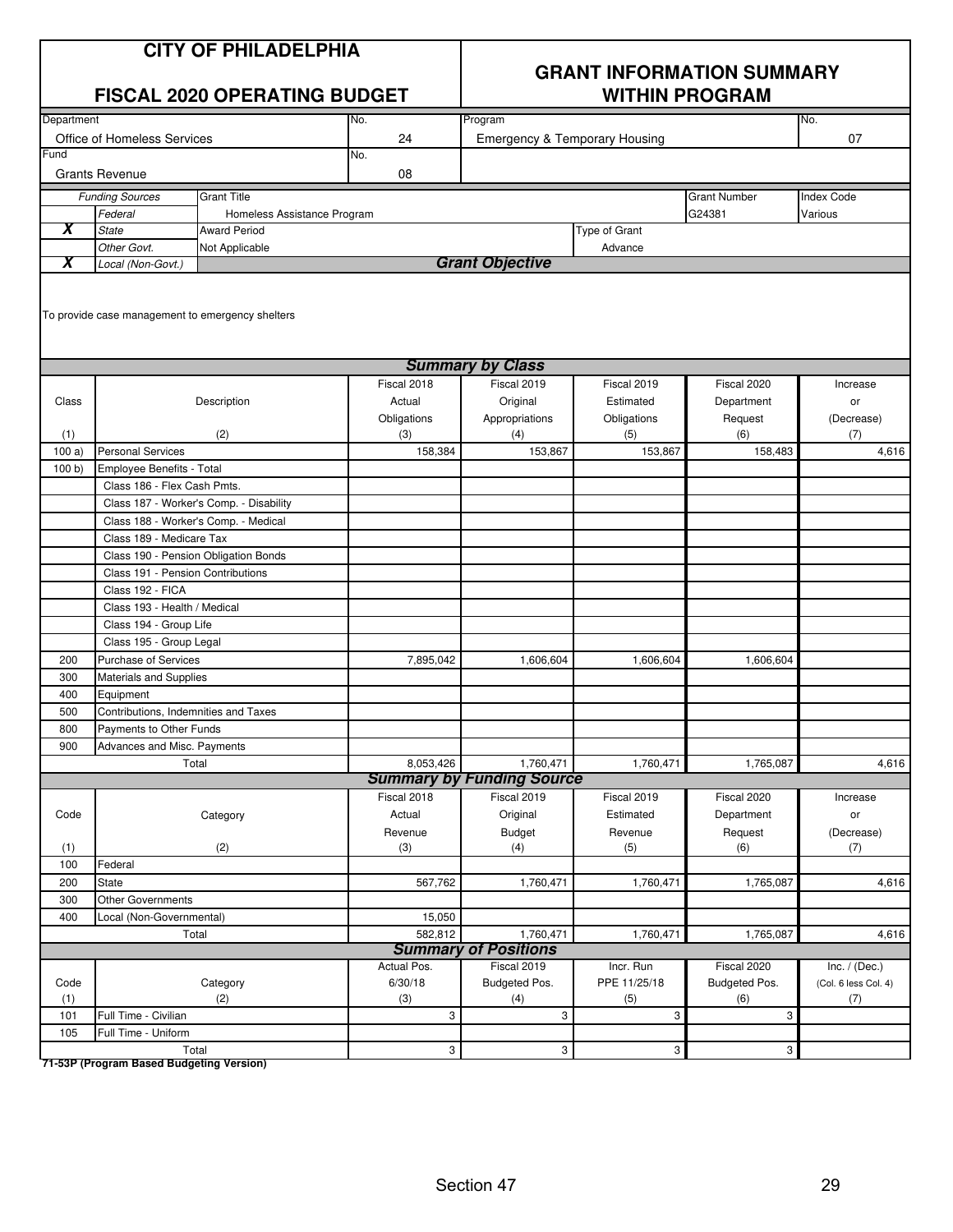| <b>CITY OF PHILADELPHIA</b> |
|-----------------------------|
|-----------------------------|

|            |                                                | <b>FISCAL 2020 OPERATING BUDGET</b>     |             | <b>WITHIN PROGRAM</b>                    |                |                     |                      |  |
|------------|------------------------------------------------|-----------------------------------------|-------------|------------------------------------------|----------------|---------------------|----------------------|--|
| Department |                                                |                                         | No.         | Program                                  |                |                     | No.                  |  |
|            | Office of Homeless Services                    |                                         | 24          | <b>Emergency &amp; Temporary Housing</b> |                |                     | 07                   |  |
| Fund       |                                                |                                         | No.         |                                          |                |                     |                      |  |
|            | <b>Grants Revenue</b>                          |                                         | 08          |                                          |                |                     |                      |  |
|            | <b>Funding Sources</b>                         | <b>Grant Title</b>                      |             |                                          |                | <b>Grant Number</b> | Index Code           |  |
| X          | Federal                                        | <b>Emergency Solutions Grant</b>        |             |                                          |                | G24677              | 241420               |  |
|            | <b>State</b>                                   | <b>Award Period</b>                     |             |                                          | Type of Grant  |                     |                      |  |
|            | Other Govt.                                    | Not Applicable                          |             |                                          | Drawdown       |                     |                      |  |
|            | Local (Non-Govt.)                              |                                         |             | <b>Grant Objective</b>                   |                |                     |                      |  |
|            | To provide funding for year round shelter beds |                                         |             |                                          |                |                     |                      |  |
|            |                                                |                                         |             | <b>Summary by Class</b>                  |                |                     |                      |  |
|            |                                                |                                         | Fiscal 2018 | Fiscal 2019                              | Fiscal 2019    | Fiscal 2020         | Increase             |  |
| Class      |                                                | Description                             | Actual      | Original                                 | Estimated      | Department          | or                   |  |
|            |                                                |                                         | Obligations | Appropriations                           | Obligations    | Request             | (Decrease)           |  |
| (1)        |                                                | (2)                                     | (3)         | (4)                                      | (5)            | (6)                 | (7)                  |  |
| 100a)      | <b>Personal Services</b>                       |                                         |             | 62,691                                   | 62,691         | 63.860              | 1,169                |  |
| 100 b      | Employee Benefits - Total                      |                                         |             |                                          |                |                     |                      |  |
|            | Class 186 - Flex Cash Pmts.                    |                                         |             |                                          |                |                     |                      |  |
|            |                                                | Class 187 - Worker's Comp. - Disability |             |                                          |                |                     |                      |  |
|            |                                                | Class 188 - Worker's Comp. - Medical    |             |                                          |                |                     |                      |  |
|            | Class 189 - Medicare Tax                       |                                         |             |                                          |                |                     |                      |  |
|            |                                                | Class 190 - Pension Obligation Bonds    |             |                                          |                |                     |                      |  |
|            | Class 191 - Pension Contributions              |                                         |             |                                          |                |                     |                      |  |
|            | Class 192 - FICA                               |                                         |             |                                          |                |                     |                      |  |
|            | Class 193 - Health / Medical                   |                                         |             |                                          |                |                     |                      |  |
|            | Class 194 - Group Life                         |                                         |             |                                          |                |                     |                      |  |
|            | Class 195 - Group Legal                        |                                         |             |                                          |                |                     |                      |  |
| 200        | Purchase of Services                           |                                         | 2,081,717   | 2,019,070                                | 2,020,070      | 2,020,070           |                      |  |
| 300        | Materials and Supplies                         |                                         |             |                                          |                |                     |                      |  |
| 400        | Equipment                                      |                                         |             |                                          |                |                     |                      |  |
| 500        | Contributions, Indemnities and Taxes           |                                         |             |                                          |                |                     |                      |  |
| 800        | Payments to Other Funds                        |                                         |             |                                          |                |                     |                      |  |
| 900        | Advances and Misc. Payments                    |                                         |             |                                          |                |                     |                      |  |
|            |                                                | Total                                   | 2,081,717   | 2,081,761                                | 2,082,761      | 2,083,930           | 1,169                |  |
|            |                                                |                                         |             | <b>Summary by Funding Source</b>         |                |                     |                      |  |
|            |                                                |                                         | Fiscal 2018 | Fiscal 2019                              | Fiscal 2019    | Fiscal 2020         | Increase             |  |
| Code       |                                                | Category                                | Actual      | Original                                 | Estimated      | Department          | or                   |  |
|            |                                                |                                         | Revenue     | <b>Budget</b>                            | Revenue        | Request             | (Decrease)           |  |
| (1)        |                                                | (2)                                     | (3)         | (4)                                      | (5)            | (6)                 | (7)                  |  |
| 100        | Federal                                        |                                         | 3,564,453   | 2,081,761                                | 2,082,761      | 2,083,930           | 1,169                |  |
| 200        | State                                          |                                         |             |                                          |                |                     |                      |  |
| 300        | Other Governments                              |                                         |             |                                          |                |                     |                      |  |
| 400        | Local (Non-Governmental)                       |                                         |             |                                          |                |                     |                      |  |
|            |                                                | Total                                   | 3,564,453   | 2,081,761                                | 2,082,761      | 2,083,930           | 1,169                |  |
|            |                                                |                                         |             | <b>Summary of Positions</b>              |                |                     |                      |  |
|            |                                                |                                         | Actual Pos. | Fiscal 2019                              | Incr. Run      | Fiscal 2020         | Inc. $/$ (Dec.)      |  |
| Code       |                                                | Category                                | 6/30/18     | Budgeted Pos.                            | PPE 11/25/18   | Budgeted Pos.       | (Col. 6 less Col. 4) |  |
| (1)        |                                                | (2)                                     | (3)         | (4)                                      | (5)            | (6)                 | (7)                  |  |
| 101        | Full Time - Civilian                           |                                         | 1           | 1                                        | $\overline{c}$ | $\mathbf{1}$        |                      |  |
| 105        | Full Time - Uniform                            |                                         |             |                                          |                |                     |                      |  |
|            |                                                | Total                                   | 1           | $\mathbf{1}$                             | $\overline{2}$ | $\mathbf{1}$        |                      |  |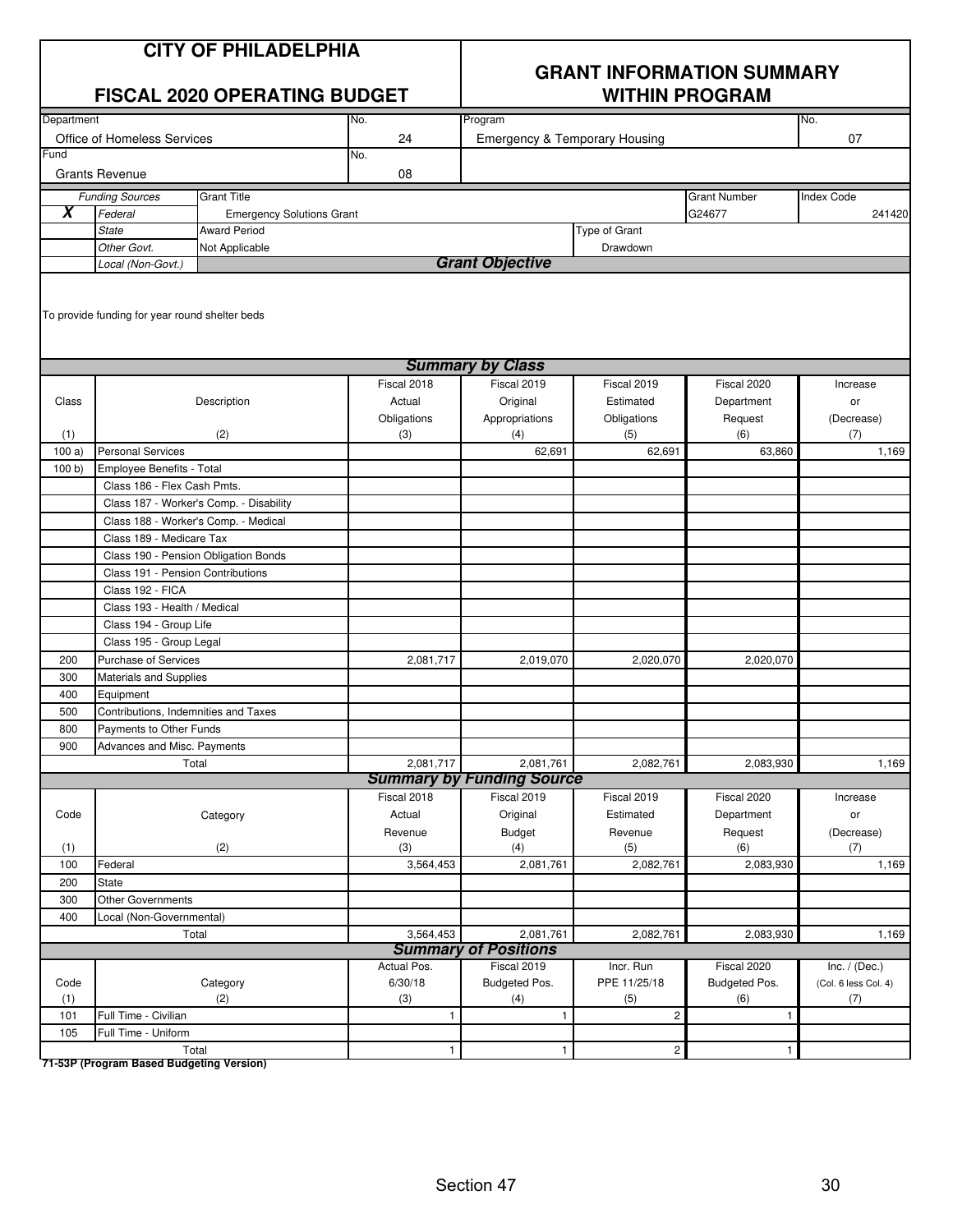|--|

|            |                                                        | <b>FISCAL 2020 OPERATING BUDGET</b>     |             | <b>WITHIN PROGRAM</b>                    |               |                     |                      |
|------------|--------------------------------------------------------|-----------------------------------------|-------------|------------------------------------------|---------------|---------------------|----------------------|
| Department |                                                        |                                         | No.         | Program                                  |               |                     | No.                  |
|            | Office of Homeless Services                            |                                         | 24          | <b>Emergency &amp; Temporary Housing</b> |               |                     | 07                   |
| Fund       |                                                        |                                         | No.         |                                          |               |                     |                      |
|            | <b>Grants Revenue</b>                                  |                                         | 08          |                                          |               |                     |                      |
|            | <b>Funding Sources</b>                                 | <b>Grant Title</b>                      |             |                                          |               | <b>Grant Number</b> | <b>Index Code</b>    |
|            | Federal                                                | Human Services Development Fund         |             |                                          |               | G24506              | 241204               |
| X          | <b>State</b>                                           | <b>Award Period</b>                     |             |                                          | Type of Grant |                     |                      |
|            | Other Govt.                                            | Not Applicable                          |             |                                          | Advance       |                     |                      |
|            | Local (Non-Govt.)                                      |                                         |             | <b>Grant Objective</b>                   |               |                     |                      |
|            | To provide shelter services to needy residents         |                                         |             |                                          |               |                     |                      |
|            |                                                        |                                         |             | <b>Summary by Class</b>                  |               |                     |                      |
|            |                                                        |                                         | Fiscal 2018 | Fiscal 2019                              | Fiscal 2019   | Fiscal 2020         | Increase             |
| Class      |                                                        | Description                             | Actual      | Original                                 | Estimated     | Department          | or                   |
|            |                                                        |                                         | Obligations | Appropriations                           | Obligations   | Request             | (Decrease)           |
| (1)        |                                                        | (2)                                     | (3)         | (4)                                      | (5)           | (6)                 | (7)                  |
| 100a)      | <b>Personal Services</b>                               |                                         |             |                                          |               |                     |                      |
| 100 b)     | Employee Benefits - Total                              |                                         |             |                                          |               |                     |                      |
|            | Class 186 - Flex Cash Pmts.                            |                                         |             |                                          |               |                     |                      |
|            |                                                        | Class 187 - Worker's Comp. - Disability |             |                                          |               |                     |                      |
|            | Class 188 - Worker's Comp. - Medical                   |                                         |             |                                          |               |                     |                      |
|            | Class 189 - Medicare Tax                               |                                         |             |                                          |               |                     |                      |
|            | Class 190 - Pension Obligation Bonds                   |                                         |             |                                          |               |                     |                      |
|            | Class 191 - Pension Contributions                      |                                         |             |                                          |               |                     |                      |
|            | Class 192 - FICA                                       |                                         |             |                                          |               |                     |                      |
|            | Class 193 - Health / Medical                           |                                         |             |                                          |               |                     |                      |
|            | Class 194 - Group Life                                 |                                         |             |                                          |               |                     |                      |
|            | Class 195 - Group Legal                                |                                         |             |                                          |               |                     |                      |
| 200        | <b>Purchase of Services</b>                            |                                         | 626,720     | 411,580                                  | 411,580       | 411,580             |                      |
| 300        | <b>Materials and Supplies</b>                          |                                         |             |                                          |               |                     |                      |
| 400        | Equipment                                              |                                         |             |                                          |               |                     |                      |
| 500        | Contributions, Indemnities and Taxes                   |                                         |             |                                          |               |                     |                      |
| 800        | Payments to Other Funds<br>Advances and Misc. Payments |                                         |             |                                          |               |                     |                      |
| 900        | Total                                                  |                                         | 626,720     | 411,580                                  | 411,580       | 411,580             |                      |
|            |                                                        |                                         |             | <b>Summary by Funding Source</b>         |               |                     |                      |
|            |                                                        |                                         | Fiscal 2018 | Fiscal 2019                              | Fiscal 2019   | Fiscal 2020         | Increase             |
| Code       |                                                        | Category                                | Actual      | Original                                 | Estimated     | Department          | or                   |
|            |                                                        |                                         | Revenue     | <b>Budget</b>                            | Revenue       | Request             | (Decrease)           |
| (1)        |                                                        | (2)                                     | (3)         | (4)                                      | (5)           | (6)                 | (7)                  |
| 100        | Federal                                                |                                         |             |                                          |               |                     |                      |
| 200        | <b>State</b>                                           |                                         | 520,973     | 411,580                                  | 411,580       | 411,580             |                      |
| 300        | <b>Other Governments</b>                               |                                         |             |                                          |               |                     |                      |
| 400        | Local (Non-Governmental)                               |                                         |             |                                          |               |                     |                      |
|            | Total                                                  |                                         | 520,973     | 411,580                                  | 411,580       | 411,580             |                      |
|            |                                                        |                                         |             | <b>Summary of Positions</b>              |               |                     |                      |
|            |                                                        |                                         | Actual Pos. | Fiscal 2019                              | Incr. Run     | Fiscal 2020         | Inc. $/$ (Dec.)      |
| Code       |                                                        | Category                                | 6/30/18     | Budgeted Pos.                            | PPE 11/25/18  | Budgeted Pos.       | (Col. 6 less Col. 4) |
| (1)        |                                                        | (2)                                     | $(3)$       | (4)                                      | (5)           | (6)                 | (7)                  |
| 101        | Full Time - Civilian                                   |                                         |             |                                          |               |                     |                      |
| 105        | Full Time - Uniform                                    |                                         |             |                                          |               |                     |                      |
|            | Total                                                  |                                         |             |                                          |               |                     |                      |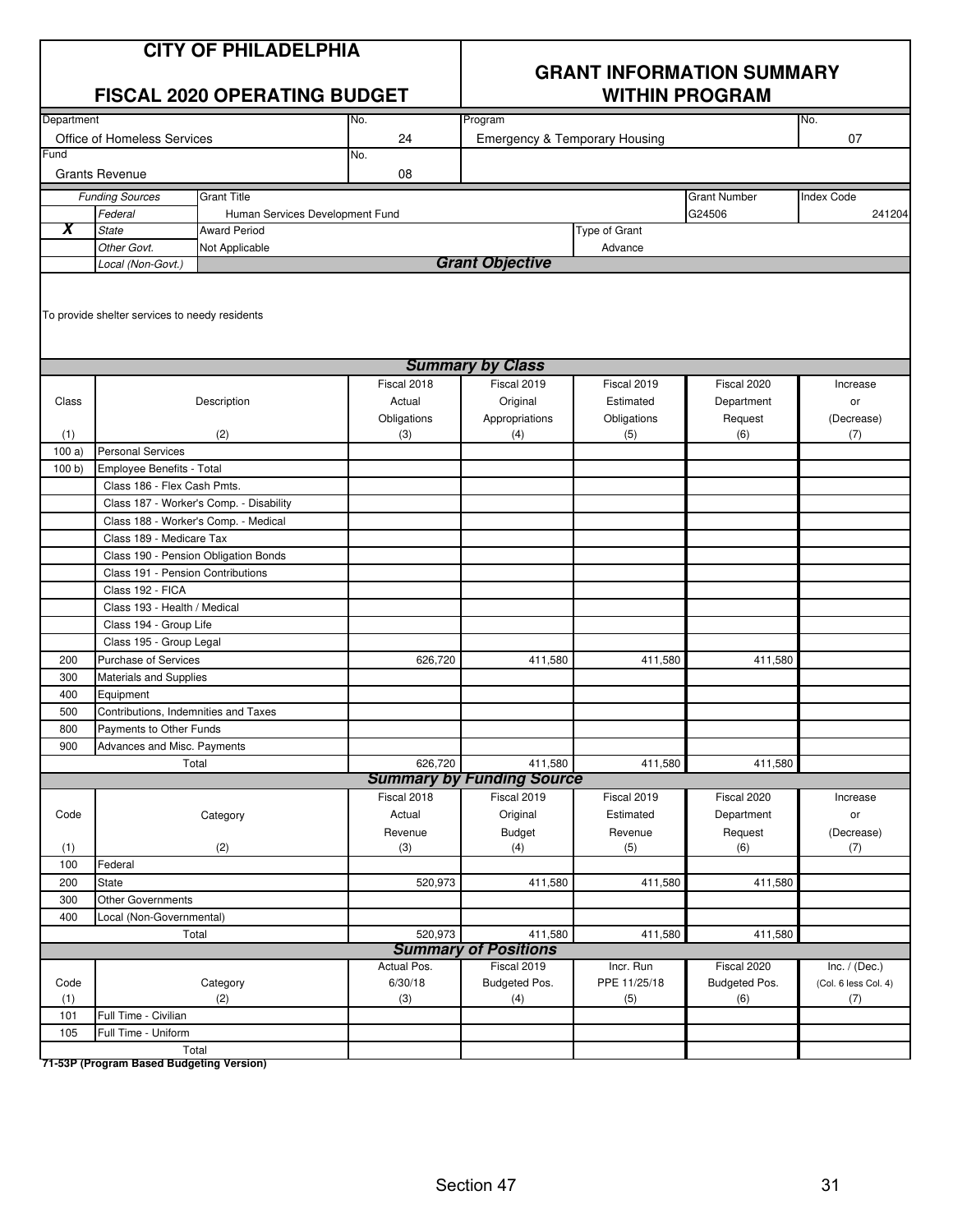|            |                                                   | <b>CITY OF PHILADELPHIA</b><br><b>FISCAL 2020 OPERATING BUDGET</b>                                                                              |                       | <b>GRANT INFORMATION SUMMARY</b><br><b>WITHIN PROGRAM</b> |                          |                           |                                         |
|------------|---------------------------------------------------|-------------------------------------------------------------------------------------------------------------------------------------------------|-----------------------|-----------------------------------------------------------|--------------------------|---------------------------|-----------------------------------------|
| Department |                                                   |                                                                                                                                                 | No.                   | Program                                                   |                          |                           | No.                                     |
|            | <b>Office of Homeless Services</b>                |                                                                                                                                                 | 24                    | <b>Emergency &amp; Temporary Housing</b>                  |                          |                           | 07                                      |
| Fund       | <b>Grants Revenue</b>                             |                                                                                                                                                 | No.<br>08             |                                                           |                          |                           |                                         |
|            | <b>Funding Sources</b>                            | <b>Grant Title</b>                                                                                                                              |                       |                                                           |                          | <b>Grant Number</b>       | <b>Index Code</b>                       |
|            | Federal                                           | State Food Purchase Program                                                                                                                     |                       |                                                           |                          | G24016                    | 241148                                  |
| X          | State                                             | <b>Award Period</b>                                                                                                                             |                       |                                                           | Type of Grant            |                           |                                         |
|            | Other Govt.                                       | Not Applicable                                                                                                                                  |                       |                                                           | Advance                  |                           |                                         |
|            | Local (Non-Govt.)                                 |                                                                                                                                                 |                       | <b>Grant Objective</b>                                    |                          |                           |                                         |
|            |                                                   | Distribute food to food cupboards for 12 million meals, to soup kitchens for 1.2 million meals and to OHS shelters to meet 75-80% of food needs |                       |                                                           |                          |                           |                                         |
|            |                                                   |                                                                                                                                                 |                       | <b>Summary by Class</b>                                   |                          |                           |                                         |
| Class      |                                                   | Description                                                                                                                                     | Fiscal 2018<br>Actual | Fiscal 2019<br>Original                                   | Fiscal 2019<br>Estimated | Fiscal 2020<br>Department | Increase<br>or                          |
|            |                                                   |                                                                                                                                                 | Obligations           | Appropriations                                            | Obligations              | Request                   | (Decrease)                              |
| (1)        |                                                   | (2)                                                                                                                                             | (3)                   | (4)                                                       | (5)                      | (6)                       | (7)                                     |
| 100a       | <b>Personal Services</b>                          |                                                                                                                                                 |                       |                                                           |                          |                           |                                         |
| 100 b)     | Employee Benefits - Total                         |                                                                                                                                                 |                       |                                                           |                          |                           |                                         |
|            | Class 186 - Flex Cash Pmts.                       |                                                                                                                                                 |                       |                                                           |                          |                           |                                         |
|            |                                                   | Class 187 - Worker's Comp. - Disability                                                                                                         |                       |                                                           |                          |                           |                                         |
|            |                                                   | Class 188 - Worker's Comp. - Medical                                                                                                            |                       |                                                           |                          |                           |                                         |
|            | Class 189 - Medicare Tax                          |                                                                                                                                                 |                       |                                                           |                          |                           |                                         |
|            |                                                   | Class 190 - Pension Obligation Bonds                                                                                                            |                       |                                                           |                          |                           |                                         |
|            | Class 191 - Pension Contributions                 |                                                                                                                                                 |                       |                                                           |                          |                           |                                         |
|            | Class 192 - FICA                                  |                                                                                                                                                 |                       |                                                           |                          |                           |                                         |
|            | Class 193 - Health / Medical                      |                                                                                                                                                 |                       |                                                           |                          |                           |                                         |
|            | Class 194 - Group Life                            |                                                                                                                                                 |                       |                                                           |                          |                           |                                         |
|            | Class 195 - Group Legal                           |                                                                                                                                                 |                       |                                                           |                          |                           |                                         |
| 200        | <b>Purchase of Services</b>                       |                                                                                                                                                 | 3,023,150             | 3,023,150                                                 | 2,974,108                | 2,974,108                 |                                         |
| 300        | <b>Materials and Supplies</b>                     |                                                                                                                                                 | 1,050,617             | 950,000                                                   | 1,200,000                | 1,200,000                 |                                         |
| 400<br>500 | Equipment<br>Contributions, Indemnities and Taxes |                                                                                                                                                 |                       |                                                           |                          |                           |                                         |
| 800        | Payments to Other Funds                           |                                                                                                                                                 |                       |                                                           |                          |                           |                                         |
| 900        | Advances and Misc. Payments                       |                                                                                                                                                 |                       |                                                           |                          |                           |                                         |
|            |                                                   | Total                                                                                                                                           | 4,073,767             | 3,973,150                                                 | 4,174,108                | 4,174,108                 |                                         |
|            |                                                   |                                                                                                                                                 |                       | <b>Summary by Funding Source</b>                          |                          |                           |                                         |
|            |                                                   |                                                                                                                                                 | Fiscal 2018           | Fiscal 2019                                               | Fiscal 2019              | Fiscal 2020               | Increase                                |
| Code       |                                                   | Category                                                                                                                                        | Actual                | Original                                                  | Estimated                | Department                | or                                      |
|            |                                                   |                                                                                                                                                 | Revenue               | <b>Budget</b>                                             | Revenue                  | Request                   | (Decrease)                              |
| (1)        |                                                   | (2)                                                                                                                                             | (3)                   | (4)                                                       | (5)                      | (6)                       | (7)                                     |
| 100        | Federal                                           |                                                                                                                                                 |                       |                                                           |                          |                           |                                         |
| 200        | State                                             |                                                                                                                                                 | 4,458,554             | 3,973,150                                                 | 4,174,108                | 4,174,108                 |                                         |
| 300        | Other Governments                                 |                                                                                                                                                 |                       |                                                           |                          |                           |                                         |
| 400        | Local (Non-Governmental)                          |                                                                                                                                                 |                       |                                                           |                          |                           |                                         |
|            |                                                   | Total                                                                                                                                           | 4,458,554             | 3,973,150                                                 | 4,174,108                | 4,174,108                 |                                         |
|            |                                                   |                                                                                                                                                 | Actual Pos.           | <b>Summary of Positions</b><br>Fiscal 2019                | Incr. Run                | Fiscal 2020               |                                         |
| Code       |                                                   | Category                                                                                                                                        | 6/30/18               | Budgeted Pos.                                             | PPE 11/25/18             | Budgeted Pos.             | Inc. $/$ (Dec.)<br>(Col. 6 less Col. 4) |
| (1)        |                                                   | (2)                                                                                                                                             | (3)                   | (4)                                                       | (5)                      | (6)                       | (7)                                     |
| 101        | Full Time - Civilian                              |                                                                                                                                                 |                       |                                                           |                          |                           |                                         |
| 105        | Full Time - Uniform                               |                                                                                                                                                 |                       |                                                           |                          |                           |                                         |
|            |                                                   | Total                                                                                                                                           |                       |                                                           |                          |                           |                                         |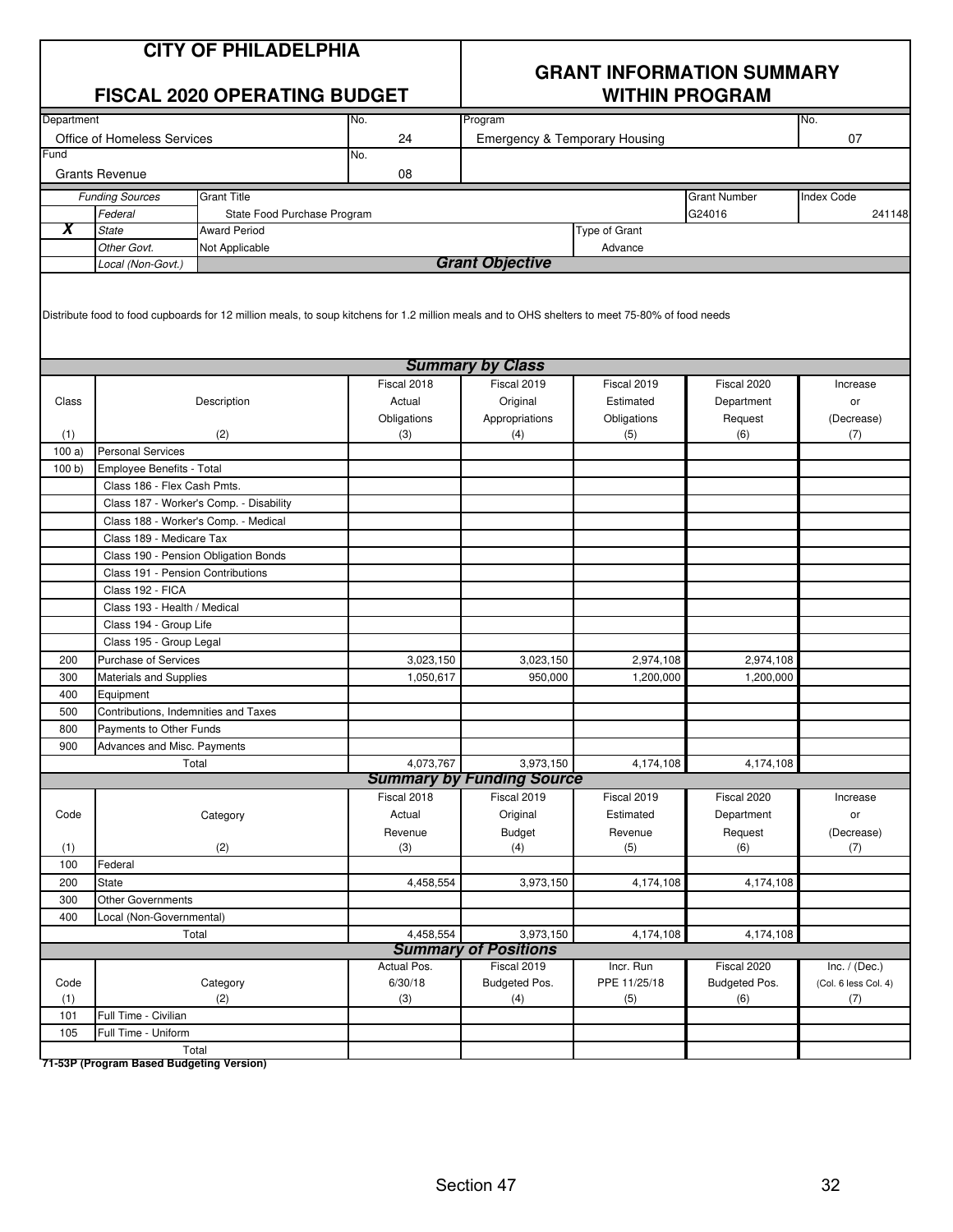| <b>CITY OF PHILADELPHIA</b><br><b>FISCAL 2020 OPERATING BUDGET</b> |                                                                                  |                                                                                                              |                | <b>GRANT INFORMATION SUMMARY</b><br><b>WITHIN PROGRAM</b> |                      |                      |                             |  |  |
|--------------------------------------------------------------------|----------------------------------------------------------------------------------|--------------------------------------------------------------------------------------------------------------|----------------|-----------------------------------------------------------|----------------------|----------------------|-----------------------------|--|--|
| Department                                                         |                                                                                  |                                                                                                              | No.            | Program                                                   |                      |                      | No.                         |  |  |
|                                                                    | Office of Homeless Services                                                      |                                                                                                              | 24             | Emergency & Temporary Housing                             |                      |                      | 07                          |  |  |
| Fund                                                               |                                                                                  |                                                                                                              | No.            |                                                           |                      |                      |                             |  |  |
|                                                                    | <b>Grants Revenue</b>                                                            |                                                                                                              | 08             |                                                           |                      |                      |                             |  |  |
|                                                                    | <b>Funding Sources</b>                                                           | <b>Grant Title</b>                                                                                           |                |                                                           |                      | <b>Grant Number</b>  | <b>Index Code</b>           |  |  |
| X                                                                  | Federal                                                                          | Child and Adult Food Care Program                                                                            |                |                                                           |                      | G24434               | 240900                      |  |  |
|                                                                    | <b>State</b>                                                                     | <b>Award Period</b>                                                                                          |                |                                                           | <b>Type of Grant</b> |                      |                             |  |  |
|                                                                    | Other Govt.                                                                      | Not Applicable                                                                                               |                |                                                           | Program Income       |                      |                             |  |  |
|                                                                    | Local (Non-Govt.)                                                                |                                                                                                              |                | <b>Grant Objective</b>                                    |                      |                      |                             |  |  |
|                                                                    |                                                                                  | To improve the health of children by improving the nutritional quality of meals and promoting healthy eating |                |                                                           |                      |                      |                             |  |  |
|                                                                    |                                                                                  |                                                                                                              |                | <b>Summary by Class</b>                                   |                      |                      |                             |  |  |
|                                                                    |                                                                                  |                                                                                                              | Fiscal 2018    | Fiscal 2019                                               | Fiscal 2019          | Fiscal 2020          | Increase                    |  |  |
| Class                                                              |                                                                                  | Description                                                                                                  | Actual         | Original                                                  | Estimated            | Department           | or                          |  |  |
|                                                                    |                                                                                  |                                                                                                              | Obligations    | Appropriations                                            | Obligations          | Request              | (Decrease)                  |  |  |
| (1)                                                                |                                                                                  | (2)                                                                                                          | (3)            | (4)                                                       | (5)                  | (6)                  | (7)                         |  |  |
| 100a                                                               | <b>Personal Services</b>                                                         |                                                                                                              |                |                                                           |                      |                      |                             |  |  |
| 100 b                                                              | Employee Benefits - Total                                                        |                                                                                                              |                |                                                           |                      |                      |                             |  |  |
|                                                                    | Class 186 - Flex Cash Pmts.                                                      |                                                                                                              |                |                                                           |                      |                      |                             |  |  |
|                                                                    |                                                                                  | Class 187 - Worker's Comp. - Disability                                                                      |                |                                                           |                      |                      |                             |  |  |
|                                                                    |                                                                                  | Class 188 - Worker's Comp. - Medical                                                                         |                |                                                           |                      |                      |                             |  |  |
|                                                                    | Class 189 - Medicare Tax                                                         |                                                                                                              |                |                                                           |                      |                      |                             |  |  |
|                                                                    |                                                                                  | Class 190 - Pension Obligation Bonds                                                                         |                |                                                           |                      |                      |                             |  |  |
|                                                                    | Class 191 - Pension Contributions                                                |                                                                                                              |                |                                                           |                      |                      |                             |  |  |
|                                                                    | Class 192 - FICA                                                                 |                                                                                                              |                |                                                           |                      |                      |                             |  |  |
|                                                                    | Class 193 - Health / Medical                                                     |                                                                                                              |                |                                                           |                      |                      |                             |  |  |
|                                                                    | Class 194 - Group Life                                                           |                                                                                                              |                |                                                           |                      |                      |                             |  |  |
|                                                                    | Class 195 - Group Legal                                                          |                                                                                                              |                |                                                           |                      |                      |                             |  |  |
| 200                                                                | <b>Purchase of Services</b>                                                      |                                                                                                              | 838,308        | 674,618                                                   | 674,618              | 674,618              |                             |  |  |
| 300                                                                | <b>Materials and Supplies</b>                                                    |                                                                                                              |                | 71,376                                                    | 71,376               | 71,376               |                             |  |  |
| 400                                                                | Equipment                                                                        |                                                                                                              |                |                                                           |                      |                      |                             |  |  |
| 500                                                                | Contributions, Indemnities and Taxes                                             |                                                                                                              |                |                                                           |                      |                      |                             |  |  |
| 800                                                                | Payments to Other Funds                                                          |                                                                                                              |                |                                                           |                      |                      |                             |  |  |
| 900                                                                | Advances and Misc. Payments                                                      |                                                                                                              |                |                                                           |                      |                      |                             |  |  |
|                                                                    |                                                                                  | Total                                                                                                        | 838,308        | 745,994                                                   | 745,994              | 745,994              |                             |  |  |
|                                                                    |                                                                                  |                                                                                                              |                | <b>Summary by Funding Source</b>                          |                      |                      |                             |  |  |
|                                                                    |                                                                                  |                                                                                                              | Fiscal 2018    | Fiscal 2019                                               | Fiscal 2019          | Fiscal 2020          | Increase                    |  |  |
| Code                                                               |                                                                                  | Category                                                                                                     | Actual         | Original                                                  | Estimated            | Department           | or                          |  |  |
|                                                                    |                                                                                  |                                                                                                              | Revenue        | <b>Budget</b>                                             | Revenue              | Request              | (Decrease)                  |  |  |
| (1)                                                                |                                                                                  | (2)                                                                                                          | (3)            | (4)                                                       | (5)                  | (6)                  | (7)                         |  |  |
| 100                                                                | Federal                                                                          |                                                                                                              | 500,255        | 745,994                                                   | 745,994              | 745,994              |                             |  |  |
| 200                                                                | <b>State</b>                                                                     |                                                                                                              |                |                                                           |                      |                      |                             |  |  |
| 300                                                                | <b>Other Governments</b>                                                         |                                                                                                              |                |                                                           |                      |                      |                             |  |  |
| 400                                                                | Local (Non-Governmental)                                                         |                                                                                                              |                |                                                           |                      |                      |                             |  |  |
|                                                                    | 500,255<br>745,994<br>745,994<br>745,994<br>Total<br><b>Summary of Positions</b> |                                                                                                              |                |                                                           |                      |                      |                             |  |  |
|                                                                    |                                                                                  |                                                                                                              | Actual Pos.    | Fiscal 2019                                               | Incr. Run            | Fiscal 2020          | Inc. $/$ (Dec.)             |  |  |
| Code<br>(1)                                                        |                                                                                  | Category<br>(2)                                                                                              | 6/30/18<br>(3) | Budgeted Pos.<br>(4)                                      | PPE 11/25/18<br>(5)  | Budgeted Pos.<br>(6) | (Col. 6 less Col. 4)<br>(7) |  |  |
| 101                                                                | Full Time - Civilian                                                             |                                                                                                              |                |                                                           |                      |                      |                             |  |  |
| 105                                                                | Full Time - Uniform                                                              |                                                                                                              |                |                                                           |                      |                      |                             |  |  |
|                                                                    |                                                                                  | Total                                                                                                        |                |                                                           |                      |                      |                             |  |  |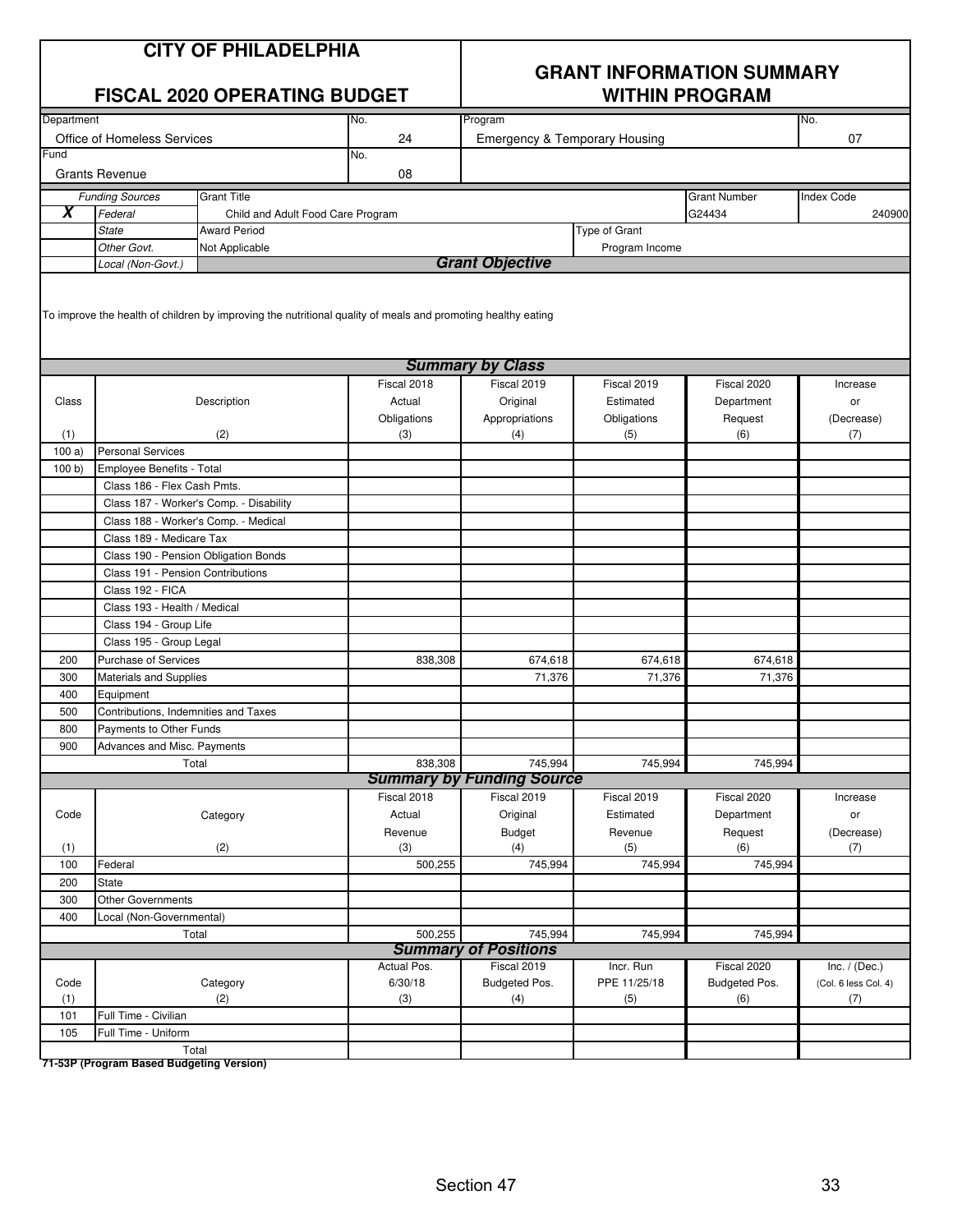|                    | <b>CITY OF PHILADELPHIA</b>                                                                                                                                                                                                                                                                                                                                                                                                                                                                                                                                                                                                                                                                                                                                                                                                                                                                                               |                         |                                               | <b>PROGRAM SUMMARY - ALL FUNDS</b>         |                           |                       |
|--------------------|---------------------------------------------------------------------------------------------------------------------------------------------------------------------------------------------------------------------------------------------------------------------------------------------------------------------------------------------------------------------------------------------------------------------------------------------------------------------------------------------------------------------------------------------------------------------------------------------------------------------------------------------------------------------------------------------------------------------------------------------------------------------------------------------------------------------------------------------------------------------------------------------------------------------------|-------------------------|-----------------------------------------------|--------------------------------------------|---------------------------|-----------------------|
|                    | <b>FISCAL 2020 OPERATING BUDGET</b>                                                                                                                                                                                                                                                                                                                                                                                                                                                                                                                                                                                                                                                                                                                                                                                                                                                                                       |                         |                                               |                                            |                           |                       |
| Department         |                                                                                                                                                                                                                                                                                                                                                                                                                                                                                                                                                                                                                                                                                                                                                                                                                                                                                                                           | No.                     | Program                                       |                                            |                           | No.                   |
|                    | Office of Homeless Services                                                                                                                                                                                                                                                                                                                                                                                                                                                                                                                                                                                                                                                                                                                                                                                                                                                                                               | 24                      | Permanent Housing                             |                                            |                           | 08                    |
|                    |                                                                                                                                                                                                                                                                                                                                                                                                                                                                                                                                                                                                                                                                                                                                                                                                                                                                                                                           |                         | <b>Program Description</b>                    |                                            |                           |                       |
| rate.              | Through this program, OHS connects people who are literally homeless to several different sources of permanent housing, including:<br>Naturally-occurring: Finding housing with family, friends, or roommates.<br>Supportive housing: An evidence-based strategy, supportive housing provides a rent subsidy with wrap-around services to people with disabilities or those<br>living on extremely low fixed incomes; it has a 90 percent success rate in preventing a return to homelessness.<br>Rapid Rehousing: A short-term rental subsidy with housing case management focused on income stabilization; rapid re-housing has an 85 percent success<br>Riverview Home: A personal care facility licensed by the Pennsylvania Department of Human Services, Riverview provides individualized services to adults<br>who need help with activities of daily living (ADLs) but who are not appropriate for nursing home. |                         |                                               |                                            |                           |                       |
|                    |                                                                                                                                                                                                                                                                                                                                                                                                                                                                                                                                                                                                                                                                                                                                                                                                                                                                                                                           |                         | <b>Program Objectives</b>                     |                                            |                           |                       |
|                    | Implement landlord engagement program to increase the number of landlords and housing units available to people exiting homelessness.<br>Implement a "move-on" strategy to help people exit to permanent housing from high-cost, service-rich housing when they are ready.                                                                                                                                                                                                                                                                                                                                                                                                                                                                                                                                                                                                                                                |                         |                                               |                                            |                           |                       |
|                    |                                                                                                                                                                                                                                                                                                                                                                                                                                                                                                                                                                                                                                                                                                                                                                                                                                                                                                                           |                         | <b>Performance Measures</b>                   |                                            |                           |                       |
|                    | Description                                                                                                                                                                                                                                                                                                                                                                                                                                                                                                                                                                                                                                                                                                                                                                                                                                                                                                               |                         | Fiscal 2018<br>Year-End                       | Fiscal 2019<br>Year-to-Date<br>$(Q1 + Q2)$ | Fiscal 2019<br>Target     | Fiscal 2020<br>Target |
| (1)                |                                                                                                                                                                                                                                                                                                                                                                                                                                                                                                                                                                                                                                                                                                                                                                                                                                                                                                                           |                         | (2)                                           | (3)                                        | (4)                       | (5)                   |
| their homelessness | Number of households provided Rapid Rehousing assistance to end                                                                                                                                                                                                                                                                                                                                                                                                                                                                                                                                                                                                                                                                                                                                                                                                                                                           | 447                     | 195                                           | 400                                        | 425                       |                       |
|                    | Comments: Totals vary across quarters, and the pace toward the year-end goal depends administratively on grant timing, contracting,                                                                                                                                                                                                                                                                                                                                                                                                                                                                                                                                                                                                                                                                                                                                                                                       |                         |                                               |                                            |                           |                       |
|                    | referrals, and time it takes for households to locate and move into a housing unit in the community.                                                                                                                                                                                                                                                                                                                                                                                                                                                                                                                                                                                                                                                                                                                                                                                                                      |                         |                                               |                                            |                           |                       |
|                    | Number of households placed into all types of permanent housing,<br>including permanent supportive housing and rapid rehousing                                                                                                                                                                                                                                                                                                                                                                                                                                                                                                                                                                                                                                                                                                                                                                                            |                         | 841                                           | 412                                        | 860                       | 875                   |
|                    | Comments: The Philadelphia Housing Authority has reduced the number of blueprint vouchers since FY17.                                                                                                                                                                                                                                                                                                                                                                                                                                                                                                                                                                                                                                                                                                                                                                                                                     |                         |                                               |                                            |                           |                       |
|                    |                                                                                                                                                                                                                                                                                                                                                                                                                                                                                                                                                                                                                                                                                                                                                                                                                                                                                                                           |                         |                                               |                                            |                           |                       |
|                    |                                                                                                                                                                                                                                                                                                                                                                                                                                                                                                                                                                                                                                                                                                                                                                                                                                                                                                                           |                         | <b>Summary by Fund</b>                        |                                            |                           |                       |
|                    |                                                                                                                                                                                                                                                                                                                                                                                                                                                                                                                                                                                                                                                                                                                                                                                                                                                                                                                           | Fiscal 2018             | Fiscal 2019                                   | Fiscal 2019                                | Fiscal 2020               | Increase              |
| Fund<br>No.        | Fund                                                                                                                                                                                                                                                                                                                                                                                                                                                                                                                                                                                                                                                                                                                                                                                                                                                                                                                      | Actual<br>Obligations   | Original<br>Appropriations                    | Estimated<br>Obligations                   | Proposed<br><b>Budget</b> | or<br>(Decrease)      |
| (1)                | (2)                                                                                                                                                                                                                                                                                                                                                                                                                                                                                                                                                                                                                                                                                                                                                                                                                                                                                                                       | (3)                     | (4)                                           | (5)                                        | (6)                       | (7)                   |
| 01                 | General                                                                                                                                                                                                                                                                                                                                                                                                                                                                                                                                                                                                                                                                                                                                                                                                                                                                                                                   | 5,064,600               | 8,139,563                                     | 7,567,019                                  | 9,697,953                 | 2,130,934             |
| 08                 | <b>Grants Revenue</b>                                                                                                                                                                                                                                                                                                                                                                                                                                                                                                                                                                                                                                                                                                                                                                                                                                                                                                     | 15,074,058              | 32,248,183                                    | 32,428,183                                 | 32,880,183                | 452,000               |
|                    |                                                                                                                                                                                                                                                                                                                                                                                                                                                                                                                                                                                                                                                                                                                                                                                                                                                                                                                           |                         |                                               |                                            |                           |                       |
|                    |                                                                                                                                                                                                                                                                                                                                                                                                                                                                                                                                                                                                                                                                                                                                                                                                                                                                                                                           |                         |                                               |                                            |                           |                       |
|                    |                                                                                                                                                                                                                                                                                                                                                                                                                                                                                                                                                                                                                                                                                                                                                                                                                                                                                                                           |                         |                                               |                                            |                           |                       |
|                    | Total                                                                                                                                                                                                                                                                                                                                                                                                                                                                                                                                                                                                                                                                                                                                                                                                                                                                                                                     | 20,138,657              | 40,387,746                                    | 39,995,202                                 | 42,578,136                | 2,582,934             |
|                    |                                                                                                                                                                                                                                                                                                                                                                                                                                                                                                                                                                                                                                                                                                                                                                                                                                                                                                                           |                         | <b>Summary of Full Time Positions by Fund</b> |                                            |                           |                       |
| Fund               |                                                                                                                                                                                                                                                                                                                                                                                                                                                                                                                                                                                                                                                                                                                                                                                                                                                                                                                           | <b>Actual Positions</b> | Fiscal 2019                                   | Increment Run                              | Fiscal 2020               | Inc. $/$ (Dec.)       |
| No.                | Fund                                                                                                                                                                                                                                                                                                                                                                                                                                                                                                                                                                                                                                                                                                                                                                                                                                                                                                                      | 6/30/18                 | <b>Budgeted</b>                               | PPE 11/25/18                               | Budgeted                  | (Col. 6 less 4)       |
| (1)                | (2)                                                                                                                                                                                                                                                                                                                                                                                                                                                                                                                                                                                                                                                                                                                                                                                                                                                                                                                       | (3)                     | (4)                                           | (5)                                        | (6)                       | (7)                   |
| 01<br>08           | General<br><b>Grants Revenue</b>                                                                                                                                                                                                                                                                                                                                                                                                                                                                                                                                                                                                                                                                                                                                                                                                                                                                                          | 62<br>$\mathbf{1}$      | 62<br>3                                       | 58<br>3                                    | 64<br>6                   | 2<br>3                |
|                    |                                                                                                                                                                                                                                                                                                                                                                                                                                                                                                                                                                                                                                                                                                                                                                                                                                                                                                                           |                         |                                               |                                            |                           |                       |
|                    |                                                                                                                                                                                                                                                                                                                                                                                                                                                                                                                                                                                                                                                                                                                                                                                                                                                                                                                           |                         |                                               |                                            |                           |                       |
|                    |                                                                                                                                                                                                                                                                                                                                                                                                                                                                                                                                                                                                                                                                                                                                                                                                                                                                                                                           |                         |                                               |                                            |                           |                       |
|                    |                                                                                                                                                                                                                                                                                                                                                                                                                                                                                                                                                                                                                                                                                                                                                                                                                                                                                                                           |                         |                                               |                                            |                           |                       |
|                    | <b>Total Full Time</b>                                                                                                                                                                                                                                                                                                                                                                                                                                                                                                                                                                                                                                                                                                                                                                                                                                                                                                    | 63                      | 65                                            | 61                                         | 70                        | 5 <sup>1</sup>        |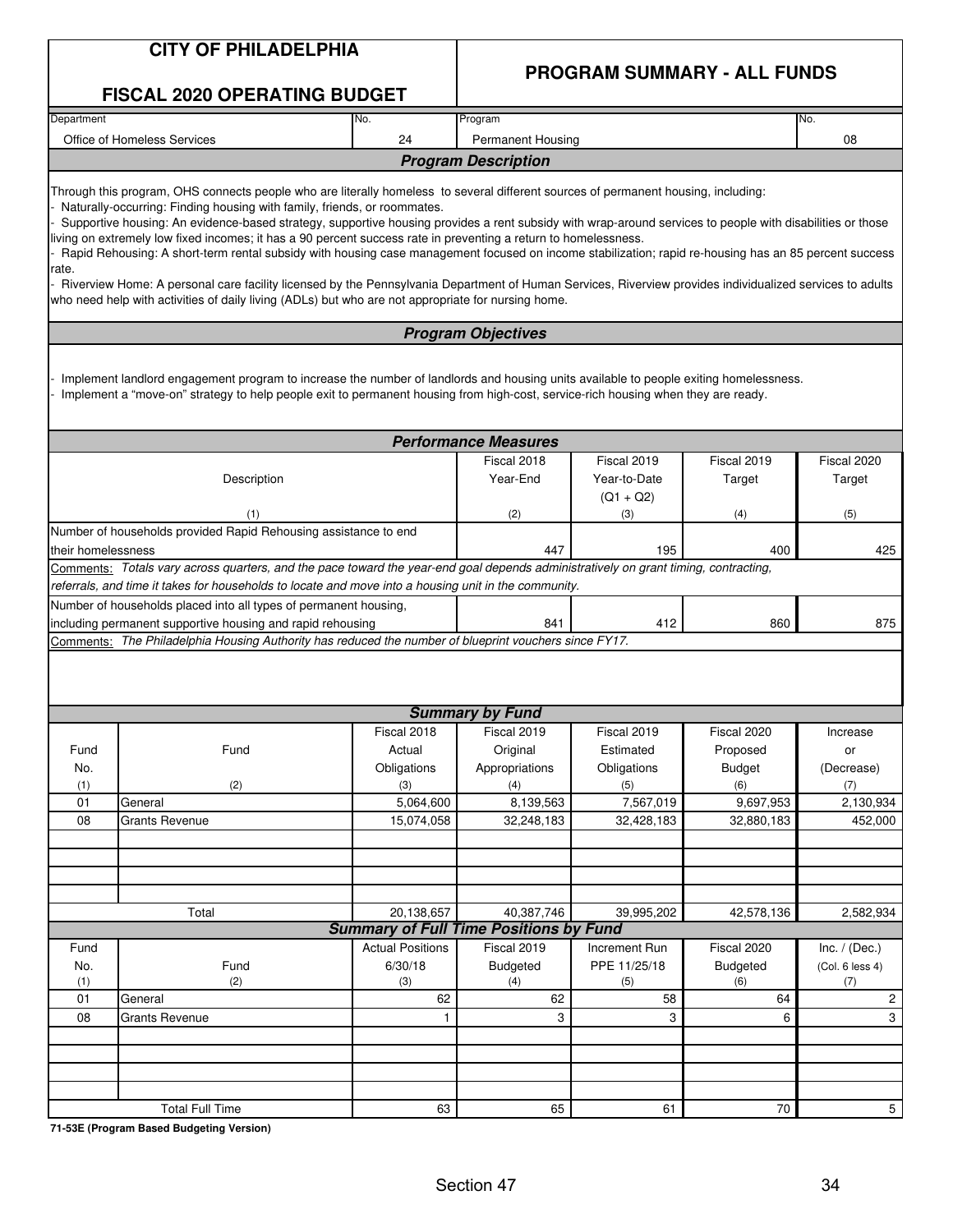#### **CITY OF PHILADELPHIA**

#### **FISCAL 2020 OPERATING BUDGET**

### **PROGRAM SUMMARY - ALL FUNDS**

| Department   |                                    | No.         | Program                                             |                     |                 | No.                 |
|--------------|------------------------------------|-------------|-----------------------------------------------------|---------------------|-----------------|---------------------|
|              | <b>Office of Homeless Services</b> | 24          | Permanent Housing                                   |                     |                 | 08                  |
|              |                                    |             | <b>Selected Associated Non-Tax Revenues by Fund</b> |                     |                 |                     |
|              |                                    | Fiscal 2018 | Fiscal 2019                                         | Fiscal 2019         | Fiscal 2020     | Increase            |
| Fund         | Fund                               | Actual      | Original                                            | Estimate            | Proposed        | or                  |
| No.          |                                    | Revenues    | <b>Budget</b>                                       |                     | <b>Budget</b>   | (Decrease)          |
| (1)          | (2)                                | (3)         | (4)                                                 | (5)                 | (6)             | (7)                 |
| 01           | General                            | 758,640     | 740,000                                             | 740,000             | 740,000         |                     |
| 08           | Grants Revenue                     | 18,282,608  | 32,248,183                                          | 32,428,183          | 32,880,183      | 452,000             |
|              |                                    |             |                                                     |                     |                 |                     |
|              |                                    |             |                                                     |                     |                 |                     |
|              |                                    |             | <b>Selected Associated Capital Projects</b>         |                     |                 |                     |
| Dept.        |                                    | Carry       | Fiscal 2019                                         | Fiscal 2019         | Fiscal 2020     | Fiscal 2020         |
| Where        | Description                        | Forward     | Original Approp.                                    | Original Approp.    | Proposed Budget | Proposed Bdgt       |
| Appropriated |                                    |             | (GO Only)                                           | (All Other Sources) | (GO Only)       | (All Other Sources) |
| (1)          | (2)                                | (3)         | (4)                                                 | (5)                 | (6)             | (7)                 |
|              |                                    |             |                                                     |                     |                 |                     |
|              |                                    |             |                                                     |                     |                 |                     |
|              |                                    |             |                                                     |                     |                 |                     |
|              |                                    |             |                                                     |                     |                 |                     |
|              |                                    |             |                                                     |                     |                 |                     |
|              |                                    |             |                                                     |                     |                 |                     |
|              |                                    |             |                                                     |                     |                 |                     |
|              |                                    |             |                                                     |                     |                 |                     |
|              |                                    |             |                                                     |                     |                 |                     |
|              |                                    |             |                                                     |                     |                 |                     |
|              |                                    |             |                                                     |                     |                 |                     |
|              |                                    |             |                                                     |                     |                 |                     |
|              |                                    |             |                                                     |                     |                 |                     |
|              |                                    |             |                                                     |                     |                 |                     |
|              |                                    |             | <b>Selected Associated Operating Costs</b>          |                     |                 |                     |
| Dept.        |                                    | Fiscal 2018 | Fiscal 2019                                         | Fiscal 2019         | Fiscal 2020     | Increase            |
| Where        | Description                        | Calculated  | Calculated                                          | Calculated          | Calculated      | or                  |
| Appropriated |                                    | Obligations | Appropriations                                      | Obligations         | <b>Budget</b>   | (Decrease)          |
| (1)          | (2)                                | (3)         | (4)                                                 | (5)                 | (6)             | (7)                 |
| Finance      | Employee Benefits - Civilian       | 1,040,399   | 2,666,922                                           | 2,666,922           | 1,224,228       | (1,442,694)         |
| Finance      | Employee Benefits - Uniform        |             |                                                     |                     |                 |                     |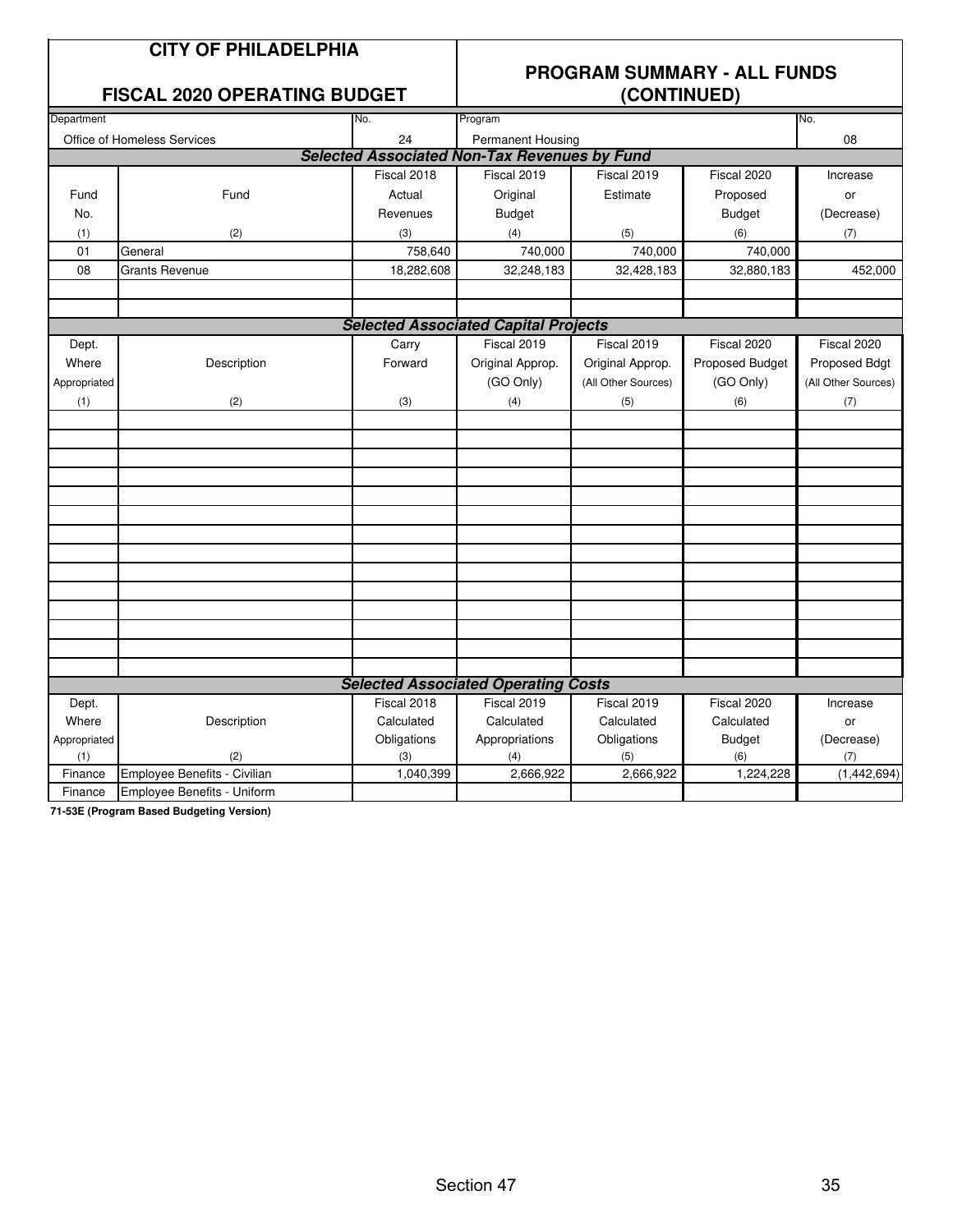|                                     | <b>CITY OF PHILADELPHIA</b><br><b>FISCAL 2020 OPERATING BUDGET</b> |                                                     | <b>PROGRAM SUMMARY</b>      |              |                           |                       |  |
|-------------------------------------|--------------------------------------------------------------------|-----------------------------------------------------|-----------------------------|--------------|---------------------------|-----------------------|--|
| Department                          |                                                                    | No.                                                 | Program                     |              |                           | No.                   |  |
|                                     | Office of Homeless Services                                        | 24                                                  | Permanent Housing           |              |                           | 08                    |  |
| Fund                                |                                                                    | No.                                                 |                             |              |                           |                       |  |
| General                             |                                                                    | 01                                                  |                             |              |                           |                       |  |
|                                     |                                                                    |                                                     | <b>Summary by Class</b>     |              |                           |                       |  |
|                                     |                                                                    | Fiscal 2018                                         | Fiscal 2019                 | Fiscal 2019  | Fiscal 2020               | Increase              |  |
| Class                               | Description                                                        | Actual                                              | Original                    | Estimated    | Proposed                  | or                    |  |
|                                     |                                                                    | Obligations                                         | Appropriations              | Obligations  | <b>Budget</b>             | (Decrease)            |  |
| (1)                                 | (2)                                                                | (3)                                                 | (4)                         | (5)          | (6)                       | (7)                   |  |
| 100                                 | <b>Employee Compensation</b>                                       |                                                     |                             |              |                           |                       |  |
| a)                                  | <b>Personal Services</b>                                           | 2,799,228                                           | 2,921,237                   | 2,903,741    | 3,090,498                 | 186,757               |  |
| b)                                  | <b>Employee Benefits</b>                                           |                                                     |                             |              |                           |                       |  |
| 200                                 | <b>Purchase of Services</b>                                        | 2,116,940                                           | 5,018,128                   | 4,463,080    | 6,407,257                 | 1,944,177             |  |
| 300                                 | Materials and Supplies                                             | 114,498                                             | 114,225                     | 114,225      | 114,225                   |                       |  |
| 400                                 | Equipment                                                          | 1,564                                               | 53,552                      | 53,552       | 53,552                    |                       |  |
| 500                                 | Contributions, Indemnities and Taxes                               | 32,370                                              | 32,421                      | 32,421       | 32,421                    |                       |  |
| 700                                 | <b>Debt Service</b>                                                |                                                     |                             |              |                           |                       |  |
| 800                                 | Payments to Other Funds                                            |                                                     |                             |              |                           |                       |  |
| 900                                 | Advances and Misc. Payments                                        |                                                     |                             |              |                           |                       |  |
|                                     | Total                                                              | 5,064,600                                           | 8,139,563                   | 7,567,019    | 9,697,953                 | 2,130,934             |  |
|                                     |                                                                    |                                                     | <b>Summary of Positions</b> |              |                           |                       |  |
|                                     |                                                                    | Actual                                              | Fiscal 2019                 | Increment    | $\overline{F}$ iscal 2020 | Increase              |  |
|                                     |                                                                    | Positions                                           | <b>Budgeted</b>             | Run          | <b>Budgeted</b>           | or                    |  |
| Code                                | Category                                                           | 6/30/18                                             | Positions                   | PPE 11/25/18 | Positions                 | (Decrease)            |  |
| (1)                                 | (2)                                                                | (3)                                                 | (4)                         | (5)          | (6)                       | (7)                   |  |
| 101                                 | Full Time - Civilian                                               | 62                                                  | 62                          | 58           | 64                        | $\sqrt{2}$            |  |
| 105                                 | Full Time - Uniform                                                |                                                     |                             |              |                           |                       |  |
|                                     | Total                                                              | 62                                                  | 62                          | 58           | 64                        | $\mathbf{2}^{\prime}$ |  |
|                                     |                                                                    | <b>Selected Associated Non-Tax Revenues by Type</b> |                             |              |                           |                       |  |
|                                     |                                                                    | Fiscal 2018                                         | Fiscal 2019                 | Fiscal 2019  | Fiscal 2020               | Increase              |  |
|                                     | Description                                                        | Actual                                              | Original                    | Estimate     | Proposed                  | or                    |  |
|                                     |                                                                    | Revenues                                            | <b>Budget</b>               |              | <b>Budget</b>             | (Decrease)            |  |
| (1)                                 |                                                                    | (2)                                                 | (3)                         | (4)          | (5)                       | (6)                   |  |
| Local (Non-Governmental)<br>758,640 |                                                                    |                                                     | 740,000                     | 740,000      | 740,000                   |                       |  |
| Federal                             |                                                                    |                                                     |                             |              |                           |                       |  |
| State                               |                                                                    |                                                     |                             |              |                           |                       |  |
|                                     | <b>Other Governments</b>                                           |                                                     |                             |              |                           |                       |  |
|                                     | Other Funds of the City                                            |                                                     |                             |              |                           |                       |  |
|                                     | Total                                                              | 758,640                                             | 740,000                     | 740,000      | 740,000                   |                       |  |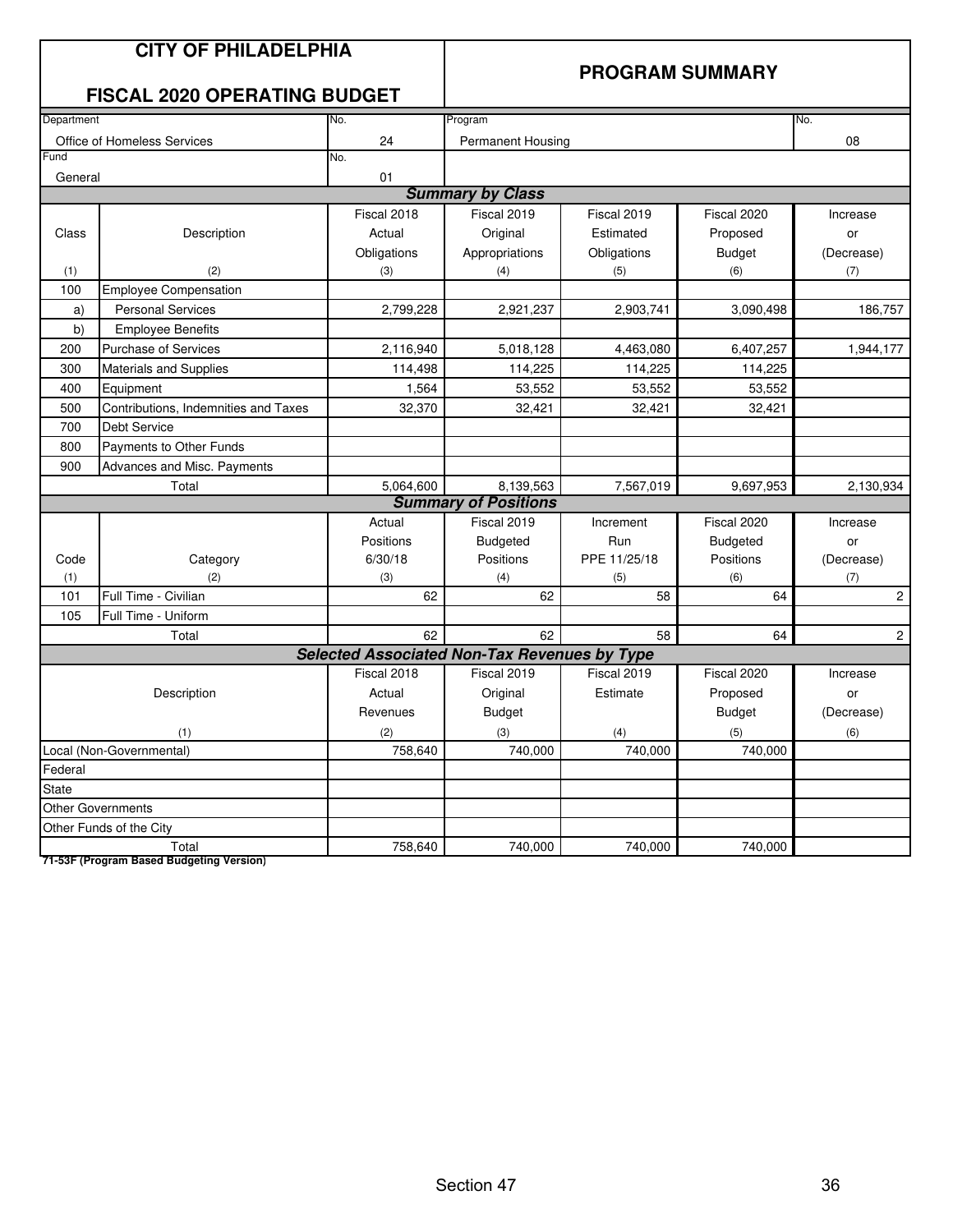| <b>CITY OF PHILADELPHIA</b><br><b>FISCAL 2020 OPERATING BUDGET</b><br>Department<br>No. |               |                                                               |                                    |                        | <b>SCHEDULE 100</b><br><b>LIST OF POSITIONS</b><br><b>BY PROGRAM</b> |                      |                  |                   |                      |
|-----------------------------------------------------------------------------------------|---------------|---------------------------------------------------------------|------------------------------------|------------------------|----------------------------------------------------------------------|----------------------|------------------|-------------------|----------------------|
|                                                                                         |               |                                                               |                                    |                        | Program                                                              |                      |                  |                   | No.                  |
|                                                                                         |               | Office of Homeless Services                                   |                                    | 24                     | <b>Permanent Housing</b>                                             |                      |                  |                   | 08                   |
| Fund                                                                                    |               |                                                               |                                    | No.                    |                                                                      |                      |                  |                   |                      |
|                                                                                         | General       |                                                               |                                    | 01                     |                                                                      |                      |                  |                   |                      |
|                                                                                         |               |                                                               |                                    | Fiscal                 | Fiscal                                                               |                      | Fiscal           |                   | Increase             |
|                                                                                         |               |                                                               | Salary                             | 2018                   | 2019                                                                 | Increment            | 2020             | Annual            | (Decrease)           |
| Line                                                                                    | Class<br>Code | Title                                                         | Range                              | Actual Pos.<br>6/30/18 | Budgeted                                                             | Run -PPE<br>11/25/18 | <b>Budgeted</b>  | Salary<br>7/1/19  | (Col. 8              |
| No.<br>(1)                                                                              | (2)           | (3)                                                           | (in dollars)<br>(4)                | (5)                    | Positions<br>(6)                                                     | (7)                  | Positions<br>(8) | (9)               | less Col. 6)<br>(10) |
| $\mathbf{1}$                                                                            | 2L20          | <b>Administrative Officer</b>                                 | 53,633 - 68,955                    | 1                      | 1                                                                    | 1                    | $\mathbf{1}$     | 68,972            |                      |
| $\sqrt{2}$                                                                              | 2L11          | <b>Administrative Assistant</b>                               | 42,091 - 54,111                    |                        |                                                                      | 1                    | 1                | 53,360            |                      |
| 3                                                                                       |               | 2L16 Administrative Specialist                                | 53,633 - 68,955                    |                        |                                                                      |                      |                  | 56,412            |                      |
| $\overline{\mathbf{4}}$                                                                 |               | A398 Assistant Managing Director                              | 97,850                             |                        | 1                                                                    |                      | 1                | 97,850            |                      |
| 5                                                                                       | 1A22          | Clerical Supervisor II                                        | 41,930 - 45,868                    |                        |                                                                      |                      |                  | 45,358            |                      |
| 6                                                                                       | 1A04          | Clerk III                                                     | 39,793 - 43,420                    | 3                      | $\overline{c}$                                                       |                      | 2                | 80,205            |                      |
| $\overline{7}$                                                                          | 1A11          | Clerk Typist I                                                | 28,456 - 30,387                    |                        | 1                                                                    | 1                    | 1                | 28,456            |                      |
| 8                                                                                       |               | 1A12 Clerk Typist II                                          | 33,668 - 36,402                    |                        | 1                                                                    | 1                    | 1                | 34,101            |                      |
| 9                                                                                       | 7D11          | Custodial Worker I                                            | 32,412 - 34,785                    |                        |                                                                      | 1                    | 1                | 29,806            | $\mathbf{1}$         |
| 10                                                                                      | 7D01          | General Departmental Worker                                   | 32,412 - 34,785                    | 1                      | 1                                                                    | 1                    | 1                | 29,806            |                      |
| 11                                                                                      | 4B01          | <b>Health Care Aide</b>                                       | 33,668 - 36,402                    | 27                     | 27                                                                   | 24                   | 26               | 890,951           | (1)                  |
| 12                                                                                      | H520          | Homeless Prevention & Rehousing Prg Mgr                       | 62,000                             | 1                      | 1                                                                    | $\overline{1}$       | $\mathbf{1}$     | 63,860            |                      |
| 13                                                                                      |               | 6G04 Housing & Fire Inspector                                 | 41,410 - 45,501                    | $\overline{c}$         | $\overline{c}$                                                       | 2                    | 3                | 141,173           | $\mathbf{1}$         |
| 14                                                                                      |               | 6G05 Housing & Fire Inspector Supervisor                      | 46,244 - 51,004                    |                        | $\mathbf{1}$                                                         | 1                    | 1                | 51,713            |                      |
| 15                                                                                      |               | 9D10 Recreation Leader Trainee                                | 34,244 - 44,026                    |                        | 1                                                                    |                      |                  |                   | (1)                  |
| 16                                                                                      | 9D11          | <b>Recreation Leader I</b>                                    | 42,632 - 54,806                    | 1                      | 1                                                                    | 1                    | 1                | 58,653            |                      |
| 17                                                                                      |               | 9D12 Recreation Leader II                                     | 49,235 - 63,284                    |                        |                                                                      | 1                    | 1                | 47,928            | 1                    |
| 18<br>19                                                                                |               | 4B16 Resident Care Manager<br>4B15 Resident Care Supervisor I | 68,047 - 87,491<br>37,421 - 40,725 | 1<br>5                 | 1<br>6                                                               | 1<br>5               | 6                | 80,219<br>224,580 |                      |
| 20                                                                                      |               | 7A03 Semi-Skilled Laborer                                     | 36,340 - 39,498                    | 1                      | 1                                                                    | 1                    | 1                | 37,336            |                      |
| 21                                                                                      |               | 5A80 Social Service Program Analyst                           | 52,321 - 67,274                    | $\overline{4}$         | 4                                                                    | 4                    | 6                | 396,790           | $\overline{c}$       |
| 22                                                                                      | 5A07          | Social Work Services Manager II                               | 50,107 - 64,424                    | 5                      | 5                                                                    | 5                    | 4                | 240,480           | (1)                  |
| 23                                                                                      | 5A08          | Social Work Supervisor                                        | 59,744 - 76,796                    | 1                      | $\mathbf{1}$                                                         | 1                    | 1                | 75,585            |                      |
| 24                                                                                      | 1F06          | <b>Stores Worker</b>                                          | 37,421 - 40,725                    | 1                      | 1                                                                    | 1                    | 1                | 38,468            |                      |
|                                                                                         |               | <b>Permanent Housing Total</b>                                |                                    | 62                     | 62                                                                   | 58                   | 64               | 2,872,062         | $\mathbf{2}$         |
|                                                                                         |               |                                                               |                                    |                        |                                                                      |                      |                  |                   |                      |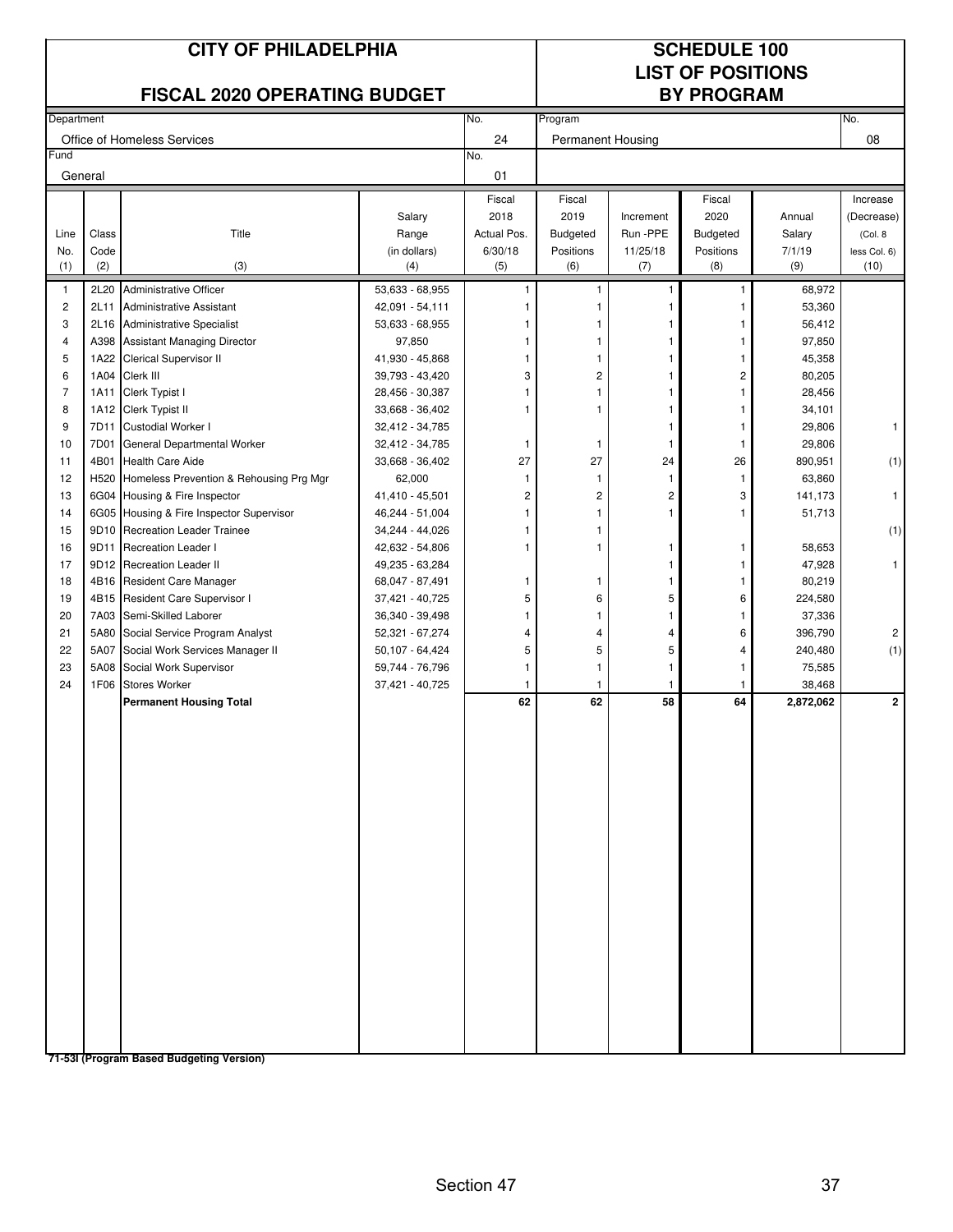|                                                                                                                                          |                      | <b>CITY OF PHILADELPHIA</b><br><b>FISCAL 2020 OPERATING BUDGET</b>                                           |                      |                       |                                        | <b>SCHEDULE 100</b><br><b>LIST OF POSITIONS</b><br><b>BY PROGRAM</b> |                                                |                                          |                                                |                                                |                                                   |
|------------------------------------------------------------------------------------------------------------------------------------------|----------------------|--------------------------------------------------------------------------------------------------------------|----------------------|-----------------------|----------------------------------------|----------------------------------------------------------------------|------------------------------------------------|------------------------------------------|------------------------------------------------|------------------------------------------------|---------------------------------------------------|
| Department                                                                                                                               |                      |                                                                                                              |                      |                       | No.                                    | Program                                                              |                                                |                                          |                                                |                                                | No.                                               |
|                                                                                                                                          |                      | Office of Homeless Services                                                                                  |                      |                       | 24                                     | Permanent Housing                                                    |                                                |                                          |                                                |                                                | 08                                                |
| Fund                                                                                                                                     |                      |                                                                                                              |                      |                       | No.                                    |                                                                      |                                                |                                          |                                                |                                                |                                                   |
|                                                                                                                                          | General              |                                                                                                              |                      |                       | 01                                     |                                                                      |                                                |                                          |                                                |                                                |                                                   |
| Line<br>No.<br>(1)                                                                                                                       | Class<br>Code<br>(2) | Title<br>(3)                                                                                                 |                      |                       | Salary<br>Range<br>(in dollars)<br>(4) | Fiscal<br>2018<br>Actual Pos.<br>6/30/18<br>(5)                      | Fiscal<br>2019<br>Budgeted<br>Positions<br>(6) | Increment<br>Run -PPE<br>11/25/18<br>(7) | Fiscal<br>2020<br>Budgeted<br>Positions<br>(8) | Annual<br>Salary<br>7/1/19<br>(9)              | Inc.<br>(Dec.)<br>(Col. 8<br>less Col. 6)<br>(10) |
|                                                                                                                                          |                      | From Schedule I                                                                                              |                      |                       |                                        | 62                                                                   | 62                                             | 58                                       | 64                                             | 2,872,062                                      | $\overline{2}$                                    |
|                                                                                                                                          |                      | Bonus, Gross Adj.<br>Overtime - Civilian<br>Holiday Overtime - Civilian<br>Shift/Stress<br>H&L, IOD, LT-Sick |                      |                       |                                        |                                                                      |                                                |                                          |                                                | 27,694<br>150,000<br>38,296<br>14,014<br>6,815 |                                                   |
|                                                                                                                                          |                      |                                                                                                              |                      |                       |                                        | 62                                                                   | 62                                             | 58                                       | 64                                             | 3,108,881                                      | $\overline{2}$                                    |
| <b>Total Gross Requirements</b><br>Plus: Earned Increment<br>Plus: Longevity<br>Less: (Vacancy Allowance)<br><b>Total Budget Request</b> |                      |                                                                                                              |                      |                       |                                        |                                                                      |                                                | 14,255<br>600<br>(33, 238)<br>3.090.498  |                                                |                                                |                                                   |
|                                                                                                                                          |                      |                                                                                                              |                      |                       | <b>Summary of Personal Services</b>    |                                                                      |                                                |                                          |                                                |                                                |                                                   |
| Line                                                                                                                                     |                      |                                                                                                              | Actual               | Fiscal 2018<br>Actual | Budgeted                               | Fiscal 2019<br>Estimated                                             | Increment                                      | Budgeted                                 | Fiscal 2020<br>Department                      | in Require.                                    | $Inc. / (Dec.)$ Inc. / (Dec.)<br>in Bud. Pos.     |
| No.                                                                                                                                      |                      | Category                                                                                                     | Positions<br>6/30/18 | Obligations           | Positions                              | Obligations                                                          | Run -PPE<br>11/25/18                           | Positions                                | Request                                        | (Col. 9<br>less Col. 6)                        | (Col. 8<br>less Col. 5)                           |
| (1)                                                                                                                                      |                      | (2)                                                                                                          | (3)                  | (4)                   | (5)                                    | (6)                                                                  | (7)                                            | (8)                                      | (9)                                            | (10)                                           | (11)                                              |
| $\mathbf{1}$                                                                                                                             | Lump Sum             |                                                                                                              |                      | 25,716                |                                        |                                                                      |                                                |                                          |                                                |                                                |                                                   |
| $\overline{2}$                                                                                                                           |                      | Full Time - Civilian                                                                                         | 62                   | 2,425,173             | 62                                     | 2,666,922                                                            | 58                                             | 64                                       | 2,853,679                                      | 186,757                                        | $\overline{2}$                                    |
| 3                                                                                                                                        |                      | Full Time - Uniform                                                                                          |                      |                       |                                        |                                                                      |                                                |                                          |                                                |                                                |                                                   |
| $\overline{4}$                                                                                                                           |                      | Bonus, Gross Adj.                                                                                            |                      | 162,114               |                                        | 27,694                                                               |                                                |                                          | 27,694                                         |                                                |                                                   |
| 5                                                                                                                                        |                      | PT, Temp/Seas, Bd, SCG                                                                                       |                      |                       |                                        |                                                                      |                                                |                                          |                                                |                                                |                                                   |
| 6                                                                                                                                        |                      | Overtime - Civilian                                                                                          |                      | 129,567               |                                        | 150,000                                                              |                                                |                                          | 150,000                                        |                                                |                                                   |
| $\overline{7}$                                                                                                                           |                      | Overtime - Uniform                                                                                           |                      |                       |                                        |                                                                      |                                                |                                          |                                                |                                                |                                                   |
| 8                                                                                                                                        |                      | Holiday Overtime - Civilian                                                                                  |                      | 40,034                |                                        | 38,296                                                               |                                                |                                          | 38,296                                         |                                                |                                                   |
| 9                                                                                                                                        |                      | Unused Uniform Leave                                                                                         |                      |                       |                                        |                                                                      |                                                |                                          |                                                |                                                |                                                   |
| 10                                                                                                                                       | Shift/Stress         |                                                                                                              |                      | 14,780                |                                        | 14,014                                                               |                                                |                                          | 14,014                                         |                                                |                                                   |
| 11                                                                                                                                       |                      | H&L, IOD, LT-Sick                                                                                            |                      | 1,843                 |                                        | 6,815                                                                |                                                |                                          | 6,815                                          |                                                |                                                   |
| 12                                                                                                                                       |                      | Total                                                                                                        | 62                   | 2,799,228             | 62                                     | 2,903,741                                                            | 58                                             | 64                                       | 3,090,498                                      | 186,757                                        | $\overline{c}$                                    |

Total<br>T1-53J (Program Based Budgeting Version)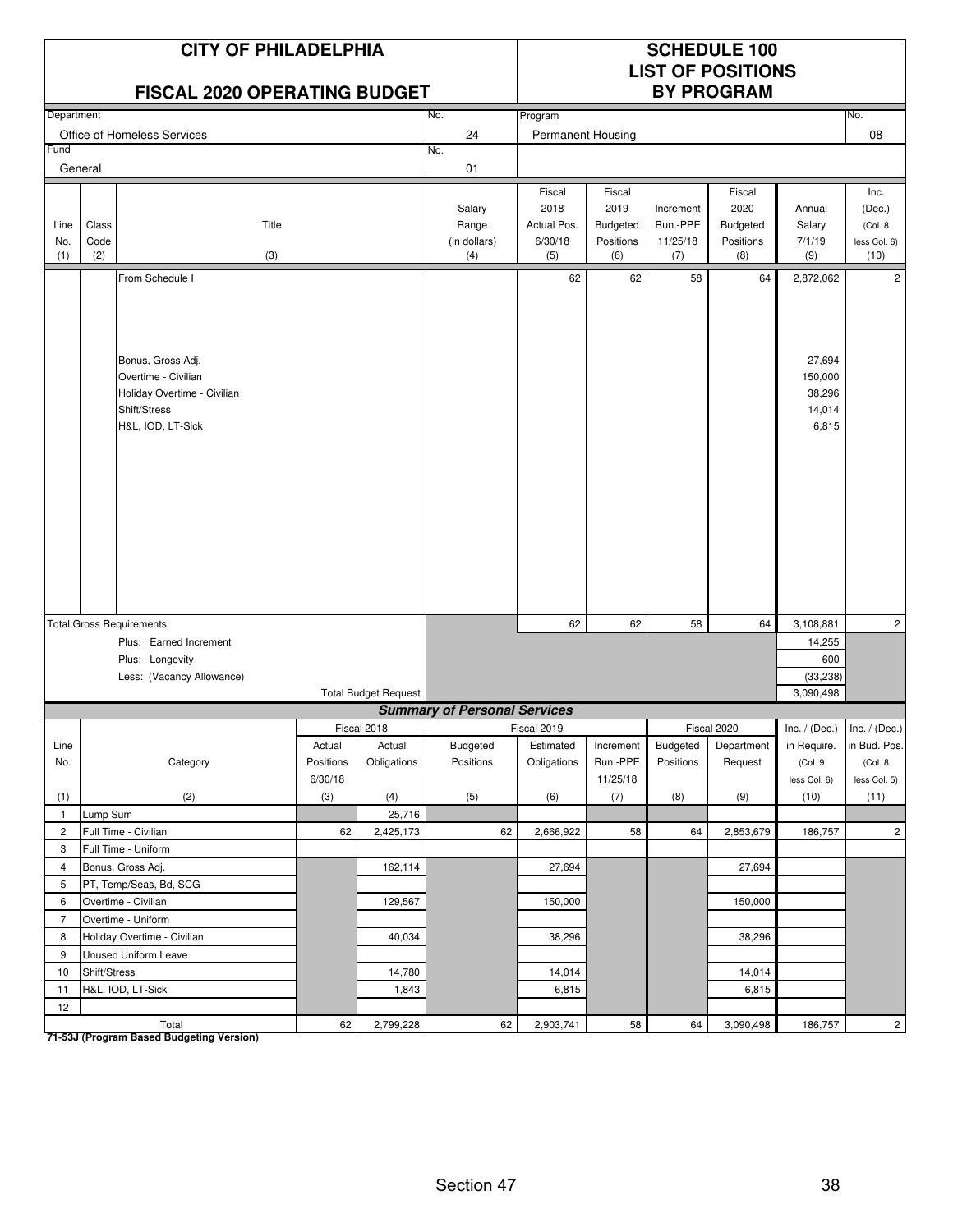#### **CITY OF PHILADELPHIA SCHEDULE 200**

#### **FISCAL 2020 OPERATING BUDGET BY PROGRAM**

# **PURCHASE OF SERVICES**

| Department |                                                  | No.                                        | No.                      |             |              |            |
|------------|--------------------------------------------------|--------------------------------------------|--------------------------|-------------|--------------|------------|
|            |                                                  |                                            | Program                  |             |              |            |
| Fund       | Office of Homeless Services                      | 24<br>No.                                  | <b>Permanent Housing</b> |             |              | 08         |
|            |                                                  |                                            |                          |             |              |            |
| General    |                                                  | 01                                         |                          |             |              |            |
|            |                                                  | Fiscal 2018                                | Fiscal 2019              | Fiscal 2019 | Fiscal 2020  | Increase   |
| Code       | Description                                      | Actual                                     | Original                 | Estimated   | Departmental | or         |
|            |                                                  | Obligations                                | Appropriations           | Obligations | Request      | (Decrease) |
| (1)        | (2)                                              | (3)                                        | (4)                      | (5)         | (6)          | (7)        |
|            |                                                  | <b>Schedule 200 - Purchase of Services</b> |                          |             |              |            |
| 201        | Cleaning & Laundering                            | 22,025                                     | 36,000                   | 36,000      | 36,000       |            |
| 202        | Janitorial Services                              |                                            |                          |             |              |            |
| 205        | Refuse, Garbage, Silt and Sludge Removal         |                                            |                          |             |              |            |
| 209        | Telephone & Communication                        |                                            |                          |             |              |            |
| 210        | <b>Postal Services</b>                           |                                            | 1,500                    | 1,500       | 1,500        |            |
| 211        | Transportation                                   | 764                                        | 2,800                    | 2,800       | 2,800        |            |
| 215        | Licenses, Permits & Inspection Charges           | 500                                        | 150                      | 150         | 150          |            |
| 216        | Commercial off the Shelf Software Licenses       | 7,140                                      |                          | 7,140       | 7,140        |            |
| 220        | <b>Electric Current</b>                          |                                            |                          |             |              |            |
| 221        | <b>Gas Services</b>                              |                                            |                          |             |              |            |
| 222        | Steam for Heating                                |                                            |                          |             |              |            |
| 230        | Meals (non-travel) & Official Entertaining       | 375                                        |                          |             |              |            |
| 231        | <b>Overtime Meals</b>                            |                                            |                          |             |              |            |
| 240        | <b>Advertising &amp; Promotional Activities</b>  |                                            |                          |             |              |            |
| 250        | <b>Professional Services</b>                     | 1,910,791                                  | 4,907,978                | 4,338,910   | 6,283,087    | 1,944,177  |
| 251        | Professional Svcs. - Information Technology      | 77,319                                     |                          |             |              |            |
| 252        | Accounting & Auditing Services                   |                                            |                          |             |              |            |
| 253        | <b>Legal Services</b>                            | 24,000                                     |                          |             |              |            |
| 254        | Mental Health & Intellectual Disability Services |                                            | 16,200                   | 16,200      | 16,200       |            |
| 255        | Dues                                             | 1,470                                      | 1,380                    | 1,380       | 1,380        |            |
| 256        | Seminar & Training Sessions                      | 2,839                                      | 3,000                    | 3,000       | 3,000        |            |
| 257        | Architectural & Engineering Services             |                                            |                          |             |              |            |
| 258        | <b>Court Reporters</b>                           |                                            |                          |             |              |            |
| 259        | <b>Arbitration Fees</b>                          |                                            |                          |             |              |            |
| 260        | Repair & Maintenance Charges                     | 18,761                                     | 24,000                   | 15,000      | 15,000       |            |
| 261        | Repaving, Repairing & Resurfacing Streets        |                                            |                          |             |              |            |
| 262        | Demolition of Buildings                          |                                            |                          |             |              |            |
| 264        | Abatement of Nuisances                           |                                            |                          |             |              |            |
| 265        | Rehabilitation of Property                       |                                            |                          |             |              |            |
| 266        | Maint. & Support - Comp. Hardware & Software     |                                            |                          |             |              |            |
| 275        | Juror Fees                                       |                                            |                          |             |              |            |
| 276        | Juror Expenses                                   |                                            |                          |             |              |            |
| 277        | <b>Witness Fees</b>                              |                                            |                          |             |              |            |
| 280        | Insurance & Official Bonds                       |                                            | 120                      |             |              |            |
| 282        | Lease Purchase - Computer Systems                |                                            |                          |             |              |            |
| 283        | Lease Purchase - Vehicles                        |                                            |                          |             |              |            |
| 284        | Ground & Building Rental                         |                                            |                          |             |              |            |
| 285        | Rents - Other                                    | 50,956                                     | 25,000                   | 41,000      | 41,000       |            |
| 286        | <b>Rental of Parking Spaces</b>                  |                                            |                          |             |              |            |
| 290        | Payments for Care of Individuals                 |                                            |                          |             |              |            |
| 295        | <b>Imprest Advances</b>                          |                                            |                          |             |              |            |
| 298        | Payments for Burials & Graves                    |                                            |                          |             |              |            |
| 299        | Other Expenses (not otherwise classified)        |                                            |                          |             |              |            |
|            |                                                  |                                            |                          |             |              |            |
|            |                                                  |                                            |                          |             |              |            |
|            |                                                  |                                            |                          |             |              |            |
|            | Total                                            | 2,116,940                                  | 5,018,128                | 4,463,080   | 6,407,257    | 1,944,177  |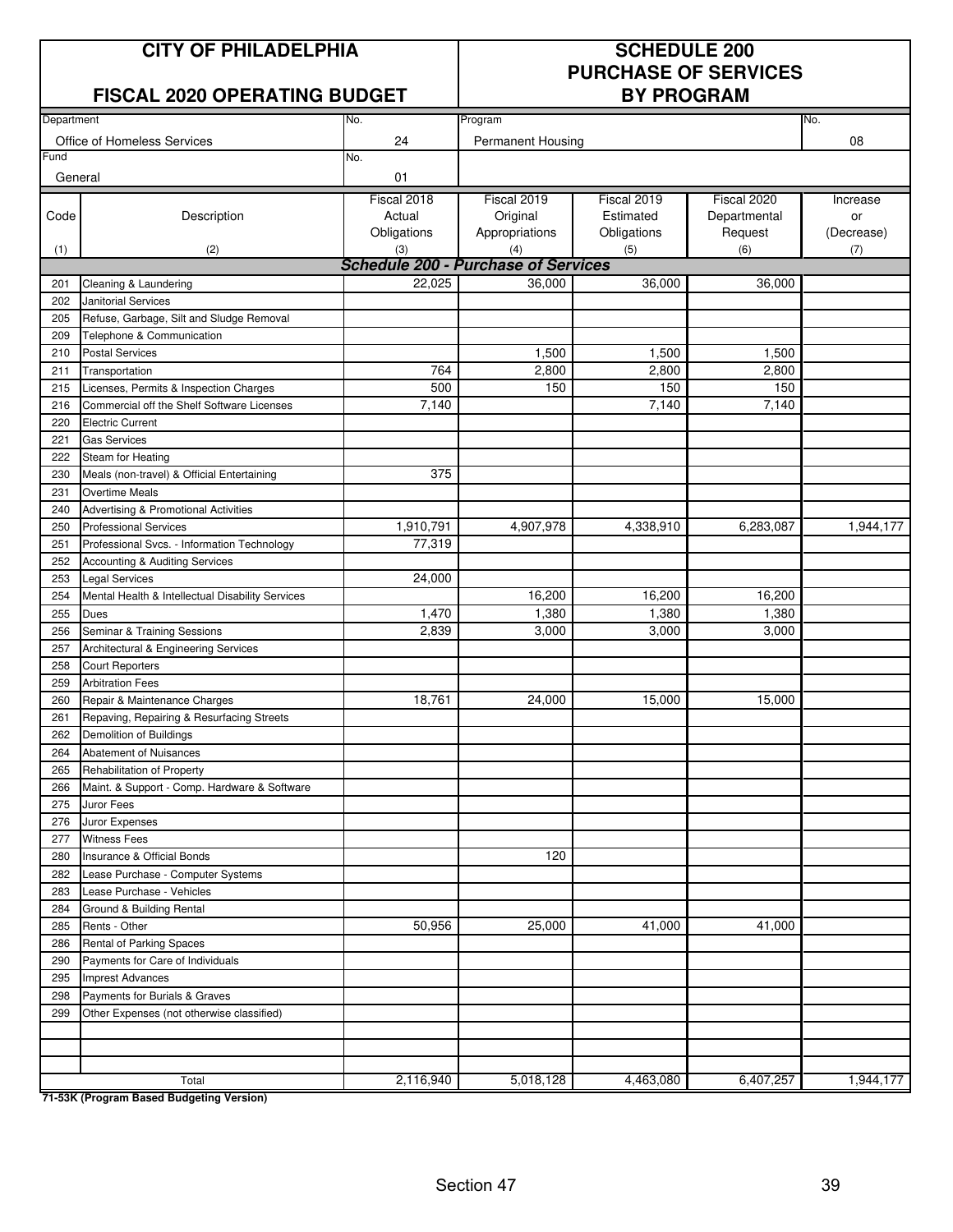#### **FISCAL 2020 OPERATING BUDGET BY PROGRAM**

### **CITY OF PHILADELPHIA SCHEDULE 300 - 400 MATERIALS, SUPPLIES & EQUIPMENT**

| Department |                                                       | No.                                            | Program                         |             |              | No.        |
|------------|-------------------------------------------------------|------------------------------------------------|---------------------------------|-------------|--------------|------------|
|            | Office of Homeless Services                           | 24                                             | <b>Permanent Housing</b>        |             |              | 08         |
| Fund       |                                                       | No.                                            |                                 |             |              |            |
| General    |                                                       | 01                                             |                                 |             |              |            |
|            |                                                       | Fiscal 2018                                    | Fiscal 2019                     | Fiscal 2019 | Fiscal 2020  | Increase   |
| Code       | Description                                           | Actual                                         | Original                        | Estimated   | Departmental | or         |
|            |                                                       | Obligations                                    | Appropriations                  | Obligations | Request      | (Decrease) |
| (1)        | (2)                                                   | (3)                                            | (4)                             | (5)         | (6)          | (7)        |
|            |                                                       | <b>Schedule 300 - Materials &amp; Supplies</b> |                                 |             |              |            |
| 301        | Agricultural & Botanical                              |                                                |                                 |             |              |            |
| 302        | Animal, Livestock & Marine                            |                                                |                                 |             |              |            |
| 303        | Bakeshop, Dining Room & Kitchen                       |                                                |                                 |             |              |            |
| 304        | Books & Other Publications                            |                                                |                                 |             |              |            |
| 305        | <b>Building &amp; Construction</b>                    |                                                | 2,000                           | 2,000       | 2,000        |            |
| 306        | <b>Library Materials</b>                              |                                                |                                 |             |              |            |
| 307        | <b>Chemicals &amp; Gases</b>                          |                                                |                                 |             |              |            |
| 308        | Dry Goods, Notions & Wearing Apparel                  | 6,538                                          | 6,781                           | 6,781       | 6,781        |            |
| 309        | Cordage & Fibers                                      |                                                |                                 |             |              |            |
| 310        | Electrical & Communication                            | 563                                            | 500                             | 500         | 500          |            |
| 311        | General Equipment & Machinery                         |                                                |                                 |             |              |            |
| 312        | Fire Fighting & Safety                                |                                                | 200                             | 200         | 200          |            |
| 313        | Food                                                  | 3,507                                          | 2,099                           | 2,099       | 2,099        |            |
| 314        | Fuel - Heating & Cooling                              |                                                |                                 |             |              |            |
| 316        | General Hardware & Minor Tools                        |                                                |                                 |             |              |            |
| 317        | Hospital & Laboratory                                 | 32,905                                         | 39,512                          | 39,512      | 39,512       |            |
| 318        | Janitorial, Laundry & Household                       | 45,637                                         | 39,717                          | 39,717      | 39,717       |            |
| 320        | Office Materials & Supplies                           | 16,347                                         | 17,995                          | 17,995      | 17,995       |            |
| 322        | Small Power Tools & Hand Tools                        |                                                |                                 |             |              |            |
| 323        | Plumbing, AC & Space Heating                          |                                                |                                 |             |              |            |
| 324        | Precision, Photographic & Artists                     | 8,000                                          | 5,000                           | 5,000       | 5,000        |            |
| 325        | Printing                                              | 887                                            | 300                             | 300         | 300          |            |
| 326        | Recreational & Educational                            | 114                                            | 121                             | 121         | 121          |            |
| 328        | Vehicle Parts & Accessories                           |                                                |                                 |             |              |            |
| 335        | Lubricants                                            |                                                |                                 |             |              |            |
| 340        | #2 Diesel Fuel                                        |                                                |                                 |             |              |            |
| 341        | Compressed Natural Gas (CNG)                          |                                                |                                 |             |              |            |
| 342        | Liquid Propane Gas (LPG)                              |                                                |                                 |             |              |            |
| 345        | Gasoline                                              |                                                |                                 |             |              |            |
| 399        | Other Materials & Supplies (not otherwise classified) |                                                |                                 |             |              |            |
|            |                                                       |                                                |                                 |             |              |            |
|            | Total                                                 | 114,498                                        | 114,225                         | 114,225     | 114,225      |            |
|            |                                                       |                                                | <b>Schedule 400 - Equipment</b> |             |              |            |
| 405        | Construction, Dredging & Conveying                    |                                                |                                 |             |              |            |
| 410        | Electrical, Lighting & Communications                 |                                                |                                 |             |              |            |
| 411        | General Equipment & Machinery                         |                                                |                                 |             |              |            |
| 412        | Fire Fighting & Emergency                             |                                                |                                 |             |              |            |
| 417        | Hospital & Laboratory                                 |                                                |                                 |             |              |            |
| 420        | Office Equipment                                      | 280                                            | 5,000                           | 5,000       | 5,000        |            |
| 423        | Plumbing, AC & Space Heating                          |                                                |                                 |             |              |            |
| 424        | Precision, Photographic & Artists                     |                                                |                                 |             |              |            |
| 426        | Recreational & Educational                            |                                                |                                 |             |              |            |
| 427        | Computer Equipment & Peripherals                      |                                                | 25,000                          | 25,000      | 25,000       |            |
| 428        | Vehicles                                              |                                                |                                 |             |              |            |
| 430        | Furniture & Furnishings                               | 1,284                                          | 22,552                          | 22,552      | 22,552       |            |
| 499        | Other Equipment (not otherwise classified)            |                                                | 1,000                           | 1,000       | 1,000        |            |
|            |                                                       |                                                |                                 |             |              |            |
|            | Total                                                 | 1,564                                          | 53,552                          | 53,552      | 53,552       |            |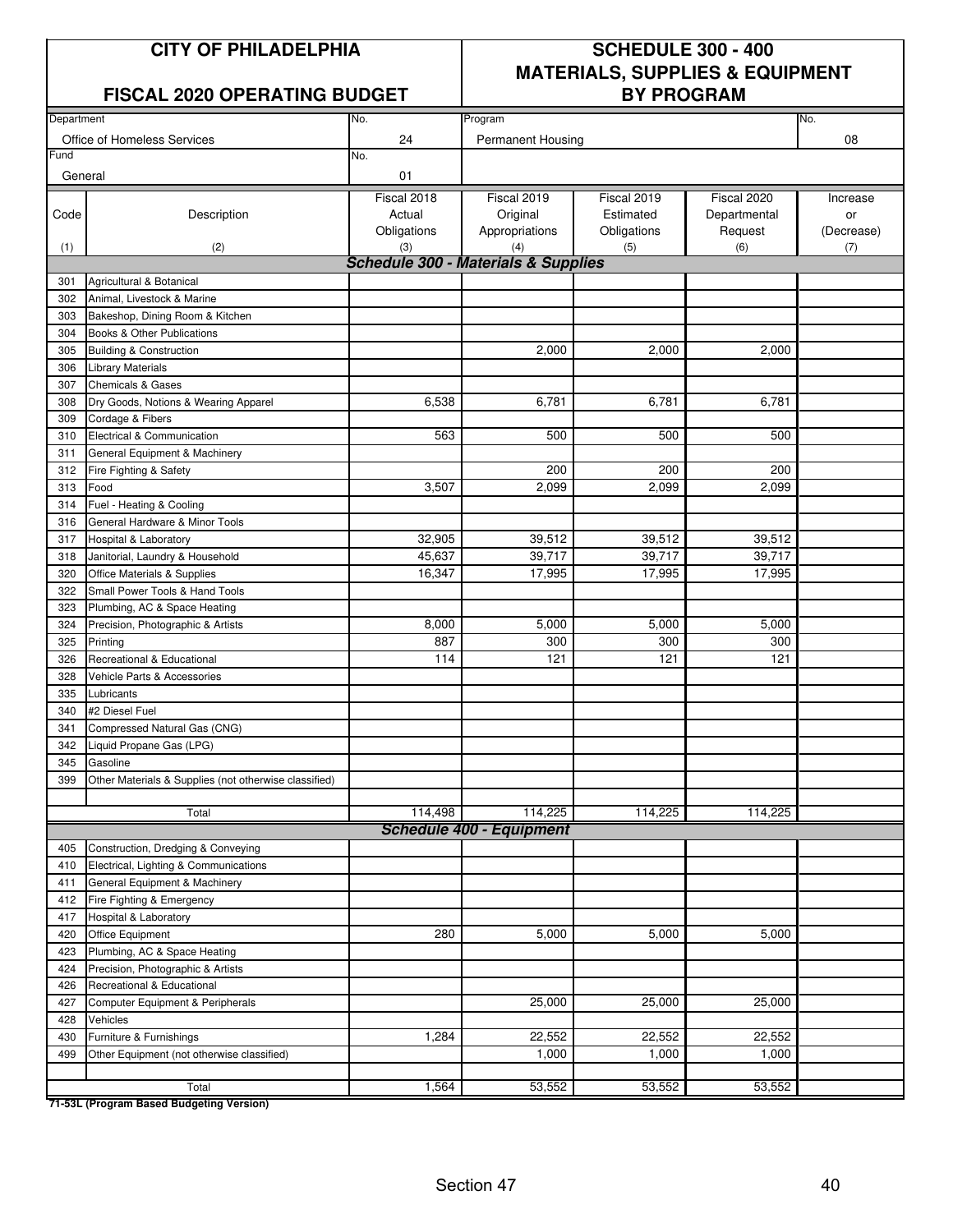| <b>CITY OF PHILADELPHIA</b><br>FISCAL 2020 OPERATING BUDGET |                                                                                              |                                      | <b>SCHEDULE 500 - 700 - 800 - 900</b><br><b>BY PROGRAM</b><br>No. |                                         |                                        |                              |  |  |  |  |  |
|-------------------------------------------------------------|----------------------------------------------------------------------------------------------|--------------------------------------|-------------------------------------------------------------------|-----------------------------------------|----------------------------------------|------------------------------|--|--|--|--|--|
| Department                                                  |                                                                                              | No.<br>Program                       |                                                                   |                                         |                                        |                              |  |  |  |  |  |
|                                                             | Office of Homeless Services                                                                  | 24                                   | <b>Permanent Housing</b>                                          |                                         |                                        | 08                           |  |  |  |  |  |
| Fund<br>General                                             |                                                                                              | No.<br>01                            |                                                                   |                                         |                                        |                              |  |  |  |  |  |
| Code                                                        | Description                                                                                  | Fiscal 2018<br>Actual<br>Obligations | Fiscal 2019<br>Original<br>Appropriations                         | Fiscal 2019<br>Estimated<br>Obligations | Fiscal 2020<br>Departmental<br>Request | Increase<br>or<br>(Decrease) |  |  |  |  |  |
| (1)                                                         | (2)                                                                                          | (3)                                  | (4)                                                               | (5)                                     | (6)                                    | (7)                          |  |  |  |  |  |
|                                                             |                                                                                              |                                      | Schedule 500 - Contributions, Indemnities & Taxes                 |                                         |                                        |                              |  |  |  |  |  |
| 501                                                         | Celebrations                                                                                 |                                      |                                                                   |                                         |                                        |                              |  |  |  |  |  |
| 504                                                         | <b>Meritorious Awards</b>                                                                    |                                      |                                                                   |                                         |                                        |                              |  |  |  |  |  |
| 505                                                         | Contributions to Educational & Recreational Org.                                             |                                      |                                                                   |                                         |                                        |                              |  |  |  |  |  |
| 506                                                         | Payments to Prisoners                                                                        | 32,370                               | 32,421                                                            | 32,421                                  | 32,421                                 |                              |  |  |  |  |  |
| 512                                                         | Refunds                                                                                      |                                      |                                                                   |                                         |                                        |                              |  |  |  |  |  |
| 513                                                         | Indemnities                                                                                  |                                      |                                                                   |                                         |                                        |                              |  |  |  |  |  |
| 515                                                         | <b>Taxes</b>                                                                                 |                                      |                                                                   |                                         |                                        |                              |  |  |  |  |  |
| 517                                                         | Contributions to Other Govt. Agencies and Non-Profit<br>Org. not Educational or Recreational |                                      |                                                                   |                                         |                                        |                              |  |  |  |  |  |
|                                                             |                                                                                              |                                      |                                                                   |                                         |                                        |                              |  |  |  |  |  |
|                                                             |                                                                                              |                                      |                                                                   |                                         |                                        |                              |  |  |  |  |  |
|                                                             |                                                                                              |                                      |                                                                   |                                         |                                        |                              |  |  |  |  |  |
|                                                             | Total                                                                                        | 32,370                               | 32,421                                                            | 32,421                                  | 32,421                                 |                              |  |  |  |  |  |
|                                                             |                                                                                              |                                      | <b>Schedule 700 - Debt Services</b>                               |                                         |                                        |                              |  |  |  |  |  |
| 701                                                         | Interest on City Debt - Long Term                                                            |                                      |                                                                   |                                         |                                        |                              |  |  |  |  |  |
| 702                                                         | Principal Payments on City Debt - Long Term                                                  |                                      |                                                                   |                                         |                                        |                              |  |  |  |  |  |
| 703                                                         | Interest on City Debt - Short Term                                                           |                                      |                                                                   |                                         |                                        |                              |  |  |  |  |  |
| 704                                                         | Sinking Fund Reserve Payment                                                                 |                                      |                                                                   |                                         |                                        |                              |  |  |  |  |  |
| 705                                                         | <b>Commitment Fee Expense</b>                                                                |                                      |                                                                   |                                         |                                        |                              |  |  |  |  |  |
| 706                                                         | Arbitrage Payments                                                                           |                                      |                                                                   |                                         |                                        |                              |  |  |  |  |  |
|                                                             | Total                                                                                        |                                      |                                                                   |                                         |                                        |                              |  |  |  |  |  |
|                                                             |                                                                                              |                                      | <b>Schedule 800 - Payments to Other Funds</b>                     |                                         |                                        |                              |  |  |  |  |  |
| 801                                                         | Payments to General Fund                                                                     |                                      |                                                                   |                                         |                                        |                              |  |  |  |  |  |
| 803                                                         | Payments to Water Fund                                                                       |                                      |                                                                   |                                         |                                        |                              |  |  |  |  |  |
| 804                                                         | Payments to Capital Projects Fund                                                            |                                      |                                                                   |                                         |                                        |                              |  |  |  |  |  |
| 805                                                         | Payments to Special Funds                                                                    |                                      |                                                                   |                                         |                                        |                              |  |  |  |  |  |
| 806                                                         | Payments to Bond Fund                                                                        |                                      |                                                                   |                                         |                                        |                              |  |  |  |  |  |
| 807                                                         | Payments to Other Funds                                                                      |                                      |                                                                   |                                         |                                        |                              |  |  |  |  |  |
| 809                                                         | Payments to Aviation Fund                                                                    |                                      |                                                                   |                                         |                                        |                              |  |  |  |  |  |
| 812                                                         | Payments to Grants Revenue Fund                                                              |                                      |                                                                   |                                         |                                        |                              |  |  |  |  |  |
|                                                             | Total                                                                                        |                                      |                                                                   |                                         |                                        |                              |  |  |  |  |  |
|                                                             |                                                                                              |                                      | <b>Schedule 900 - Advances and Other Miscellaneous Payments</b>   |                                         |                                        |                              |  |  |  |  |  |
| 901                                                         | Advances to Create Working Capital Funds                                                     |                                      |                                                                   |                                         |                                        |                              |  |  |  |  |  |
| 902                                                         | Miscellaneous Advances                                                                       |                                      |                                                                   |                                         |                                        |                              |  |  |  |  |  |
|                                                             |                                                                                              |                                      |                                                                   |                                         |                                        |                              |  |  |  |  |  |
|                                                             |                                                                                              |                                      |                                                                   |                                         |                                        |                              |  |  |  |  |  |
|                                                             |                                                                                              |                                      |                                                                   |                                         |                                        |                              |  |  |  |  |  |
|                                                             | Total                                                                                        |                                      |                                                                   |                                         |                                        |                              |  |  |  |  |  |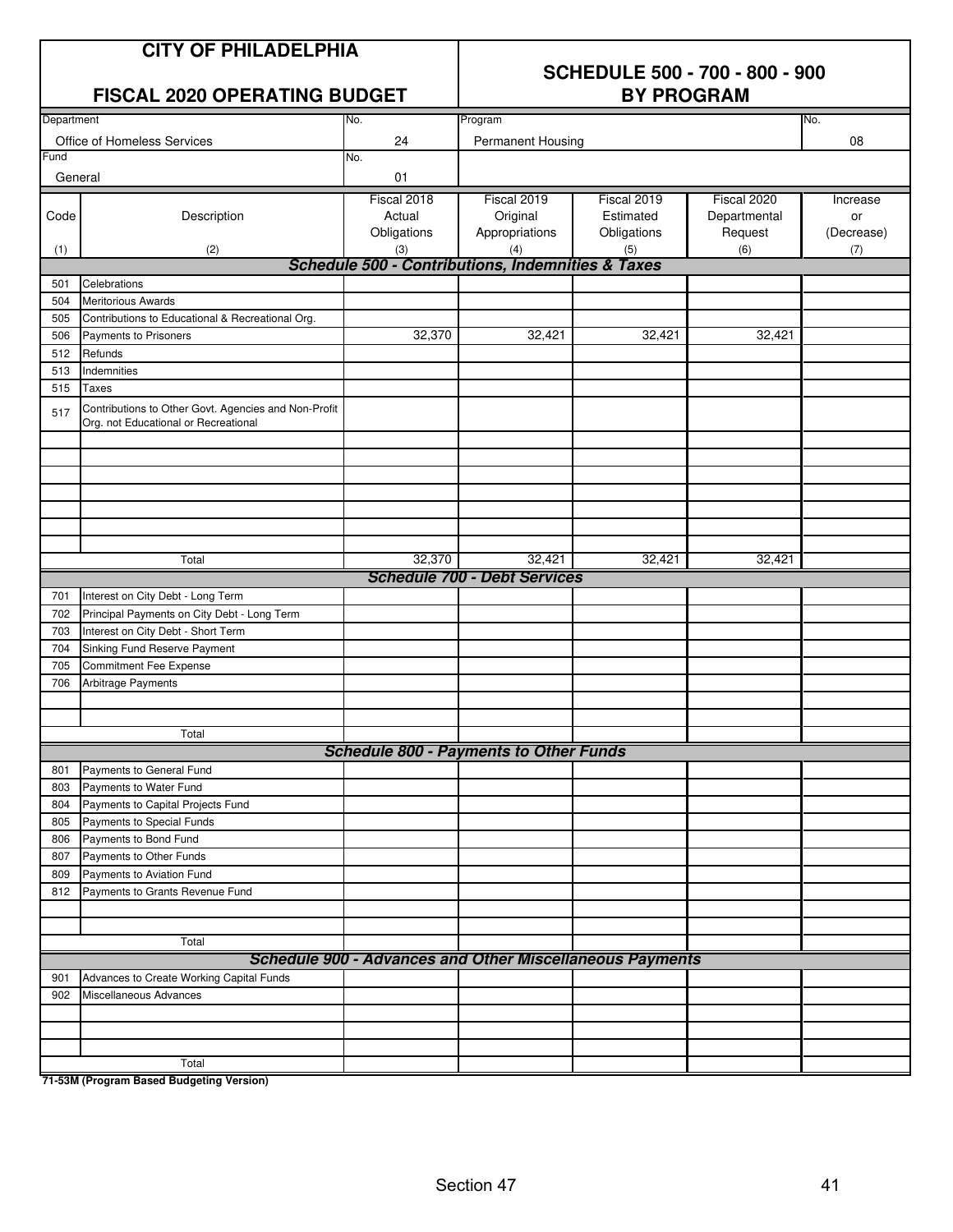|              | <b>CITY OF PHILADELPHIA</b><br><b>FISCAL 2020 OPERATING BUDGET</b> |             |                    | <b>SUPPORTING DETAIL:</b><br><b>PROFESSIONAL SERVICES AND</b><br><b>CARE OF INDIVIDUALS, BY PROGRAM</b> |                    |                                            |                   |  |
|--------------|--------------------------------------------------------------------|-------------|--------------------|---------------------------------------------------------------------------------------------------------|--------------------|--------------------------------------------|-------------------|--|
| Department   |                                                                    |             | No.                | Program                                                                                                 |                    |                                            | No.               |  |
|              | Office of Homeless Services                                        |             | 24                 | <b>Permanent Housing</b>                                                                                |                    |                                            | 08                |  |
| Fund         | General                                                            |             | No.<br>01          |                                                                                                         |                    |                                            |                   |  |
|              |                                                                    |             | Fiscal 2018        | Fiscal 2019                                                                                             | Fiscal 2019        | Fiscal 2020                                | Increase          |  |
|              |                                                                    |             | Actual             | Original                                                                                                | Estimated          | Department                                 | or                |  |
| Class<br>(1) | Description<br>(2)                                                 |             | Obligations<br>(3) | Appropriation<br>(4)                                                                                    | Obligations<br>(5) | Request<br>(6)                             | (Decrease)<br>(7) |  |
| 250s         | Professional Services (250-254, 257-259)                           |             | 2,012,110          | 4,924,178                                                                                               | 4,355,110          | 6,299,287                                  | 1,944,177         |  |
| 290          | Payments for Care of Individuals                                   |             |                    |                                                                                                         |                    |                                            |                   |  |
| Minor        | Name of Contractor                                                 | Fiscal 2018 | Fiscal 2019        | Fiscal 2019                                                                                             | Fiscal 2020        | Describe purpose or scope of               |                   |  |
| Object       | or Provider                                                        | Actual      | Original           | Estimated                                                                                               | Department         | service provided. Include, if              |                   |  |
| Code         |                                                                    | Obligations | Appropriation      | Obligations                                                                                             | Request            | applicable, unit cost of service.          |                   |  |
| 250          | <b>Professional Services - Permanent Housing</b>                   |             |                    |                                                                                                         |                    |                                            |                   |  |
|              | 1260-Mission First                                                 | 75,000      | 236,496            | 236,496                                                                                                 |                    | Permanent Housing                          |                   |  |
|              | 1260-Mission First                                                 |             | 947,517            | 947,517                                                                                                 |                    | Permanent Housing                          |                   |  |
|              | Bethesda - Serenity                                                | 56,000      | 56,000             | 56,000                                                                                                  |                    | Permanent Housing                          |                   |  |
|              | Episcopal                                                          | 80,000      | 80,000             | 80,000                                                                                                  |                    | Permanent Housing                          |                   |  |
|              | <b>Horizon House</b>                                               | 244,813     | 269,813            | 269,813<br>365,092                                                                                      |                    | Permanent Housing                          |                   |  |
|              | Pathways<br>Pathways Team 8                                        | 155,092     | 365,092<br>600,000 | 600,000                                                                                                 |                    | Permanent Housing<br>Permanent Housing     |                   |  |
|              | <b>PMHCC</b>                                                       | 154,000     | 434,000            | 434,000                                                                                                 |                    | <b>Permanent Housing</b>                   |                   |  |
|              | Urban Affairs Coalition                                            | 28,000      | 28,000             | 28,000                                                                                                  | Permanent Housing  |                                            |                   |  |
|              | Women of Excellence                                                | 69,894      |                    |                                                                                                         |                    | Permanent Housing                          |                   |  |
|              | Other-Misc Housing                                                 |             | 569,068            |                                                                                                         |                    | Permanent Housing                          |                   |  |
|              | <b>TBD</b>                                                         |             |                    |                                                                                                         | 4,961,095          | <b>Permanent Housing</b>                   |                   |  |
|              | <b>Subtotal - Permanent Housing</b>                                | 862,799     | 3,585,986          | 3,016,918                                                                                               | 4,961,095          |                                            |                   |  |
|              | <b>Professional Services - Rapid Re-Housing</b>                    |             |                    |                                                                                                         |                    |                                            |                   |  |
|              | Depaul                                                             | 105,000     | 105,000            | 105,000                                                                                                 |                    | Rapid Rehousing                            |                   |  |
|              | Episcopal                                                          | 126,000     | 400,000            | 400,000                                                                                                 |                    | Rapid Rehousing                            |                   |  |
|              | Resources for Human Development                                    | 125,000     | 125,000            | 125,000                                                                                                 |                    | Rapid Rehousing                            |                   |  |
|              | <b>TBD</b>                                                         |             |                    |                                                                                                         | 630,000            | Rapid Rehousing                            |                   |  |
|              | Subtotal - Rapid Re-Housing                                        | 356,000     | 630,000            | 630,000                                                                                                 | 630,000            |                                            |                   |  |
|              | Professional Services - CoC Rental Assistance                      |             |                    |                                                                                                         |                    |                                            |                   |  |
|              | 1260-Mission First                                                 | 42,000      | 42,000             | 42,000                                                                                                  |                    | CoC Rental Assistance                      |                   |  |
|              | PA Community Real Estate Corp                                      | 110,000     | 110,000            | 110,000                                                                                                 |                    | CoC Rental Assistance                      |                   |  |
|              | TBD                                                                |             |                    |                                                                                                         | 152,000            | <b>CoC Rental Assistance</b>               |                   |  |
|              | <b>Subtotal - CoC Rental Assistance</b>                            | 152,000     | 152,000            | 152,000                                                                                                 | 152,000            |                                            |                   |  |
|              | <b>Professional Services - Riverview</b>                           |             |                    |                                                                                                         |                    |                                            |                   |  |
|              | Food Management Corp dba Linton's                                  | 306,992     | 306,992            | 306,992                                                                                                 |                    | 306,992 Riverview Food Service             |                   |  |
|              | Scotlandyard Security                                              | 185,000     | 185,000            | 185,000                                                                                                 |                    | 185,000 Security Services                  |                   |  |
|              | Various Miscellaneous purchase orders                              | 48,000      | 48,000             | 48,000                                                                                                  |                    | 48,000 Therapy services, Barber/Beautician |                   |  |
|              | <b>Subtotal - Riverview</b>                                        | 539,992     | 539,992            | 539,992                                                                                                 | 539,992            |                                            |                   |  |
|              | <b>Total - Professional Services</b>                               | 1,910,791   | 4,907,978          | 4,338,910                                                                                               | 6,283,087          |                                            |                   |  |
| 251          | <b>Professional Svcs. - Information Technology</b>                 |             |                    |                                                                                                         |                    |                                            |                   |  |
|              | Client Track, Inc.                                                 | 77,319      |                    |                                                                                                         |                    | <b>IT Services</b>                         |                   |  |
|              | Subtotal - Professional Svcs. - Information Tech.                  | 77,319      |                    |                                                                                                         |                    |                                            |                   |  |
|              |                                                                    |             |                    |                                                                                                         |                    |                                            |                   |  |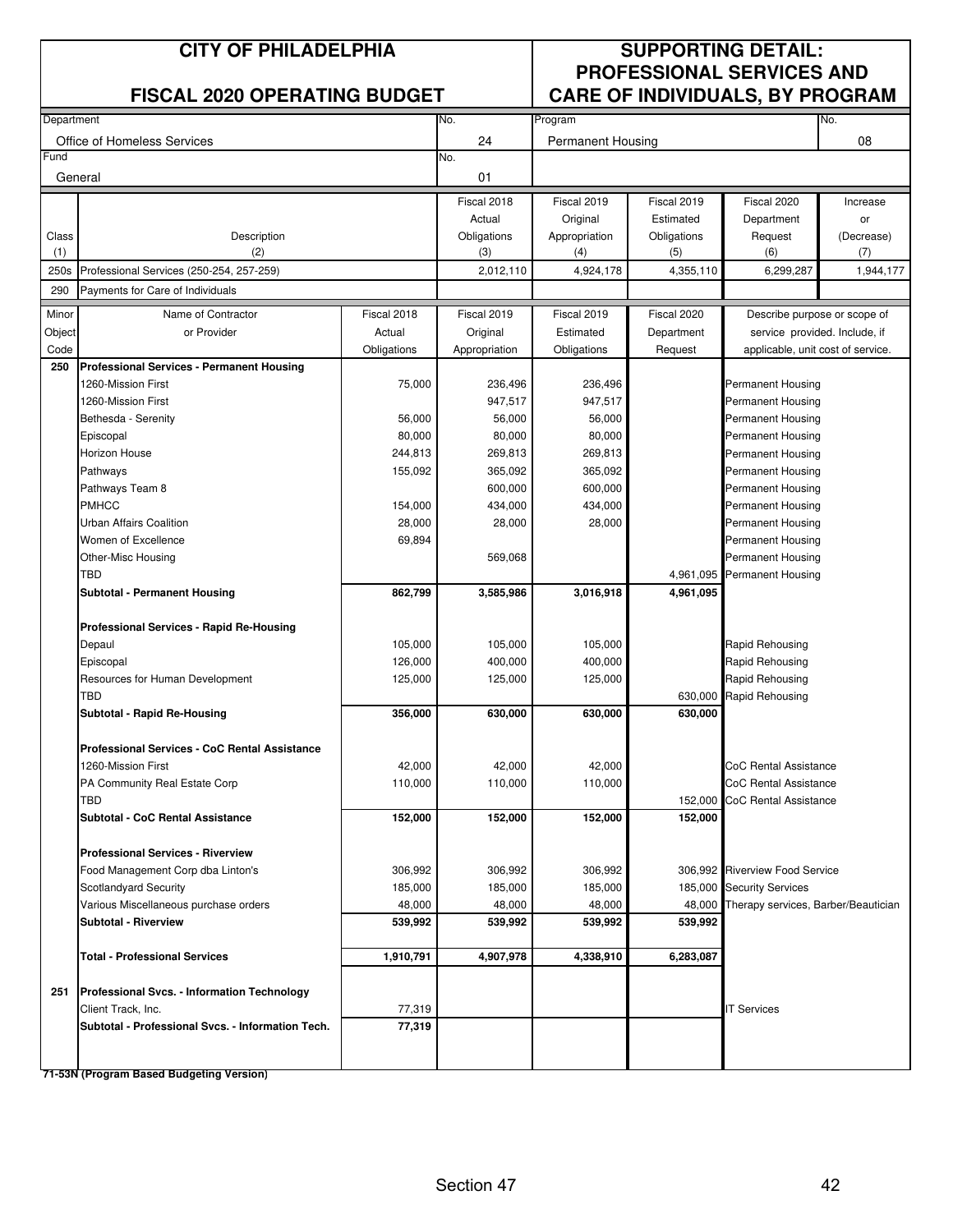|                | <b>CITY OF PHILADELPHIA</b>                        |                       |                           | <b>SUPPORTING DETAIL:</b><br><b>PROFESSIONAL SERVICES AND</b> |                    |                                    |                   |
|----------------|----------------------------------------------------|-----------------------|---------------------------|---------------------------------------------------------------|--------------------|------------------------------------|-------------------|
|                | <b>FISCAL 2020 OPERATING BUDGET</b>                |                       |                           |                                                               |                    | CARE OF INDIVIDUALS, BY PROGRAM    |                   |
| Department     |                                                    |                       | No.                       | Program                                                       |                    |                                    | No.               |
| Fund           | Office of Homeless Services                        |                       | 24<br>No.                 | Permanent Housing                                             |                    |                                    | 08                |
| General        |                                                    |                       | 01                        |                                                               |                    |                                    |                   |
|                |                                                    |                       | Fiscal 2018               | Fiscal 2019                                                   | Fiscal 2019        | Fiscal 2020                        | Increase          |
|                |                                                    |                       | Actual                    | Original                                                      | Estimated          | Department                         | or                |
| Class<br>(1)   | Description<br>(2)                                 |                       | Obligations<br>(3)        | Appropriation<br>(4)                                          | Obligations<br>(5) | Request<br>(6)                     | (Decrease)<br>(7) |
| 250s           | Professional Services (250-254, 257-259)           |                       | 2,012,110                 | 4,924,178                                                     | 4,355,110          | 6,299,287                          | 1,944,177         |
| 290            | Payments for Care of Individuals                   |                       |                           |                                                               |                    |                                    |                   |
| Minor          | Name of Contractor                                 | Fiscal 2018           | Fiscal 2019               | Fiscal 2019                                                   | Fiscal 2020        | Describe purpose or scope of       |                   |
| Object<br>Code | or Provider                                        | Actual<br>Obligations | Original<br>Appropriation | Estimated<br>Obligations                                      | Department         | service provided. Include, if      |                   |
| 253            | <b>Legal Services</b>                              |                       |                           |                                                               | Request            | applicable, unit cost of service.  |                   |
|                | Laura N. Solomon, Esq.                             | 24,000                |                           |                                                               |                    | <b>Legal Consultation Services</b> |                   |
|                | <b>Subtotal - Legal Services</b>                   | 24,000                |                           |                                                               |                    |                                    |                   |
| 254            | Mental Health & Intellectual Disability Services   |                       |                           |                                                               |                    |                                    |                   |
|                | Other-Misc                                         |                       | 16,200                    | 16,200                                                        |                    | 16,200 MH Services                 |                   |
|                | Subtotal - Mental Health & Intell. Disability Srv. |                       | 16,200                    | 16,200                                                        | 16,200             |                                    |                   |
|                |                                                    |                       |                           |                                                               |                    |                                    |                   |
|                | <b>Total - All Professional Services</b>           | 2,012,110             | 4,924,178                 | 4,355,110                                                     | 6,299,287          |                                    |                   |
|                |                                                    |                       |                           |                                                               |                    |                                    |                   |
|                |                                                    |                       |                           |                                                               |                    |                                    |                   |
|                |                                                    |                       |                           |                                                               |                    |                                    |                   |
|                |                                                    |                       |                           |                                                               |                    |                                    |                   |
|                |                                                    |                       |                           |                                                               |                    |                                    |                   |
|                |                                                    |                       |                           |                                                               |                    |                                    |                   |
|                |                                                    |                       |                           |                                                               |                    |                                    |                   |
|                |                                                    |                       |                           |                                                               |                    |                                    |                   |
|                |                                                    |                       |                           |                                                               |                    |                                    |                   |
|                |                                                    |                       |                           |                                                               |                    |                                    |                   |
|                |                                                    |                       |                           |                                                               |                    |                                    |                   |
|                |                                                    |                       |                           |                                                               |                    |                                    |                   |
|                |                                                    |                       |                           |                                                               |                    |                                    |                   |
|                |                                                    |                       |                           |                                                               |                    |                                    |                   |
|                |                                                    |                       |                           |                                                               |                    |                                    |                   |
|                |                                                    |                       |                           |                                                               |                    |                                    |                   |
|                |                                                    |                       |                           |                                                               |                    |                                    |                   |
|                |                                                    |                       |                           |                                                               |                    |                                    |                   |
|                |                                                    |                       |                           |                                                               |                    |                                    |                   |
|                |                                                    |                       |                           |                                                               |                    |                                    |                   |
|                |                                                    |                       |                           |                                                               |                    |                                    |                   |
|                |                                                    |                       |                           |                                                               |                    |                                    |                   |
|                |                                                    |                       |                           |                                                               |                    |                                    |                   |
|                |                                                    |                       |                           |                                                               |                    |                                    |                   |
|                |                                                    |                       |                           |                                                               |                    |                                    |                   |
|                | 74 E9N (Dreament Beeed Budgeting Version           |                       |                           |                                                               |                    |                                    |                   |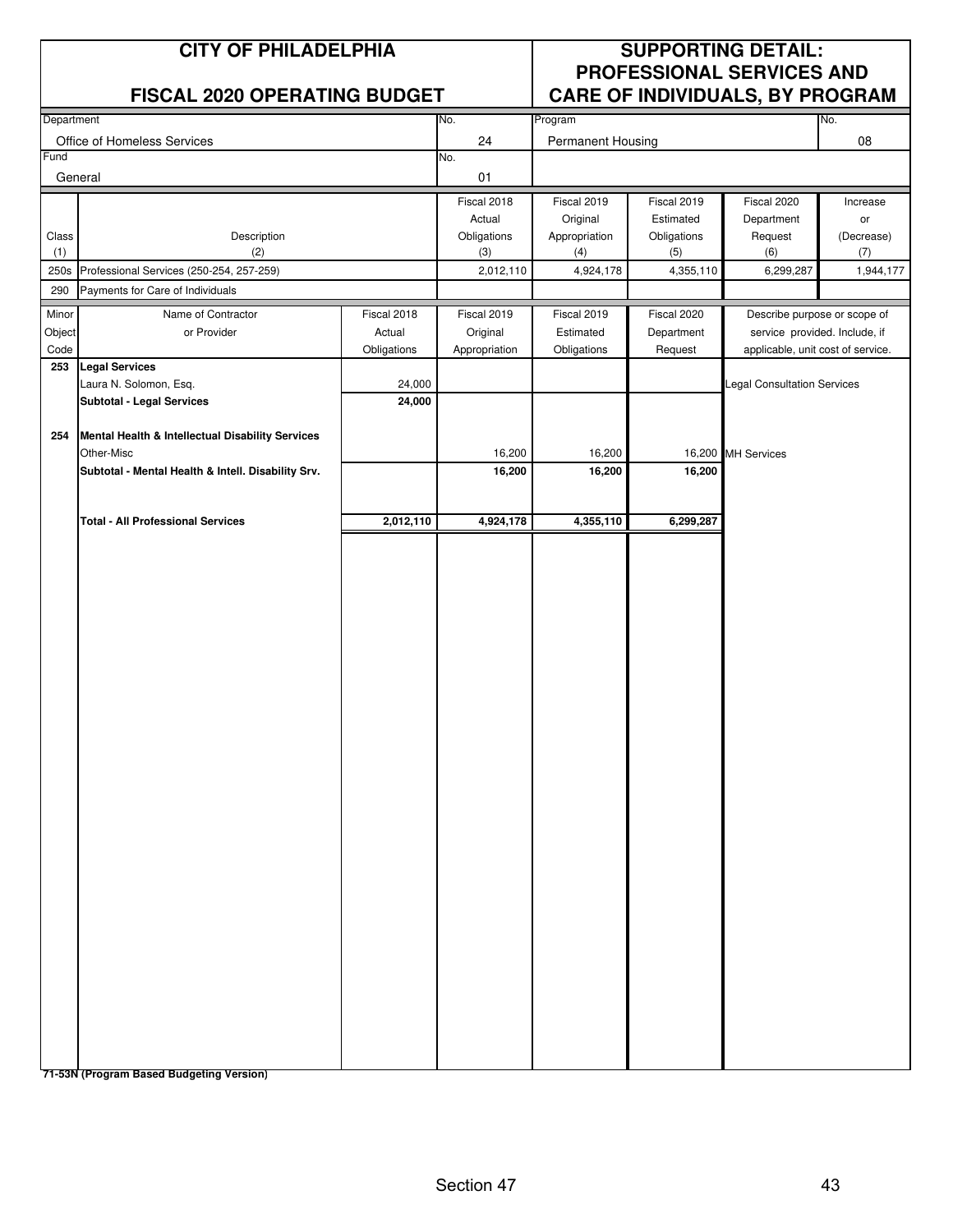|                                   | <b>CITY OF PHILADELPHIA</b><br><b>FISCAL 2020 OPERATING BUDGET</b> |                                                     | <b>PROGRAM SUMMARY</b>      |              |                 |            |
|-----------------------------------|--------------------------------------------------------------------|-----------------------------------------------------|-----------------------------|--------------|-----------------|------------|
| Department                        |                                                                    | No.                                                 | Program                     |              |                 | No.        |
|                                   | Office of Homeless Services                                        | 24                                                  | <b>Permanent Housing</b>    |              |                 | 08         |
| Fund                              |                                                                    | No.                                                 |                             |              |                 |            |
|                                   | <b>Grants Revenue</b>                                              | 08                                                  |                             |              |                 |            |
|                                   |                                                                    |                                                     | <b>Summary by Class</b>     |              |                 |            |
|                                   |                                                                    | Fiscal 2018                                         | Fiscal 2019                 | Fiscal 2019  | Fiscal 2020     | Increase   |
| Class                             | Description                                                        | Actual                                              | Original                    | Estimated    | Proposed        | or         |
|                                   |                                                                    | Obligations                                         | Appropriations              | Obligations  | <b>Budget</b>   | (Decrease) |
| (1)                               | (2)                                                                | (3)                                                 | (4)                         | (5)          | (6)             | (7)        |
| 100                               | <b>Employee Compensation</b>                                       |                                                     |                             |              |                 |            |
| a)                                | <b>Personal Services</b>                                           | 176,717                                             | 207,000                     | 207,000      | 339,000         | 132,000    |
| b)                                | <b>Employee Benefits</b>                                           |                                                     |                             |              |                 |            |
| 200                               | <b>Purchase of Services</b>                                        | 14,897,341                                          | 32,041,183                  | 32,221,183   | 32,541,183      | 320,000    |
| 300                               | <b>Materials and Supplies</b>                                      |                                                     |                             |              |                 |            |
| 400                               | Equipment                                                          |                                                     |                             |              |                 |            |
| 500                               | Contributions, Indemnities and Taxes                               |                                                     |                             |              |                 |            |
| 700                               | <b>Debt Service</b>                                                |                                                     |                             |              |                 |            |
| 800                               | Payments to Other Funds                                            |                                                     |                             |              |                 |            |
| 900                               | Advances and Misc. Payments                                        |                                                     |                             |              |                 |            |
| 15,074,058<br>32,248,183<br>Total |                                                                    |                                                     |                             | 32,428,183   | 32,880,183      | 452,000    |
|                                   |                                                                    |                                                     | <b>Summary of Positions</b> |              |                 |            |
|                                   |                                                                    | Actual                                              | Fiscal 2019                 | Increment    | Fiscal 2020     | Increase   |
|                                   |                                                                    | Positions                                           | <b>Budgeted</b>             | Run          | <b>Budgeted</b> | or         |
| Code                              | Category                                                           | 6/30/18                                             | Positions                   | PPE 11/25/18 | Positions       | (Decrease) |
| (1)                               | (2)                                                                | (3)                                                 | (4)                         | (5)          | (6)             | (7)        |
| 101                               | Full Time - Civilian                                               | 1                                                   | 3                           | 3            | 6               | 3          |
| 105                               | Full Time - Uniform                                                |                                                     |                             |              |                 |            |
|                                   | Total                                                              | 1.                                                  | 3                           | 3            | 6               | 3          |
|                                   |                                                                    | <b>Selected Associated Non-Tax Revenues by Type</b> |                             |              |                 |            |
|                                   |                                                                    | Fiscal 2018                                         | Fiscal 2019                 | Fiscal 2019  | Fiscal 2020     | Increase   |
|                                   | Description                                                        | Actual                                              | Original                    | Estimate     | Proposed        | or         |
|                                   |                                                                    | Revenues                                            | <b>Budget</b>               |              | <b>Budget</b>   | (Decrease) |
|                                   | (1)                                                                | (2)                                                 | (3)                         | (4)          | (5)             | (6)        |
|                                   | Local (Non-Governmental)                                           | 217,170                                             |                             | 180,000      | 500,000         | 320,000    |
| Federal                           |                                                                    | 15,846,265                                          | 31,473,083                  | 31,473,083   | 31,605,083      | 132,000    |
| State                             |                                                                    | 2,219,173                                           | 775,100                     | 775,100      | 775,100         |            |
|                                   | <b>Other Governments</b>                                           |                                                     |                             |              |                 |            |
|                                   | Other Funds of the City                                            |                                                     |                             |              |                 |            |
|                                   | Total                                                              | 18,282,608                                          | 32,248,183                  | 32,428,183   | 32,880,183      | 452,000    |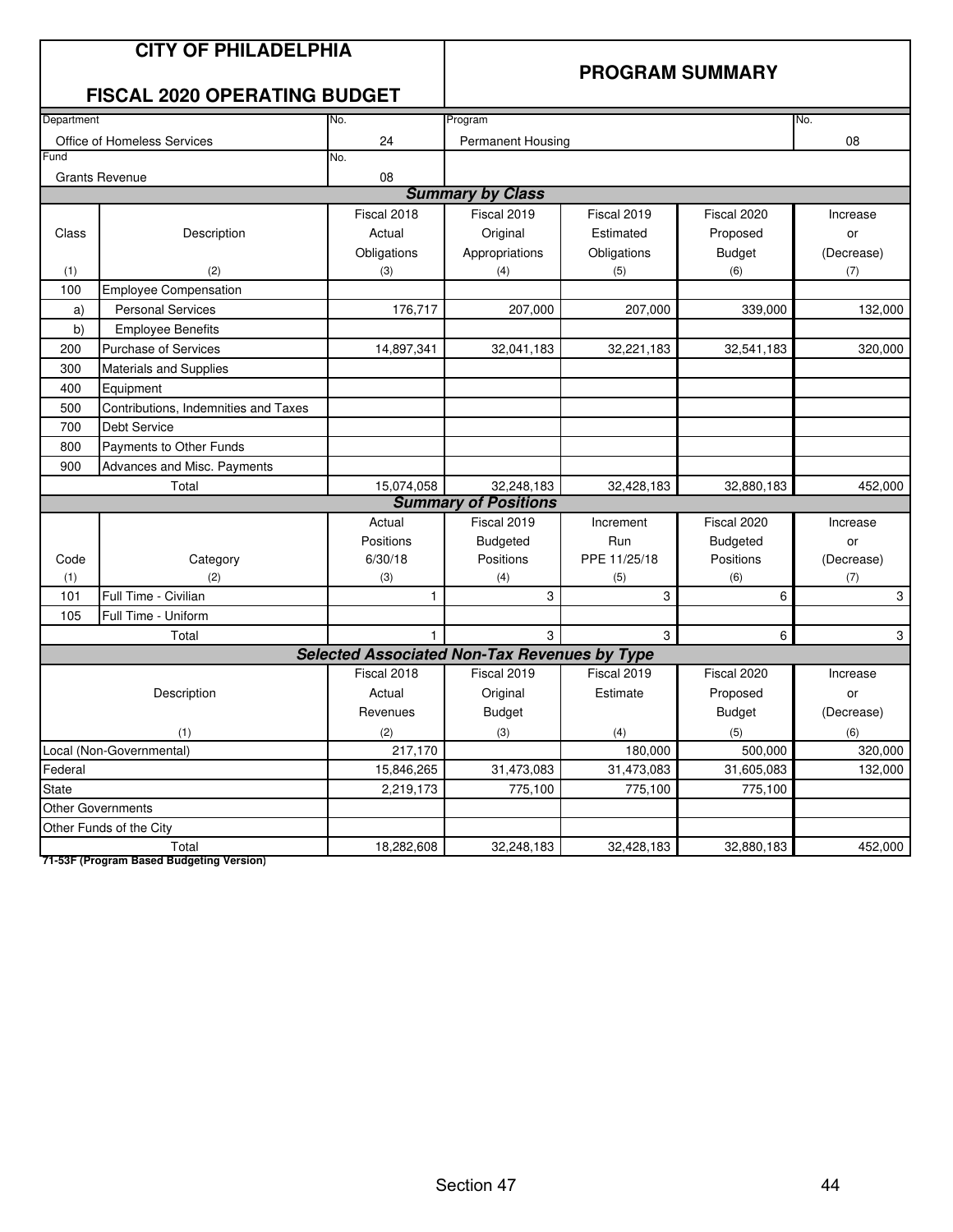| <b>CITY OF PHILADELPHIA</b> |
|-----------------------------|
|-----------------------------|

|            | FISCAL 2020 OPERATING BUDGET                  |                                         |             | <b>WITHIN PROGRAM</b>            |               |                     |                      |  |
|------------|-----------------------------------------------|-----------------------------------------|-------------|----------------------------------|---------------|---------------------|----------------------|--|
| Department |                                               |                                         | No.         | Program                          |               |                     | No.                  |  |
|            | Office of Homeless Services                   |                                         | 24          | <b>Permanent Housing</b>         |               |                     | 08                   |  |
| Fund       |                                               |                                         | No.         |                                  |               |                     |                      |  |
|            | <b>Grants Revenue</b>                         |                                         | 08          |                                  |               |                     |                      |  |
|            | <b>Funding Sources</b>                        | <b>Grant Title</b>                      |             |                                  |               | <b>Grant Number</b> | Index Code           |  |
| X          | Federal                                       | <b>Emergency Solutions Grant</b>        |             |                                  |               | G24677              | 241420               |  |
|            | <b>State</b>                                  | <b>Award Period</b>                     |             |                                  | Type of Grant |                     |                      |  |
|            | Other Govt.                                   | Not Applicable                          |             |                                  | Drawdown      |                     |                      |  |
|            | Local (Non-Govt.)                             |                                         |             | <b>Grant Objective</b>           |               |                     |                      |  |
|            | To provide funding for permanent housing beds |                                         |             |                                  |               |                     |                      |  |
|            |                                               |                                         |             | <b>Summary by Class</b>          |               |                     |                      |  |
|            |                                               |                                         | Fiscal 2018 | Fiscal 2019                      | Fiscal 2019   | Fiscal 2020         | Increase             |  |
| Class      |                                               | Description                             | Actual      | Original                         | Estimated     | Department          | or                   |  |
|            |                                               |                                         | Obligations | Appropriations                   | Obligations   | Request             | (Decrease)           |  |
| (1)        |                                               | (2)                                     | (3)         | (4)                              | (5)           | (6)                 | (7)                  |  |
| 100a)      | <b>Personal Services</b>                      |                                         | 134,745     | 62,000                           | 62,000        | 62,000              |                      |  |
| 100 b      | Employee Benefits - Total                     |                                         |             |                                  |               |                     |                      |  |
|            | Class 186 - Flex Cash Pmts.                   |                                         |             |                                  |               |                     |                      |  |
|            |                                               | Class 187 - Worker's Comp. - Disability |             |                                  |               |                     |                      |  |
|            | Class 188 - Worker's Comp. - Medical          |                                         |             |                                  |               |                     |                      |  |
|            | Class 189 - Medicare Tax                      |                                         |             |                                  |               |                     |                      |  |
|            | Class 190 - Pension Obligation Bonds          |                                         |             |                                  |               |                     |                      |  |
|            | Class 191 - Pension Contributions             |                                         |             |                                  |               |                     |                      |  |
|            | Class 192 - FICA                              |                                         |             |                                  |               |                     |                      |  |
|            | Class 193 - Health / Medical                  |                                         |             |                                  |               |                     |                      |  |
|            | Class 194 - Group Life                        |                                         |             |                                  |               |                     |                      |  |
|            | Class 195 - Group Legal                       |                                         |             |                                  |               |                     |                      |  |
| 200        | Purchase of Services                          |                                         | 1,328,103   | 791,283                          | 791,283       | 791,283             |                      |  |
| 300        | Materials and Supplies                        |                                         |             |                                  |               |                     |                      |  |
| 400        | Equipment                                     |                                         |             |                                  |               |                     |                      |  |
| 500        | Contributions, Indemnities and Taxes          |                                         |             |                                  |               |                     |                      |  |
| 800        | Payments to Other Funds                       |                                         |             |                                  |               |                     |                      |  |
| 900        | Advances and Misc. Payments                   |                                         |             |                                  |               |                     |                      |  |
|            | Total                                         |                                         | 1,462,848   | 853,283                          | 853,283       | 853,283             |                      |  |
|            |                                               |                                         |             | <b>Summary by Funding Source</b> |               |                     |                      |  |
|            |                                               |                                         | Fiscal 2018 | Fiscal 2019                      | Fiscal 2019   | Fiscal 2020         | Increase             |  |
| Code       |                                               | Category                                | Actual      | Original                         | Estimated     | Department          | or                   |  |
|            |                                               |                                         | Revenue     | <b>Budget</b>                    | Revenue       | Request             | (Decrease)           |  |
| (1)        |                                               | (2)                                     | (3)         | (4)                              | (5)           | (6)                 | (7)                  |  |
| 100        | Federal                                       |                                         |             | 853,283                          | 853,283       | 853,283             |                      |  |
| 200        | State                                         |                                         |             |                                  |               |                     |                      |  |
| 300        | <b>Other Governments</b>                      |                                         |             |                                  |               |                     |                      |  |
| 400        | Local (Non-Governmental)                      |                                         |             |                                  |               |                     |                      |  |
|            | Total                                         |                                         |             | 853,283                          | 853,283       | 853,283             |                      |  |
|            |                                               |                                         |             | <b>Summary of Positions</b>      |               |                     |                      |  |
|            |                                               |                                         | Actual Pos. | Fiscal 2019                      | Incr. Run     | Fiscal 2020         | Inc. $/$ (Dec.)      |  |
| Code       |                                               | Category                                | 6/30/18     | Budgeted Pos.                    | PPE 11/25/18  | Budgeted Pos.       | (Col. 6 less Col. 4) |  |
| (1)        |                                               | (2)                                     | (3)         | (4)                              | (5)           | (6)                 | (7)                  |  |
| 101        | Full Time - Civilian                          |                                         | 1           | 1                                | $\mathbf{1}$  | $\mathbf{1}$        |                      |  |
| 105        | Full Time - Uniform                           |                                         |             |                                  |               |                     |                      |  |
|            | Total                                         |                                         | 1           | $\mathbf{1}$                     | $\mathbf{1}$  | $\mathbf{1}$        |                      |  |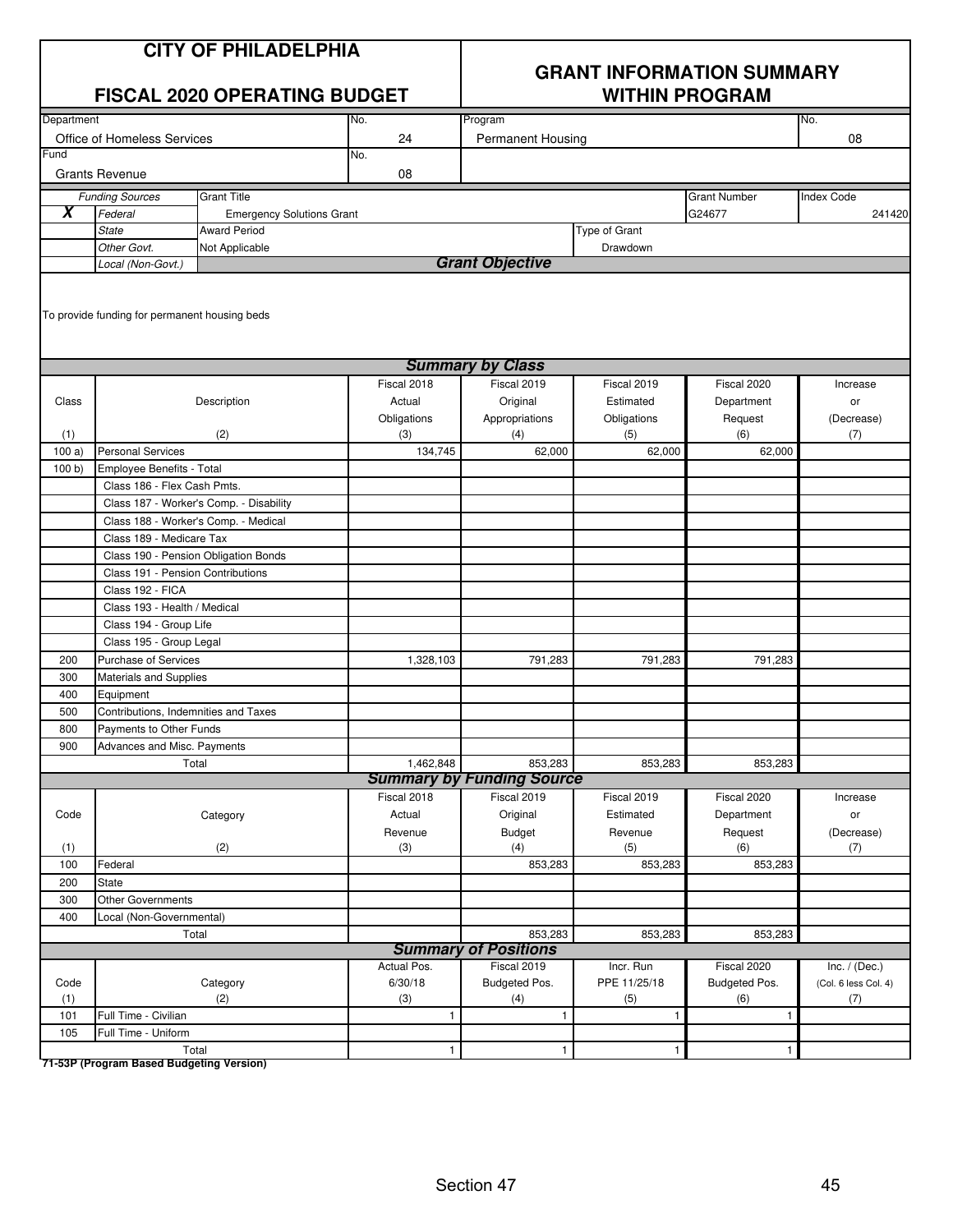| <b>CITY OF PHILADELPHIA</b> |
|-----------------------------|
|-----------------------------|

#### **FISCAL 2020 OPERATING BUDGET WITHIN PROGRAM**

## **GRANT INFORMATION SUMMARY**

| Department              |                                   |                                                                                              | No.         | Program                          |               |                     | No.                  |
|-------------------------|-----------------------------------|----------------------------------------------------------------------------------------------|-------------|----------------------------------|---------------|---------------------|----------------------|
|                         | Office of Homeless Services       |                                                                                              | 24          | <b>Permanent Housing</b>         |               |                     | 08                   |
| Fund                    |                                   |                                                                                              | No.         |                                  |               |                     |                      |
|                         | <b>Grants Revenue</b>             |                                                                                              | 08          |                                  |               |                     |                      |
|                         | <b>Funding Sources</b>            | <b>Grant Title</b>                                                                           |             |                                  |               | <b>Grant Number</b> | <b>Index Code</b>    |
| $\overline{\textbf{x}}$ | Federal                           | Shelter Plus Care                                                                            |             |                                  |               | G24131              | Various              |
|                         | <b>State</b>                      | <b>Award Period</b>                                                                          |             |                                  | Type of Grant |                     |                      |
|                         | Other Govt.                       | Various                                                                                      |             |                                  | Reimbursement |                     |                      |
|                         | Local (Non-Govt.)                 |                                                                                              |             | <b>Grant Objective</b>           |               |                     |                      |
|                         |                                   |                                                                                              |             |                                  |               |                     |                      |
|                         |                                   | To provide rental assistance and support services to hard to serve clients with disabilities |             |                                  |               |                     |                      |
|                         |                                   |                                                                                              |             | <b>Summary by Class</b>          |               |                     |                      |
|                         |                                   |                                                                                              | Fiscal 2018 | Fiscal 2019                      | Fiscal 2019   | Fiscal 2020         | Increase             |
| Class                   |                                   | Description                                                                                  | Actual      | Original                         | Estimated     | Department          | or                   |
|                         |                                   |                                                                                              | Obligations | Appropriations                   | Obligations   | Request             | (Decrease)           |
| (1)                     |                                   | (2)                                                                                          | (3)         | (4)                              | (5)           | (6)                 | (7)                  |
| 100a)                   | <b>Personal Services</b>          |                                                                                              |             |                                  |               |                     |                      |
| 100 b                   | Employee Benefits - Total         |                                                                                              |             |                                  |               |                     |                      |
|                         | Class 186 - Flex Cash Pmts.       |                                                                                              |             |                                  |               |                     |                      |
|                         |                                   | Class 187 - Worker's Comp. - Disability                                                      |             |                                  |               |                     |                      |
|                         |                                   | Class 188 - Worker's Comp. - Medical                                                         |             |                                  |               |                     |                      |
|                         | Class 189 - Medicare Tax          |                                                                                              |             |                                  |               |                     |                      |
|                         |                                   | Class 190 - Pension Obligation Bonds                                                         |             |                                  |               |                     |                      |
|                         | Class 191 - Pension Contributions |                                                                                              |             |                                  |               |                     |                      |
|                         | Class 192 - FICA                  |                                                                                              |             |                                  |               |                     |                      |
|                         | Class 193 - Health / Medical      |                                                                                              |             |                                  |               |                     |                      |
|                         | Class 194 - Group Life            |                                                                                              |             |                                  |               |                     |                      |
|                         | Class 195 - Group Legal           |                                                                                              |             |                                  |               |                     |                      |
| 200                     | <b>Purchase of Services</b>       |                                                                                              | 99,465      |                                  |               |                     |                      |
| 300                     | Materials and Supplies            |                                                                                              |             |                                  |               |                     |                      |
| 400                     | Equipment                         |                                                                                              |             |                                  |               |                     |                      |
| 500                     |                                   | Contributions, Indemnities and Taxes                                                         |             |                                  |               |                     |                      |
| 800                     | Payments to Other Funds           |                                                                                              |             |                                  |               |                     |                      |
| 900                     | Advances and Misc. Payments       |                                                                                              |             |                                  |               |                     |                      |
|                         |                                   | Total                                                                                        | 99,465      | <b>Summary by Funding Source</b> |               |                     |                      |
|                         |                                   |                                                                                              | Fiscal 2018 | Fiscal 2019                      | Fiscal 2019   | Fiscal 2020         | Increase             |
| Code                    |                                   | Category                                                                                     | Actual      | Original                         | Estimated     | Department          | or                   |
|                         |                                   |                                                                                              | Revenue     | <b>Budget</b>                    | Revenue       | Request             | (Decrease)           |
| (1)                     |                                   | (2)                                                                                          | (3)         | (4)                              | (5)           | (6)                 | (7)                  |
| 100                     | Federal                           |                                                                                              | 100,030     |                                  |               |                     |                      |
| 200                     | State                             |                                                                                              |             |                                  |               |                     |                      |
| 300                     | Other Governments                 |                                                                                              |             |                                  |               |                     |                      |
| 400                     | Local (Non-Governmental)          |                                                                                              |             |                                  |               |                     |                      |
|                         |                                   | Total                                                                                        | 100,030     |                                  |               |                     |                      |
|                         |                                   |                                                                                              |             | <b>Summary of Positions</b>      |               |                     |                      |
|                         |                                   |                                                                                              | Actual Pos. | Fiscal 2019                      | Incr. Run     | Fiscal 2020         | Inc. $/$ (Dec.)      |
| Code                    |                                   | Category                                                                                     | 6/30/18     | Budgeted Pos.                    | PPE 11/25/18  | Budgeted Pos.       | (Col. 6 less Col. 4) |
| (1)                     |                                   | (2)                                                                                          | (3)         | (4)                              | (5)           | (6)                 | (7)                  |
| 101                     | Full Time - Civilian              |                                                                                              |             |                                  |               |                     |                      |
| 105                     | Full Time - Uniform               |                                                                                              |             |                                  |               |                     |                      |
|                         |                                   | Total                                                                                        |             |                                  |               |                     |                      |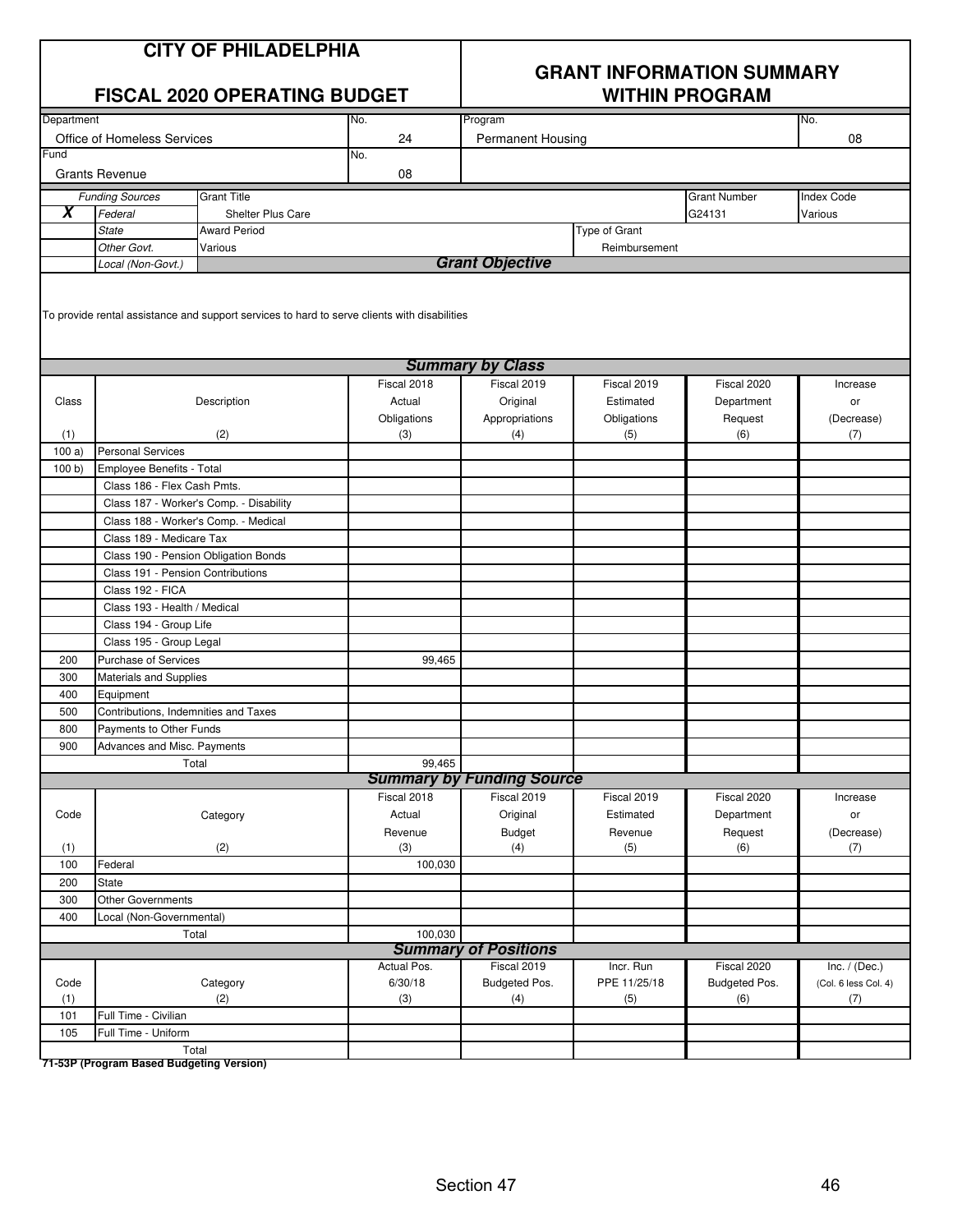| <b>CITY OF PHILADELPHIA</b> |  |  |  |  |  |  |
|-----------------------------|--|--|--|--|--|--|
|-----------------------------|--|--|--|--|--|--|

#### **FISCAL 2020 OPERATING BUDGET**

## **GRANT INFORMATION SUMMARY**

| Department   |                              |                                                                                 | No.         | Program                          |               |                     | No.                  |
|--------------|------------------------------|---------------------------------------------------------------------------------|-------------|----------------------------------|---------------|---------------------|----------------------|
|              | Office of Homeless Services  |                                                                                 | 24          | Permanent Housing                |               |                     | 08                   |
| Fund         |                              |                                                                                 | No.         |                                  |               |                     |                      |
|              | <b>Grants Revenue</b>        |                                                                                 | 08          |                                  |               |                     |                      |
|              | <b>Funding Sources</b>       | <b>Grant Title</b>                                                              |             |                                  |               | <b>Grant Number</b> | <b>Index Code</b>    |
|              | Federal                      | PHARE                                                                           |             |                                  |               | G24325              | 241280               |
|              | <b>State</b>                 | <b>Award Period</b>                                                             |             |                                  | Type of Grant |                     |                      |
|              | Other Govt.                  | Various                                                                         |             |                                  | Reimbursement |                     |                      |
| X            | Local (Non-Govt.)            |                                                                                 |             | <b>Grant Objective</b>           |               |                     |                      |
|              |                              | To provide supportive services to residents residing in permanent housing units |             |                                  |               |                     |                      |
|              |                              |                                                                                 |             |                                  |               |                     |                      |
|              |                              |                                                                                 |             | <b>Summary by Class</b>          |               |                     |                      |
|              |                              |                                                                                 | Fiscal 2018 | Fiscal 2019                      | Fiscal 2019   | Fiscal 2020         | Increase             |
| Class        |                              | Description                                                                     | Actual      | Original                         | Estimated     | Department          | or                   |
|              |                              |                                                                                 | Obligations | Appropriations                   | Obligations   | Request             | (Decrease)           |
| (1)<br>100a) | <b>Personal Services</b>     | (2)                                                                             | (3)         | (4)                              | (5)           | (6)                 | (7)                  |
| 100 b        | Employee Benefits - Total    |                                                                                 |             |                                  |               |                     |                      |
|              | Class 186 - Flex Cash Pmts.  |                                                                                 |             |                                  |               |                     |                      |
|              |                              | Class 187 - Worker's Comp. - Disability                                         |             |                                  |               |                     |                      |
|              |                              | Class 188 - Worker's Comp. - Medical                                            |             |                                  |               |                     |                      |
|              | Class 189 - Medicare Tax     |                                                                                 |             |                                  |               |                     |                      |
|              |                              | Class 190 - Pension Obligation Bonds                                            |             |                                  |               |                     |                      |
|              |                              | Class 191 - Pension Contributions                                               |             |                                  |               |                     |                      |
|              | Class 192 - FICA             |                                                                                 |             |                                  |               |                     |                      |
|              | Class 193 - Health / Medical |                                                                                 |             |                                  |               |                     |                      |
|              | Class 194 - Group Life       |                                                                                 |             |                                  |               |                     |                      |
|              | Class 195 - Group Legal      |                                                                                 |             |                                  |               |                     |                      |
| 200          | <b>Purchase of Services</b>  |                                                                                 | 500,000     |                                  | 180,000       | 500,000             | 320,000              |
| 300          | Materials and Supplies       |                                                                                 |             |                                  |               |                     |                      |
| 400          | Equipment                    |                                                                                 |             |                                  |               |                     |                      |
| 500          |                              | Contributions, Indemnities and Taxes                                            |             |                                  |               |                     |                      |
| 800          | Payments to Other Funds      |                                                                                 |             |                                  |               |                     |                      |
| 900          | Advances and Misc. Payments  |                                                                                 |             |                                  |               |                     |                      |
|              |                              | Total                                                                           | 500,000     |                                  | 180,000       | 500,000             | 320,000              |
|              |                              |                                                                                 |             | <b>Summary by Funding Source</b> |               |                     |                      |
|              |                              |                                                                                 | Fiscal 2018 | Fiscal 2019                      | Fiscal 2019   | Fiscal 2020         | Increase             |
| Code         |                              | Category                                                                        | Actual      | Original                         | Estimated     | Department          | or                   |
|              |                              |                                                                                 | Revenue     | <b>Budget</b>                    | Revenue       | Request             | (Decrease)           |
| (1)<br>100   | Federal                      | (2)                                                                             | (3)         | (4)                              | (5)           | (6)                 | (7)                  |
| 200          | State                        |                                                                                 |             |                                  |               |                     |                      |
| 300          | <b>Other Governments</b>     |                                                                                 |             |                                  |               |                     |                      |
| 400          | Local (Non-Governmental)     |                                                                                 | 217,170     |                                  | 180,000       | 500,000             | 320,000              |
|              |                              | Total                                                                           | 217,170     |                                  | 180,000       | 500,000             | 320,000              |
|              |                              |                                                                                 |             | <b>Summary of Positions</b>      |               |                     |                      |
|              |                              |                                                                                 | Actual Pos. | Fiscal 2019                      | Incr. Run     | Fiscal 2020         | Inc. $/$ (Dec.)      |
| Code         |                              | Category                                                                        | 6/30/18     | Budgeted Pos.                    | PPE 11/25/18  | Budgeted Pos.       | (Col. 6 less Col. 4) |
| (1)          |                              | (2)                                                                             | (3)         | (4)                              | (5)           | (6)                 | (7)                  |
| 101          | Full Time - Civilian         |                                                                                 |             |                                  |               |                     |                      |
| 105          | Full Time - Uniform          |                                                                                 |             |                                  |               |                     |                      |
|              |                              | Total                                                                           |             |                                  |               |                     |                      |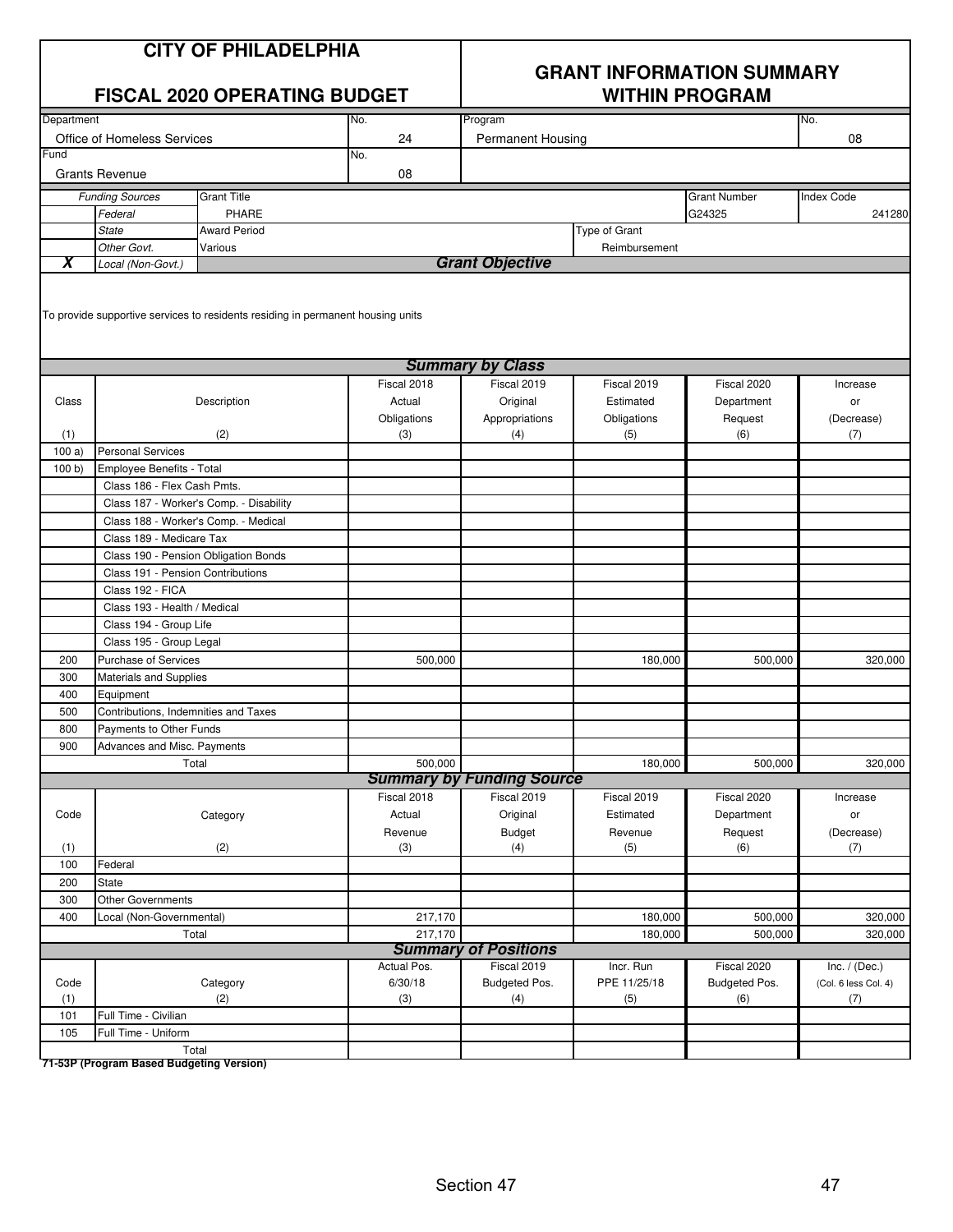| <b>CITY OF PHILADELPHIA</b> |
|-----------------------------|
|-----------------------------|

#### **FISCAL 2020 OPERATING BUDGET WITHIN PROGRAM**

## **GRANT INFORMATION SUMMARY**

| Department |                                    |                                                                                                                                                                 | No.         | Program                                        |                          |                     | No.                  |
|------------|------------------------------------|-----------------------------------------------------------------------------------------------------------------------------------------------------------------|-------------|------------------------------------------------|--------------------------|---------------------|----------------------|
|            | <b>Office of Homeless Services</b> |                                                                                                                                                                 | 24          | Permanent Housing                              |                          |                     | 08                   |
| Fund       |                                    |                                                                                                                                                                 | No.         |                                                |                          |                     |                      |
|            | <b>Grants Revenue</b>              |                                                                                                                                                                 | 08          |                                                |                          |                     |                      |
|            | <b>Funding Sources</b>             | <b>Grant Title</b>                                                                                                                                              |             |                                                |                          | <b>Grant Number</b> | <b>Index Code</b>    |
| X          | Federal                            | Continuum of Care                                                                                                                                               |             |                                                |                          | G24606              | Various              |
|            | <b>State</b>                       | <b>Award Period</b>                                                                                                                                             |             |                                                | Type of Grant            |                     |                      |
|            | Other Govt.                        | Various                                                                                                                                                         |             |                                                | Reimbursement            |                     |                      |
|            | Local (Non-Govt.)                  |                                                                                                                                                                 |             | <b>Grant Objective</b>                         |                          |                     |                      |
|            |                                    | To provide rental assistance and support services to hard to serve clients with disabilities consisting of mental illness, drug or alcohol addictions and AIDS. |             |                                                |                          |                     |                      |
|            |                                    |                                                                                                                                                                 |             | <b>Summary by Class</b>                        |                          |                     |                      |
|            |                                    |                                                                                                                                                                 | Fiscal 2018 | Fiscal 2019                                    | Fiscal 2019              | Fiscal 2020         | Increase             |
| Class      |                                    | Description                                                                                                                                                     | Actual      | Original                                       | Estimated                | Department          | or                   |
|            |                                    |                                                                                                                                                                 | Obligations | Appropriations                                 | Obligations              | Request             | (Decrease)           |
| (1)        |                                    | (2)                                                                                                                                                             | (3)         | (4)                                            | (5)                      | (6)                 | (7)                  |
| 100a)      | <b>Personal Services</b>           |                                                                                                                                                                 | 41,972      |                                                |                          | 132,000             | 132,000              |
| 100 b)     | Employee Benefits - Total          |                                                                                                                                                                 |             |                                                |                          |                     |                      |
|            | Class 186 - Flex Cash Pmts.        |                                                                                                                                                                 |             |                                                |                          |                     |                      |
|            |                                    | Class 187 - Worker's Comp. - Disability                                                                                                                         |             |                                                |                          |                     |                      |
|            |                                    | Class 188 - Worker's Comp. - Medical                                                                                                                            |             |                                                |                          |                     |                      |
|            | Class 189 - Medicare Tax           |                                                                                                                                                                 |             |                                                |                          |                     |                      |
|            |                                    | Class 190 - Pension Obligation Bonds                                                                                                                            |             |                                                |                          |                     |                      |
|            |                                    | Class 191 - Pension Contributions                                                                                                                               |             |                                                |                          |                     |                      |
|            | Class 192 - FICA                   |                                                                                                                                                                 |             |                                                |                          |                     |                      |
|            | Class 193 - Health / Medical       |                                                                                                                                                                 |             |                                                |                          |                     |                      |
|            | Class 194 - Group Life             |                                                                                                                                                                 |             |                                                |                          |                     |                      |
|            | Class 195 - Group Legal            |                                                                                                                                                                 |             |                                                |                          |                     |                      |
| 200        | <b>Purchase of Services</b>        |                                                                                                                                                                 | 12,969,773  | 25,040,000                                     | 25,040,000               | 25,040,000          |                      |
| 300        | Materials and Supplies             |                                                                                                                                                                 |             |                                                |                          |                     |                      |
| 400        | Equipment                          |                                                                                                                                                                 |             |                                                |                          |                     |                      |
| 500        |                                    | Contributions, Indemnities and Taxes                                                                                                                            |             |                                                |                          |                     |                      |
| 800        | Payments to Other Funds            |                                                                                                                                                                 |             |                                                |                          |                     |                      |
| 900        | Advances and Misc. Payments        |                                                                                                                                                                 |             |                                                |                          |                     |                      |
|            |                                    | Total                                                                                                                                                           | 13,011,745  | 25,040,000<br><b>Summary by Funding Source</b> | 25,040,000               | 25,172,000          | 132.000              |
|            |                                    |                                                                                                                                                                 | Fiscal 2018 | Fiscal 2019                                    |                          | Fiscal 2020         |                      |
| Code       |                                    | Category                                                                                                                                                        | Actual      | Original                                       | Fiscal 2019<br>Estimated | Department          | Increase<br>or       |
|            |                                    |                                                                                                                                                                 | Revenue     | <b>Budget</b>                                  | Revenue                  | Request             | (Decrease)           |
| (1)        |                                    | (2)                                                                                                                                                             | (3)         | (4)                                            | (5)                      | (6)                 | (7)                  |
| 100        | Federal                            |                                                                                                                                                                 | 11,651,207  | 25,040,000                                     | 25,040,000               | 25,172,000          | 132,000              |
| 200        | State                              |                                                                                                                                                                 |             |                                                |                          |                     |                      |
| 300        | <b>Other Governments</b>           |                                                                                                                                                                 |             |                                                |                          |                     |                      |
| 400        | Local (Non-Governmental)           |                                                                                                                                                                 |             |                                                |                          |                     |                      |
|            |                                    | Total                                                                                                                                                           | 11,651,207  | 25,040,000                                     | 25,040,000               | 25,172,000          | 132,000              |
|            |                                    |                                                                                                                                                                 |             | <b>Summary of Positions</b>                    |                          |                     |                      |
|            |                                    |                                                                                                                                                                 | Actual Pos. | Fiscal 2019                                    | Incr. Run                | Fiscal 2020         | Inc. $/$ (Dec.)      |
| Code       |                                    | Category                                                                                                                                                        | 6/30/18     | Budgeted Pos.                                  | PPE 11/25/18             | Budgeted Pos.       | (Col. 6 less Col. 4) |
| (1)        |                                    | (2)                                                                                                                                                             | (3)         | (4)                                            | (5)                      | (6)                 | (7)                  |
| 101        | Full Time - Civilian               |                                                                                                                                                                 |             |                                                |                          | $\mathbf 2$         | $\mathbf{2}$         |
| 105        | Full Time - Uniform                |                                                                                                                                                                 |             |                                                |                          |                     |                      |
|            |                                    | Total                                                                                                                                                           |             |                                                |                          | $\overline{c}$      | $\mathbf{2}$         |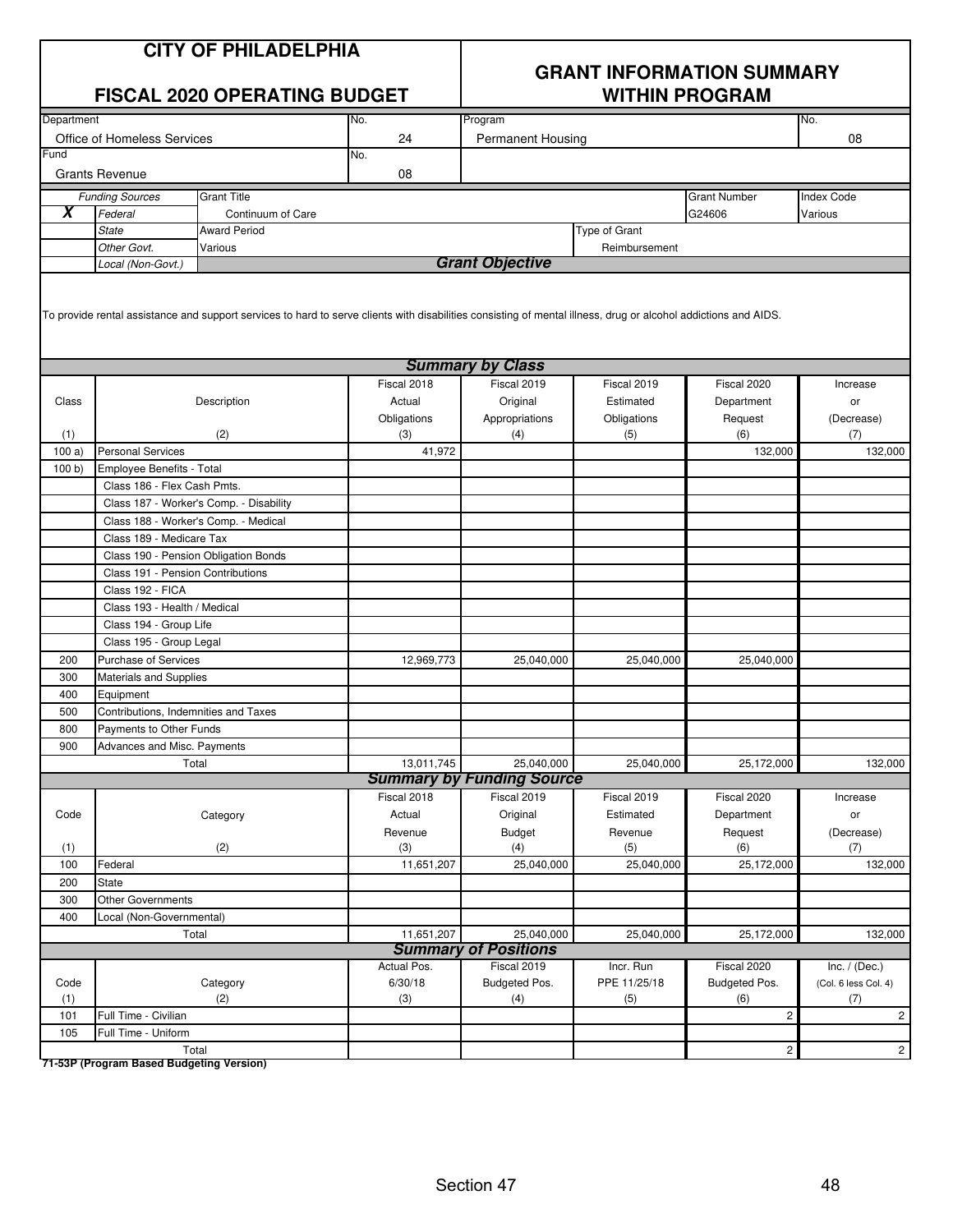| <b>CITY OF PHILADELPHIA</b><br><b>FISCAL 2020 OPERATING BUDGET</b><br>Department<br>No. |                                      |                                                                                               |             | <b>GRANT INFORMATION SUMMARY</b><br><b>WITHIN PROGRAM</b> |                |                     |                      |  |
|-----------------------------------------------------------------------------------------|--------------------------------------|-----------------------------------------------------------------------------------------------|-------------|-----------------------------------------------------------|----------------|---------------------|----------------------|--|
|                                                                                         |                                      |                                                                                               |             | Program                                                   |                |                     | No.                  |  |
|                                                                                         | Office of Homeless Services          |                                                                                               | 24          | Permanent Housing                                         |                |                     | 08                   |  |
| Fund                                                                                    |                                      |                                                                                               | No.         |                                                           |                |                     |                      |  |
|                                                                                         | <b>Grants Revenue</b>                |                                                                                               | 08          |                                                           |                |                     |                      |  |
|                                                                                         | <b>Funding Sources</b>               | <b>Grant Title</b>                                                                            |             |                                                           |                | <b>Grant Number</b> | <b>Index Code</b>    |  |
| $\overline{\bm{x}}$                                                                     | Federal                              | Continuum of Care Planning Grant                                                              |             |                                                           |                | G24606              | 241312               |  |
|                                                                                         | <b>State</b>                         | <b>Award Period</b>                                                                           |             |                                                           | Type of Grant  |                     |                      |  |
|                                                                                         | Other Govt.                          | 9/1/17-8/31/18                                                                                |             |                                                           | Reimbursement  |                     |                      |  |
|                                                                                         | Local (Non-Govt.)                    |                                                                                               |             | <b>Grant Objective</b>                                    |                |                     |                      |  |
|                                                                                         |                                      | To provide funding for the planning and implementation of various Continuum of Care programs. |             | <b>Summary by Class</b>                                   |                |                     |                      |  |
|                                                                                         |                                      |                                                                                               | Fiscal 2018 | Fiscal 2019                                               | Fiscal 2019    | Fiscal 2020         | Increase             |  |
| Class                                                                                   |                                      | Description                                                                                   | Actual      | Original                                                  | Estimated      | Department          | or                   |  |
|                                                                                         |                                      |                                                                                               | Obligations | Appropriations                                            | Obligations    | Request             | (Decrease)           |  |
| (1)                                                                                     |                                      | (2)                                                                                           | (3)         | (4)                                                       | (5)            | (6)                 | (7)                  |  |
| 100a                                                                                    | <b>Personal Services</b>             |                                                                                               |             | 145,000                                                   | 145,000        | 145,000             |                      |  |
| 100 b                                                                                   | Employee Benefits - Total            |                                                                                               |             |                                                           |                |                     |                      |  |
|                                                                                         | Class 186 - Flex Cash Pmts.          |                                                                                               |             |                                                           |                |                     |                      |  |
|                                                                                         |                                      | Class 187 - Worker's Comp. - Disability                                                       |             |                                                           |                |                     |                      |  |
|                                                                                         |                                      | Class 188 - Worker's Comp. - Medical                                                          |             |                                                           |                |                     |                      |  |
|                                                                                         | Class 189 - Medicare Tax             |                                                                                               |             |                                                           |                |                     |                      |  |
|                                                                                         |                                      | Class 190 - Pension Obligation Bonds                                                          |             |                                                           |                |                     |                      |  |
|                                                                                         | Class 191 - Pension Contributions    |                                                                                               |             |                                                           |                |                     |                      |  |
|                                                                                         | Class 192 - FICA                     |                                                                                               |             |                                                           |                |                     |                      |  |
|                                                                                         | Class 193 - Health / Medical         |                                                                                               |             |                                                           |                |                     |                      |  |
|                                                                                         | Class 194 - Group Life               |                                                                                               |             |                                                           |                |                     |                      |  |
|                                                                                         | Class 195 - Group Legal              |                                                                                               |             |                                                           |                |                     |                      |  |
| 200                                                                                     | <b>Purchase of Services</b>          |                                                                                               |             |                                                           |                |                     |                      |  |
| 300                                                                                     | Materials and Supplies               |                                                                                               |             |                                                           |                |                     |                      |  |
| 400                                                                                     | Equipment                            |                                                                                               |             |                                                           |                |                     |                      |  |
| 500                                                                                     | Contributions, Indemnities and Taxes |                                                                                               |             |                                                           |                |                     |                      |  |
| 800                                                                                     | Payments to Other Funds              |                                                                                               |             |                                                           |                |                     |                      |  |
| 900                                                                                     | Advances and Misc. Payments          |                                                                                               |             |                                                           |                |                     |                      |  |
|                                                                                         |                                      | Total                                                                                         |             | 145,000                                                   | 145,000        | 145,000             |                      |  |
|                                                                                         |                                      |                                                                                               |             | <b>Summary by Funding Source</b>                          |                |                     |                      |  |
|                                                                                         |                                      |                                                                                               | Fiscal 2018 | Fiscal 2019                                               | Fiscal 2019    | Fiscal 2020         | Increase             |  |
| Code                                                                                    |                                      | Category                                                                                      | Actual      | Original                                                  | Estimated      | Department          | or                   |  |
|                                                                                         |                                      |                                                                                               | Revenue     | <b>Budget</b>                                             | Revenue        | Request             | (Decrease)           |  |
| (1)                                                                                     |                                      | (2)                                                                                           | (3)         | (4)                                                       | (5)            | (6)                 | (7)                  |  |
| 100                                                                                     | Federal                              |                                                                                               |             | 145,000                                                   | 145,000        | 145,000             |                      |  |
| 200                                                                                     | State                                |                                                                                               |             |                                                           |                |                     |                      |  |
| 300                                                                                     | <b>Other Governments</b>             |                                                                                               |             |                                                           |                |                     |                      |  |
| 400                                                                                     | Local (Non-Governmental)             |                                                                                               |             |                                                           |                |                     |                      |  |
|                                                                                         |                                      | Total                                                                                         |             | 145,000                                                   | 145,000        | 145,000             |                      |  |
|                                                                                         |                                      |                                                                                               |             | <b>Summary of Positions</b>                               |                |                     |                      |  |
|                                                                                         |                                      |                                                                                               | Actual Pos. | Fiscal 2019                                               | Incr. Run      | Fiscal 2020         | Inc. $/$ (Dec.)      |  |
| Code                                                                                    |                                      | Category                                                                                      | 6/30/18     | Budgeted Pos.                                             | PPE 11/25/18   | Budgeted Pos.       | (Col. 6 less Col. 4) |  |
| (1)                                                                                     |                                      | (2)                                                                                           | (3)         | (4)                                                       | (5)            | (6)                 | (7)                  |  |
| 101                                                                                     | Full Time - Civilian                 |                                                                                               |             | $\overline{c}$                                            | $\overline{c}$ | 3                   | $\mathbf{1}$         |  |
| 105                                                                                     | Full Time - Uniform                  |                                                                                               |             |                                                           |                |                     |                      |  |
|                                                                                         |                                      | Total                                                                                         |             | $\mathbf{2}$                                              | $\overline{c}$ | 3                   | $\mathbf{1}$         |  |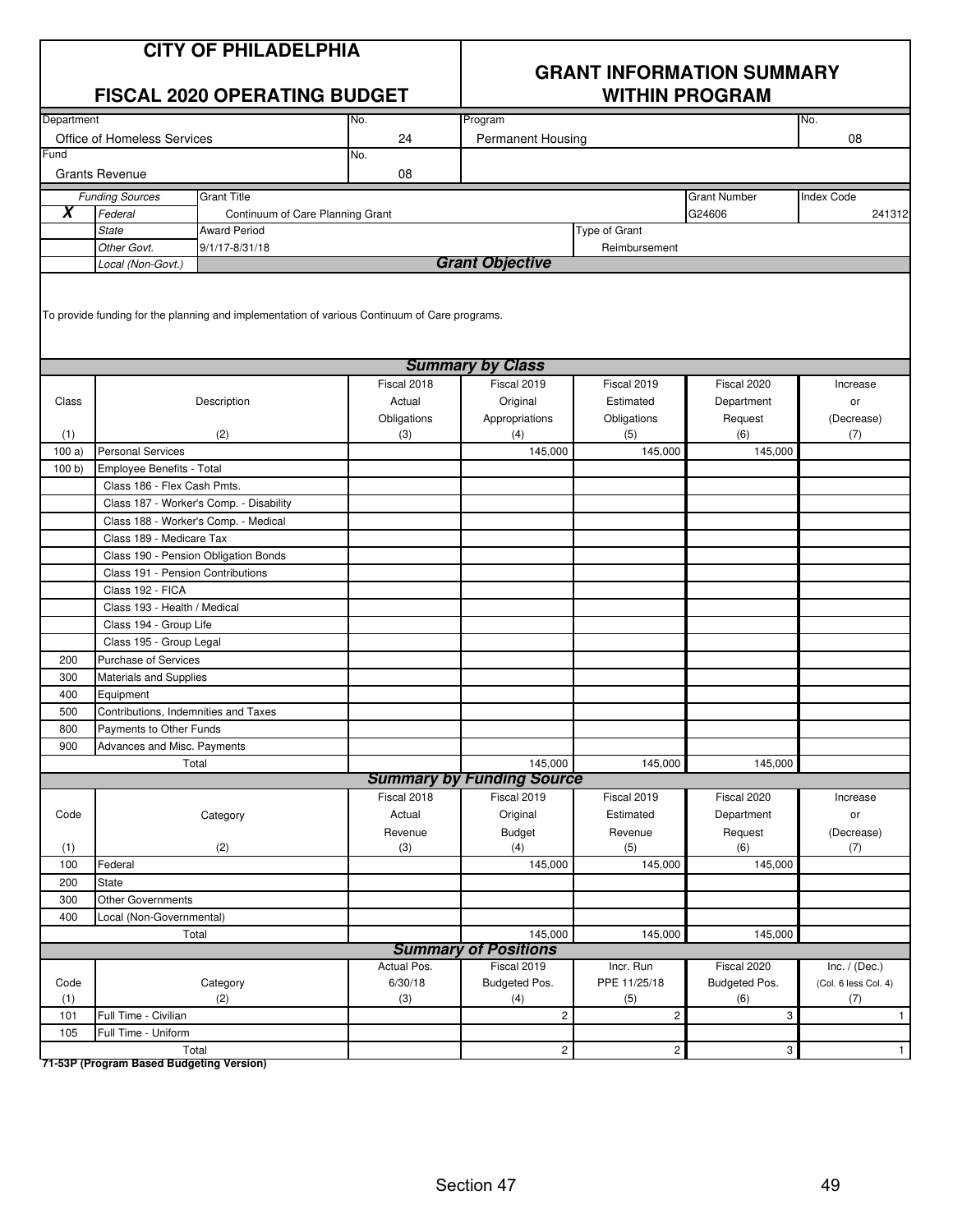| <b>CITY OF PHILADELPHIA</b> |
|-----------------------------|
|-----------------------------|

|                     |                                                                                    | <b>FISCAL 2020 OPERATING BUDGET</b>     |                | <b>WITHIN PROGRAM</b>            |                |                     |                      |  |  |
|---------------------|------------------------------------------------------------------------------------|-----------------------------------------|----------------|----------------------------------|----------------|---------------------|----------------------|--|--|
| Department          |                                                                                    |                                         | No.            | Program                          |                |                     | No.                  |  |  |
|                     | Office of Homeless Services                                                        |                                         | 24             | <b>Permanent Housing</b>         |                |                     | 08                   |  |  |
| Fund                |                                                                                    |                                         | No.            |                                  |                |                     |                      |  |  |
|                     | <b>Grants Revenue</b>                                                              |                                         | 08             |                                  |                |                     |                      |  |  |
|                     | <b>Funding Sources</b>                                                             | <b>Grant Title</b>                      |                |                                  |                | <b>Grant Number</b> | <b>Index Code</b>    |  |  |
| $\overline{\bm{x}}$ | Federal                                                                            | Homeless Assistance Program             |                |                                  |                | G24381              | Various              |  |  |
| X                   | <b>State</b>                                                                       | Type of Grant<br><b>Award Period</b>    |                |                                  |                |                     |                      |  |  |
|                     | Other Govt.                                                                        | Not Applicable                          |                |                                  | Advance        |                     |                      |  |  |
|                     | Local (Non-Govt.)                                                                  |                                         |                | <b>Grant Objective</b>           |                |                     |                      |  |  |
|                     | To provide access to 512 units of transitional housing.<br><b>Summary by Class</b> |                                         |                |                                  |                |                     |                      |  |  |
|                     |                                                                                    |                                         |                |                                  |                |                     |                      |  |  |
|                     |                                                                                    |                                         | Fiscal 2018    | Fiscal 2019                      | Fiscal 2019    | Fiscal 2020         | Increase             |  |  |
| Class               |                                                                                    | Description                             | Actual         | Original                         | Estimated      | Department          | or                   |  |  |
|                     |                                                                                    |                                         | Obligations    | Appropriations                   | Obligations    | Request             | (Decrease)           |  |  |
| (1)<br>100a)        | <b>Personal Services</b>                                                           | (2)                                     | (3)            | (4)                              | (5)            | (6)                 | (7)                  |  |  |
| 100 b               | Employee Benefits - Total                                                          |                                         |                |                                  |                |                     |                      |  |  |
|                     | Class 186 - Flex Cash Pmts.                                                        |                                         |                |                                  |                |                     |                      |  |  |
|                     |                                                                                    | Class 187 - Worker's Comp. - Disability |                |                                  |                |                     |                      |  |  |
|                     | Class 188 - Worker's Comp. - Medical                                               |                                         |                |                                  |                |                     |                      |  |  |
|                     | Class 189 - Medicare Tax                                                           |                                         |                |                                  |                |                     |                      |  |  |
|                     | Class 190 - Pension Obligation Bonds                                               |                                         |                |                                  |                |                     |                      |  |  |
|                     | Class 191 - Pension Contributions                                                  |                                         |                |                                  |                |                     |                      |  |  |
|                     | Class 192 - FICA                                                                   |                                         |                |                                  |                |                     |                      |  |  |
|                     | Class 193 - Health / Medical                                                       |                                         |                |                                  |                |                     |                      |  |  |
|                     | Class 194 - Group Life                                                             |                                         |                |                                  |                |                     |                      |  |  |
|                     | Class 195 - Group Legal                                                            |                                         |                |                                  |                |                     |                      |  |  |
| 200                 | Purchase of Services                                                               |                                         |                | 6,209,900                        | 6,209,900      | 6,209,900           |                      |  |  |
| 300                 | Materials and Supplies                                                             |                                         |                |                                  |                |                     |                      |  |  |
| 400                 | Equipment                                                                          |                                         |                |                                  |                |                     |                      |  |  |
| 500                 | Contributions, Indemnities and Taxes                                               |                                         |                |                                  |                |                     |                      |  |  |
| 800                 | Payments to Other Funds                                                            |                                         |                |                                  |                |                     |                      |  |  |
| 900                 | Advances and Misc. Payments                                                        |                                         |                |                                  |                |                     |                      |  |  |
|                     | Total                                                                              |                                         |                | 6,209,900                        | 6,209,900      | 6,209,900           |                      |  |  |
|                     |                                                                                    |                                         |                | <b>Summary by Funding Source</b> |                |                     |                      |  |  |
| Code                |                                                                                    |                                         | Fiscal 2018    | Fiscal 2019                      | Fiscal 2019    | Fiscal 2020         | Increase             |  |  |
|                     |                                                                                    | Category                                | Actual         | Original                         | Estimated      | Department          | or                   |  |  |
| (1)                 |                                                                                    | (2)                                     | Revenue<br>(3) | <b>Budget</b><br>(4)             | Revenue<br>(5) | Request<br>(6)      | (Decrease)<br>(7)    |  |  |
| 100                 | Federal                                                                            |                                         | 4,005,928      | 5,434,800                        | 5,434,800      | 5,434,800           |                      |  |  |
| 200                 | State                                                                              |                                         | 2,219,173      | 775,100                          | 775,100        | 775,100             |                      |  |  |
| 300                 | Other Governments                                                                  |                                         |                |                                  |                |                     |                      |  |  |
| 400                 | Local (Non-Governmental)                                                           |                                         |                |                                  |                |                     |                      |  |  |
|                     | Total                                                                              |                                         | 6,225,101      | 6,209,900                        | 6,209,900      | 6,209,900           |                      |  |  |
|                     |                                                                                    |                                         |                | <b>Summary of Positions</b>      |                |                     |                      |  |  |
|                     |                                                                                    |                                         | Actual Pos.    | Fiscal 2019                      | Incr. Run      | Fiscal 2020         | Inc. $/$ (Dec.)      |  |  |
| Code                |                                                                                    | Category                                | 6/30/18        | Budgeted Pos.                    | PPE 11/25/18   | Budgeted Pos.       | (Col. 6 less Col. 4) |  |  |
| (1)                 |                                                                                    | (2)                                     | (3)            | (4)                              | (5)            | (6)                 | (7)                  |  |  |
| 101                 | Full Time - Civilian                                                               |                                         |                |                                  |                |                     |                      |  |  |
| 105                 | Full Time - Uniform                                                                |                                         |                |                                  |                |                     |                      |  |  |
|                     | Total                                                                              |                                         |                |                                  |                |                     |                      |  |  |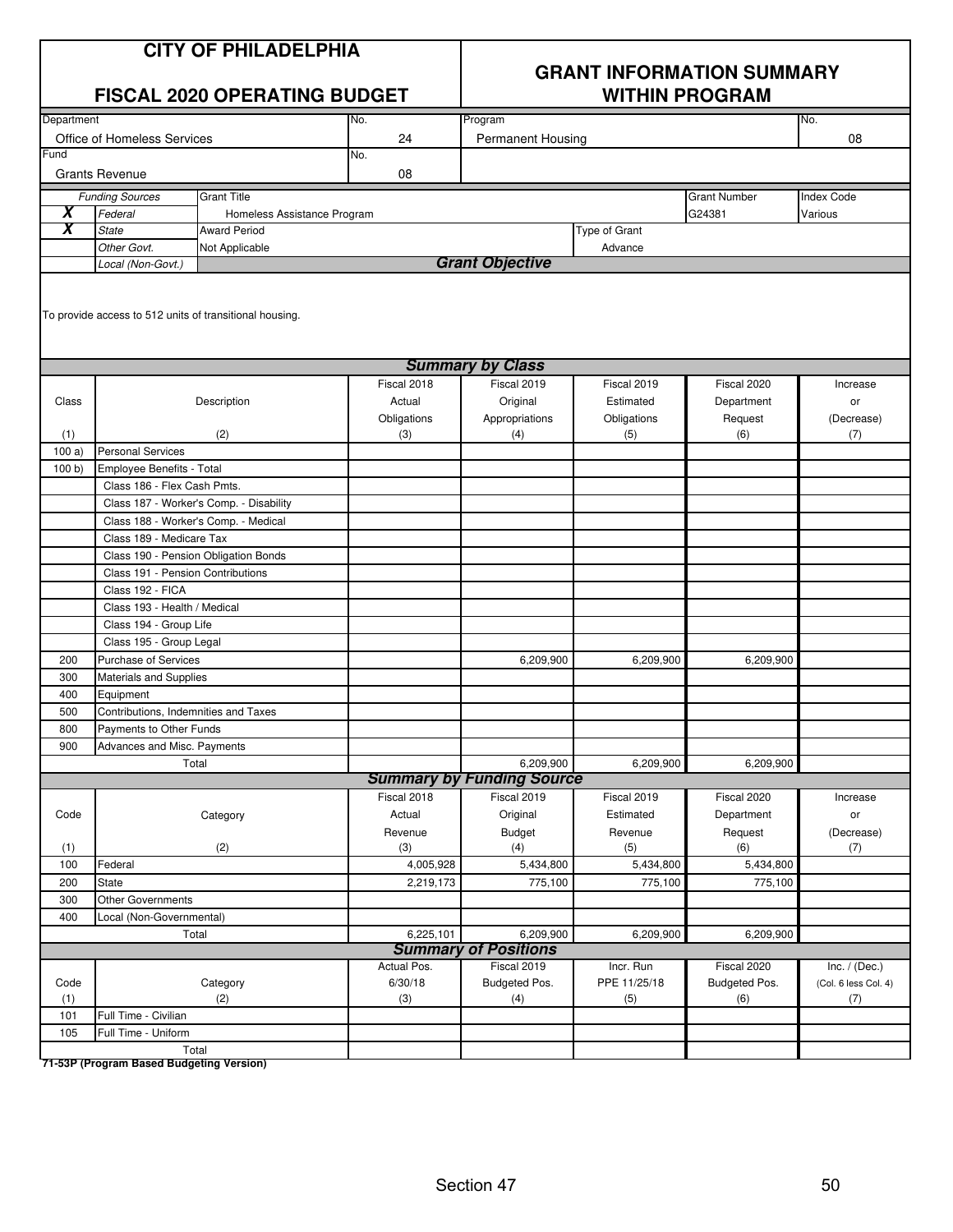|  | <b>CITY OF PHILADELPHIA</b> |  |
|--|-----------------------------|--|
|  |                             |  |

|                     | <b>FISCAL 2020 OPERATING BUDGET</b>  |                                         |                                                                                                                           | <b>WITHIN PROGRAM</b>                      |               |                     |                                         |  |
|---------------------|--------------------------------------|-----------------------------------------|---------------------------------------------------------------------------------------------------------------------------|--------------------------------------------|---------------|---------------------|-----------------------------------------|--|
| Department          |                                      |                                         | No.                                                                                                                       | Program                                    |               |                     | No.                                     |  |
|                     | Office of Homeless Services          |                                         | 24                                                                                                                        | <b>Permanent Housing</b>                   |               |                     | 08                                      |  |
| Fund                |                                      |                                         | No.                                                                                                                       |                                            |               |                     |                                         |  |
|                     | <b>Grants Revenue</b>                |                                         | 08                                                                                                                        |                                            |               |                     |                                         |  |
|                     | <b>Funding Sources</b>               | <b>Grant Title</b>                      |                                                                                                                           |                                            |               | <b>Grant Number</b> | <b>Index Code</b>                       |  |
| $\overline{\bm{x}}$ | Federal                              | TANF Rapid Rehousing                    |                                                                                                                           |                                            |               | G24783              | 241795                                  |  |
|                     | <b>State</b>                         | <b>Award Period</b>                     |                                                                                                                           |                                            | Type of Grant |                     |                                         |  |
|                     | Other Govt.                          | 1/1/16 - 12/31/17                       |                                                                                                                           |                                            | Reimbursement |                     |                                         |  |
|                     | Local (Non-Govt.)                    |                                         |                                                                                                                           | <b>Grant Objective</b>                     |               |                     |                                         |  |
|                     |                                      |                                         | Provide Temporary Assistance to Needy Families to rapid rehoused families residing in the Mantua section of Philadelphia. |                                            |               |                     |                                         |  |
|                     |                                      |                                         |                                                                                                                           | <b>Summary by Class</b>                    |               |                     |                                         |  |
|                     |                                      |                                         | Fiscal 2018                                                                                                               | Fiscal 2019                                | Fiscal 2019   | Fiscal 2020         | Increase                                |  |
| Class               |                                      | Description                             | Actual                                                                                                                    | Original                                   | Estimated     | Department          | or                                      |  |
|                     |                                      |                                         | Obligations                                                                                                               | Appropriations                             | Obligations   | Request             | (Decrease)                              |  |
| (1)                 |                                      | (2)                                     | (3)                                                                                                                       | (4)                                        | (5)           | (6)                 | (7)                                     |  |
| 100a)               | <b>Personal Services</b>             |                                         |                                                                                                                           |                                            |               |                     |                                         |  |
| 100 b               | Employee Benefits - Total            |                                         |                                                                                                                           |                                            |               |                     |                                         |  |
|                     | Class 186 - Flex Cash Pmts.          |                                         |                                                                                                                           |                                            |               |                     |                                         |  |
|                     |                                      | Class 187 - Worker's Comp. - Disability |                                                                                                                           |                                            |               |                     |                                         |  |
|                     | Class 188 - Worker's Comp. - Medical |                                         |                                                                                                                           |                                            |               |                     |                                         |  |
|                     | Class 189 - Medicare Tax             |                                         |                                                                                                                           |                                            |               |                     |                                         |  |
|                     | Class 190 - Pension Obligation Bonds |                                         |                                                                                                                           |                                            |               |                     |                                         |  |
|                     | Class 191 - Pension Contributions    |                                         |                                                                                                                           |                                            |               |                     |                                         |  |
|                     | Class 192 - FICA                     |                                         |                                                                                                                           |                                            |               |                     |                                         |  |
|                     | Class 193 - Health / Medical         |                                         |                                                                                                                           |                                            |               |                     |                                         |  |
|                     | Class 194 - Group Life               |                                         |                                                                                                                           |                                            |               |                     |                                         |  |
|                     | Class 195 - Group Legal              |                                         |                                                                                                                           |                                            |               |                     |                                         |  |
| 200                 | <b>Purchase of Services</b>          |                                         |                                                                                                                           |                                            |               |                     |                                         |  |
| 300                 | <b>Materials and Supplies</b>        |                                         |                                                                                                                           |                                            |               |                     |                                         |  |
| 400                 | Equipment                            |                                         |                                                                                                                           |                                            |               |                     |                                         |  |
| 500                 | Contributions, Indemnities and Taxes |                                         |                                                                                                                           |                                            |               |                     |                                         |  |
| 800                 | Payments to Other Funds              |                                         |                                                                                                                           |                                            |               |                     |                                         |  |
| 900                 | Advances and Misc. Payments          |                                         |                                                                                                                           |                                            |               |                     |                                         |  |
|                     |                                      | Total                                   |                                                                                                                           |                                            |               |                     |                                         |  |
|                     |                                      |                                         |                                                                                                                           | <b>Summary by Funding Source</b>           |               |                     |                                         |  |
|                     |                                      |                                         | Fiscal 2018                                                                                                               | Fiscal 2019                                | Fiscal 2019   | Fiscal 2020         | Increase                                |  |
| Code                |                                      | Category                                | Actual                                                                                                                    | Original                                   | Estimated     | Department          | or                                      |  |
|                     |                                      |                                         | Revenue                                                                                                                   | Budget                                     | Revenue       | Request             | (Decrease)                              |  |
| (1)                 |                                      | (2)                                     | (3)                                                                                                                       | (4)                                        | (5)           | (6)                 | (7)                                     |  |
| 100                 | Federal                              |                                         | 89,100                                                                                                                    |                                            |               |                     |                                         |  |
| 200                 | <b>State</b>                         |                                         |                                                                                                                           |                                            |               |                     |                                         |  |
| 300                 | <b>Other Governments</b>             |                                         |                                                                                                                           |                                            |               |                     |                                         |  |
| 400                 | Local (Non-Governmental)             |                                         |                                                                                                                           |                                            |               |                     |                                         |  |
|                     |                                      | Total                                   | 89,100                                                                                                                    |                                            |               |                     |                                         |  |
|                     |                                      |                                         | Actual Pos.                                                                                                               | <b>Summary of Positions</b><br>Fiscal 2019 | Incr. Run     | Fiscal 2020         |                                         |  |
| Code                |                                      | Category                                | 6/30/18                                                                                                                   | Budgeted Pos.                              | PPE 11/25/18  | Budgeted Pos.       | Inc. $/$ (Dec.)<br>(Col. 6 less Col. 4) |  |
| (1)                 |                                      | (2)                                     | (3)                                                                                                                       | (4)                                        | (5)           | (6)                 | (7)                                     |  |
| 101                 | Full Time - Civilian                 |                                         |                                                                                                                           |                                            |               |                     |                                         |  |
| 105                 | Full Time - Uniform                  |                                         |                                                                                                                           |                                            |               |                     |                                         |  |
|                     |                                      | Total                                   |                                                                                                                           |                                            |               |                     |                                         |  |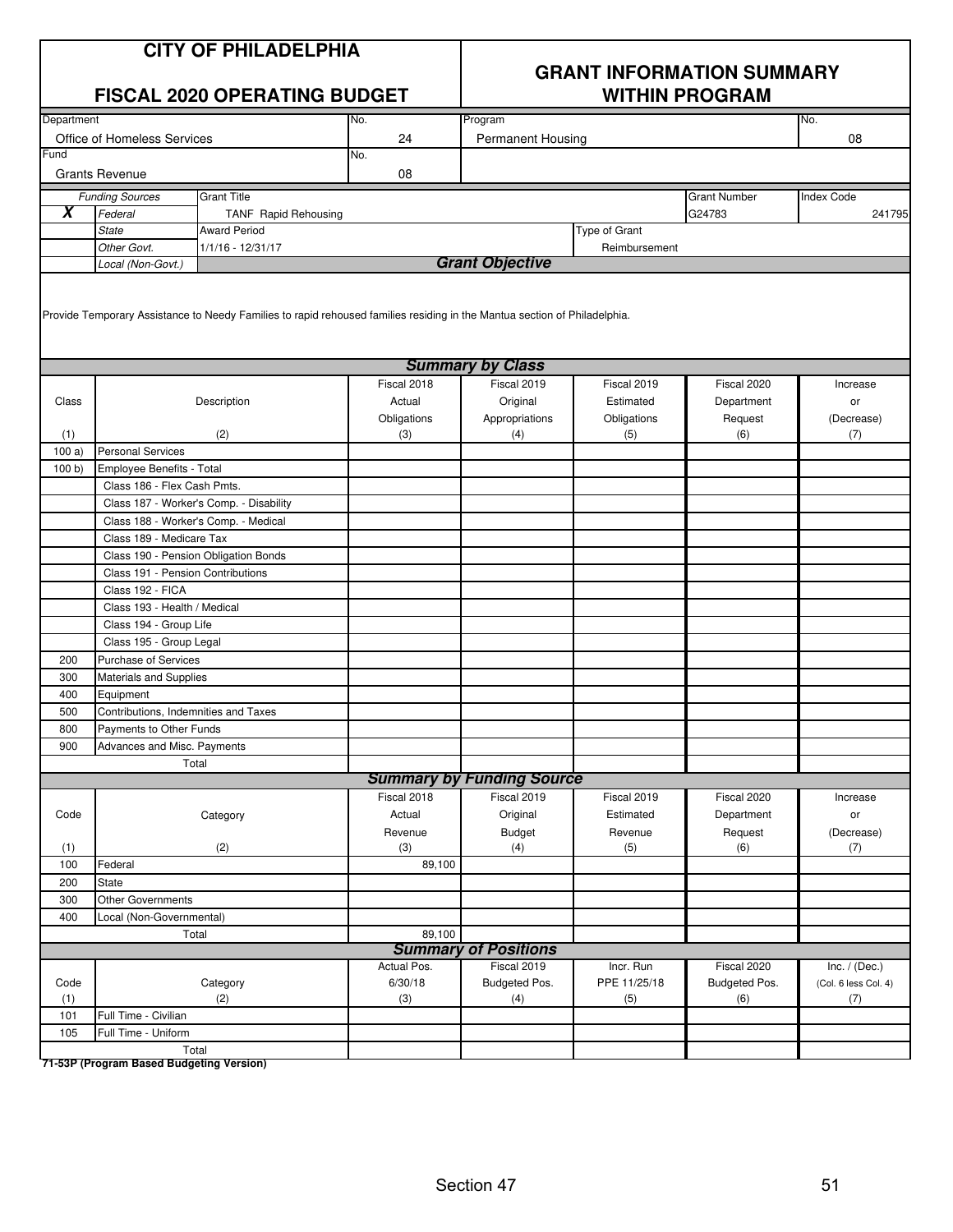| <b>PROGRAM SUMMARY - ALL FUNDS</b><br><b>FISCAL 2020 OPERATING BUDGET</b><br>Department<br>Program<br>No.<br>No.<br>Office of Homeless Services<br>24<br>Infrastructure and Administrative Services<br>09<br><b>Program Description</b><br>This program provides support for the overall strategic direction of OHS and is comprised of two units whose work undergirds<br>the delivery of services:<br>Policy, Planning and Performance (P3): P3 is comprised of planning, grants management, compliance, training, and<br>performance management.<br>Administrative Services: Administrative Services is comprised of asset management, contracts, facilities, finance, human<br>resources, and information technology.<br><b>Program Objectives</b><br>Work with health care systems to test new approaches to increase housing stability for people with medical and/or treatment<br>needs who are experiencing homelessness.<br>Develop policies and test strategies to reduce the number of people who enter homelessness from institutional settings such<br>as prison, foster care, and hospitals.<br>Develop a Facilities' Strategic Plan.<br><b>Performance Measures</b><br>Fiscal 2018<br>Fiscal 2019<br>Fiscal 2019<br>Fiscal 2020<br>Year-End<br>Year-to-Date<br>Description<br>Target<br>Target<br>$(Q1 + Q2)$<br>(2)<br>(3)<br>(4)<br>(1)<br>(5)<br>Data Quality: Number of key data elements in the Homeless<br>Management Information System (HMIS) that meet the completeness<br>12 of 16<br>10 of 16<br>11 of 16<br>Data Elements<br>Data Elements<br>threshold<br>N/A<br>Data Elements<br>Comments: This is an annual measure, and FY19 data will be available at year-end. Completeness Threshold: Less than 10% error rate<br>for each data element. OHS anticipates that the data quality for newly participating programs will not be as high as the data quality of<br>existing programs, so the FY19 target is lower than the FY18 year-end figure.<br><b>Summary by Fund</b><br>Fiscal 2018<br>Fiscal 2019<br>Fiscal 2019<br>Fiscal 2020<br>Increase<br>Fund<br>Fund<br>Actual<br>Original<br>Estimated<br>Proposed<br>or<br>Obligations<br>Appropriations<br>Obligations<br><b>Budget</b><br>No.<br>(Decrease)<br>(2)<br>(1)<br>(3)<br>(6)<br>(4)<br>(5)<br>(7)<br>3,327,605<br>3,670,993<br>3,615,621<br>3,907,033<br>01<br>General<br>08<br>2,557,529<br>2,116,737<br>2,116,737<br>2,116,737<br><b>Grants Revenue</b><br>Total<br>5,885,134<br>5,787,730<br>5,732,358<br>6,023,770<br><b>Summary of Full Time Positions by Fund</b><br><b>Actual Positions</b><br>Fiscal 2019<br>Increment Run<br>Fiscal 2020<br>Inc. $/$ (Dec.)<br>Fund<br>PPE 11/25/18<br>Fund<br>6/30/18<br>No.<br><b>Budgeted</b><br><b>Budgeted</b><br>(Col. 6 less 4)<br>(1)<br>(2)<br>(3)<br>(4)<br>(5)<br>(6)<br>(7)<br>01<br>43<br>49<br>General<br>44<br>48<br>08<br>20<br>22<br>22<br>Grants Revenue<br>13<br>71<br>57<br>70<br><b>Total Full Time</b><br>63 | <b>CITY OF PHILADELPHIA</b> |  |  |  |  |  |  |
|-----------------------------------------------------------------------------------------------------------------------------------------------------------------------------------------------------------------------------------------------------------------------------------------------------------------------------------------------------------------------------------------------------------------------------------------------------------------------------------------------------------------------------------------------------------------------------------------------------------------------------------------------------------------------------------------------------------------------------------------------------------------------------------------------------------------------------------------------------------------------------------------------------------------------------------------------------------------------------------------------------------------------------------------------------------------------------------------------------------------------------------------------------------------------------------------------------------------------------------------------------------------------------------------------------------------------------------------------------------------------------------------------------------------------------------------------------------------------------------------------------------------------------------------------------------------------------------------------------------------------------------------------------------------------------------------------------------------------------------------------------------------------------------------------------------------------------------------------------------------------------------------------------------------------------------------------------------------------------------------------------------------------------------------------------------------------------------------------------------------------------------------------------------------------------------------------------------------------------------------------------------------------------------------------------------------------------------------------------------------------------------------------------------------------------------------------------------------------------------------------------------------------------------------------------------------------------------------------------------------------------------------------------------------------------------------------------------------------------------------------------------------------------------------------------------------------------------------------------------------------------------------------------------------------------------------------------------------------|-----------------------------|--|--|--|--|--|--|
|                                                                                                                                                                                                                                                                                                                                                                                                                                                                                                                                                                                                                                                                                                                                                                                                                                                                                                                                                                                                                                                                                                                                                                                                                                                                                                                                                                                                                                                                                                                                                                                                                                                                                                                                                                                                                                                                                                                                                                                                                                                                                                                                                                                                                                                                                                                                                                                                                                                                                                                                                                                                                                                                                                                                                                                                                                                                                                                                                                       |                             |  |  |  |  |  |  |
|                                                                                                                                                                                                                                                                                                                                                                                                                                                                                                                                                                                                                                                                                                                                                                                                                                                                                                                                                                                                                                                                                                                                                                                                                                                                                                                                                                                                                                                                                                                                                                                                                                                                                                                                                                                                                                                                                                                                                                                                                                                                                                                                                                                                                                                                                                                                                                                                                                                                                                                                                                                                                                                                                                                                                                                                                                                                                                                                                                       |                             |  |  |  |  |  |  |
|                                                                                                                                                                                                                                                                                                                                                                                                                                                                                                                                                                                                                                                                                                                                                                                                                                                                                                                                                                                                                                                                                                                                                                                                                                                                                                                                                                                                                                                                                                                                                                                                                                                                                                                                                                                                                                                                                                                                                                                                                                                                                                                                                                                                                                                                                                                                                                                                                                                                                                                                                                                                                                                                                                                                                                                                                                                                                                                                                                       |                             |  |  |  |  |  |  |
|                                                                                                                                                                                                                                                                                                                                                                                                                                                                                                                                                                                                                                                                                                                                                                                                                                                                                                                                                                                                                                                                                                                                                                                                                                                                                                                                                                                                                                                                                                                                                                                                                                                                                                                                                                                                                                                                                                                                                                                                                                                                                                                                                                                                                                                                                                                                                                                                                                                                                                                                                                                                                                                                                                                                                                                                                                                                                                                                                                       |                             |  |  |  |  |  |  |
| 291,412<br>291,412<br>(1)<br>(1)                                                                                                                                                                                                                                                                                                                                                                                                                                                                                                                                                                                                                                                                                                                                                                                                                                                                                                                                                                                                                                                                                                                                                                                                                                                                                                                                                                                                                                                                                                                                                                                                                                                                                                                                                                                                                                                                                                                                                                                                                                                                                                                                                                                                                                                                                                                                                                                                                                                                                                                                                                                                                                                                                                                                                                                                                                                                                                                                      |                             |  |  |  |  |  |  |
|                                                                                                                                                                                                                                                                                                                                                                                                                                                                                                                                                                                                                                                                                                                                                                                                                                                                                                                                                                                                                                                                                                                                                                                                                                                                                                                                                                                                                                                                                                                                                                                                                                                                                                                                                                                                                                                                                                                                                                                                                                                                                                                                                                                                                                                                                                                                                                                                                                                                                                                                                                                                                                                                                                                                                                                                                                                                                                                                                                       |                             |  |  |  |  |  |  |
|                                                                                                                                                                                                                                                                                                                                                                                                                                                                                                                                                                                                                                                                                                                                                                                                                                                                                                                                                                                                                                                                                                                                                                                                                                                                                                                                                                                                                                                                                                                                                                                                                                                                                                                                                                                                                                                                                                                                                                                                                                                                                                                                                                                                                                                                                                                                                                                                                                                                                                                                                                                                                                                                                                                                                                                                                                                                                                                                                                       |                             |  |  |  |  |  |  |
|                                                                                                                                                                                                                                                                                                                                                                                                                                                                                                                                                                                                                                                                                                                                                                                                                                                                                                                                                                                                                                                                                                                                                                                                                                                                                                                                                                                                                                                                                                                                                                                                                                                                                                                                                                                                                                                                                                                                                                                                                                                                                                                                                                                                                                                                                                                                                                                                                                                                                                                                                                                                                                                                                                                                                                                                                                                                                                                                                                       |                             |  |  |  |  |  |  |
|                                                                                                                                                                                                                                                                                                                                                                                                                                                                                                                                                                                                                                                                                                                                                                                                                                                                                                                                                                                                                                                                                                                                                                                                                                                                                                                                                                                                                                                                                                                                                                                                                                                                                                                                                                                                                                                                                                                                                                                                                                                                                                                                                                                                                                                                                                                                                                                                                                                                                                                                                                                                                                                                                                                                                                                                                                                                                                                                                                       |                             |  |  |  |  |  |  |
|                                                                                                                                                                                                                                                                                                                                                                                                                                                                                                                                                                                                                                                                                                                                                                                                                                                                                                                                                                                                                                                                                                                                                                                                                                                                                                                                                                                                                                                                                                                                                                                                                                                                                                                                                                                                                                                                                                                                                                                                                                                                                                                                                                                                                                                                                                                                                                                                                                                                                                                                                                                                                                                                                                                                                                                                                                                                                                                                                                       |                             |  |  |  |  |  |  |
|                                                                                                                                                                                                                                                                                                                                                                                                                                                                                                                                                                                                                                                                                                                                                                                                                                                                                                                                                                                                                                                                                                                                                                                                                                                                                                                                                                                                                                                                                                                                                                                                                                                                                                                                                                                                                                                                                                                                                                                                                                                                                                                                                                                                                                                                                                                                                                                                                                                                                                                                                                                                                                                                                                                                                                                                                                                                                                                                                                       |                             |  |  |  |  |  |  |
|                                                                                                                                                                                                                                                                                                                                                                                                                                                                                                                                                                                                                                                                                                                                                                                                                                                                                                                                                                                                                                                                                                                                                                                                                                                                                                                                                                                                                                                                                                                                                                                                                                                                                                                                                                                                                                                                                                                                                                                                                                                                                                                                                                                                                                                                                                                                                                                                                                                                                                                                                                                                                                                                                                                                                                                                                                                                                                                                                                       |                             |  |  |  |  |  |  |
|                                                                                                                                                                                                                                                                                                                                                                                                                                                                                                                                                                                                                                                                                                                                                                                                                                                                                                                                                                                                                                                                                                                                                                                                                                                                                                                                                                                                                                                                                                                                                                                                                                                                                                                                                                                                                                                                                                                                                                                                                                                                                                                                                                                                                                                                                                                                                                                                                                                                                                                                                                                                                                                                                                                                                                                                                                                                                                                                                                       |                             |  |  |  |  |  |  |
|                                                                                                                                                                                                                                                                                                                                                                                                                                                                                                                                                                                                                                                                                                                                                                                                                                                                                                                                                                                                                                                                                                                                                                                                                                                                                                                                                                                                                                                                                                                                                                                                                                                                                                                                                                                                                                                                                                                                                                                                                                                                                                                                                                                                                                                                                                                                                                                                                                                                                                                                                                                                                                                                                                                                                                                                                                                                                                                                                                       |                             |  |  |  |  |  |  |
|                                                                                                                                                                                                                                                                                                                                                                                                                                                                                                                                                                                                                                                                                                                                                                                                                                                                                                                                                                                                                                                                                                                                                                                                                                                                                                                                                                                                                                                                                                                                                                                                                                                                                                                                                                                                                                                                                                                                                                                                                                                                                                                                                                                                                                                                                                                                                                                                                                                                                                                                                                                                                                                                                                                                                                                                                                                                                                                                                                       |                             |  |  |  |  |  |  |
|                                                                                                                                                                                                                                                                                                                                                                                                                                                                                                                                                                                                                                                                                                                                                                                                                                                                                                                                                                                                                                                                                                                                                                                                                                                                                                                                                                                                                                                                                                                                                                                                                                                                                                                                                                                                                                                                                                                                                                                                                                                                                                                                                                                                                                                                                                                                                                                                                                                                                                                                                                                                                                                                                                                                                                                                                                                                                                                                                                       |                             |  |  |  |  |  |  |
|                                                                                                                                                                                                                                                                                                                                                                                                                                                                                                                                                                                                                                                                                                                                                                                                                                                                                                                                                                                                                                                                                                                                                                                                                                                                                                                                                                                                                                                                                                                                                                                                                                                                                                                                                                                                                                                                                                                                                                                                                                                                                                                                                                                                                                                                                                                                                                                                                                                                                                                                                                                                                                                                                                                                                                                                                                                                                                                                                                       |                             |  |  |  |  |  |  |
|                                                                                                                                                                                                                                                                                                                                                                                                                                                                                                                                                                                                                                                                                                                                                                                                                                                                                                                                                                                                                                                                                                                                                                                                                                                                                                                                                                                                                                                                                                                                                                                                                                                                                                                                                                                                                                                                                                                                                                                                                                                                                                                                                                                                                                                                                                                                                                                                                                                                                                                                                                                                                                                                                                                                                                                                                                                                                                                                                                       |                             |  |  |  |  |  |  |
|                                                                                                                                                                                                                                                                                                                                                                                                                                                                                                                                                                                                                                                                                                                                                                                                                                                                                                                                                                                                                                                                                                                                                                                                                                                                                                                                                                                                                                                                                                                                                                                                                                                                                                                                                                                                                                                                                                                                                                                                                                                                                                                                                                                                                                                                                                                                                                                                                                                                                                                                                                                                                                                                                                                                                                                                                                                                                                                                                                       |                             |  |  |  |  |  |  |
|                                                                                                                                                                                                                                                                                                                                                                                                                                                                                                                                                                                                                                                                                                                                                                                                                                                                                                                                                                                                                                                                                                                                                                                                                                                                                                                                                                                                                                                                                                                                                                                                                                                                                                                                                                                                                                                                                                                                                                                                                                                                                                                                                                                                                                                                                                                                                                                                                                                                                                                                                                                                                                                                                                                                                                                                                                                                                                                                                                       |                             |  |  |  |  |  |  |
|                                                                                                                                                                                                                                                                                                                                                                                                                                                                                                                                                                                                                                                                                                                                                                                                                                                                                                                                                                                                                                                                                                                                                                                                                                                                                                                                                                                                                                                                                                                                                                                                                                                                                                                                                                                                                                                                                                                                                                                                                                                                                                                                                                                                                                                                                                                                                                                                                                                                                                                                                                                                                                                                                                                                                                                                                                                                                                                                                                       |                             |  |  |  |  |  |  |
|                                                                                                                                                                                                                                                                                                                                                                                                                                                                                                                                                                                                                                                                                                                                                                                                                                                                                                                                                                                                                                                                                                                                                                                                                                                                                                                                                                                                                                                                                                                                                                                                                                                                                                                                                                                                                                                                                                                                                                                                                                                                                                                                                                                                                                                                                                                                                                                                                                                                                                                                                                                                                                                                                                                                                                                                                                                                                                                                                                       |                             |  |  |  |  |  |  |
|                                                                                                                                                                                                                                                                                                                                                                                                                                                                                                                                                                                                                                                                                                                                                                                                                                                                                                                                                                                                                                                                                                                                                                                                                                                                                                                                                                                                                                                                                                                                                                                                                                                                                                                                                                                                                                                                                                                                                                                                                                                                                                                                                                                                                                                                                                                                                                                                                                                                                                                                                                                                                                                                                                                                                                                                                                                                                                                                                                       |                             |  |  |  |  |  |  |
|                                                                                                                                                                                                                                                                                                                                                                                                                                                                                                                                                                                                                                                                                                                                                                                                                                                                                                                                                                                                                                                                                                                                                                                                                                                                                                                                                                                                                                                                                                                                                                                                                                                                                                                                                                                                                                                                                                                                                                                                                                                                                                                                                                                                                                                                                                                                                                                                                                                                                                                                                                                                                                                                                                                                                                                                                                                                                                                                                                       |                             |  |  |  |  |  |  |
|                                                                                                                                                                                                                                                                                                                                                                                                                                                                                                                                                                                                                                                                                                                                                                                                                                                                                                                                                                                                                                                                                                                                                                                                                                                                                                                                                                                                                                                                                                                                                                                                                                                                                                                                                                                                                                                                                                                                                                                                                                                                                                                                                                                                                                                                                                                                                                                                                                                                                                                                                                                                                                                                                                                                                                                                                                                                                                                                                                       |                             |  |  |  |  |  |  |
|                                                                                                                                                                                                                                                                                                                                                                                                                                                                                                                                                                                                                                                                                                                                                                                                                                                                                                                                                                                                                                                                                                                                                                                                                                                                                                                                                                                                                                                                                                                                                                                                                                                                                                                                                                                                                                                                                                                                                                                                                                                                                                                                                                                                                                                                                                                                                                                                                                                                                                                                                                                                                                                                                                                                                                                                                                                                                                                                                                       |                             |  |  |  |  |  |  |
|                                                                                                                                                                                                                                                                                                                                                                                                                                                                                                                                                                                                                                                                                                                                                                                                                                                                                                                                                                                                                                                                                                                                                                                                                                                                                                                                                                                                                                                                                                                                                                                                                                                                                                                                                                                                                                                                                                                                                                                                                                                                                                                                                                                                                                                                                                                                                                                                                                                                                                                                                                                                                                                                                                                                                                                                                                                                                                                                                                       |                             |  |  |  |  |  |  |
|                                                                                                                                                                                                                                                                                                                                                                                                                                                                                                                                                                                                                                                                                                                                                                                                                                                                                                                                                                                                                                                                                                                                                                                                                                                                                                                                                                                                                                                                                                                                                                                                                                                                                                                                                                                                                                                                                                                                                                                                                                                                                                                                                                                                                                                                                                                                                                                                                                                                                                                                                                                                                                                                                                                                                                                                                                                                                                                                                                       |                             |  |  |  |  |  |  |
|                                                                                                                                                                                                                                                                                                                                                                                                                                                                                                                                                                                                                                                                                                                                                                                                                                                                                                                                                                                                                                                                                                                                                                                                                                                                                                                                                                                                                                                                                                                                                                                                                                                                                                                                                                                                                                                                                                                                                                                                                                                                                                                                                                                                                                                                                                                                                                                                                                                                                                                                                                                                                                                                                                                                                                                                                                                                                                                                                                       |                             |  |  |  |  |  |  |
|                                                                                                                                                                                                                                                                                                                                                                                                                                                                                                                                                                                                                                                                                                                                                                                                                                                                                                                                                                                                                                                                                                                                                                                                                                                                                                                                                                                                                                                                                                                                                                                                                                                                                                                                                                                                                                                                                                                                                                                                                                                                                                                                                                                                                                                                                                                                                                                                                                                                                                                                                                                                                                                                                                                                                                                                                                                                                                                                                                       |                             |  |  |  |  |  |  |
|                                                                                                                                                                                                                                                                                                                                                                                                                                                                                                                                                                                                                                                                                                                                                                                                                                                                                                                                                                                                                                                                                                                                                                                                                                                                                                                                                                                                                                                                                                                                                                                                                                                                                                                                                                                                                                                                                                                                                                                                                                                                                                                                                                                                                                                                                                                                                                                                                                                                                                                                                                                                                                                                                                                                                                                                                                                                                                                                                                       |                             |  |  |  |  |  |  |
|                                                                                                                                                                                                                                                                                                                                                                                                                                                                                                                                                                                                                                                                                                                                                                                                                                                                                                                                                                                                                                                                                                                                                                                                                                                                                                                                                                                                                                                                                                                                                                                                                                                                                                                                                                                                                                                                                                                                                                                                                                                                                                                                                                                                                                                                                                                                                                                                                                                                                                                                                                                                                                                                                                                                                                                                                                                                                                                                                                       |                             |  |  |  |  |  |  |
|                                                                                                                                                                                                                                                                                                                                                                                                                                                                                                                                                                                                                                                                                                                                                                                                                                                                                                                                                                                                                                                                                                                                                                                                                                                                                                                                                                                                                                                                                                                                                                                                                                                                                                                                                                                                                                                                                                                                                                                                                                                                                                                                                                                                                                                                                                                                                                                                                                                                                                                                                                                                                                                                                                                                                                                                                                                                                                                                                                       |                             |  |  |  |  |  |  |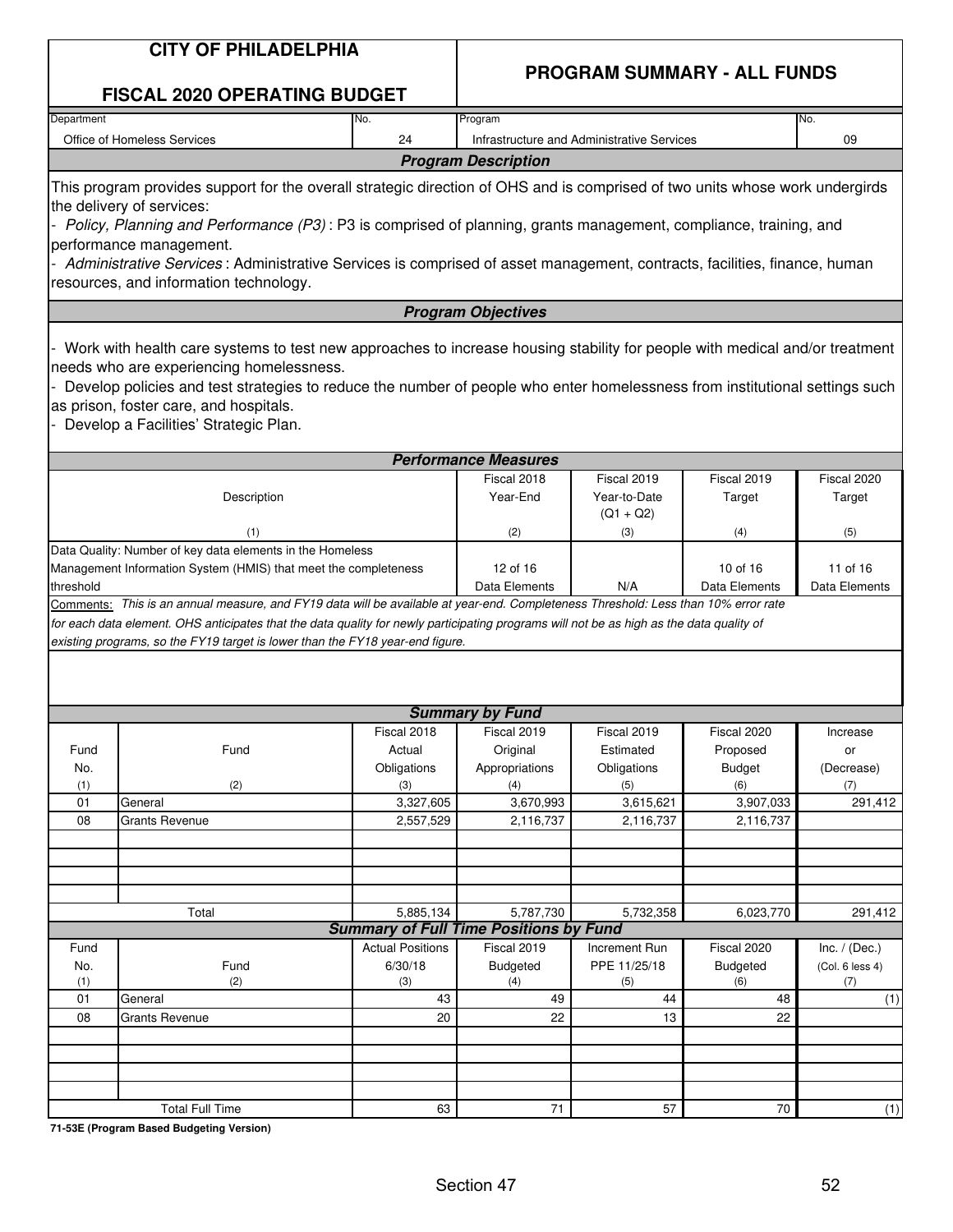| <b>CITY OF PHILADELPHIA</b> |
|-----------------------------|
|-----------------------------|

#### **FISCAL 2020 OPFRATING BUDGET**

### **PROGRAM SUMMARY - ALL FUNDS**

|              | LIUUAL 4040 UL LIIATIIN DUDUL |             | $\sqrt{201111102}$                                  |                                            |                 |                     |  |  |
|--------------|-------------------------------|-------------|-----------------------------------------------------|--------------------------------------------|-----------------|---------------------|--|--|
| Department   |                               | No.         | Program                                             | No.                                        |                 |                     |  |  |
|              | Office of Homeless Services   | 24          |                                                     | Infrastructure and Administrative Services |                 | 09                  |  |  |
|              |                               |             | <b>Selected Associated Non-Tax Revenues by Fund</b> |                                            |                 |                     |  |  |
|              |                               | Fiscal 2018 | Fiscal 2019                                         | Fiscal 2019                                | Fiscal 2020     | Increase            |  |  |
| Fund         | Fund                          | Actual      | Original                                            | Estimate                                   | Proposed        | or                  |  |  |
| No.          |                               | Revenues    | <b>Budget</b>                                       |                                            | <b>Budget</b>   | (Decrease)          |  |  |
| (1)          | (2)                           | (3)         | (4)                                                 | (5)                                        | (6)             | (7)                 |  |  |
| 01           | General                       |             |                                                     |                                            |                 |                     |  |  |
| 08           | <b>Grants Revenue</b>         | 1,498,814   | 2,116,737                                           | 2,116,737                                  | 2,116,737       |                     |  |  |
|              |                               |             |                                                     |                                            |                 |                     |  |  |
|              |                               |             |                                                     |                                            |                 |                     |  |  |
|              |                               |             | <b>Selected Associated Capital Projects</b>         |                                            |                 |                     |  |  |
| Dept.        |                               | Carry       | Fiscal 2019                                         | Fiscal 2019                                | Fiscal 2020     | Fiscal 2020         |  |  |
| Where        | Description                   | Forward     | Original Approp.                                    | Original Approp.                           | Proposed Budget | Proposed Bdgt       |  |  |
| Appropriated |                               |             | (GO Only)                                           | (All Other Sources)                        | (GO Only)       | (All Other Sources) |  |  |
| (1)          | (2)                           | (3)         | (4)                                                 | (5)                                        | (6)             | (7)                 |  |  |
|              |                               |             |                                                     |                                            |                 |                     |  |  |
|              |                               |             |                                                     |                                            |                 |                     |  |  |
|              |                               |             |                                                     |                                            |                 |                     |  |  |
|              |                               |             |                                                     |                                            |                 |                     |  |  |
|              |                               |             |                                                     |                                            |                 |                     |  |  |
|              |                               |             |                                                     |                                            |                 |                     |  |  |
|              |                               |             |                                                     |                                            |                 |                     |  |  |
|              |                               |             |                                                     |                                            |                 |                     |  |  |
|              |                               |             |                                                     |                                            |                 |                     |  |  |
|              |                               |             |                                                     |                                            |                 |                     |  |  |
|              |                               |             |                                                     |                                            |                 |                     |  |  |
|              |                               |             |                                                     |                                            |                 |                     |  |  |
|              |                               |             |                                                     |                                            |                 |                     |  |  |
|              |                               |             |                                                     |                                            |                 |                     |  |  |
|              |                               |             | <b>Selected Associated Operating Costs</b>          |                                            |                 |                     |  |  |
| Dept.        |                               | Fiscal 2018 | Fiscal 2019                                         | Fiscal 2019                                | Fiscal 2020     | Increase            |  |  |
| Where        | Description                   | Calculated  | Calculated                                          | Calculated                                 | Calculated      | or                  |  |  |
| Appropriated |                               | Obligations | Appropriations                                      | Obligations                                | <b>Budget</b>   | (Decrease)          |  |  |
| (1)          | (2)                           | (3)         | (4)                                                 | (5)                                        | (6)             | (7)                 |  |  |
| Finance      | Employee Benefits - Civilian  | 1,227,242   | 1,382,024                                           | 1,382,024                                  | 1,466,285       | 84,261              |  |  |
| Finance      | Employee Benefits - Uniform   |             |                                                     |                                            |                 |                     |  |  |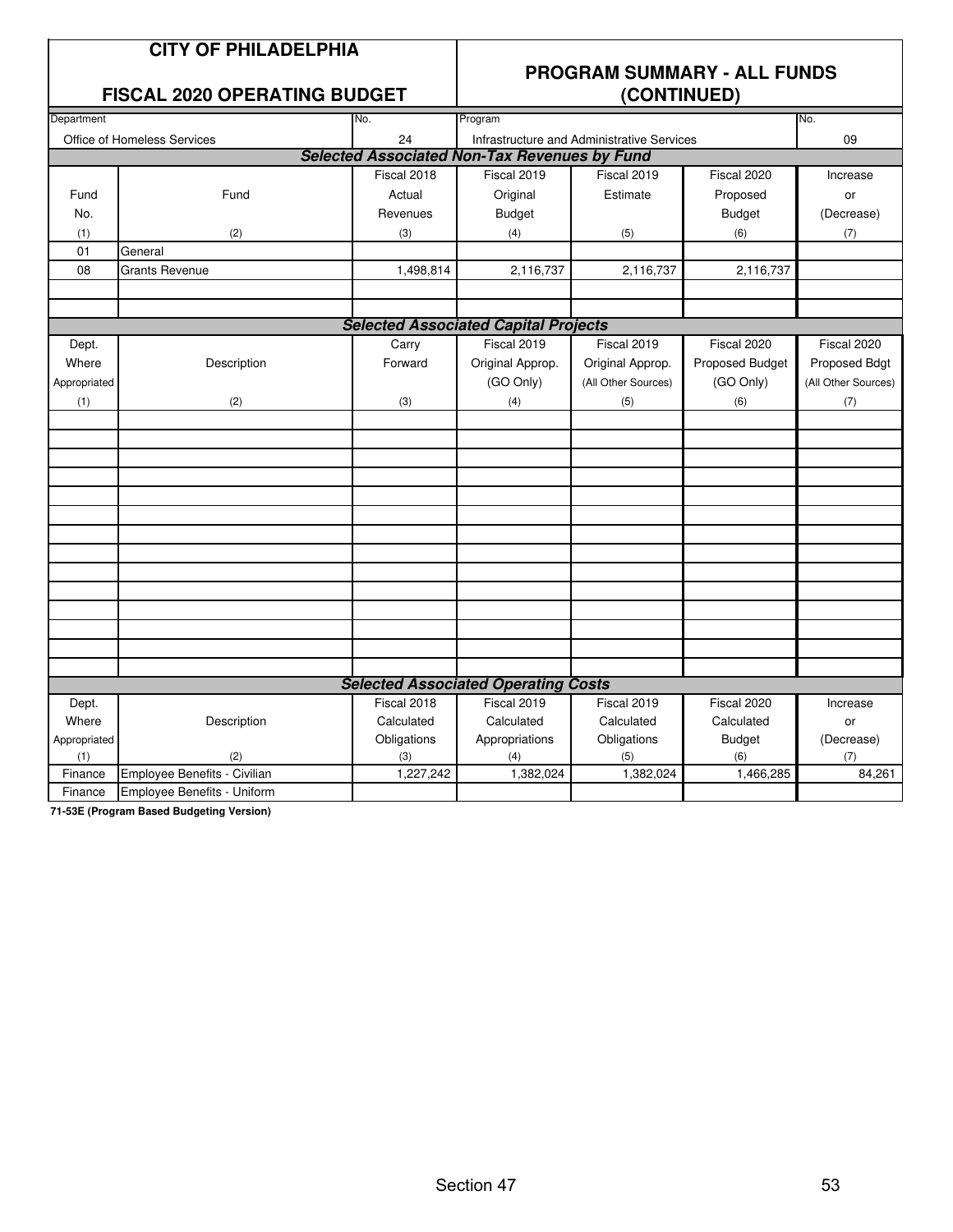|              | <b>CITY OF PHILADELPHIA</b><br><b>FISCAL 2020 OPERATING BUDGET</b> |                                                     | <b>PROGRAM SUMMARY</b>      |                                            |                 |            |
|--------------|--------------------------------------------------------------------|-----------------------------------------------------|-----------------------------|--------------------------------------------|-----------------|------------|
| Department   |                                                                    | No.                                                 | Program                     |                                            |                 | No.        |
|              | Office of Homeless Services                                        | 24                                                  |                             | Infrastructure and Administrative Services |                 | 09         |
| Fund         |                                                                    | No.                                                 |                             |                                            |                 |            |
| General      |                                                                    | 01                                                  |                             |                                            |                 |            |
|              |                                                                    |                                                     | <b>Summary by Class</b>     |                                            |                 |            |
|              |                                                                    | Fiscal 2018                                         | Fiscal 2019                 | Fiscal 2019                                | Fiscal 2020     | Increase   |
| Class        | Description                                                        | Actual                                              | Original                    | Estimated                                  | Proposed        | or         |
|              |                                                                    | Obligations                                         | Appropriations              | Obligations                                | <b>Budget</b>   | (Decrease) |
| (1)          | (2)                                                                | (3)                                                 | (4)                         | (5)                                        | (6)             | (7)        |
| 100          | <b>Employee Compensation</b>                                       |                                                     |                             |                                            |                 |            |
| a)           | <b>Personal Services</b>                                           | 2,960,662                                           | 3,250,443                   | 3,240,501                                  | 3,431,913       | 191,412    |
| b)           | <b>Employee Benefits</b>                                           |                                                     |                             |                                            |                 |            |
| 200          | <b>Purchase of Services</b>                                        | 229,510                                             | 244,200                     | 198,770                                    | 298,770         | 100,000    |
| 300          | Materials and Supplies                                             | 47,481                                              | 70,419                      | 70,419                                     | 70,419          |            |
| 400          | Equipment                                                          | 89,952                                              | 105,931                     | 105,931                                    | 105,931         |            |
| 500          | Contributions, Indemnities and Taxes                               |                                                     |                             |                                            |                 |            |
| 700          | Debt Service                                                       |                                                     |                             |                                            |                 |            |
| 800          | Payments to Other Funds                                            |                                                     |                             |                                            |                 |            |
| 900          | Advances and Misc. Payments                                        |                                                     |                             |                                            |                 |            |
|              | Total                                                              | 3,327,605                                           | 3,670,993                   | 3,615,621                                  | 3,907,033       | 291,412    |
|              |                                                                    |                                                     | <b>Summary of Positions</b> |                                            |                 |            |
|              |                                                                    | Actual                                              | Fiscal 2019                 | Increment                                  | Fiscal 2020     | Increase   |
|              |                                                                    | Positions                                           | <b>Budgeted</b>             | Run                                        | <b>Budgeted</b> | or         |
| Code         | Category                                                           | 6/30/18                                             | Positions                   | PPE 11/25/18                               | Positions       | (Decrease) |
| (1)          | (2)                                                                | (3)                                                 | (4)                         | (5)                                        | (6)             | (7)        |
| 101          | Full Time - Civilian                                               | 43                                                  | 49                          | 44                                         | 48              | (1)        |
| 105          | Full Time - Uniform                                                |                                                     |                             |                                            |                 |            |
|              | Total                                                              | 43                                                  | 49                          | 44                                         | 48              | (1)        |
|              |                                                                    | <b>Selected Associated Non-Tax Revenues by Type</b> |                             |                                            |                 |            |
|              |                                                                    | Fiscal 2018                                         | Fiscal 2019                 | Fiscal 2019                                | Fiscal 2020     | Increase   |
|              | Description                                                        | Actual                                              | Original                    | Estimate                                   | Proposed        | or         |
|              |                                                                    | Revenues                                            | <b>Budget</b>               |                                            | <b>Budget</b>   | (Decrease) |
|              | (1)                                                                | (2)                                                 | (3)                         | (4)                                        | (5)             | (6)        |
|              | Local (Non-Governmental)                                           |                                                     |                             |                                            |                 |            |
| Federal      |                                                                    |                                                     |                             |                                            |                 |            |
| <b>State</b> |                                                                    |                                                     |                             |                                            |                 |            |
|              | <b>Other Governments</b>                                           |                                                     |                             |                                            |                 |            |
|              | Other Funds of the City                                            |                                                     |                             |                                            |                 |            |
|              | Total                                                              |                                                     |                             |                                            |                 |            |
|              | 71-53F (Program Based Budgeting Version)                           |                                                     |                             |                                            |                 |            |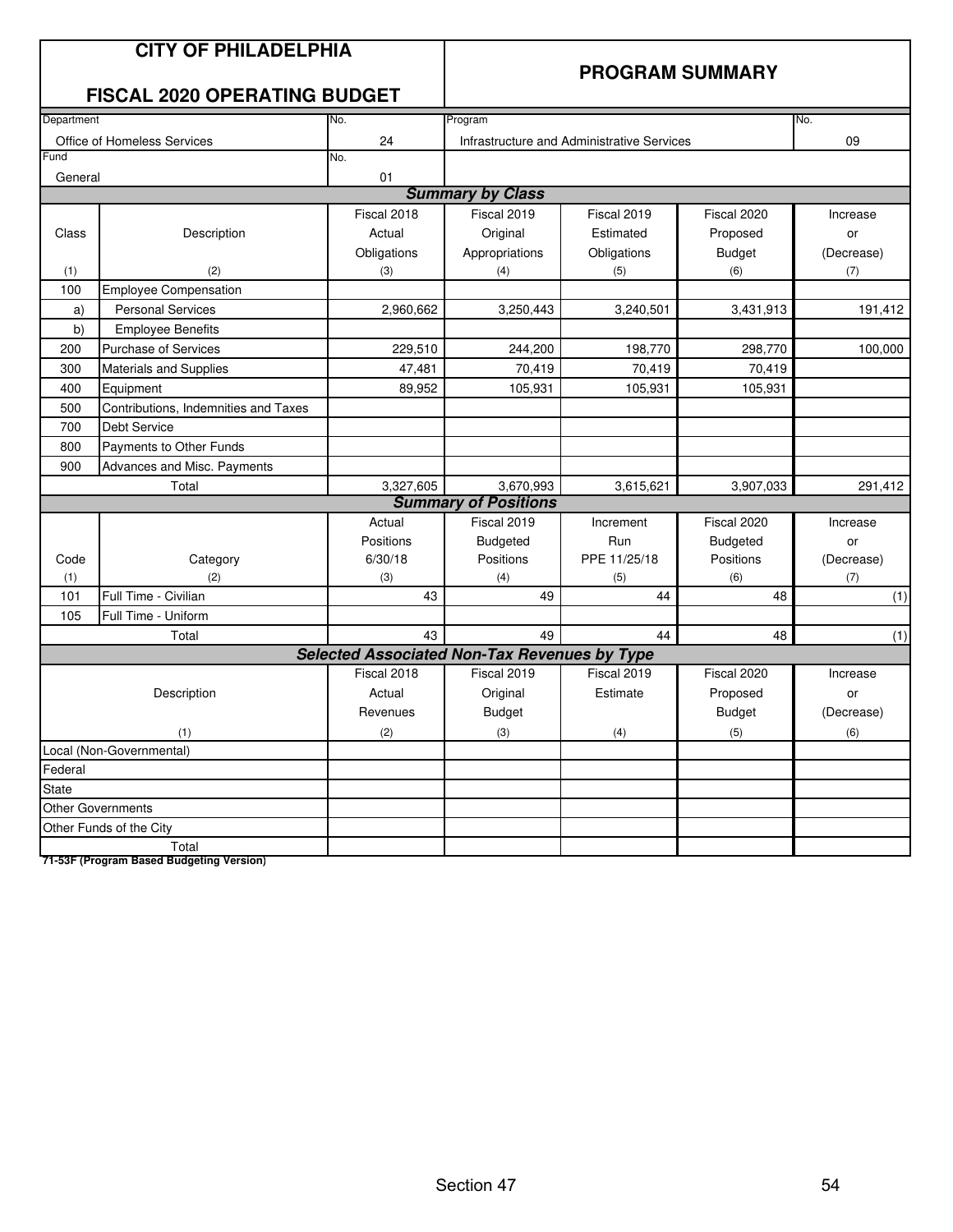|                         |         | <b>CITY OF PHILADELPHIA</b><br><b>FISCAL 2020 OPERATING BUDGET</b> |                       |                               |                       |                                            | <b>SCHEDULE 100</b><br><b>LIST OF POSITIONS</b><br><b>BY PROGRAM</b> |                  |                          |
|-------------------------|---------|--------------------------------------------------------------------|-----------------------|-------------------------------|-----------------------|--------------------------------------------|----------------------------------------------------------------------|------------------|--------------------------|
| Department              |         |                                                                    |                       | No.                           | Program               |                                            |                                                                      |                  | No.                      |
|                         |         | Office of Homeless Services                                        |                       | 24                            |                       | Infrastructure and Administrative Services |                                                                      |                  | 09                       |
| Fund                    |         |                                                                    |                       | No.                           |                       |                                            |                                                                      |                  |                          |
|                         | General |                                                                    |                       | 01                            |                       |                                            |                                                                      |                  |                          |
|                         | Class   | Title                                                              | Salary                | Fiscal<br>2018<br>Actual Pos. | Fiscal<br>2019        | Increment<br>Run -PPE                      | Fiscal<br>2020<br><b>Budgeted</b>                                    | Annual           | Increase<br>(Decrease)   |
| Line<br>No.             | Code    |                                                                    | Range<br>(in dollars) | 6/30/18                       | Budgeted<br>Positions | 11/25/18                                   | Positions                                                            | Salary<br>7/1/19 | (Col. 8)<br>less Col. 6) |
| (1)                     | (2)     | (3)                                                                | (4)                   | (5)                           | (6)                   | (7)                                        | (8)                                                                  | (9)              | (10)                     |
| 1                       |         | A398 Assistant Managing Director                                   | 63,860 - 103,000      | 8                             | 12                    | 9                                          | 12                                                                   | 955,380          |                          |
| $\overline{\mathbf{c}}$ |         | 2A05 Accountant Trainee                                            | 49,216                |                               |                       |                                            |                                                                      |                  |                          |
| 3                       | 2L32    | Administrative Specialist II                                       | 52,321 - 67,274       | 2                             | 2                     | 2                                          | $\overline{\mathbf{c}}$                                              | 133,063          |                          |
| $\overline{\mathbf{4}}$ | A040    | <b>Administrative Assistant</b>                                    | 51,535                |                               | 1                     |                                            |                                                                      |                  | (1)                      |
| 5                       | 2L20    | <b>Administrative Officer</b>                                      | 53,633 - 68,955       |                               | 1                     | 1                                          | 1                                                                    | 70,580           |                          |
| 6                       |         | 2C05 Budget Officer I                                              | 59,744 - 76,796       |                               | 1                     | 1                                          | 1                                                                    | 82,346           |                          |
| 7                       | 7H61    | <b>Building Maintenance Supervisor</b>                             | 47,081 - 60,534       |                               |                       |                                            | 1                                                                    | 61,759           |                          |
| 8                       | 1A04    | Clerk III                                                          | 36,594 - 39,930       | 2                             | $\overline{c}$        | 2                                          | $\overline{\mathbf{c}}$                                              | 80,805           |                          |
| 9                       | 1A11    | Clerk Typist I                                                     | 30,944 - 33,043       |                               |                       | 1                                          | 2                                                                    | 63,274           | $\overline{c}$           |
| 10                      |         | 1A12 Clerk Typist II                                               | 30,962 - 33,476       |                               | 2                     |                                            |                                                                      |                  | (2)                      |
| 11                      | 2F70    | <b>Contract Administrator</b>                                      | 68,047 - 87,491       |                               | 1                     | 1                                          | 1                                                                    | 88,716           |                          |
| 12                      | 2A65    | Contract Auditor I                                                 | 37,764 - 48,548       | 2                             | $\overline{c}$        | 3                                          |                                                                      |                  | (2)                      |
| 13                      | 2A66    | <b>Contract Auditor II</b>                                         | 52,321 - 67,274       |                               |                       |                                            | 3                                                                    | 179,368          | 3                        |
| 14                      | 1B29    | <b>Contract Clerk</b>                                              | 46,,237 - 50,867      |                               | 1                     | 1                                          | 1                                                                    | 52,092           |                          |
| 15                      | 2F69    | <b>Contract Coordinator</b>                                        | 59,744 - 76,796       | 2                             | 2                     | 1                                          | 3                                                                    | 230,403          | 1                        |
| 16                      | 1D41    | Data Service Support Clerk                                         | 36,340 - 39,498       | 3                             | $\overline{c}$        | 2                                          | $\overline{\mathbf{c}}$                                              | 80,221           |                          |
| 17                      |         | 1E82 Departmental Computer Information Director                    | 86,727 - 111,504      |                               | 1                     | 1                                          | 1                                                                    | 113,329          |                          |
| 18                      |         | 1B25 Departmental Payroll Clerk                                    | 37,421 - 40,725       |                               |                       | 1                                          |                                                                      | 40,725           |                          |
| 19                      |         | D375 Deputy Managing Director                                      | 133,900               |                               |                       |                                            |                                                                      | 133,900          |                          |
| 20                      | D580    | Divisional Deputy City Solicitor                                   | 76,859 - 111,445      |                               |                       |                                            |                                                                      | 114,705          |                          |
| 21                      | 2L18    | <b>Executive Assistant</b>                                         | 68,047 - 87,491       |                               |                       | 1                                          | 1                                                                    | 89,116           |                          |
| 22                      |         | 2A33 Fiscal Officer                                                | 77,856 - 100,107      |                               | 1                     | 1                                          |                                                                      | 101,732          |                          |
| 23                      | 7D01    | General Departmental Worker                                        | 32,412 - 34,785       | 2                             | 2                     | $\overline{2}$                             | $\overline{c}$                                                       | 72,620           |                          |
| 24                      | 2H90    | Human Resource Professional I                                      | 35,099 - 49,761       |                               |                       |                                            |                                                                      |                  | (1)                      |
| 25                      | 2H91    | Human Resource Professional II                                     | 53,633 - 68,955       |                               |                       | 2                                          | 2                                                                    | 128,666          |                          |
| 26                      | 1E03    | Information Management Analyst II                                  | 52,321 - 67,274       | 1                             | 1                     | 1                                          |                                                                      | 69,099           |                          |
| 27                      |         | 1F30 Inventory Control Technician                                  | 43,954 - 48,234       |                               |                       |                                            |                                                                      | 49,459           |                          |
| 28                      |         | 1E06 Network Administrator                                         | 72,956 - 93,796       |                               |                       | 1                                          | 1                                                                    | 94,821           |                          |
| 29                      |         | 1D55 Network Support Specialist                                    | 44,173 - 56,777       |                               |                       |                                            |                                                                      |                  | (1)                      |
| 30                      |         | 1E76 Programmer Analyst II                                         | 52,321 - 67,274       |                               | 1                     | 1                                          | 1                                                                    | 67,899           |                          |
| 31                      |         | 1E77 Programmer Analyst III                                        | 58,286 - 74,924       |                               | 1                     | 1                                          | $\mathbf{1}$                                                         | 76,149           |                          |
| 32                      |         | 5A80 Social Service Program Analyst                                | 52,321 - 67,274       | 2                             | 3                     | $\overline{c}$                             | $\overline{c}$                                                       | 136,798          | (1)                      |
|                         |         | <b>Administrative Total</b>                                        |                       | 43                            | 49                    | 44                                         | 48                                                                   | 3,367,025        | (1)                      |
|                         |         |                                                                    |                       |                               |                       |                                            |                                                                      |                  |                          |

Section 47 55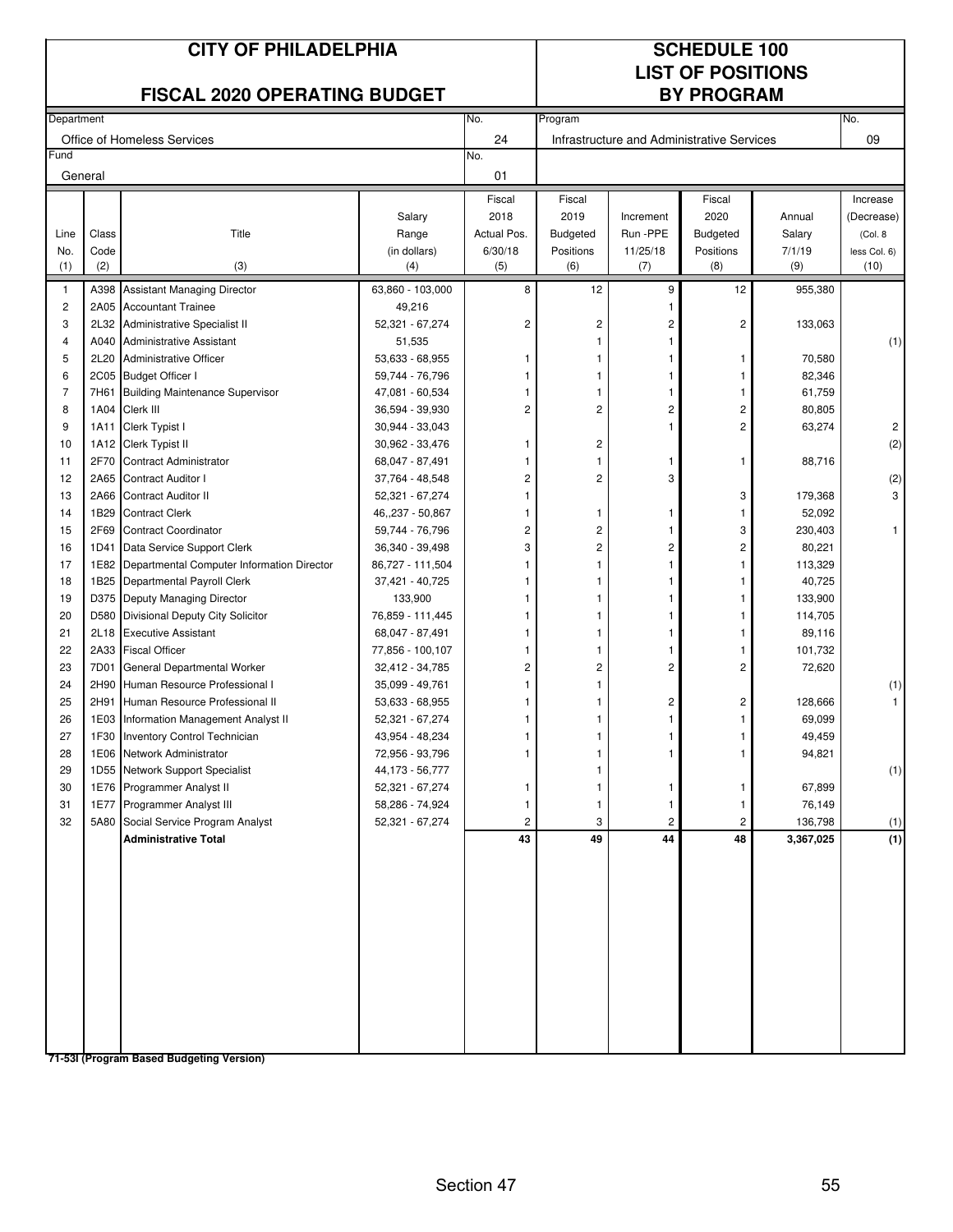|                    |                      | <b>CITY OF PHILADELPHIA</b><br><b>FISCAL 2020 OPERATING BUDGET</b> |           |                             |                                        | <b>SCHEDULE 100</b><br><b>LIST OF POSITIONS</b><br><b>BY PROGRAM</b> |                                                |                                            |                                                |                                   |                                                   |
|--------------------|----------------------|--------------------------------------------------------------------|-----------|-----------------------------|----------------------------------------|----------------------------------------------------------------------|------------------------------------------------|--------------------------------------------|------------------------------------------------|-----------------------------------|---------------------------------------------------|
| Department         |                      |                                                                    |           |                             | No.                                    | Program                                                              |                                                |                                            |                                                |                                   | No.                                               |
|                    |                      | Office of Homeless Services                                        |           |                             | 24                                     |                                                                      |                                                | Infrastructure and Administrative Services |                                                |                                   | 09                                                |
| Fund               |                      |                                                                    |           |                             | No.                                    |                                                                      |                                                |                                            |                                                |                                   |                                                   |
|                    | General              |                                                                    |           |                             | 01                                     |                                                                      |                                                |                                            |                                                |                                   |                                                   |
| Line<br>No.<br>(1) | Class<br>Code<br>(2) | Title<br>(3)                                                       |           |                             | Salary<br>Range<br>(in dollars)<br>(4) | Fiscal<br>2018<br>Actual Pos.<br>6/30/18<br>(5)                      | Fiscal<br>2019<br>Budgeted<br>Positions<br>(6) | Increment<br>Run-PPE<br>11/25/18<br>(7)    | Fiscal<br>2020<br>Budgeted<br>Positions<br>(8) | Annual<br>Salary<br>7/1/19<br>(9) | Inc.<br>(Dec.)<br>(Col. 8<br>less Col. 6)<br>(10) |
|                    |                      | From Schedule I                                                    |           |                             |                                        | 43                                                                   | 49                                             | 44                                         | 48                                             | 3,367,025                         | (1)                                               |
|                    |                      | Overtime - Civilian                                                |           |                             |                                        |                                                                      |                                                |                                            |                                                | 14,000                            |                                                   |
|                    |                      |                                                                    |           |                             |                                        |                                                                      |                                                |                                            |                                                |                                   |                                                   |
|                    |                      | <b>Total Gross Requirements</b>                                    |           |                             |                                        | 43                                                                   | 49                                             | 44                                         | 48                                             | 3,381,025                         | (1)                                               |
|                    |                      | Plus: Earned Increment                                             |           |                             |                                        |                                                                      |                                                |                                            |                                                | 50,446                            |                                                   |
|                    |                      | Plus: Longevity                                                    |           |                             |                                        |                                                                      |                                                |                                            |                                                | 2,166                             |                                                   |
|                    |                      | Less: (Vacancy Allowance)                                          |           |                             |                                        |                                                                      |                                                |                                            |                                                | (1,725)                           |                                                   |
|                    |                      |                                                                    |           | <b>Total Budget Request</b> | <b>Summary of Personal Services</b>    |                                                                      |                                                |                                            |                                                | 3.431.913                         |                                                   |
|                    |                      |                                                                    |           | Fiscal 2018                 |                                        | Fiscal 2019                                                          |                                                |                                            | Fiscal 2020                                    | $Inc. / (Dec.)$ Inc. / (Dec.)     |                                                   |
| Line               |                      |                                                                    | Actual    | Actual                      | Budgeted                               | Estimated                                                            | Increment                                      | Budgeted                                   | Department                                     | in Require.                       | in Bud. Pos.                                      |
| No.                |                      | Category                                                           | Positions | Obligations                 | Positions                              | Obligations                                                          | Run -PPE                                       | Positions                                  | Request                                        | (Col. 9                           | (Col. 8                                           |
|                    |                      |                                                                    | 6/30/18   |                             |                                        |                                                                      | 11/25/18                                       |                                            |                                                | less Col. 6)                      | less Col. 5)                                      |
| (1)                |                      | (2)                                                                | (3)       | (4)                         | (5)                                    | (6)                                                                  | (7)                                            | (8)                                        | (9)                                            | (10)                              | (11)                                              |
| $\mathbf{1}$       | Lump Sum             |                                                                    |           | 22,111                      |                                        | 5,000                                                                |                                                |                                            |                                                | (5,000)                           |                                                   |
| $\mathbf{2}$       |                      | Full Time - Civilian                                               | 43        | 2,860,704                   | 49                                     | 3,221,501                                                            | 44                                             | 48                                         | 3,417,913                                      | 196,412                           | (1)                                               |
| 3                  |                      | Full Time - Uniform                                                |           |                             |                                        |                                                                      |                                                |                                            |                                                |                                   |                                                   |
| 4                  |                      | Bonus, Gross Adj.                                                  |           | 69,504                      |                                        |                                                                      |                                                |                                            |                                                |                                   |                                                   |
| 5                  |                      | PT, Temp/Seas, Bd, SCG                                             |           |                             |                                        |                                                                      |                                                |                                            |                                                |                                   |                                                   |
| 6                  |                      | Overtime - Civilian                                                |           | 8,339                       |                                        | 14,000                                                               |                                                |                                            | 14,000                                         |                                   |                                                   |
| $\overline{7}$     |                      | Overtime - Uniform                                                 |           |                             |                                        |                                                                      |                                                |                                            |                                                |                                   |                                                   |
| 8                  |                      | Holiday Overtime - Civilian                                        |           |                             |                                        |                                                                      |                                                |                                            |                                                |                                   |                                                   |
| 9                  |                      | <b>Unused Uniform Leave</b>                                        |           |                             |                                        |                                                                      |                                                |                                            |                                                |                                   |                                                   |
| 10                 | Shift/Stress         |                                                                    |           | 4                           |                                        |                                                                      |                                                |                                            |                                                |                                   |                                                   |
| 11                 |                      | H&L, IOD, LT-Sick                                                  |           |                             |                                        |                                                                      |                                                |                                            |                                                |                                   |                                                   |
| 12                 |                      |                                                                    |           |                             |                                        |                                                                      |                                                |                                            |                                                |                                   |                                                   |
|                    |                      | Total                                                              | 43        | 2,960,662                   | 49                                     | 3,240,501                                                            | 44                                             | 48                                         | 3,431,913                                      | 191,412                           | (1)                                               |

Total<br>T1-53J (Program Based Budgeting Version)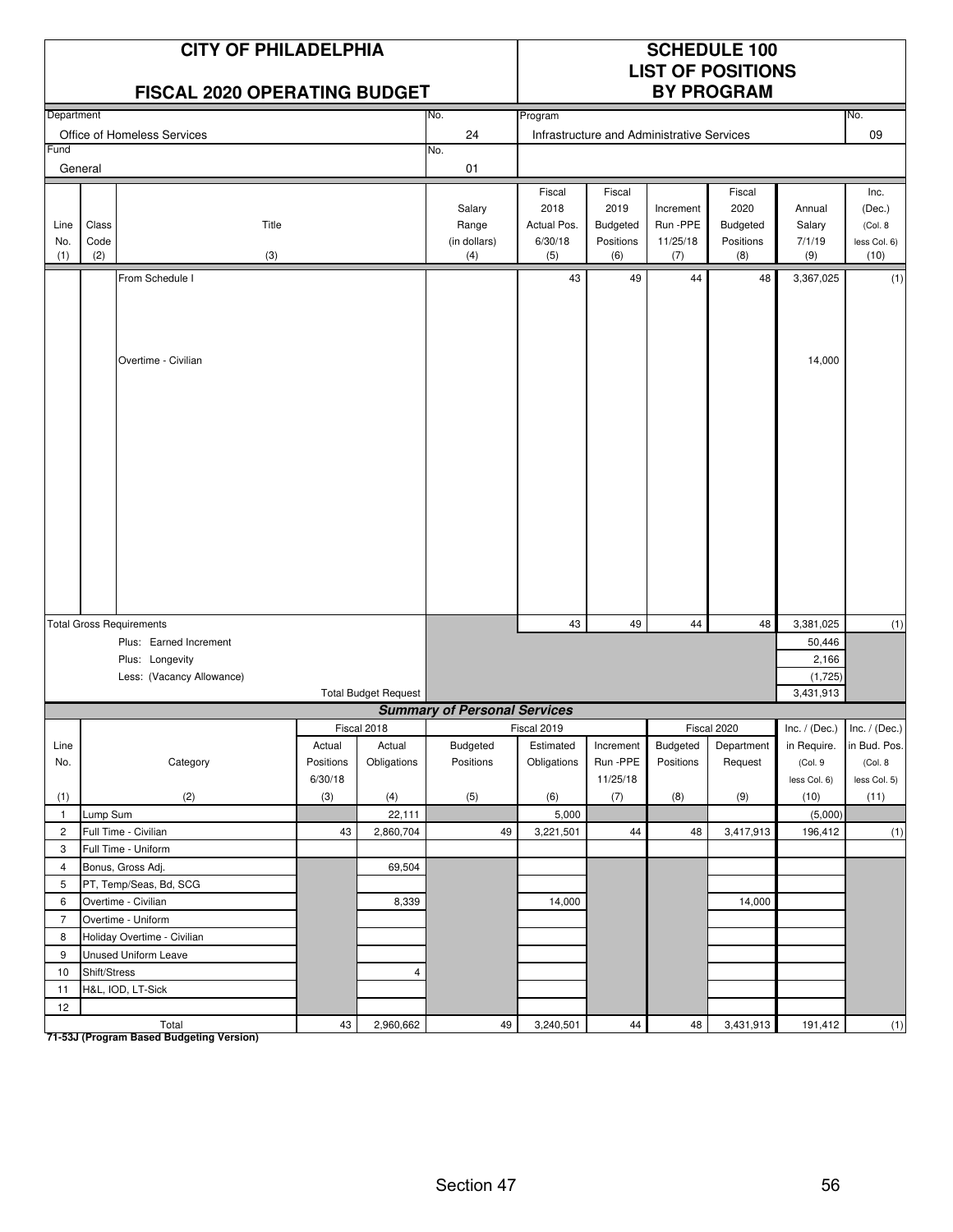#### **CITY OF PHILADELPHIA SCHEDULE 200**

#### **FISCAL 2020 OPERATING BUDGET BY PROGRAM**

# **PURCHASE OF SERVICES**

| Department |                                                                     | No.                                        | Program        |                                            |              | No.        |  |  |
|------------|---------------------------------------------------------------------|--------------------------------------------|----------------|--------------------------------------------|--------------|------------|--|--|
|            | Office of Homeless Services                                         | 24                                         |                | Infrastructure and Administrative Services |              | 09         |  |  |
| Fund       |                                                                     | No.                                        |                |                                            |              |            |  |  |
| General    |                                                                     | 01                                         |                |                                            |              |            |  |  |
|            |                                                                     | Fiscal 2018                                | Fiscal 2019    | Fiscal 2019                                | Fiscal 2020  | Increase   |  |  |
| Code       | Description                                                         | Actual                                     | Original       | Estimated                                  | Departmental | or         |  |  |
|            |                                                                     | Obligations                                | Appropriations | Obligations                                | Request      | (Decrease) |  |  |
| (1)        | (2)                                                                 | (3)                                        | (4)            | (5)                                        | (6)          | (7)        |  |  |
|            |                                                                     | <b>Schedule 200 - Purchase of Services</b> |                |                                            |              |            |  |  |
| 201        | Cleaning & Laundering                                               | 3.000                                      | 4,950          | 4,950                                      | 4,950        |            |  |  |
| 202        | <b>Janitorial Services</b>                                          |                                            |                |                                            |              |            |  |  |
| 205        | Refuse, Garbage, Silt and Sludge Removal                            |                                            |                |                                            |              |            |  |  |
| 209        | Telephone & Communication                                           | 22,819                                     | 20,000         | 20,000                                     | 20,000       |            |  |  |
| 210        | <b>Postal Services</b>                                              | 172                                        | 1,500          | 1,500                                      | 1,500        |            |  |  |
| 211        | Transportation                                                      | 61,564                                     | 28,000         | 28,000                                     | 28,000       |            |  |  |
| 215        | Licenses, Permits & Inspection Charges                              |                                            |                |                                            |              |            |  |  |
| 216        | Commercial off the Shelf Software Licenses                          | 19,896                                     |                |                                            |              |            |  |  |
| 220        | <b>Electric Current</b>                                             |                                            |                |                                            |              |            |  |  |
| 221        | <b>Gas Services</b>                                                 |                                            |                |                                            |              |            |  |  |
| 222        | Steam for Heating                                                   | 1,647                                      |                |                                            |              |            |  |  |
| 230        | Meals (non-travel) & Official Entertaining<br><b>Overtime Meals</b> |                                            |                |                                            |              |            |  |  |
| 231<br>240 | Advertising & Promotional Activities                                | 100                                        | 500            | 500                                        | 500          |            |  |  |
| 250        | <b>Professional Services</b>                                        | 48,992                                     | 84,250         | 38,820                                     | 138,820      | 100,000    |  |  |
| 251        | Professional Svcs. - Information Technology                         | 5,639                                      |                |                                            |              |            |  |  |
| 252        |                                                                     |                                            |                |                                            |              |            |  |  |
| 253        | Accounting & Auditing Services<br><b>Legal Services</b>             |                                            |                |                                            |              |            |  |  |
| 254        | Mental Health & Intellectual Disability Services                    |                                            |                |                                            |              |            |  |  |
| 255        | Dues                                                                |                                            |                |                                            |              |            |  |  |
| 256        | Seminar & Training Sessions                                         | 5,378                                      | 4,000          | 4,000                                      | 4,000        |            |  |  |
| 257        | Architectural & Engineering Services                                |                                            |                |                                            |              |            |  |  |
| 258        | <b>Court Reporters</b>                                              |                                            |                |                                            |              |            |  |  |
| 259        | <b>Arbitration Fees</b>                                             |                                            |                |                                            |              |            |  |  |
| 260        | Repair & Maintenance Charges                                        | 44,221                                     | 90,000         | 90,000                                     | 90,000       |            |  |  |
| 261        | Repaving, Repairing & Resurfacing Streets                           |                                            |                |                                            |              |            |  |  |
| 262        | Demolition of Buildings                                             |                                            |                |                                            |              |            |  |  |
| 264        | Abatement of Nuisances                                              |                                            |                |                                            |              |            |  |  |
| 265        | Rehabilitation of Property                                          |                                            |                |                                            |              |            |  |  |
| 266        | Maint. & Support - Comp. Hardware & Software                        | 7,190                                      |                |                                            |              |            |  |  |
| 275        | Juror Fees                                                          |                                            |                |                                            |              |            |  |  |
| 276        | Juror Expenses                                                      |                                            |                |                                            |              |            |  |  |
| 277        | <b>Witness Fees</b>                                                 |                                            |                |                                            |              |            |  |  |
| 280        | Insurance & Official Bonds                                          |                                            |                |                                            |              |            |  |  |
| 282        | Lease Purchase - Computer Systems                                   |                                            |                |                                            |              |            |  |  |
| 283        | Lease Purchase - Vehicles                                           |                                            |                |                                            |              |            |  |  |
| 284        | Ground & Building Rental                                            |                                            |                |                                            |              |            |  |  |
| 285        | Rents - Other                                                       | 1,000                                      | 6,000          | 6,000                                      | 6,000        |            |  |  |
| 286        | Rental of Parking Spaces                                            | 7,592                                      |                |                                            |              |            |  |  |
| 290        | Payments for Care of Individuals                                    |                                            |                |                                            |              |            |  |  |
| 295        | Imprest Advances                                                    | 300                                        | 5,000          | 5,000                                      | 5,000        |            |  |  |
| 298        | Payments for Burials & Graves                                       |                                            |                |                                            |              |            |  |  |
| 299        | Other Expenses (not otherwise classified)                           |                                            |                |                                            |              |            |  |  |
|            |                                                                     |                                            |                |                                            |              |            |  |  |
|            |                                                                     |                                            |                |                                            |              |            |  |  |
|            |                                                                     |                                            |                |                                            |              |            |  |  |
|            | Total                                                               | 229,510                                    | 244,200        | 198,770                                    | 298,770      | 100,000    |  |  |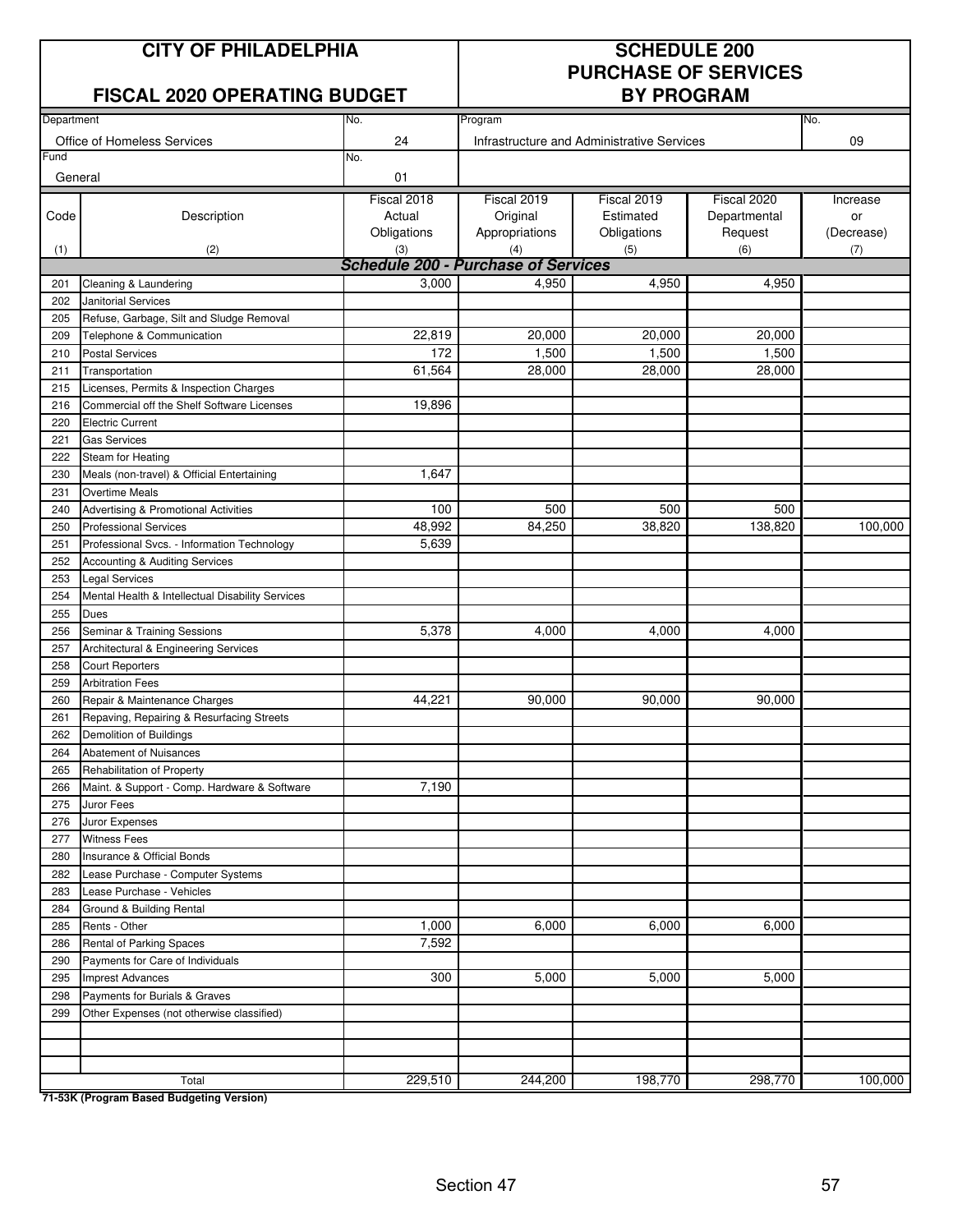#### FISCAL 2020 OPERATING BUDGET | BY PROGRAM

### **CITY OF PHILADELPHIA SCHEDULE 300 - 400 MATERIALS, SUPPLIES & EQUIPMENT**

| Department |                                                       | No.                                            | Program                                    |             |              | No.        |
|------------|-------------------------------------------------------|------------------------------------------------|--------------------------------------------|-------------|--------------|------------|
|            | Office of Homeless Services                           | 24                                             | Infrastructure and Administrative Services |             |              | 09         |
| Fund       |                                                       | No.                                            |                                            |             |              |            |
| General    |                                                       | 01                                             |                                            |             |              |            |
|            |                                                       | Fiscal 2018                                    | Fiscal 2019                                | Fiscal 2019 | Fiscal 2020  | Increase   |
| Code       | Description                                           | Actual                                         | Original                                   | Estimated   | Departmental | or         |
|            |                                                       | Obligations                                    | Appropriations                             | Obligations | Request      | (Decrease) |
| (1)        | (2)                                                   | (3)                                            | (4)                                        | (5)         | (6)          | (7)        |
|            |                                                       | <b>Schedule 300 - Materials &amp; Supplies</b> |                                            |             |              |            |
| 301        | Agricultural & Botanical                              |                                                |                                            |             |              |            |
| 302        | Animal, Livestock & Marine                            |                                                |                                            |             |              |            |
| 303        | Bakeshop, Dining Room & Kitchen                       |                                                |                                            |             |              |            |
| 304        | Books & Other Publications                            |                                                |                                            |             |              |            |
| 305        | <b>Building &amp; Construction</b>                    |                                                | 2,790                                      | 8,692       | 8,692        |            |
| 306        | <b>Library Materials</b>                              |                                                |                                            |             |              |            |
| 307        | <b>Chemicals &amp; Gases</b>                          |                                                |                                            |             |              |            |
| 308        | Dry Goods, Notions & Wearing Apparel                  | 3,614                                          | 500                                        | 3,000       | 3,000        |            |
| 309        | Cordage & Fibers                                      |                                                |                                            |             |              |            |
| 310        | Electrical & Communication                            | 481                                            | 2,500                                      | 1,000       | 1,000        |            |
| 311        | General Equipment & Machinery                         |                                                |                                            |             |              |            |
| 312        | Fire Fighting & Safety                                | 210                                            |                                            |             |              |            |
| 313        | Food                                                  |                                                |                                            |             |              |            |
| 314        | Fuel - Heating & Cooling                              |                                                | 7,500                                      | 6,701       | 6,701        |            |
| 316        | General Hardware & Minor Tools                        | 2,101                                          | 21,688                                     | 2,000       | 2,000        |            |
| 317        | Hospital & Laboratory                                 |                                                |                                            |             |              |            |
| 318        | Janitorial, Laundry & Household                       | 2,965                                          | 1,989                                      | 1,989       | 1,989        |            |
| 320        | Office Materials & Supplies                           | 21,253                                         | 16,520                                     | 30,000      | 30,000       |            |
| 322        | Small Power Tools & Hand Tools                        |                                                |                                            |             |              |            |
| 323        | Plumbing, AC & Space Heating                          |                                                | 12,500                                     | 4,738       | 4,738        |            |
| 324        |                                                       | 9,466                                          | 2,131                                      | 9,000       | 9,000        |            |
|            | Precision, Photographic & Artists                     | 2,358                                          | 1,871                                      | 2,500       | 2,500        |            |
| 325        | Printing<br>Recreational & Educational                | 5,033                                          | 430                                        | 799         | 799          |            |
| 326        |                                                       |                                                |                                            |             |              |            |
| 328        | Vehicle Parts & Accessories                           |                                                |                                            |             |              |            |
| 335        | Lubricants                                            |                                                |                                            |             |              |            |
| 340        | #2 Diesel Fuel                                        |                                                |                                            |             |              |            |
| 341        | Compressed Natural Gas (CNG)                          |                                                |                                            |             |              |            |
| 342        | Liquid Propane Gas (LPG)                              |                                                |                                            |             |              |            |
| 345        | Gasoline                                              |                                                |                                            |             |              |            |
| 399        | Other Materials & Supplies (not otherwise classified) |                                                |                                            |             |              |            |
|            | Total                                                 | 47,481                                         | 70,419                                     | 70,419      | 70,419       |            |
|            |                                                       |                                                | <b>Schedule 400 - Equipment</b>            |             |              |            |
| 405        | Construction, Dredging & Conveying                    |                                                |                                            |             |              |            |
| 410        | Electrical, Lighting & Communications                 | 6,805                                          |                                            |             |              |            |
| 411        | General Equipment & Machinery                         |                                                |                                            |             |              |            |
| 412        | Fire Fighting & Emergency                             |                                                |                                            |             |              |            |
| 417        | Hospital & Laboratory                                 |                                                |                                            |             |              |            |
| 420        | Office Equipment                                      | 36,545                                         | 29,543                                     | 29,543      | 29,543       |            |
| 423        | Plumbing, AC & Space Heating                          |                                                |                                            |             |              |            |
| 424        | Precision, Photographic & Artists                     | 15,570                                         |                                            |             |              |            |
| 426        | Recreational & Educational                            |                                                |                                            |             |              |            |
| 427        | Computer Equipment & Peripherals                      | 25,127                                         | 25,388                                     | 25,388      | 25,388       |            |
| 428        | Vehicles                                              |                                                |                                            |             |              |            |
| 430        | Furniture & Furnishings                               | 5,769                                          | 51,000                                     | 51,000      | 51,000       |            |
| 499        | Other Equipment (not otherwise classified)            | 136                                            |                                            |             |              |            |
|            |                                                       |                                                |                                            |             |              |            |
|            | Total                                                 | 89,952                                         | 105,931                                    | 105,931     | 105,931      |            |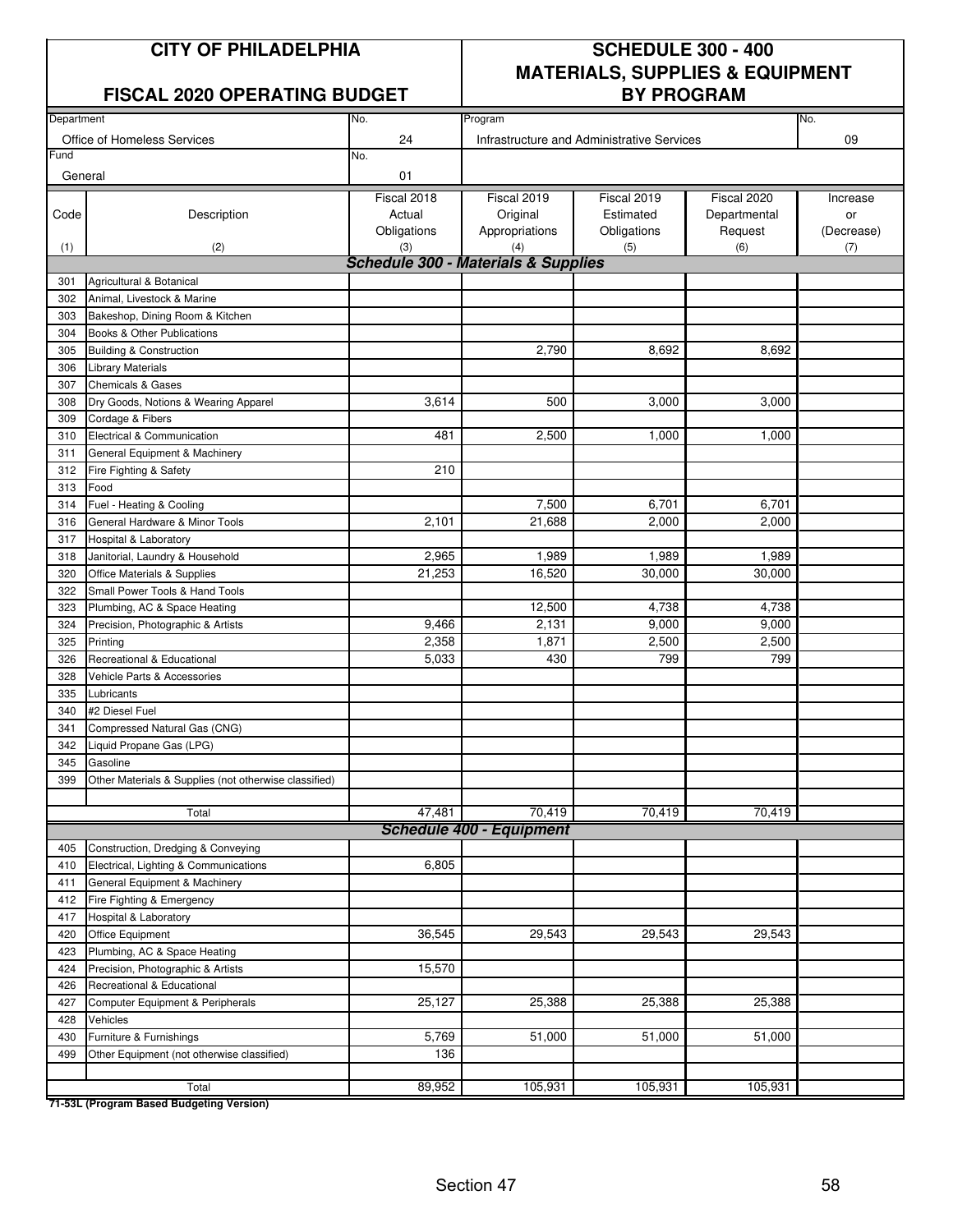| <b>CITY OF PHILADELPHIA</b><br><b>FISCAL 2020 OPERATING BUDGET</b> |                                                |             | <b>SUPPORTING DETAIL:</b><br>PROFESSIONAL SERVICES AND<br><b>CARE OF INDIVIDUALS, BY PROGRAM</b> |                      |                                            |                                   |                   |
|--------------------------------------------------------------------|------------------------------------------------|-------------|--------------------------------------------------------------------------------------------------|----------------------|--------------------------------------------|-----------------------------------|-------------------|
| Department                                                         |                                                |             | No.                                                                                              | Program              |                                            |                                   | No.               |
|                                                                    | Office of Homeless Services                    |             | 24                                                                                               |                      | Infrastructure and Administrative Services |                                   | 09                |
| Fund<br>General                                                    |                                                |             | No.<br>01                                                                                        |                      |                                            |                                   |                   |
|                                                                    |                                                |             | Fiscal 2018                                                                                      | Fiscal 2019          | Fiscal 2019                                | Fiscal 2020                       | Increase          |
|                                                                    |                                                |             | Actual                                                                                           | Original             | Estimated                                  | Department                        | or                |
| Class<br>(1)                                                       | Description<br>(2)                             |             | Obligations<br>(3)                                                                               | Appropriation<br>(4) | Obligations<br>(5)                         | Request<br>(6)                    | (Decrease)<br>(7) |
|                                                                    | 250s Professional Services (250-254, 257-259)  |             | 54,631                                                                                           | 84,250               | 38,820                                     | 138,820                           | 100,000           |
| 290                                                                | Payments for Care of Individuals               |             |                                                                                                  |                      |                                            |                                   |                   |
| Minor                                                              | Name of Contractor                             | Fiscal 2018 | Fiscal 2019                                                                                      | Fiscal 2019          | Fiscal 2020                                | Describe purpose or scope of      |                   |
| Object                                                             | or Provider                                    | Actual      | Original                                                                                         | Estimated            | Department                                 | service provided. Include, if     |                   |
| Code                                                               |                                                | Obligations | Appropriation                                                                                    | Obligations          | Request                                    | applicable, unit cost of service. |                   |
| 250                                                                | <b>Professional Services</b>                   |             |                                                                                                  |                      |                                            |                                   |                   |
|                                                                    | <b>Coelho Consultants</b>                      | 38,820      | 38,820                                                                                           | 38,820               |                                            | 38,820 Financial Mgmt System      |                   |
|                                                                    | Miscellaneous purchase orders                  | 10,172      |                                                                                                  |                      |                                            | Various                           |                   |
|                                                                    | Various                                        | 48,992      | 45,430<br>84,250                                                                                 | 38,820               | 138,820                                    | 100,000 Facilities Study          |                   |
|                                                                    |                                                |             |                                                                                                  |                      |                                            |                                   |                   |
| 251                                                                | Professional Svcs. - Information Technology    |             |                                                                                                  |                      |                                            |                                   |                   |
|                                                                    | Other-Misc                                     | 5,639       |                                                                                                  |                      |                                            | <b>IT Services</b>                |                   |
|                                                                    | Total - Professional Svcs. - Information Tech. | 5,639       |                                                                                                  |                      |                                            |                                   |                   |
|                                                                    |                                                |             |                                                                                                  |                      |                                            |                                   |                   |
|                                                                    |                                                |             |                                                                                                  |                      |                                            |                                   |                   |
|                                                                    |                                                |             |                                                                                                  |                      |                                            |                                   |                   |
|                                                                    |                                                |             |                                                                                                  |                      |                                            |                                   |                   |
|                                                                    |                                                |             |                                                                                                  |                      |                                            |                                   |                   |
|                                                                    |                                                |             |                                                                                                  |                      |                                            |                                   |                   |
|                                                                    |                                                |             |                                                                                                  |                      |                                            |                                   |                   |
|                                                                    |                                                |             |                                                                                                  |                      |                                            |                                   |                   |
|                                                                    |                                                |             |                                                                                                  |                      |                                            |                                   |                   |
|                                                                    |                                                |             |                                                                                                  |                      |                                            |                                   |                   |
|                                                                    |                                                |             |                                                                                                  |                      |                                            |                                   |                   |
|                                                                    |                                                |             |                                                                                                  |                      |                                            |                                   |                   |
|                                                                    |                                                |             |                                                                                                  |                      |                                            |                                   |                   |
|                                                                    |                                                |             |                                                                                                  |                      |                                            |                                   |                   |
|                                                                    |                                                |             |                                                                                                  |                      |                                            |                                   |                   |
|                                                                    |                                                |             |                                                                                                  |                      |                                            |                                   |                   |
|                                                                    |                                                |             |                                                                                                  |                      |                                            |                                   |                   |
|                                                                    |                                                |             |                                                                                                  |                      |                                            |                                   |                   |
|                                                                    |                                                |             |                                                                                                  |                      |                                            |                                   |                   |
|                                                                    |                                                |             |                                                                                                  |                      |                                            |                                   |                   |
|                                                                    |                                                |             |                                                                                                  |                      |                                            |                                   |                   |
|                                                                    |                                                |             |                                                                                                  |                      |                                            |                                   |                   |
|                                                                    |                                                |             |                                                                                                  |                      |                                            |                                   |                   |
|                                                                    |                                                |             |                                                                                                  |                      |                                            |                                   |                   |
|                                                                    |                                                |             |                                                                                                  |                      |                                            |                                   |                   |
|                                                                    |                                                |             |                                                                                                  |                      |                                            |                                   |                   |
|                                                                    |                                                |             |                                                                                                  |                      |                                            |                                   |                   |
|                                                                    |                                                |             |                                                                                                  |                      |                                            |                                   |                   |
|                                                                    |                                                |             |                                                                                                  |                      |                                            |                                   |                   |
|                                                                    |                                                |             |                                                                                                  |                      |                                            |                                   |                   |
|                                                                    | 71-53N (Program Based Budgeting Version)       |             |                                                                                                  |                      |                                            |                                   |                   |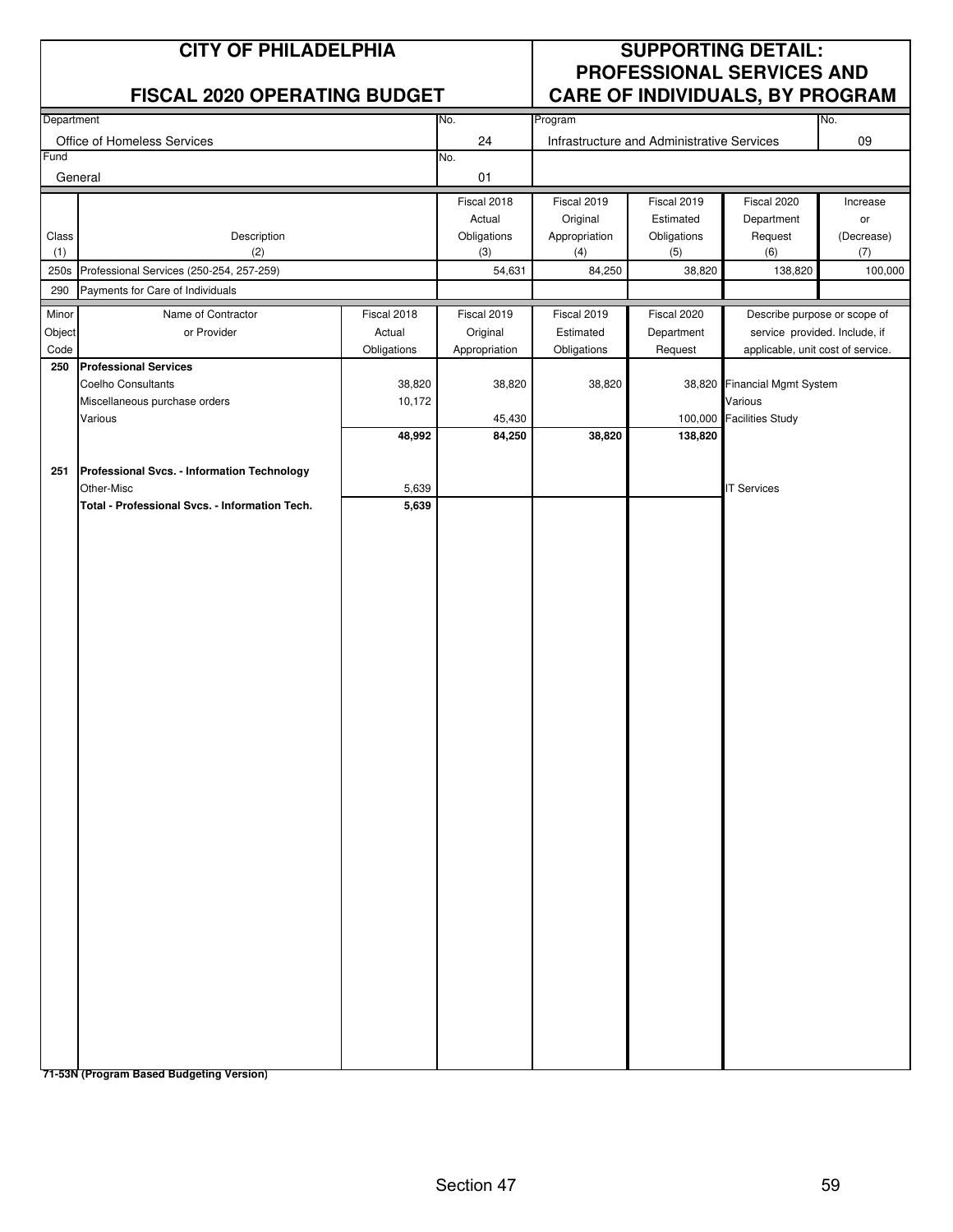|                         | <b>CITY OF PHILADELPHIA</b><br>FISCAL 2020 OPERATING BUDGET |                                      | <b>SUPPORTING DETAIL:</b><br><b>CLASSES OTHER THAN</b><br>250s AND 290, BY PROGRAM |                                         |                                            |                         |                                                                                                    |
|-------------------------|-------------------------------------------------------------|--------------------------------------|------------------------------------------------------------------------------------|-----------------------------------------|--------------------------------------------|-------------------------|----------------------------------------------------------------------------------------------------|
| Department              |                                                             |                                      | No.                                                                                | Program                                 |                                            |                         | No.                                                                                                |
| Fund                    | Office of Homeless Services                                 |                                      | 24                                                                                 |                                         | Infrastructure and Administrative Services |                         | 09                                                                                                 |
|                         | General                                                     |                                      | No.<br>01                                                                          |                                         |                                            |                         |                                                                                                    |
| Minor<br>Object<br>Code | Name of Contractor<br>or Provider                           | Fiscal 2018<br>Actual<br>Obligations | Fiscal 2019<br>Original<br>Appropriation                                           | Fiscal 2019<br>Estimated<br>Obligations | Fiscal 2020<br>Department<br>Request       |                         | Describe purpose or scope of<br>service provided. Include, if<br>applicable, unit cost of service. |
| 260                     | Repair & Maintenance Charges<br>Various                     | 44,221                               | 90,000                                                                             | 90,000                                  |                                            |                         | 90,000 Copier maint., printing, equip. repairs                                                     |
| 430                     | <b>Furniture &amp; Furnishings</b><br>Various               | 5,769                                | 51,000                                                                             | 51,000                                  |                                            | 51,000 Office furniture |                                                                                                    |
|                         |                                                             |                                      |                                                                                    |                                         |                                            |                         |                                                                                                    |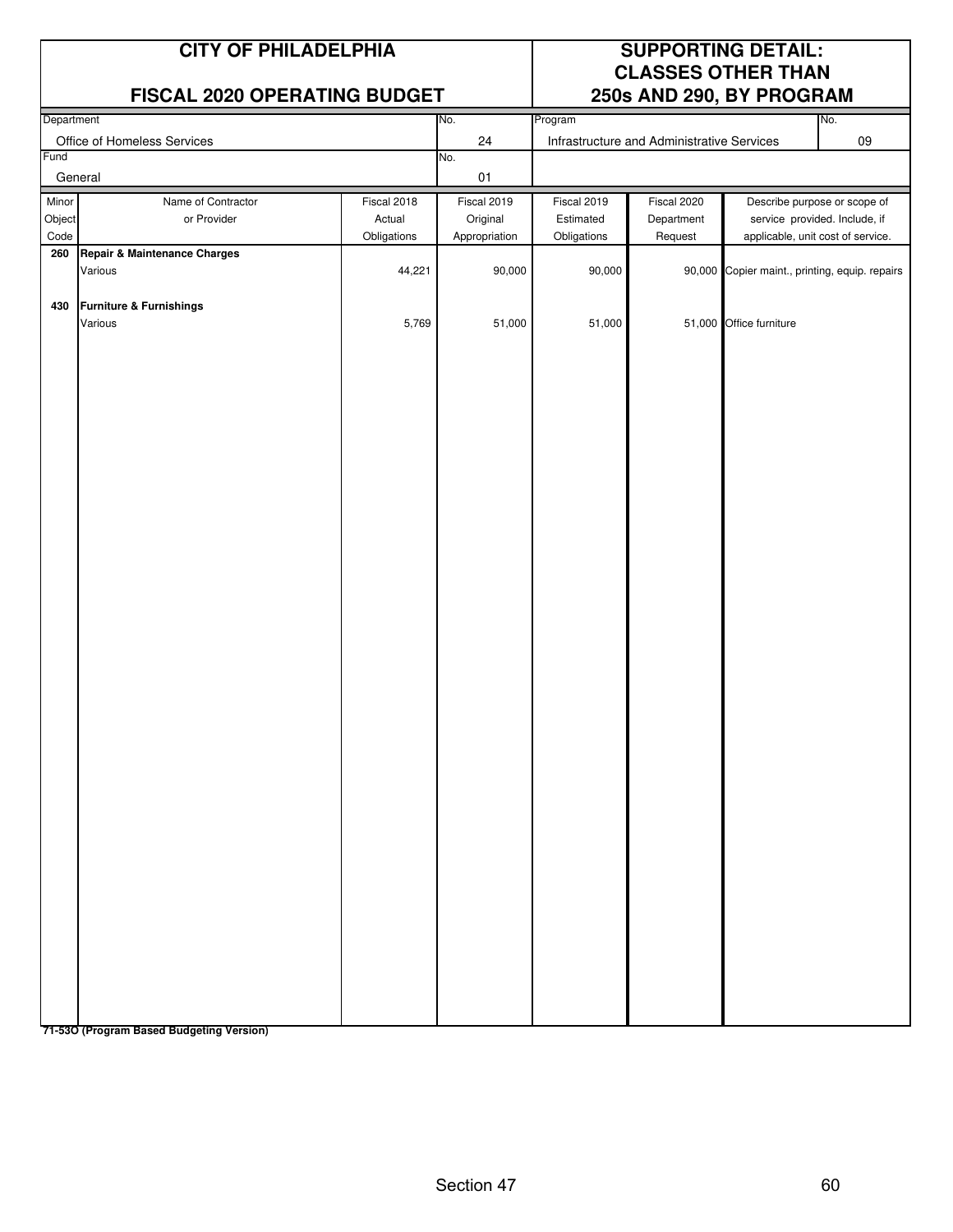|            | <b>CITY OF PHILADELPHIA</b><br><b>FISCAL 2020 OPERATING BUDGET</b> |                                                     | <b>PROGRAM SUMMARY</b>      |                                            |                 |            |
|------------|--------------------------------------------------------------------|-----------------------------------------------------|-----------------------------|--------------------------------------------|-----------------|------------|
| Department |                                                                    | No.                                                 | Program                     |                                            |                 | No.        |
|            | Office of Homeless Services                                        | 24                                                  |                             | Infrastructure and Administrative Services |                 | 09         |
| Fund       |                                                                    | No.                                                 |                             |                                            |                 |            |
|            | <b>Grants Revenue</b>                                              | 08                                                  |                             |                                            |                 |            |
|            |                                                                    |                                                     | <b>Summary by Class</b>     |                                            |                 |            |
|            |                                                                    | Fiscal 2018                                         | Fiscal 2019                 | Fiscal 2019                                | Fiscal 2020     | Increase   |
| Class      | Description                                                        | Actual                                              | Original                    | Estimated                                  | Proposed        | or         |
|            |                                                                    | Obligations                                         | Appropriations              | Obligations                                | <b>Budget</b>   | (Decrease) |
| (1)        | (2)                                                                | (3)                                                 | (4)                         | (5)                                        | (6)             | (7)        |
| 100        | <b>Employee Compensation</b>                                       |                                                     |                             |                                            |                 |            |
| a)         | <b>Personal Services</b>                                           | 1,100,723                                           | 1,254,527                   | 1,219,027                                  | 1,254,527       | 35,500     |
| b)         | <b>Employee Benefits</b>                                           |                                                     |                             |                                            |                 |            |
| 200        | <b>Purchase of Services</b>                                        | 1,456,807                                           | 862,210                     | 897,710                                    | 862,210         | (35,500)   |
| 300        | <b>Materials and Supplies</b>                                      |                                                     |                             |                                            |                 |            |
| 400        | Equipment                                                          |                                                     |                             |                                            |                 |            |
| 500        | Contributions, Indemnities and Taxes                               |                                                     |                             |                                            |                 |            |
| 700        | <b>Debt Service</b>                                                |                                                     |                             |                                            |                 |            |
| 800        | Payments to Other Funds                                            |                                                     |                             |                                            |                 |            |
| 900        | Advances and Misc. Payments                                        |                                                     |                             |                                            |                 |            |
|            | Total                                                              | 2,557,529                                           | 2,116,737                   | 2,116,737                                  | 2,116,737       |            |
|            |                                                                    |                                                     | <b>Summary of Positions</b> |                                            |                 |            |
|            |                                                                    | Actual                                              | Fiscal 2019                 | Increment                                  | Fiscal 2020     | Increase   |
|            |                                                                    | Positions                                           | Budgeted                    | Run                                        | <b>Budgeted</b> | or         |
| Code       | Category                                                           | 6/30/18                                             | Positions                   | PPE 11/25/18                               | Positions       | (Decrease) |
| (1)        | (2)                                                                | (3)                                                 | (4)                         | (5)                                        | (6)             | (7)        |
| 101        | Full Time - Civilian                                               | 20                                                  | 22                          | 13                                         | 22              |            |
| 105        | Full Time - Uniform                                                |                                                     |                             |                                            |                 |            |
|            | Total                                                              | 20                                                  | 22                          | 13                                         | 22              |            |
|            |                                                                    | <b>Selected Associated Non-Tax Revenues by Type</b> |                             |                                            |                 |            |
|            |                                                                    | Fiscal 2018                                         | Fiscal 2019                 | Fiscal 2019                                | Fiscal 2020     | Increase   |
|            | Description                                                        | Actual                                              | Original                    | Estimate                                   | Proposed        | or         |
|            |                                                                    | Revenues                                            | <b>Budget</b>               |                                            | <b>Budget</b>   | (Decrease) |
|            | (1)                                                                | (2)                                                 | (3)                         | (4)                                        | (5)             | (6)        |
|            | Local (Non-Governmental)                                           |                                                     |                             |                                            |                 |            |
| Federal    |                                                                    | 1,498,814                                           | 1,926,737                   | 1,926,737                                  | 1,926,737       |            |
| State      |                                                                    |                                                     | 190,000                     | 190,000                                    | 190,000         |            |
|            | <b>Other Governments</b>                                           |                                                     |                             |                                            |                 |            |
|            | Other Funds of the City                                            |                                                     |                             |                                            |                 |            |
|            | Total                                                              | 1,498,814                                           | 2,116,737                   | 2,116,737                                  | 2,116,737       |            |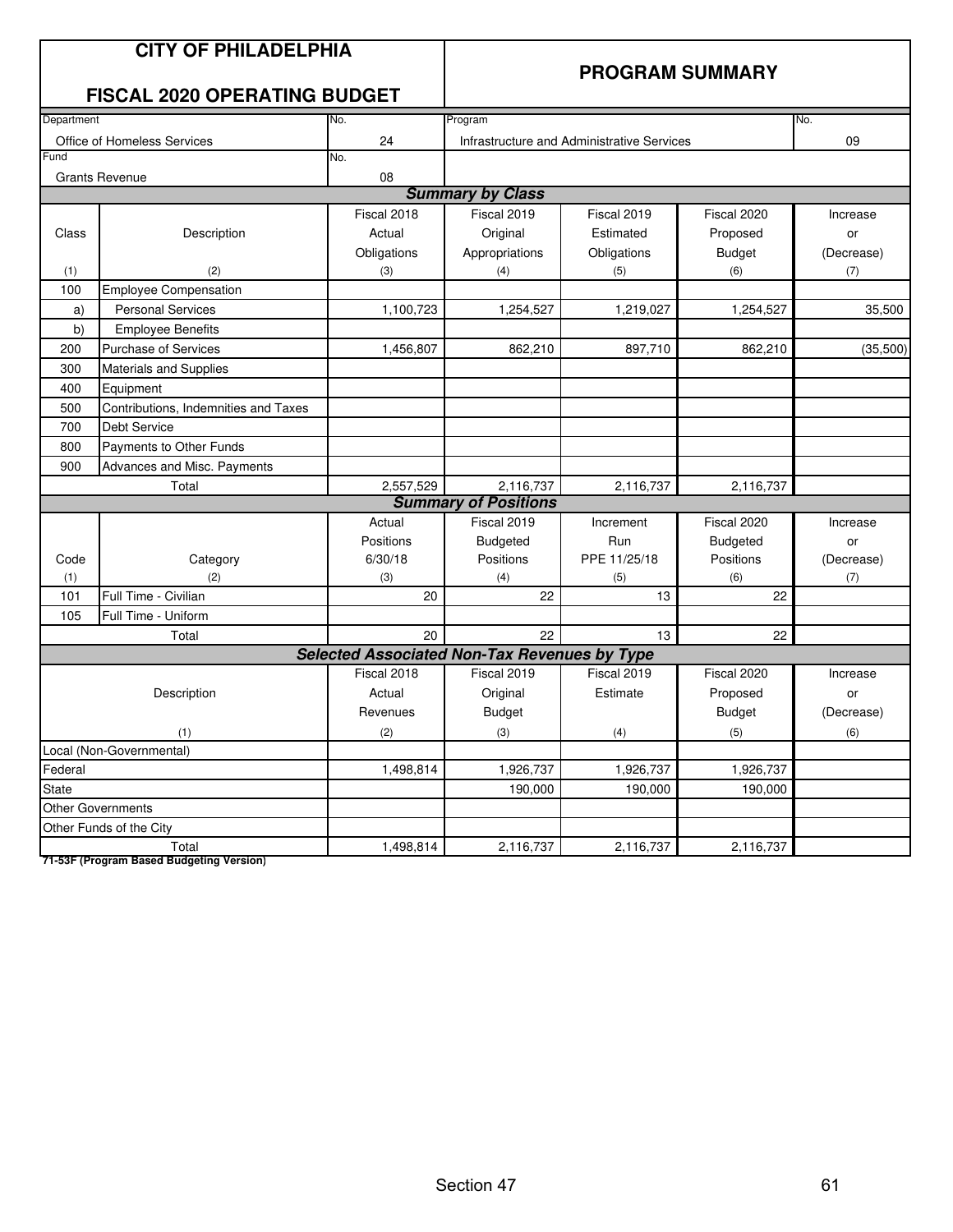| <b>CITY OF PHILADELPHIA</b><br><b>FISCAL 2020 OPERATING BUDGET</b> |                                      | <b>GRANT INFORMATION SUMMARY</b><br><b>WITHIN PROGRAM</b>                                               |              |                                  |                                            |                     |                      |
|--------------------------------------------------------------------|--------------------------------------|---------------------------------------------------------------------------------------------------------|--------------|----------------------------------|--------------------------------------------|---------------------|----------------------|
| Department                                                         |                                      |                                                                                                         | No.          | Program                          |                                            |                     | No.                  |
|                                                                    | Office of Homeless Services          |                                                                                                         | 24           |                                  | Infrastructure and Administrative Services |                     | 09                   |
| Fund                                                               |                                      |                                                                                                         | No.          |                                  |                                            |                     |                      |
|                                                                    | <b>Grants Revenue</b>                |                                                                                                         | 08           |                                  |                                            |                     |                      |
|                                                                    | <b>Funding Sources</b>               | <b>Grant Title</b>                                                                                      |              |                                  |                                            | <b>Grant Number</b> | <b>Index Code</b>    |
| X                                                                  | Federal                              | <b>Emergency Solutions Grant</b>                                                                        |              |                                  |                                            | G24677              | 241420               |
|                                                                    | <b>State</b>                         | <b>Award Period</b>                                                                                     |              |                                  | Type of Grant                              |                     |                      |
|                                                                    | Other Govt.                          | Not Applicable                                                                                          |              |                                  | Drawdown                                   |                     |                      |
|                                                                    | Local (Non-Govt.)                    |                                                                                                         |              | <b>Grant Objective</b>           |                                            |                     |                      |
|                                                                    |                                      | To provide administration. To provide partial funding for Homeless Management Information System (HMIS) |              |                                  |                                            |                     |                      |
|                                                                    |                                      |                                                                                                         |              | <b>Summary by Class</b>          |                                            |                     |                      |
|                                                                    |                                      |                                                                                                         | Fiscal 2018  | Fiscal 2019                      | Fiscal 2019                                | Fiscal 2020         | Increase             |
| Class                                                              |                                      | Description                                                                                             | Actual       | Original                         | Estimated                                  | Department          | or                   |
|                                                                    |                                      |                                                                                                         | Obligations  | Appropriations                   | Obligations                                | Request             | (Decrease)           |
| (1)                                                                |                                      | (2)                                                                                                     | (3)          | (4)                              | (5)                                        | (6)                 | (7)                  |
| 100a                                                               | <b>Personal Services</b>             |                                                                                                         | 11,081       | 71,625                           | 71,625                                     | 71,625              |                      |
| 100 b                                                              | Employee Benefits - Total            |                                                                                                         |              |                                  |                                            |                     |                      |
|                                                                    | Class 186 - Flex Cash Pmts.          |                                                                                                         |              |                                  |                                            |                     |                      |
|                                                                    |                                      | Class 187 - Worker's Comp. - Disability                                                                 |              |                                  |                                            |                     |                      |
|                                                                    |                                      | Class 188 - Worker's Comp. - Medical                                                                    |              |                                  |                                            |                     |                      |
|                                                                    | Class 189 - Medicare Tax             |                                                                                                         |              |                                  |                                            |                     |                      |
|                                                                    |                                      | Class 190 - Pension Obligation Bonds                                                                    |              |                                  |                                            |                     |                      |
|                                                                    | Class 191 - Pension Contributions    |                                                                                                         |              |                                  |                                            |                     |                      |
|                                                                    | Class 192 - FICA                     |                                                                                                         |              |                                  |                                            |                     |                      |
|                                                                    | Class 193 - Health / Medical         |                                                                                                         |              |                                  |                                            |                     |                      |
|                                                                    | Class 194 - Group Life               |                                                                                                         |              |                                  |                                            |                     |                      |
|                                                                    | Class 195 - Group Legal              |                                                                                                         |              |                                  |                                            |                     |                      |
| 200                                                                | <b>Purchase of Services</b>          |                                                                                                         | 196,748      | 299,710                          | 299,710                                    | 299,710             |                      |
| 300                                                                | <b>Materials and Supplies</b>        |                                                                                                         |              |                                  |                                            |                     |                      |
| 400                                                                | Equipment                            |                                                                                                         |              |                                  |                                            |                     |                      |
| 500                                                                | Contributions, Indemnities and Taxes |                                                                                                         |              |                                  |                                            |                     |                      |
| 800                                                                | Payments to Other Funds              |                                                                                                         |              |                                  |                                            |                     |                      |
| 900                                                                | Advances and Misc. Payments          |                                                                                                         |              |                                  |                                            |                     |                      |
|                                                                    |                                      | Total                                                                                                   | 207,829      | 371,335                          | 371,335                                    | 371,335             |                      |
|                                                                    |                                      |                                                                                                         |              | <b>Summary by Funding Source</b> |                                            |                     |                      |
|                                                                    |                                      |                                                                                                         | Fiscal 2018  | Fiscal 2019                      | Fiscal 2019                                | Fiscal 2020         | Increase             |
| Code                                                               |                                      | Category                                                                                                | Actual       | Original                         | Estimated                                  | Department          | or                   |
|                                                                    |                                      |                                                                                                         | Revenue      | <b>Budget</b>                    | Revenue                                    | Request             | (Decrease)           |
| (1)                                                                |                                      | (2)                                                                                                     | (3)          | (4)                              | (5)                                        | (6)                 | (7)                  |
| 100                                                                | Federal                              |                                                                                                         |              | 371,335                          | 371,335                                    | 371,335             |                      |
| 200                                                                | <b>State</b>                         |                                                                                                         |              |                                  |                                            |                     |                      |
| 300                                                                | <b>Other Governments</b>             |                                                                                                         |              |                                  |                                            |                     |                      |
| 400                                                                | Local (Non-Governmental)             |                                                                                                         |              |                                  |                                            |                     |                      |
|                                                                    |                                      | Total                                                                                                   |              | 371,335                          | 371,335                                    | 371,335             |                      |
|                                                                    |                                      |                                                                                                         |              | <b>Summary of Positions</b>      |                                            |                     |                      |
|                                                                    |                                      |                                                                                                         | Actual Pos.  | Fiscal 2019                      | Incr. Run                                  | Fiscal 2020         | Inc. $/$ (Dec.)      |
| Code                                                               |                                      | Category                                                                                                | 6/30/18      | Budgeted Pos.                    | PPE 11/25/18                               | Budgeted Pos.       | (Col. 6 less Col. 4) |
| (1)                                                                |                                      | (2)                                                                                                     | (3)          | (4)                              | (5)                                        | (6)                 | (7)                  |
| 101                                                                | Full Time - Civilian                 |                                                                                                         | $\mathbf{1}$ | $\mathbf{2}$                     |                                            | $\overline{c}$      |                      |
| 105                                                                | Full Time - Uniform                  |                                                                                                         |              |                                  |                                            |                     |                      |
|                                                                    |                                      | Total                                                                                                   | $\mathbf{1}$ | $\overline{c}$                   |                                            | $\overline{c}$      |                      |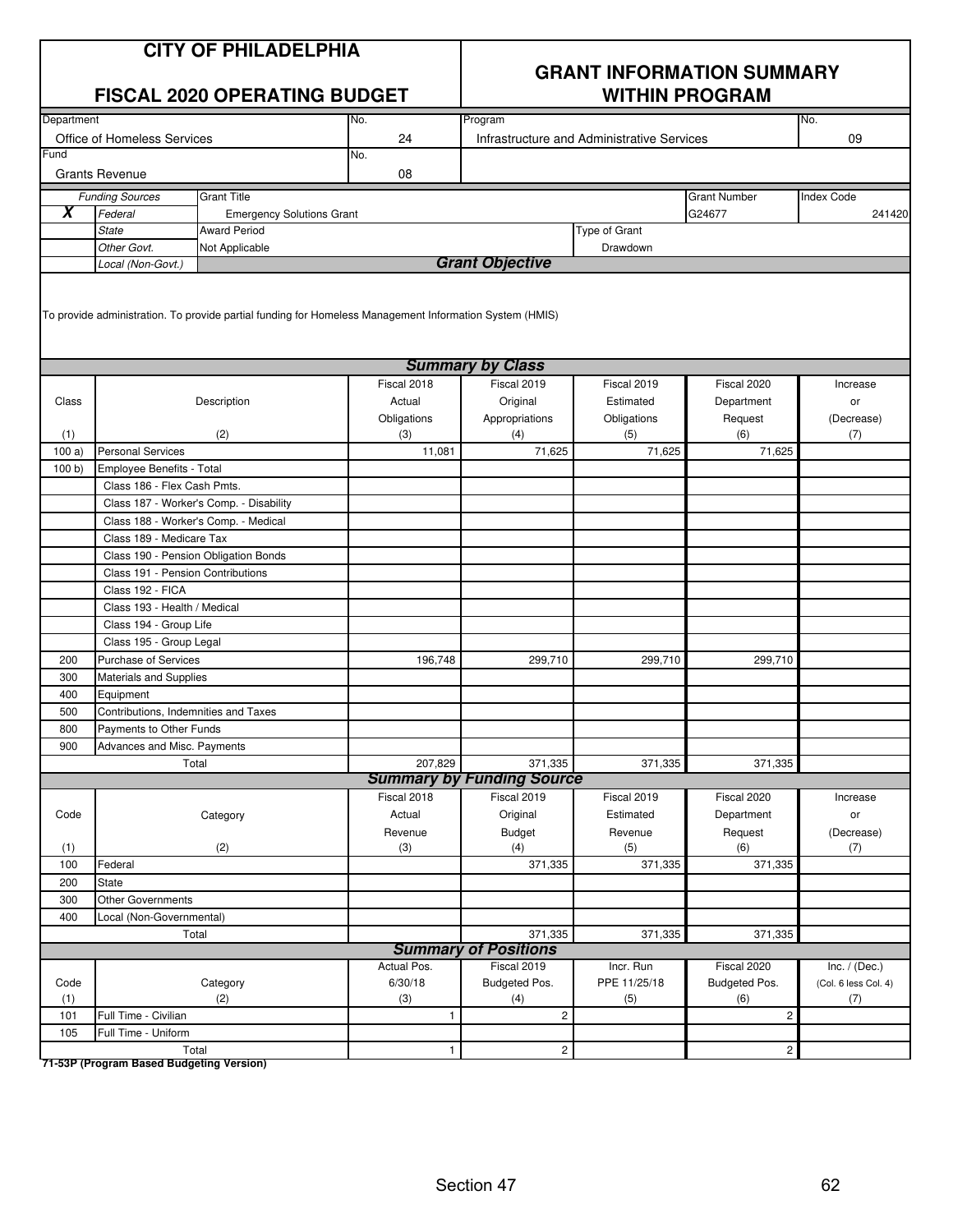| <b>CITY OF PHILADELPHIA</b> |
|-----------------------------|
|-----------------------------|

|                                       | <b>FISCAL 2020 OPERATING BUDGET</b>  |                                                           |                | <b>WITHIN PROGRAM</b>                       |                                            |                     |                      |
|---------------------------------------|--------------------------------------|-----------------------------------------------------------|----------------|---------------------------------------------|--------------------------------------------|---------------------|----------------------|
| Department                            |                                      |                                                           | No.            | Program                                     |                                            |                     | No.                  |
|                                       | Office of Homeless Services          |                                                           | 24             |                                             | Infrastructure and Administrative Services |                     | 09                   |
| $\overline{\overline{\mathsf{r}}$ und |                                      |                                                           | No.            |                                             |                                            |                     |                      |
|                                       | <b>Grants Revenue</b>                |                                                           | 08             |                                             |                                            |                     |                      |
|                                       | <b>Funding Sources</b>               | <b>Grant Title</b>                                        |                |                                             |                                            | <b>Grant Number</b> | <b>Index Code</b>    |
|                                       | Federal                              | State Food Purchase Program                               |                |                                             |                                            | G24016              | 241148               |
| X                                     | <b>State</b>                         | <b>Award Period</b>                                       |                |                                             | Type of Grant                              |                     |                      |
|                                       | Other Govt.                          | Not Applicable                                            |                |                                             | Advance                                    |                     |                      |
|                                       | Local (Non-Govt.)                    |                                                           |                | <b>Grant Objective</b>                      |                                            |                     |                      |
|                                       |                                      | To administer warehouse operations to manage food program |                |                                             |                                            |                     |                      |
|                                       |                                      |                                                           |                | <b>Summary by Class</b>                     |                                            |                     |                      |
|                                       |                                      |                                                           | Fiscal 2018    | Fiscal 2019                                 | Fiscal 2019                                | Fiscal 2020         | Increase             |
| Class                                 |                                      | Description                                               | Actual         | Original                                    | Estimated                                  | Department          | or                   |
|                                       |                                      |                                                           | Obligations    | Appropriations                              | Obligations                                | Request             | (Decrease)           |
| (1)                                   |                                      | (2)                                                       | (3)            | (4)                                         | (5)                                        | (6)                 | (7)                  |
| 100a)                                 | <b>Personal Services</b>             |                                                           | 188,230        | 190,000                                     | 190,000                                    | 190,000             |                      |
| 100 b                                 | Employee Benefits - Total            |                                                           |                |                                             |                                            |                     |                      |
|                                       | Class 186 - Flex Cash Pmts.          |                                                           |                |                                             |                                            |                     |                      |
|                                       |                                      | Class 187 - Worker's Comp. - Disability                   |                |                                             |                                            |                     |                      |
|                                       | Class 188 - Worker's Comp. - Medical |                                                           |                |                                             |                                            |                     |                      |
|                                       | Class 189 - Medicare Tax             |                                                           |                |                                             |                                            |                     |                      |
|                                       | Class 190 - Pension Obligation Bonds |                                                           |                |                                             |                                            |                     |                      |
|                                       | Class 191 - Pension Contributions    |                                                           |                |                                             |                                            |                     |                      |
|                                       | Class 192 - FICA                     |                                                           |                |                                             |                                            |                     |                      |
|                                       | Class 193 - Health / Medical         |                                                           |                |                                             |                                            |                     |                      |
|                                       | Class 194 - Group Life               |                                                           |                |                                             |                                            |                     |                      |
|                                       | Class 195 - Group Legal              |                                                           |                |                                             |                                            |                     |                      |
| 200                                   | <b>Purchase of Services</b>          |                                                           |                |                                             |                                            |                     |                      |
| 300                                   | Materials and Supplies               |                                                           |                |                                             |                                            |                     |                      |
| 400                                   | Equipment                            |                                                           |                |                                             |                                            |                     |                      |
| 500                                   | Contributions, Indemnities and Taxes |                                                           |                |                                             |                                            |                     |                      |
| 800                                   | Payments to Other Funds              |                                                           |                |                                             |                                            |                     |                      |
| 900                                   | Advances and Misc. Payments          |                                                           |                |                                             |                                            |                     |                      |
|                                       |                                      | Total                                                     | 188,230        | 190,000<br><b>Summary by Funding Source</b> | 190,000                                    | 190,000             |                      |
|                                       |                                      |                                                           | Fiscal 2018    | Fiscal 2019                                 | Fiscal 2019                                | Fiscal 2020         | Increase             |
| Code                                  |                                      | Category                                                  | Actual         | Original                                    | Estimated                                  | Department          | or                   |
|                                       |                                      |                                                           | Revenue        | <b>Budget</b>                               | Revenue                                    | Request             | (Decrease)           |
| (1)                                   |                                      | (2)                                                       | (3)            | (4)                                         | (5)                                        | (6)                 | (7)                  |
| 100                                   | Federal                              |                                                           |                |                                             |                                            |                     |                      |
| 200                                   | State                                |                                                           |                | 190,000                                     | 190,000                                    | 190,000             |                      |
| 300                                   | Other Governments                    |                                                           |                |                                             |                                            |                     |                      |
| 400                                   | Local (Non-Governmental)             |                                                           |                |                                             |                                            |                     |                      |
|                                       | Total                                |                                                           |                | 190,000                                     | 190,000                                    | 190,000             |                      |
|                                       |                                      |                                                           |                | <b>Summary of Positions</b>                 |                                            |                     |                      |
|                                       |                                      |                                                           | Actual Pos.    | Fiscal 2019                                 | Incr. Run                                  | Fiscal 2020         | Inc. $/$ (Dec.)      |
| Code                                  |                                      | Category                                                  | 6/30/18        | Budgeted Pos.                               | PPE 11/25/18                               | Budgeted Pos.       | (Col. 6 less Col. 4) |
| (1)                                   |                                      | (2)                                                       | (3)            | (4)                                         | (5)                                        | (6)                 | (7)                  |
| 101                                   | Full Time - Civilian                 |                                                           | 5              | 5                                           | 5                                          | 5                   |                      |
| 105                                   | Full Time - Uniform                  |                                                           |                |                                             |                                            |                     |                      |
|                                       |                                      | Total                                                     | $\overline{5}$ | $\overline{5}$                              | $5\phantom{.0}$                            | $5\phantom{.0}$     |                      |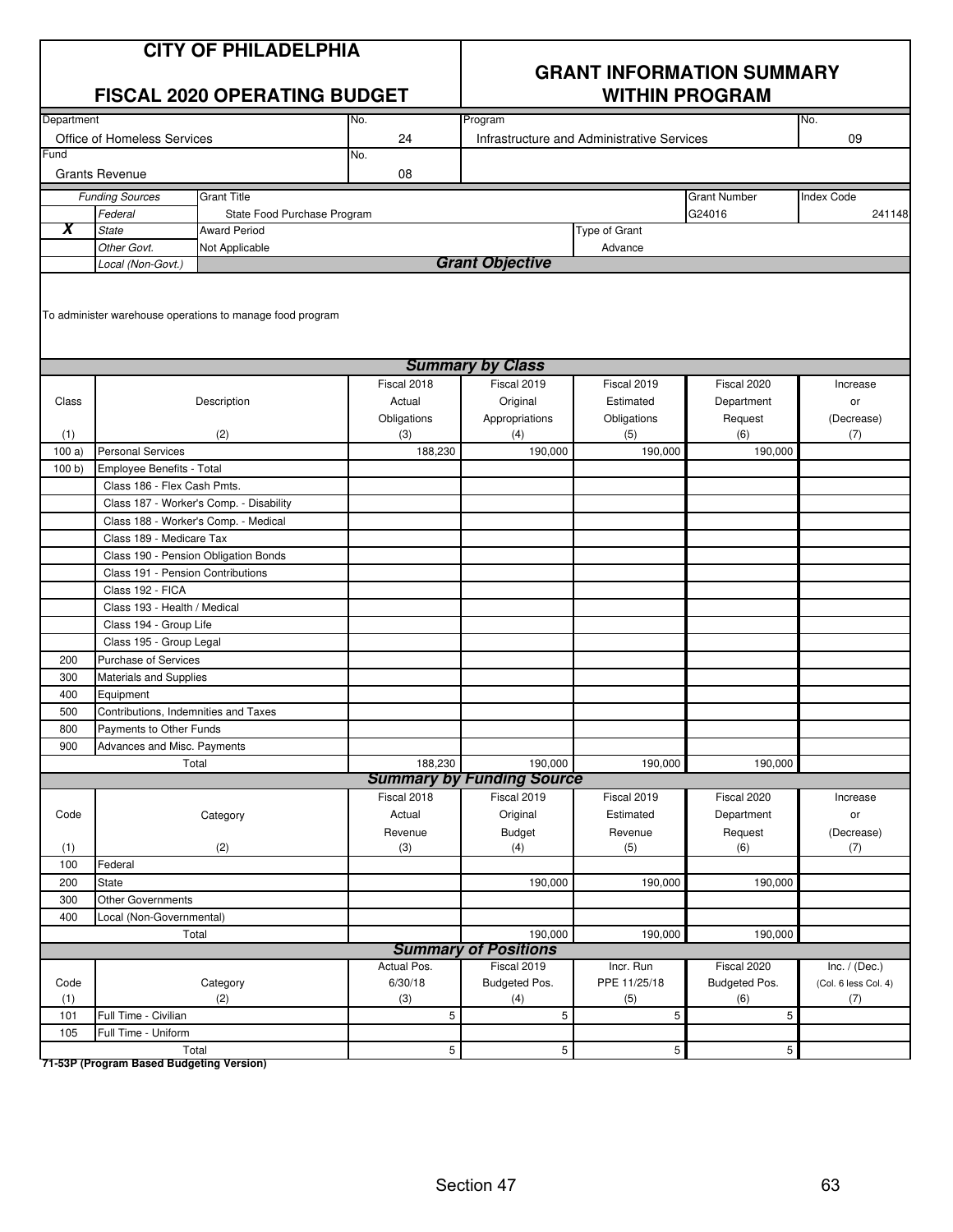#### **CITY OF PHILADELPHIA**

|            |                                      | <b>FISCAL 2020 OPERATING BUDGET</b>     |             |                         |                                            | <b>GRANT INFORMATION SUMMARY</b><br><b>WITHIN PROGRAM</b> |                   |
|------------|--------------------------------------|-----------------------------------------|-------------|-------------------------|--------------------------------------------|-----------------------------------------------------------|-------------------|
| Department |                                      |                                         | No.         | Program                 |                                            |                                                           | No.               |
|            | Office of Homeless Services          |                                         | 24          |                         | Infrastructure and Administrative Services |                                                           | 09                |
| Fund       |                                      |                                         | No.         |                         |                                            |                                                           |                   |
|            | <b>Grants Revenue</b>                |                                         | 08          |                         |                                            |                                                           |                   |
|            | <b>Funding Sources</b>               | <b>Grant Title</b>                      |             |                         |                                            | <b>Grant Number</b>                                       | <b>Index Code</b> |
| X          | Federal                              | Continuum of Care Planning Grant        |             |                         |                                            | G24606                                                    | 242319            |
|            | <b>State</b>                         | <b>Award Period</b>                     |             |                         | Type of Grant                              |                                                           |                   |
|            | Other Govt.                          | 9/1/17-8/31/18                          |             |                         | Reimbursement                              |                                                           |                   |
|            | Local (Non-Govt.)                    |                                         |             | <b>Grant Objective</b>  |                                            |                                                           |                   |
|            |                                      |                                         |             | <b>Summary by Class</b> |                                            |                                                           |                   |
|            |                                      |                                         | Fiscal 2018 | Fiscal 2019             | Fiscal 2019                                | Fiscal 2020                                               | Increase          |
| Class      |                                      | Description                             | Actual      | Original                | Estimated                                  | Department                                                | or                |
|            |                                      |                                         | Obligations | Appropriations          | Obligations                                | Request                                                   | (Decrease)        |
| (1)        |                                      | (2)                                     | (3)         | (4)                     | (5)                                        | (6)                                                       | (7)               |
| 100a       | <b>Personal Services</b>             |                                         | 776,322     | 825,500                 | 790,000                                    | 825,500                                                   | 35,500            |
| 100 b      | Employee Benefits - Total            |                                         |             |                         |                                            |                                                           |                   |
|            | Class 186 - Flex Cash Pmts.          |                                         |             |                         |                                            |                                                           |                   |
|            |                                      | Class 187 - Worker's Comp. - Disability |             |                         |                                            |                                                           |                   |
|            |                                      | Class 188 - Worker's Comp. - Medical    |             |                         |                                            |                                                           |                   |
|            | Class 189 - Medicare Tax             | Class 190 - Pension Obligation Bonds    |             |                         |                                            |                                                           |                   |
|            | Class 191 - Pension Contributions    |                                         |             |                         |                                            |                                                           |                   |
|            | Class 192 - FICA                     |                                         |             |                         |                                            |                                                           |                   |
|            | Class 193 - Health / Medical         |                                         |             |                         |                                            |                                                           |                   |
|            | Class 194 - Group Life               |                                         |             |                         |                                            |                                                           |                   |
|            | Class 195 - Group Legal              |                                         |             |                         |                                            |                                                           |                   |
| 200        | <b>Purchase of Services</b>          |                                         | 245,116     | 164,500                 | 200,000                                    | 164,500                                                   | (35,500)          |
| 300        | <b>Materials and Supplies</b>        |                                         |             |                         |                                            |                                                           |                   |
| 400        | Equipment                            |                                         |             |                         |                                            |                                                           |                   |
| 500        | Contributions, Indemnities and Taxes |                                         |             |                         |                                            |                                                           |                   |
| 800        | Payments to Other Funds              |                                         |             |                         |                                            |                                                           |                   |
| 900        | Advances and Misc. Payments          |                                         |             |                         |                                            |                                                           |                   |

| 900  | Advances and Misc. Payments |             |                                  |              |                 |                      |
|------|-----------------------------|-------------|----------------------------------|--------------|-----------------|----------------------|
|      | Total                       | 1,021,438   | 990,000                          | 990,000      | 990,000         |                      |
|      |                             |             | <b>Summary by Funding Source</b> |              |                 |                      |
|      |                             | Fiscal 2018 | Fiscal 2019                      | Fiscal 2019  | Fiscal 2020     | Increase             |
| Code | Category                    | Actual      | Original                         | Estimated    | Department      | or                   |
|      |                             | Revenue     | Budget                           | Revenue      | Request         | (Decrease)           |
| (1)  | (2)                         | (3)         | (4)                              | (5)          | (6)             | (7)                  |
| 100  | Federal                     | 997,587     | 990,000                          | 990,000      | 990,000         |                      |
| 200  | <b>State</b>                |             |                                  |              |                 |                      |
| 300  | <b>Other Governments</b>    |             |                                  |              |                 |                      |
| 400  | Local (Non-Governmental)    |             |                                  |              |                 |                      |
|      | Total                       | 997,587     | 990,000                          | 990,000      | 990,000         |                      |
|      |                             |             | <b>Summary of Positions</b>      |              |                 |                      |
|      |                             | Actual Pos. | Fiscal 2019                      | Incr. Run    | Fiscal 2020     | Inc. $/$ (Dec.)      |
| Code | Category                    | 6/30/18     | Budgeted Pos.                    | PPE 11/25/18 | Budgeted Pos.   | (Col. 6 less Col. 4) |
| (1)  | (2)                         | (3)         | (4)                              | (5)          | (6)             | (7)                  |
| 101  | Full Time - Civilian        | 11          | 12                               | 6            | 12              |                      |
| 105  | Full Time - Uniform         |             |                                  |              |                 |                      |
|      | Total                       | 11          | 12                               | 6.           | 12 <sub>l</sub> |                      |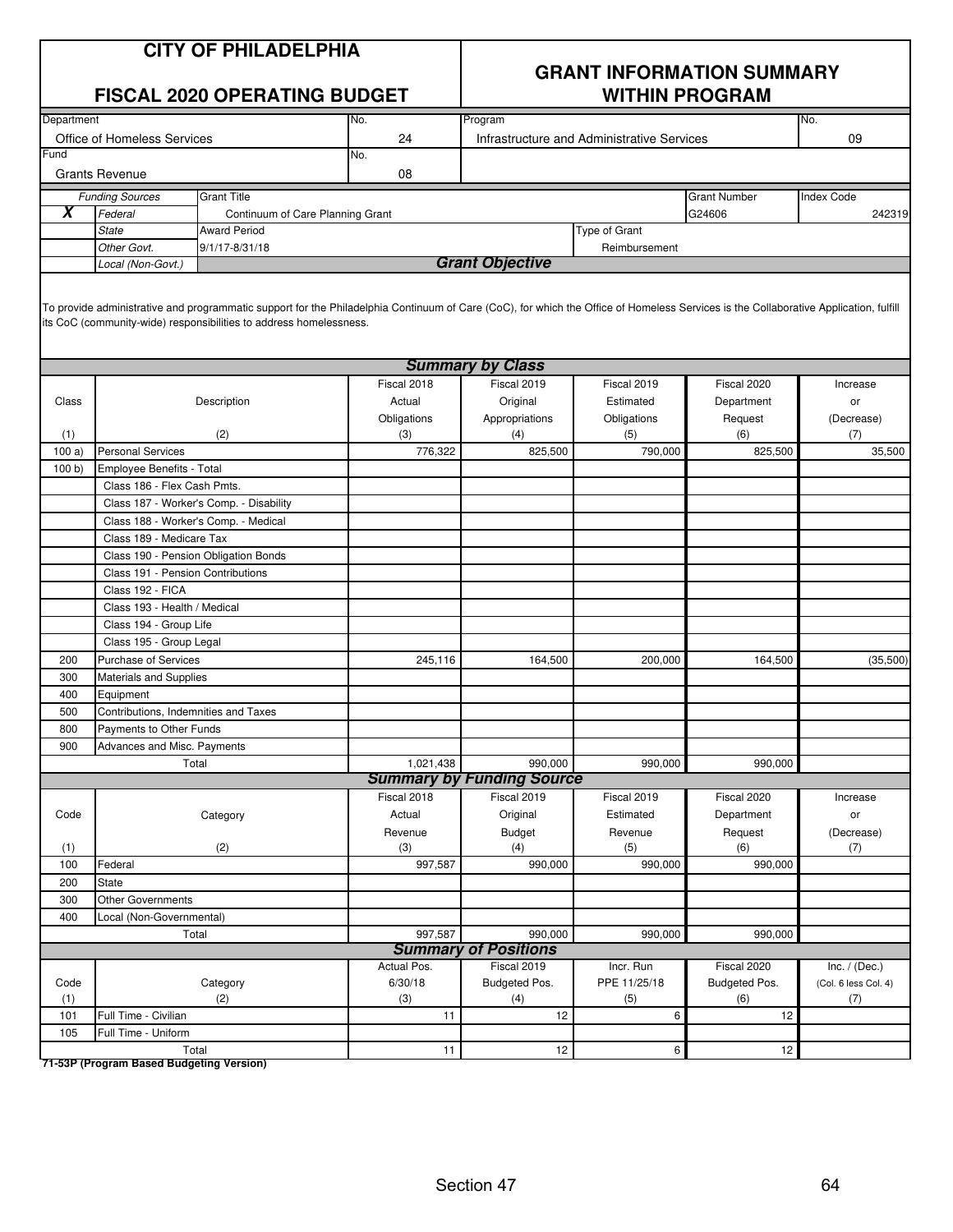| <b>CITY OF PHILADELPHIA</b> |  |  |  |  |  |
|-----------------------------|--|--|--|--|--|
|-----------------------------|--|--|--|--|--|

|            | <b>FISCAL 2020 OPERATING BUDGET</b>  |                                         |                                                                                                                                                                                                                                                                                                                                                                                                                                                                                                                                             | <b>WITHIN PROGRAM</b>            |                                            |                      |                      |
|------------|--------------------------------------|-----------------------------------------|---------------------------------------------------------------------------------------------------------------------------------------------------------------------------------------------------------------------------------------------------------------------------------------------------------------------------------------------------------------------------------------------------------------------------------------------------------------------------------------------------------------------------------------------|----------------------------------|--------------------------------------------|----------------------|----------------------|
| Department |                                      |                                         | No.                                                                                                                                                                                                                                                                                                                                                                                                                                                                                                                                         | Program                          |                                            |                      | No.                  |
|            | Office of Homeless Services          |                                         | 24                                                                                                                                                                                                                                                                                                                                                                                                                                                                                                                                          |                                  | Infrastructure and Administrative Services |                      | 09                   |
| Fund       |                                      |                                         | No.                                                                                                                                                                                                                                                                                                                                                                                                                                                                                                                                         |                                  |                                            |                      |                      |
|            | <b>Grants Revenue</b>                |                                         | 08                                                                                                                                                                                                                                                                                                                                                                                                                                                                                                                                          |                                  |                                            |                      |                      |
|            | <b>Funding Sources</b>               | <b>Grant Title</b>                      |                                                                                                                                                                                                                                                                                                                                                                                                                                                                                                                                             |                                  |                                            | <b>Grant Number</b>  | <b>Index Code</b>    |
| X          | Federal                              | Continuum of Care HMIS                  |                                                                                                                                                                                                                                                                                                                                                                                                                                                                                                                                             |                                  |                                            | G24606               | 242327               |
|            | <b>State</b>                         | <b>Award Period</b>                     |                                                                                                                                                                                                                                                                                                                                                                                                                                                                                                                                             |                                  | Type of Grant                              |                      |                      |
|            | Other Govt.                          | 1/1/17-2/28/18                          |                                                                                                                                                                                                                                                                                                                                                                                                                                                                                                                                             |                                  | Reimbursement                              |                      |                      |
|            | Local (Non-Govt.)                    |                                         |                                                                                                                                                                                                                                                                                                                                                                                                                                                                                                                                             | <b>Grant Objective</b>           |                                            |                      |                      |
|            | Homeless Assessment Report (AHAR)    |                                         | HUD-required information technology system used to collect participant-level data and data on the provision of housing and services to individuals and families experiencing<br>homelessness and persons at risk of experiencing homelessness. HMIS analyzes data from with the homeless system and evaluates essential information related to the provision<br>and assessment of all homeless services. HMIS is an integral part in producing the Housing Inventory Count (HIC), Point-in-Time Homeless Persons Count (PIT) and the Annual |                                  |                                            |                      |                      |
|            |                                      |                                         |                                                                                                                                                                                                                                                                                                                                                                                                                                                                                                                                             | <b>Summary by Class</b>          |                                            |                      |                      |
|            |                                      |                                         | Fiscal 2018                                                                                                                                                                                                                                                                                                                                                                                                                                                                                                                                 | Fiscal 2019                      | Fiscal 2019                                | Fiscal 2020          | Increase             |
| Class      |                                      | Description                             | Actual                                                                                                                                                                                                                                                                                                                                                                                                                                                                                                                                      | Original                         | Estimated                                  | Department           | or                   |
|            |                                      |                                         | Obligations                                                                                                                                                                                                                                                                                                                                                                                                                                                                                                                                 | Appropriations                   | Obligations                                | Request              | (Decrease)           |
| (1)        |                                      | (2)                                     | (3)                                                                                                                                                                                                                                                                                                                                                                                                                                                                                                                                         | (4)                              | (5)                                        | (6)                  | (7)                  |
| 100a)      | <b>Personal Services</b>             |                                         | 72,692                                                                                                                                                                                                                                                                                                                                                                                                                                                                                                                                      | 63,396                           | 63,396                                     | 63,396               |                      |
| 100 b      | Employee Benefits - Total            |                                         |                                                                                                                                                                                                                                                                                                                                                                                                                                                                                                                                             |                                  |                                            |                      |                      |
|            | Class 186 - Flex Cash Pmts.          |                                         |                                                                                                                                                                                                                                                                                                                                                                                                                                                                                                                                             |                                  |                                            |                      |                      |
|            |                                      | Class 187 - Worker's Comp. - Disability |                                                                                                                                                                                                                                                                                                                                                                                                                                                                                                                                             |                                  |                                            |                      |                      |
|            |                                      | Class 188 - Worker's Comp. - Medical    |                                                                                                                                                                                                                                                                                                                                                                                                                                                                                                                                             |                                  |                                            |                      |                      |
|            | Class 189 - Medicare Tax             |                                         |                                                                                                                                                                                                                                                                                                                                                                                                                                                                                                                                             |                                  |                                            |                      |                      |
|            |                                      | Class 190 - Pension Obligation Bonds    |                                                                                                                                                                                                                                                                                                                                                                                                                                                                                                                                             |                                  |                                            |                      |                      |
|            | Class 191 - Pension Contributions    |                                         |                                                                                                                                                                                                                                                                                                                                                                                                                                                                                                                                             |                                  |                                            |                      |                      |
|            | Class 192 - FICA                     |                                         |                                                                                                                                                                                                                                                                                                                                                                                                                                                                                                                                             |                                  |                                            |                      |                      |
|            | Class 193 - Health / Medical         |                                         |                                                                                                                                                                                                                                                                                                                                                                                                                                                                                                                                             |                                  |                                            |                      |                      |
|            | Class 194 - Group Life               |                                         |                                                                                                                                                                                                                                                                                                                                                                                                                                                                                                                                             |                                  |                                            |                      |                      |
|            | Class 195 - Group Legal              |                                         |                                                                                                                                                                                                                                                                                                                                                                                                                                                                                                                                             |                                  |                                            |                      |                      |
| 200        | <b>Purchase of Services</b>          |                                         | 257,649                                                                                                                                                                                                                                                                                                                                                                                                                                                                                                                                     | 183,800                          | 183,800                                    | 183,800              |                      |
| 300        | <b>Materials and Supplies</b>        |                                         |                                                                                                                                                                                                                                                                                                                                                                                                                                                                                                                                             |                                  |                                            |                      |                      |
| 400        | Equipment                            |                                         |                                                                                                                                                                                                                                                                                                                                                                                                                                                                                                                                             |                                  |                                            |                      |                      |
| 500        | Contributions, Indemnities and Taxes |                                         |                                                                                                                                                                                                                                                                                                                                                                                                                                                                                                                                             |                                  |                                            |                      |                      |
| 800        | Payments to Other Funds              |                                         |                                                                                                                                                                                                                                                                                                                                                                                                                                                                                                                                             |                                  |                                            |                      |                      |
| 900        | Advances and Misc. Payments          |                                         |                                                                                                                                                                                                                                                                                                                                                                                                                                                                                                                                             |                                  |                                            |                      |                      |
|            |                                      | Total                                   | 330,341                                                                                                                                                                                                                                                                                                                                                                                                                                                                                                                                     | 247,196                          | 247,196                                    | 247,196              |                      |
|            |                                      |                                         |                                                                                                                                                                                                                                                                                                                                                                                                                                                                                                                                             | <b>Summary by Funding Source</b> |                                            |                      |                      |
|            |                                      |                                         | Fiscal 2018                                                                                                                                                                                                                                                                                                                                                                                                                                                                                                                                 | Fiscal 2019                      | Fiscal 2019                                | Fiscal 2020          | Increase             |
| Code       |                                      | Category                                | Actual                                                                                                                                                                                                                                                                                                                                                                                                                                                                                                                                      | Original                         | Estimated                                  | Department           | or                   |
|            |                                      |                                         | Revenue                                                                                                                                                                                                                                                                                                                                                                                                                                                                                                                                     | <b>Budget</b>                    | Revenue                                    | Request              | (Decrease)           |
| (1)        |                                      | (2)                                     | (3)                                                                                                                                                                                                                                                                                                                                                                                                                                                                                                                                         | (4)                              | (5)                                        | (6)                  | (7)                  |
| 100        | Federal                              |                                         | 287,027                                                                                                                                                                                                                                                                                                                                                                                                                                                                                                                                     | 247,196                          | 247,196                                    | 247,196              |                      |
| 200        | State                                |                                         |                                                                                                                                                                                                                                                                                                                                                                                                                                                                                                                                             |                                  |                                            |                      |                      |
| 300        | <b>Other Governments</b>             |                                         |                                                                                                                                                                                                                                                                                                                                                                                                                                                                                                                                             |                                  |                                            |                      |                      |
| 400        | Local (Non-Governmental)             |                                         |                                                                                                                                                                                                                                                                                                                                                                                                                                                                                                                                             |                                  |                                            |                      |                      |
|            |                                      | Total                                   | 287,027                                                                                                                                                                                                                                                                                                                                                                                                                                                                                                                                     | 247,196                          | 247,196                                    | 247,196              |                      |
|            |                                      |                                         |                                                                                                                                                                                                                                                                                                                                                                                                                                                                                                                                             | <b>Summary of Positions</b>      |                                            |                      |                      |
|            |                                      |                                         | Actual Pos.                                                                                                                                                                                                                                                                                                                                                                                                                                                                                                                                 | Fiscal 2019                      | Incr. Run                                  | Fiscal 2020          | Inc. $/$ (Dec.)      |
| Code       |                                      | Category                                | 6/30/18                                                                                                                                                                                                                                                                                                                                                                                                                                                                                                                                     | Budgeted Pos.                    | PPE 11/25/18                               | <b>Budgeted Pos.</b> | (Col. 6 less Col. 4) |
| (1)        |                                      | (2)                                     | (3)                                                                                                                                                                                                                                                                                                                                                                                                                                                                                                                                         | (4)                              | (5)                                        | (6)                  | (7)                  |
| 101        | Full Time - Civilian                 |                                         | $\mathbf{1}$                                                                                                                                                                                                                                                                                                                                                                                                                                                                                                                                | $\mathbf{1}$                     |                                            | 1                    |                      |
| 105        | Full Time - Uniform                  |                                         |                                                                                                                                                                                                                                                                                                                                                                                                                                                                                                                                             |                                  |                                            |                      |                      |
|            |                                      | Total                                   | $\mathbf{1}$                                                                                                                                                                                                                                                                                                                                                                                                                                                                                                                                | $\mathbf{1}$                     |                                            | $\mathbf{1}$         |                      |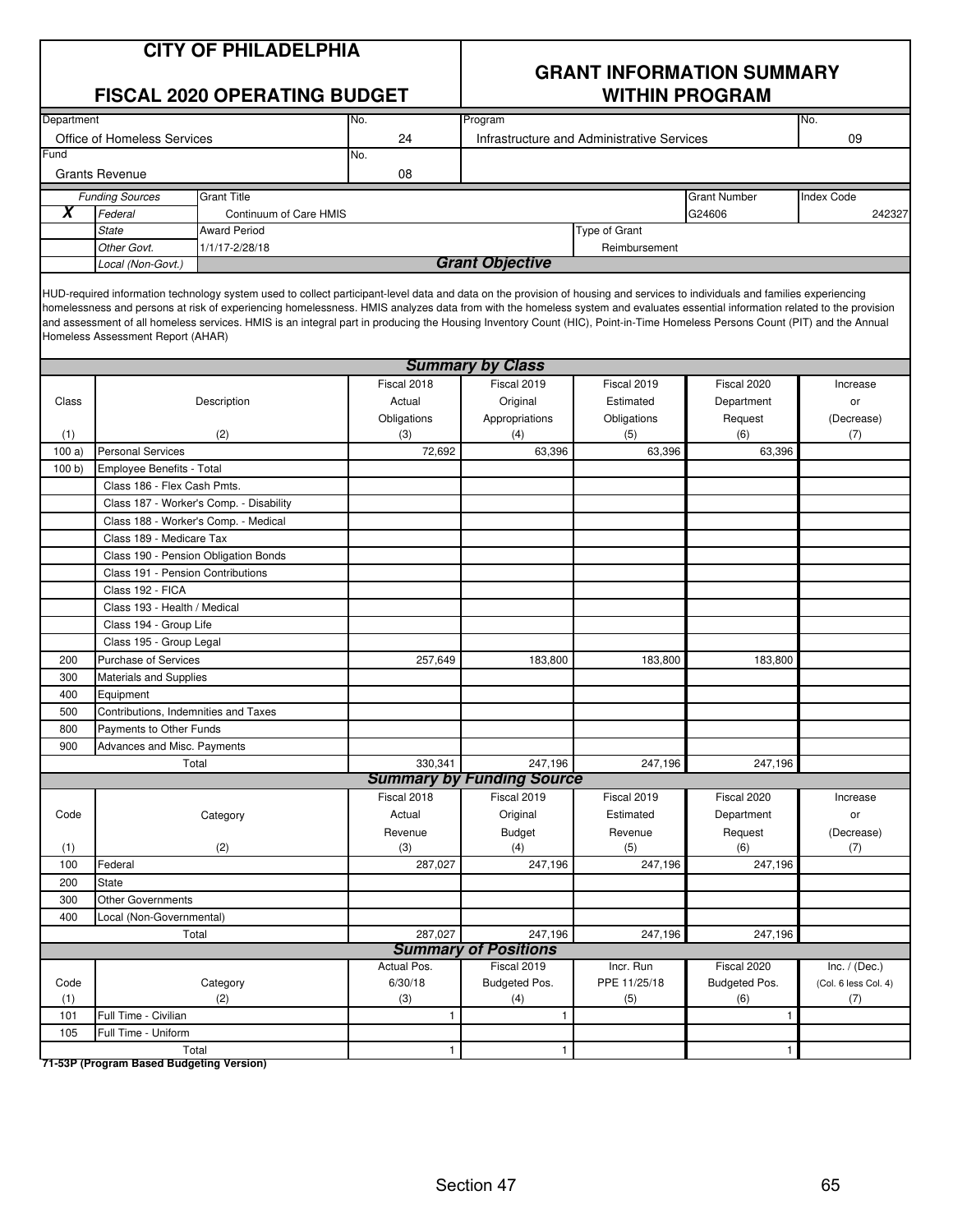| <b>CITY OF PHILADELPHIA</b> |  |  |
|-----------------------------|--|--|
|-----------------------------|--|--|

|                             |                                                                                                          | <b>FISCAL 2020 OPERATING BUDGET</b>                                                                                                                                                                                                                                   |                         | <b>WITHIN PROGRAM</b>                      |               |                     |                      |  |
|-----------------------------|----------------------------------------------------------------------------------------------------------|-----------------------------------------------------------------------------------------------------------------------------------------------------------------------------------------------------------------------------------------------------------------------|-------------------------|--------------------------------------------|---------------|---------------------|----------------------|--|
| Department                  |                                                                                                          |                                                                                                                                                                                                                                                                       | No.                     | Program                                    |               |                     | No.                  |  |
| Office of Homeless Services |                                                                                                          |                                                                                                                                                                                                                                                                       | 24                      | Infrastructure and Administrative Services |               |                     | 09                   |  |
| Fund                        |                                                                                                          |                                                                                                                                                                                                                                                                       | No.                     |                                            |               |                     |                      |  |
|                             | <b>Grants Revenue</b>                                                                                    |                                                                                                                                                                                                                                                                       | 08                      |                                            |               |                     |                      |  |
|                             | <b>Funding Sources</b>                                                                                   | <b>Grant Title</b>                                                                                                                                                                                                                                                    |                         |                                            |               | <b>Grant Number</b> | <b>Index Code</b>    |  |
| $\boldsymbol{\mathsf{X}}$   | Federal                                                                                                  | Continuum of Care CES HMIS                                                                                                                                                                                                                                            |                         |                                            |               | G24606              | 242324               |  |
|                             | <b>State</b>                                                                                             | <b>Award Period</b>                                                                                                                                                                                                                                                   |                         |                                            | Type of Grant |                     |                      |  |
|                             | Other Govt.                                                                                              | 1/1/17-2/28/18                                                                                                                                                                                                                                                        |                         |                                            | Reimbursement |                     |                      |  |
|                             | Local (Non-Govt.)                                                                                        |                                                                                                                                                                                                                                                                       |                         | <b>Grant Objective</b>                     |               |                     |                      |  |
|                             |                                                                                                          | Coordinated Entry and Assessment-Based Housing Referral System (CEA-BHRS) is a process designed to streamline and standardize access, assessment and referrals to<br>homeless assistance services and housing for individuals and families experiencing homelessness. |                         |                                            |               |                     |                      |  |
|                             |                                                                                                          |                                                                                                                                                                                                                                                                       | <b>Summary by Class</b> |                                            |               |                     |                      |  |
|                             |                                                                                                          |                                                                                                                                                                                                                                                                       | Fiscal 2018             | Fiscal 2019                                | Fiscal 2019   | Fiscal 2020         | Increase             |  |
| Class                       |                                                                                                          | Description                                                                                                                                                                                                                                                           | Actual                  | Original                                   | Estimated     | Department          | or                   |  |
|                             |                                                                                                          |                                                                                                                                                                                                                                                                       | Obligations             | Appropriations                             | Obligations   | Request             | (Decrease)           |  |
| (1)                         |                                                                                                          | (2)                                                                                                                                                                                                                                                                   |                         | (4)                                        | (5)           | (6)                 | (7)                  |  |
| 100a)                       | <b>Personal Services</b>                                                                                 |                                                                                                                                                                                                                                                                       |                         |                                            |               |                     |                      |  |
| 100 b)                      | Employee Benefits - Total                                                                                |                                                                                                                                                                                                                                                                       |                         |                                            |               |                     |                      |  |
|                             | Class 186 - Flex Cash Pmts.                                                                              |                                                                                                                                                                                                                                                                       |                         |                                            |               |                     |                      |  |
|                             |                                                                                                          | Class 187 - Worker's Comp. - Disability                                                                                                                                                                                                                               |                         |                                            |               |                     |                      |  |
|                             | Class 188 - Worker's Comp. - Medical<br>Class 189 - Medicare Tax<br>Class 190 - Pension Obligation Bonds |                                                                                                                                                                                                                                                                       |                         |                                            |               |                     |                      |  |
|                             |                                                                                                          |                                                                                                                                                                                                                                                                       |                         |                                            |               |                     |                      |  |
|                             |                                                                                                          |                                                                                                                                                                                                                                                                       |                         |                                            |               |                     |                      |  |
|                             | Class 191 - Pension Contributions                                                                        |                                                                                                                                                                                                                                                                       |                         |                                            |               |                     |                      |  |
|                             | Class 192 - FICA                                                                                         |                                                                                                                                                                                                                                                                       |                         |                                            |               |                     |                      |  |
|                             | Class 193 - Health / Medical                                                                             |                                                                                                                                                                                                                                                                       |                         |                                            |               |                     |                      |  |
|                             |                                                                                                          | Class 194 - Group Life                                                                                                                                                                                                                                                |                         |                                            |               |                     |                      |  |
|                             | Class 195 - Group Legal                                                                                  |                                                                                                                                                                                                                                                                       |                         |                                            |               |                     |                      |  |
| 200<br>300                  | Purchase of Services                                                                                     |                                                                                                                                                                                                                                                                       | 214,200                 | 214,200                                    | 214,200       | 214,200             |                      |  |
| 400                         | <b>Materials and Supplies</b>                                                                            |                                                                                                                                                                                                                                                                       |                         |                                            |               |                     |                      |  |
| 500                         | Equipment                                                                                                |                                                                                                                                                                                                                                                                       |                         |                                            |               |                     |                      |  |
| 800                         | Payments to Other Funds                                                                                  | Contributions, Indemnities and Taxes                                                                                                                                                                                                                                  |                         |                                            |               |                     |                      |  |
| 900                         | Advances and Misc. Payments                                                                              |                                                                                                                                                                                                                                                                       |                         |                                            |               |                     |                      |  |
|                             | Total                                                                                                    |                                                                                                                                                                                                                                                                       | 214,200                 | 214,200                                    | 214.200       | 214,200             |                      |  |
|                             |                                                                                                          |                                                                                                                                                                                                                                                                       |                         | <b>Summary by Funding Source</b>           |               |                     |                      |  |
|                             |                                                                                                          |                                                                                                                                                                                                                                                                       | Fiscal 2018             | Fiscal 2019                                | Fiscal 2019   | Fiscal 2020         | Increase             |  |
| Code                        |                                                                                                          | Category                                                                                                                                                                                                                                                              | Actual                  | Original                                   | Estimated     | Department          | or                   |  |
|                             |                                                                                                          |                                                                                                                                                                                                                                                                       | Revenue                 | <b>Budget</b>                              | Revenue       | Request             | (Decrease)           |  |
| (1)                         |                                                                                                          | (2)                                                                                                                                                                                                                                                                   | (3)                     | (4)                                        | (5)           | (6)                 | (7)                  |  |
| 100                         | Federal                                                                                                  |                                                                                                                                                                                                                                                                       | 214,200                 | 214,200                                    | 214,200       | 214,200             |                      |  |
| 200                         | <b>State</b>                                                                                             |                                                                                                                                                                                                                                                                       |                         |                                            |               |                     |                      |  |
| 300                         | <b>Other Governments</b>                                                                                 |                                                                                                                                                                                                                                                                       |                         |                                            |               |                     |                      |  |
| 400                         | Local (Non-Governmental)                                                                                 |                                                                                                                                                                                                                                                                       |                         |                                            |               |                     |                      |  |
|                             | Total                                                                                                    |                                                                                                                                                                                                                                                                       | 214,200                 | 214,200                                    | 214,200       | 214,200             |                      |  |
|                             |                                                                                                          |                                                                                                                                                                                                                                                                       |                         | <b>Summary of Positions</b>                |               |                     |                      |  |
|                             |                                                                                                          |                                                                                                                                                                                                                                                                       | Actual Pos.             | Fiscal 2019                                | Incr. Run     | Fiscal 2020         | Inc. $/$ (Dec.)      |  |
| Code                        |                                                                                                          | Category                                                                                                                                                                                                                                                              | 6/30/18                 | Budgeted Pos.                              | PPE 11/25/18  | Budgeted Pos.       | (Col. 6 less Col. 4) |  |
| (1)                         |                                                                                                          | (2)                                                                                                                                                                                                                                                                   | (3)                     | (4)                                        | (5)           | (6)                 | (7)                  |  |
| 101                         | Full Time - Civilian                                                                                     |                                                                                                                                                                                                                                                                       |                         |                                            |               |                     |                      |  |
| 105                         | Full Time - Uniform<br>Total                                                                             |                                                                                                                                                                                                                                                                       |                         |                                            |               |                     |                      |  |
|                             |                                                                                                          |                                                                                                                                                                                                                                                                       |                         |                                            |               |                     |                      |  |